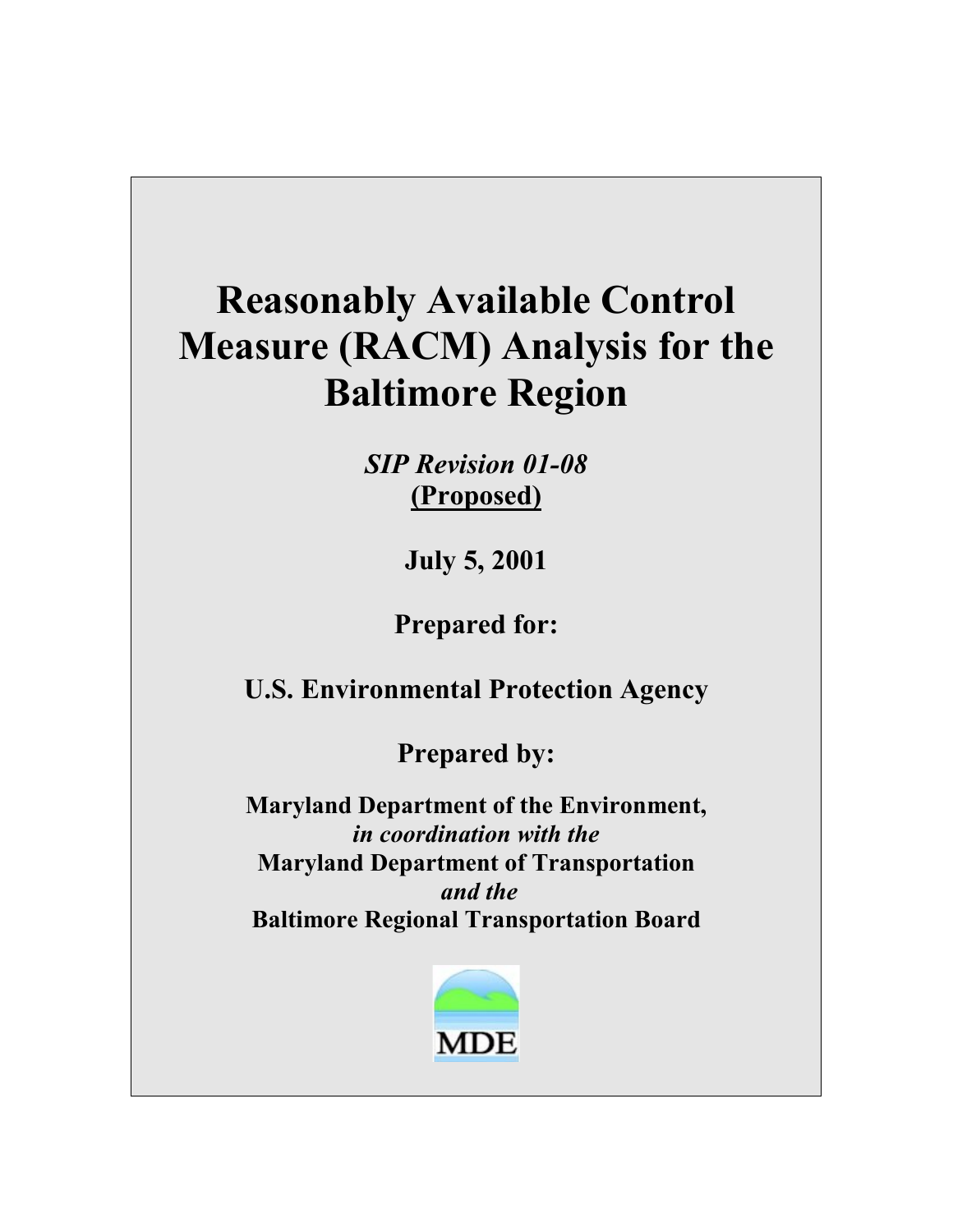## **Table of Contents**

| A. RELATIONSHIP OF RACM TO OTHER STATE IMPLEMENTATION PLANS  13 |  |
|-----------------------------------------------------------------|--|
| B. HISTORY OF BALTIMORE UNDER THE CLEAN AIR ACT AMENDMENTS:  13 |  |
|                                                                 |  |
| A. ALTERNATIVE FUEL VEHICLES AND ADVANCED TECHNOLOGY 15         |  |
|                                                                 |  |
|                                                                 |  |
|                                                                 |  |
|                                                                 |  |
|                                                                 |  |
|                                                                 |  |
|                                                                 |  |
|                                                                 |  |
|                                                                 |  |
|                                                                 |  |
|                                                                 |  |
|                                                                 |  |
|                                                                 |  |
|                                                                 |  |
|                                                                 |  |
|                                                                 |  |
|                                                                 |  |
|                                                                 |  |
|                                                                 |  |
|                                                                 |  |
|                                                                 |  |
|                                                                 |  |
|                                                                 |  |
|                                                                 |  |
|                                                                 |  |
|                                                                 |  |
|                                                                 |  |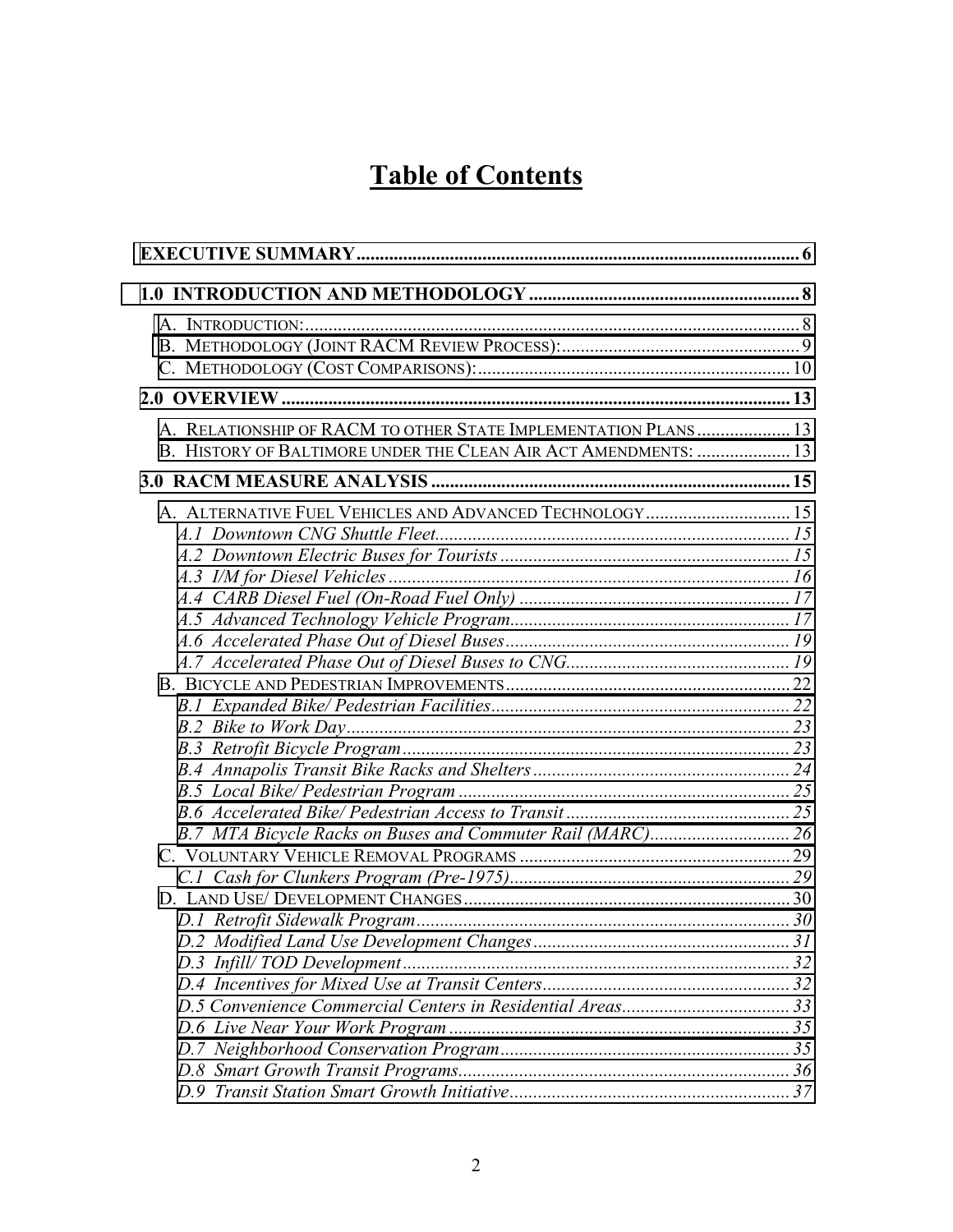| E.5 Reduced or Zero Transit Fares/Discounted Transit Fare Instruments 42 |  |
|--------------------------------------------------------------------------|--|
|                                                                          |  |
|                                                                          |  |
|                                                                          |  |
|                                                                          |  |
|                                                                          |  |
| E.12 Transit Transfer Centers with Extensive Suburban Coverage  45       |  |
|                                                                          |  |
|                                                                          |  |
|                                                                          |  |
|                                                                          |  |
|                                                                          |  |
|                                                                          |  |
|                                                                          |  |
|                                                                          |  |
|                                                                          |  |
|                                                                          |  |
|                                                                          |  |
|                                                                          |  |
|                                                                          |  |
|                                                                          |  |
|                                                                          |  |
|                                                                          |  |
|                                                                          |  |
|                                                                          |  |
|                                                                          |  |
|                                                                          |  |
|                                                                          |  |
|                                                                          |  |
|                                                                          |  |
|                                                                          |  |
|                                                                          |  |
|                                                                          |  |
|                                                                          |  |
|                                                                          |  |
|                                                                          |  |
|                                                                          |  |
|                                                                          |  |
|                                                                          |  |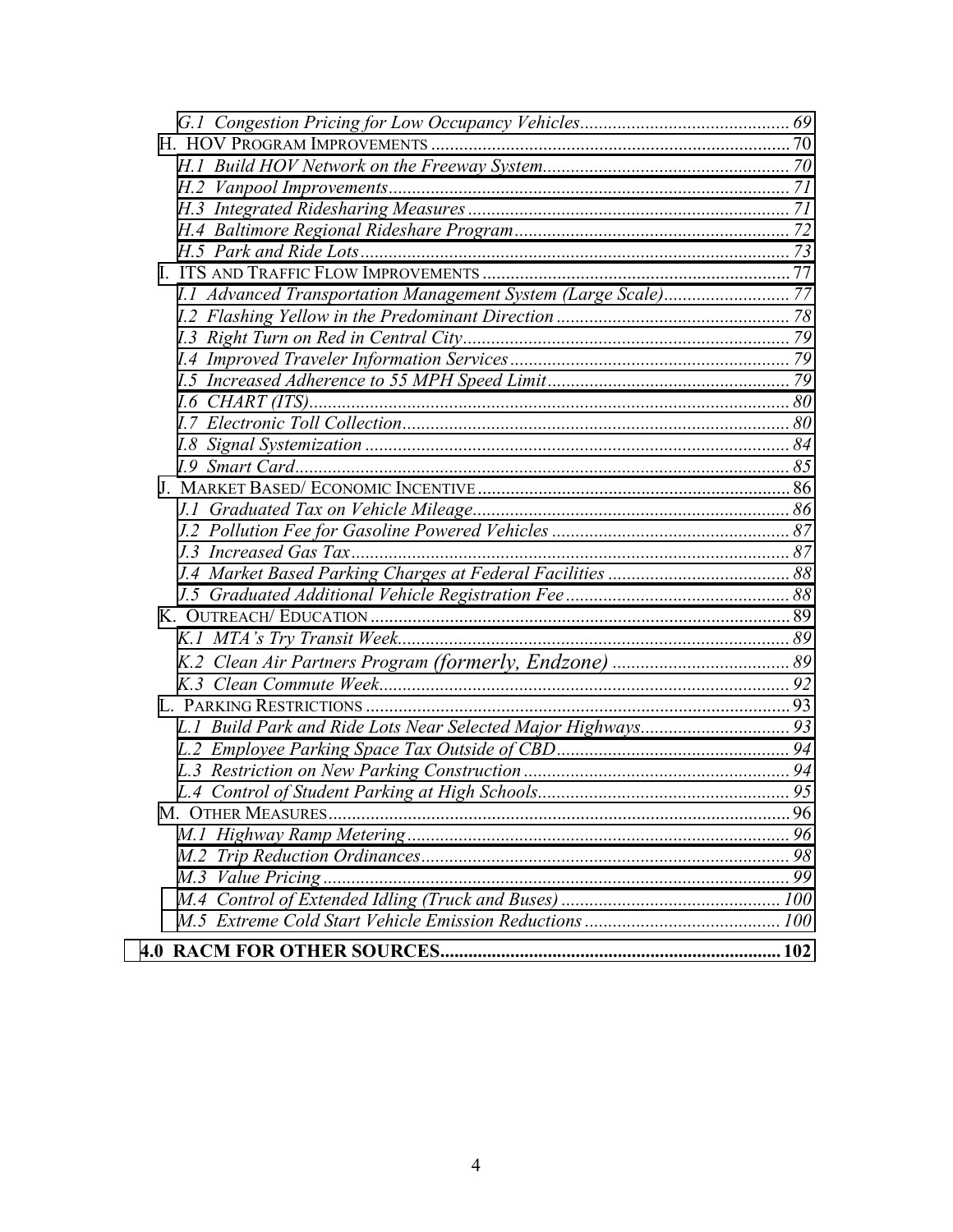### **Appendix**

- A. EPA Documents
	- 1. RACM Guidance
	- 2. CAA Section 108 (f) Measures
- B. Summary Table: Strategies Considered for RACM Determination
- C. BMC TCM Analysis Report (1994)
- D. Flow Chart for Typical Land Use Planning Process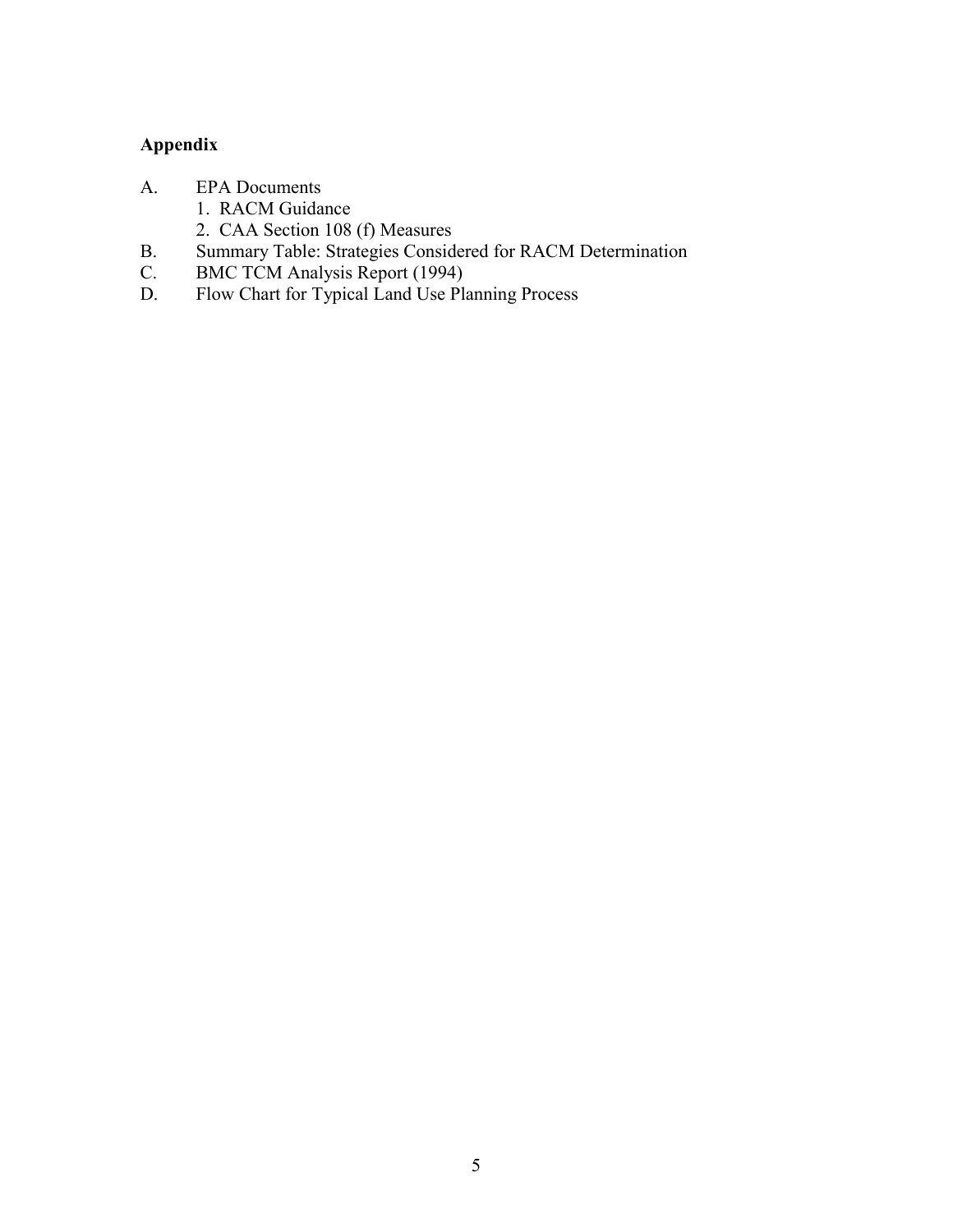## **Executive Summary**

<span id="page-5-0"></span>The purpose of this document is to review potential and adopted control strategies and evaluate whether the Baltimore nonattainment area will comply with the federal ozone standard as quickly as possible. Section  $172(c)(1)$  of the Clean Air Act requires State Implementation Plans (SIPs) to contain reasonably available control measures (RACM) as necessary to provide for attainment as expeditiously as possible. In order for a state's attainment demonstration to be approved by the EPA, the State must address whether additional control measures exist that are reasonably available and that may advance the attainment date. The Maryland Department of the Environment (MDE), as the lead air quality agency for the State of Maryland, conducted this RACM evaluation in coordination with the Maryland Department of Transportation and the Baltimore Regional Transportation Board (BRTB, the designated Metropolitan Planning Organization for the Baltimore region), and in consultation with EPA.

In December 1999, the U.S. Environmental Protection Agency (EPA) proposed approval of the *Phase II Attainment Plan for the Baltimore Region and Cecil County*, conditioned on several actions by the State. Under the terms of a recent consent decree, EPA must propose final approval of Baltimore's attainment demonstration SIP by October 15, 2001. If EPA has not fully approved the attainment demonstration SIP, EPA is obligated to promulgate an attainment demonstration Federal Implementation Plan (FIP) by June 14, 2002. Failure to address the RACM requirement of the CAA could result in disapproval of the attainment demonstration SIP. (EPA Policy Memo, 12/14/00).

This document presents a summary of analyses conducted to determine whether the SIP includes all reasonable control measures. Measures were evaluated against the following criteria provided in EPA guidance to determine whether the measures were RACM and should be included in the SIP. EPA guidance provides a narrow definition of RACM. The guidance states that measures which can be implemented and produce sufficient benefits to advance the attainment date are RACM. The guidance states that cost can be a factor in determining whether a measure is reasonable. EPA guidance notes that measures that are not enforceable are not RACM.

Based on guidance from the EPA, the analysis for each measure considers feasibility, cost effectiveness, and whether implementation of the measure alone or in combination with other measures would allow the Baltimore Nonattainment Area to attain the federal ozone standard in advance of the mandated 2005 timeframe. This document is not intended to present a complete cost/ benefit analysis of the total benefits of various measures (i.e., quality-of-life, utility, etc.). Feasibility considerations included a review of both the planning process and implementation process to evaluate whether additional legislation, regulation, ordinances or contractual modifications were needed and could be accomplished in a timeframe that allowed effective implementation of the measure prior to the attainment date. Feasibility also considers whether a measure can be adequately enforced. Cost effectiveness considerations compared the cost of potential measures against the cost of measures in the SIP on a cost per ton basis. Cost was also judged as to whether it was affordable for the region and whether the cost adversely affects a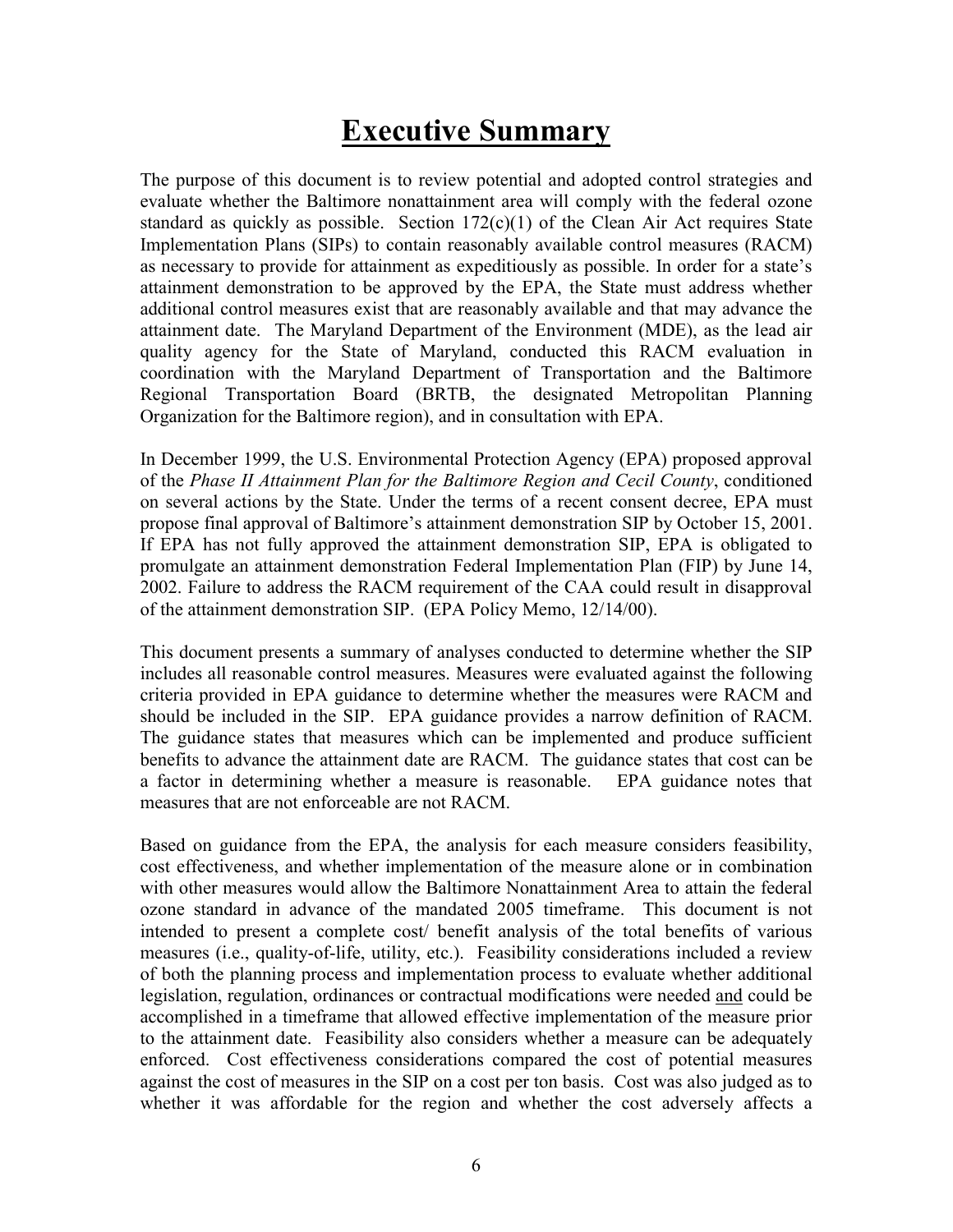particular social group. The ability of a measure to advance the attainment date was judged based on the significance of the reduction compared to the total reductions needed for attainment and the remaining emissions and whether the measures can be implemented and produce reductions by the 2004 ozone season.

Ultimately, MDE, MDOT, and BRTB jointly concluded that none of the 100 plus strategies would be considered RACM, based on EPA RACM guidance. The fundamental reason for the conclusion is that these measures, individually or collectively, would not allow the region to advance attainment. Many strategies were eliminated as RACM based on cost, implementation issues, or unreliability of emissions reductions achieved in a four year period. Each report section describes the measures, the issues, and the reason for the rejection of the strategy to be considered RACM. The RACM analysis and conclusion for the Baltimore region are based on the definition of RACM established through EPA guidance

The purpose of the SIP revision is to satisfy the requirement of the CAA Section 172 (c)(1). The MDE, MDOT, and the BRTB realize the long-term value of many of the strategies examined in this document to provide air and water quality benefits, congestion management benefits and livable community benefits. The decision that these control measures are not RACM does not imply that these measures are not under consideration for inclusion in the SIP. The table below lists a number of candidate measures currently under study as potential SIP measures.

| <b>Potential Measures Currently being Considered for SIP Inclusion</b>           |
|----------------------------------------------------------------------------------|
| Smart Growth Land Use Projects (Digital Harbor, Owings Mills, Parole)            |
| Ozone Action Days                                                                |
| Commuter Tax Credit Program                                                      |
| Commute Smart Program (a grouping of measures such as: Clean Vehicle Technology, |
| Alterative Fuels, and Intelligent Transportation Systems)                        |
|                                                                                  |
|                                                                                  |
|                                                                                  |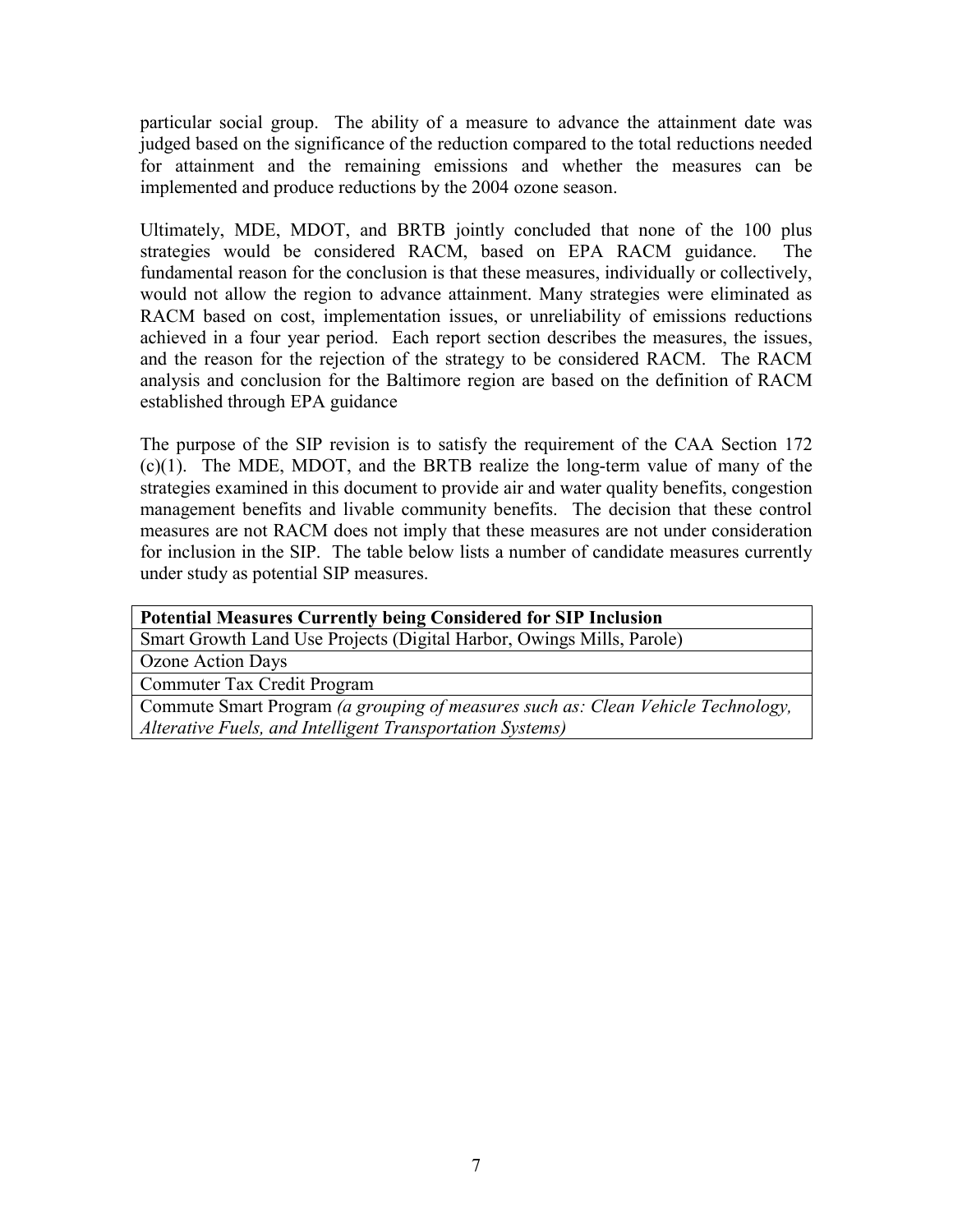## **1.0 Introduction and Methodology**

### <span id="page-7-0"></span>**A. Introduction:**

The purpose of this document is to review potential and adopted control strategies and evaluate whether the Baltimore nonattainment area will comply with the federal ozone standard as quickly as possible. Section  $172(c)(1)$  of the Clean Air Act requires State Implementation Plans (SIPs) to contain reasonably available control measures (RACM) as necessary to provide for attainment as expeditiously as possible. In order for a state's attainment demonstration to be approved by the EPA, the State must address whether additional control measures exist that are reasonably available and that may advance the attainment date. The Maryland Department of the Environment (MDE), as the lead air quality agency for the State of Maryland, conducted this RACM evaluation in coordination with the Maryland Department of Transportation and the Baltimore Regional Transportation Board (BRTB, the designated Metropolitan Planning Organization for the Baltimore region), and in consultation with EPA.

In December 1999, the U.S. Environmental Protection Agency (EPA) proposed approval of the *Phase II Attainment Plan for the Baltimore Region and Cecil County*, conditioned on several actions by the State. Under the terms of a recent consent decree, EPA must propose final approval of Baltimore's attainment demonstration SIP by October 15, 2001. If EPA has not fully approved the attainment demonstration SIP, EPA is obligated to promulgate an attainment demonstration Federal Implementation Plan (FIP) by June 14, 2002. Failure to address the RACM requirement of the CAA could result in disapproval of the attainment demonstration SIP. (EPA Policy Memo, 12/14/00).

This document presents a summary of analyses conducted to determine whether the SIP includes all reasonable control measures. Measures were evaluated against the following criteria provided in EPA guidance to determine whether the measures were RACM and should be included in the SIP. EPA guidance provides a narrow definition of RACM. The guidance states that measures which can be implemented and produce sufficient benefits to advance the attainment date are RACM. The guidance states that cost can be a factor in determining whether a measure is reasonable. EPA guidance notes that measures that are not enforceable are not RACM.

Based on guidance from the EPA, the analysis for each measure considers feasibility, cost effectiveness, and whether implementation of the measure alone or in combination with other measures would allow the Baltimore Nonattainment Area to attain the federal ozone standard in advance of the mandated 2005 timeframe. This document is not intended to present a complete cost/ benefit analysis of the total benefits of various measures (i.e., quality-of-life, utility, etc.). Feasibility considerations included a review of both the planning process and implementation process to evaluate whether additional legislation, regulation, ordinances or contractual modifications were needed and could be accomplished in a timeframe that allowed effective implementation of the measure prior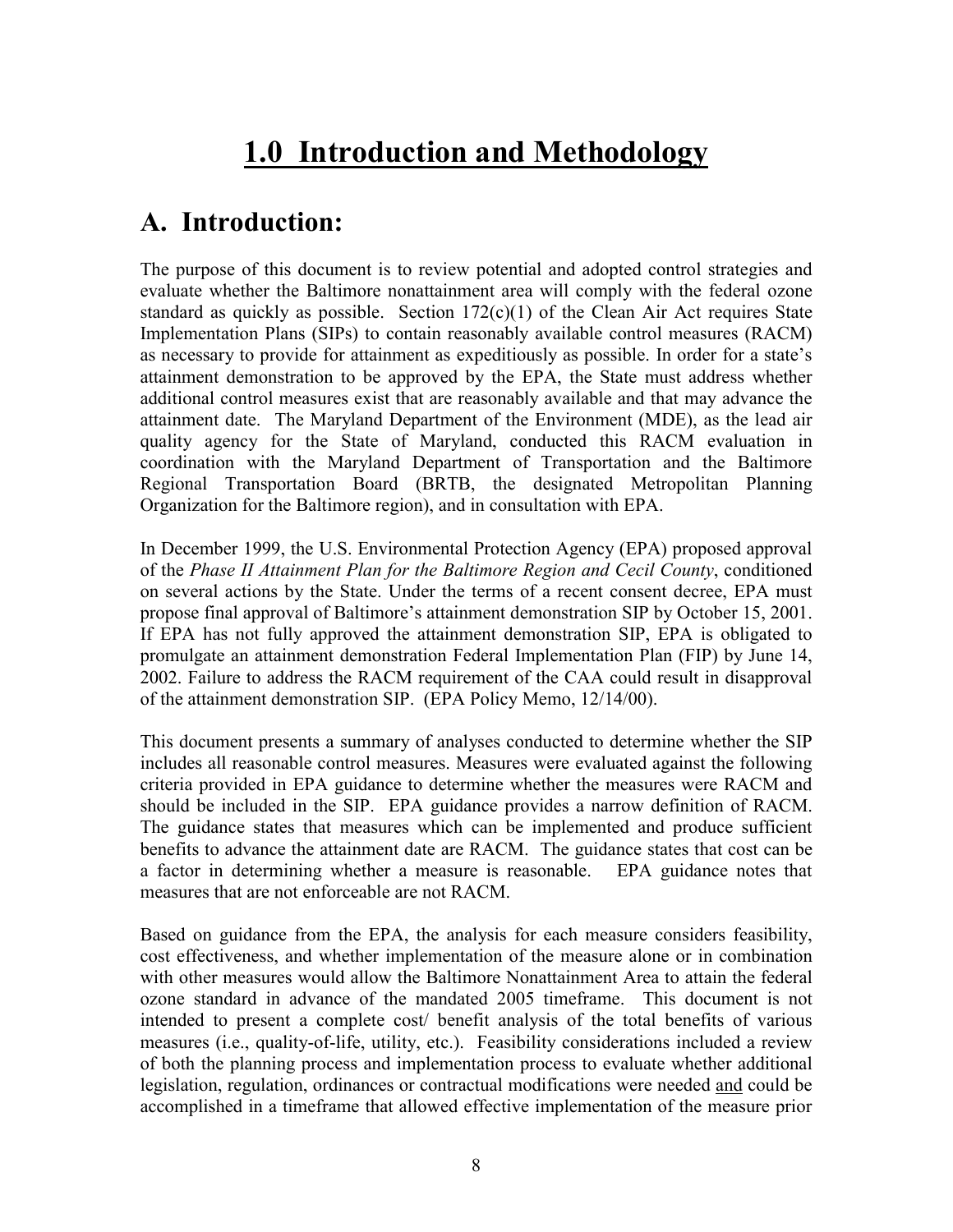<span id="page-8-0"></span>to the attainment date. Feasibility also considers whether a measure can be adequately enforced. Cost effectiveness considerations compared the cost of potential measures against the cost of measures in the SIP on a cost per ton basis. Cost was also judged as to whether it was affordable for the region and whether the cost adversely affects a particular social group. The ability of a measure to advance the attainment date was judged based on the significance of the reduction compared to the total reductions needed for attainment and the remaining emissions and whether the measures can be implemented and produce reductions by the 2004 ozone season.

Ultimately, MDE, MDOT, and BRTB jointly concluded that none of the 100 plus strategies would be considered RACM, based on EPA RACM guidance. The fundamental reason for the conclusion is that these measures, individually or collectively, would not allow the region to advance attainment. Many strategies were eliminated as RACM based on cost, implementation issues, or unreliability of emissions reductions achieved in a four year period. Each report section describes the measures, the issues, and the reason for the rejection of the strategy to be considered RACM. The RACM analysis and conclusion for the Baltimore region are based on the definition of RACM established through EPA guidance

The purpose of the SIP revision is to satisfy the requirement of the CAA Section 172 (c)(1). The MDE, MDOT, and the BRTB realize the long-term value of many of the strategies examined in this document to provide air and water quality benefits, congestion management benefits and livable community benefits. The decision that these control measures are not RACM does not imply that these measures are not under consideration for inclusion in the SIP. The table below lists a number of candidate measures currently under study as potential SIP measures.

| <b>Potential Measures Currently being Considered for SIP Inclusion</b>           |
|----------------------------------------------------------------------------------|
| Smart Growth Land Use Projects (Digital Harbor, Owings Mills, Parole)            |
| Ozone Action Days                                                                |
| Commuter Tax Credit Program                                                      |
| Commute Smart Program (a grouping of measures such as: Clean Vehicle Technology, |
| Alterative Fuels, and Intelligent Transportation Systems)                        |

## **B. Methodology (Joint RACM Review Process):**

The Maryland Department of the Environment (MDE), as the lead air quality agency for the State of Maryland, conducted this RACM evaluation in coordination with the Maryland Department of Transportation and the Baltimore Regional Transportation Board (BRTB, the designated Metropolitan Planning Organization for the Baltimore region), and in consultation with EPA.

The analysis was conducted in coordination with the other air quality activities occurring in the region, such as the work of the BRTB's Emission Mitigation Strategies Subcommittee, the preparation of "shortfall measures" for the region by MDE, and the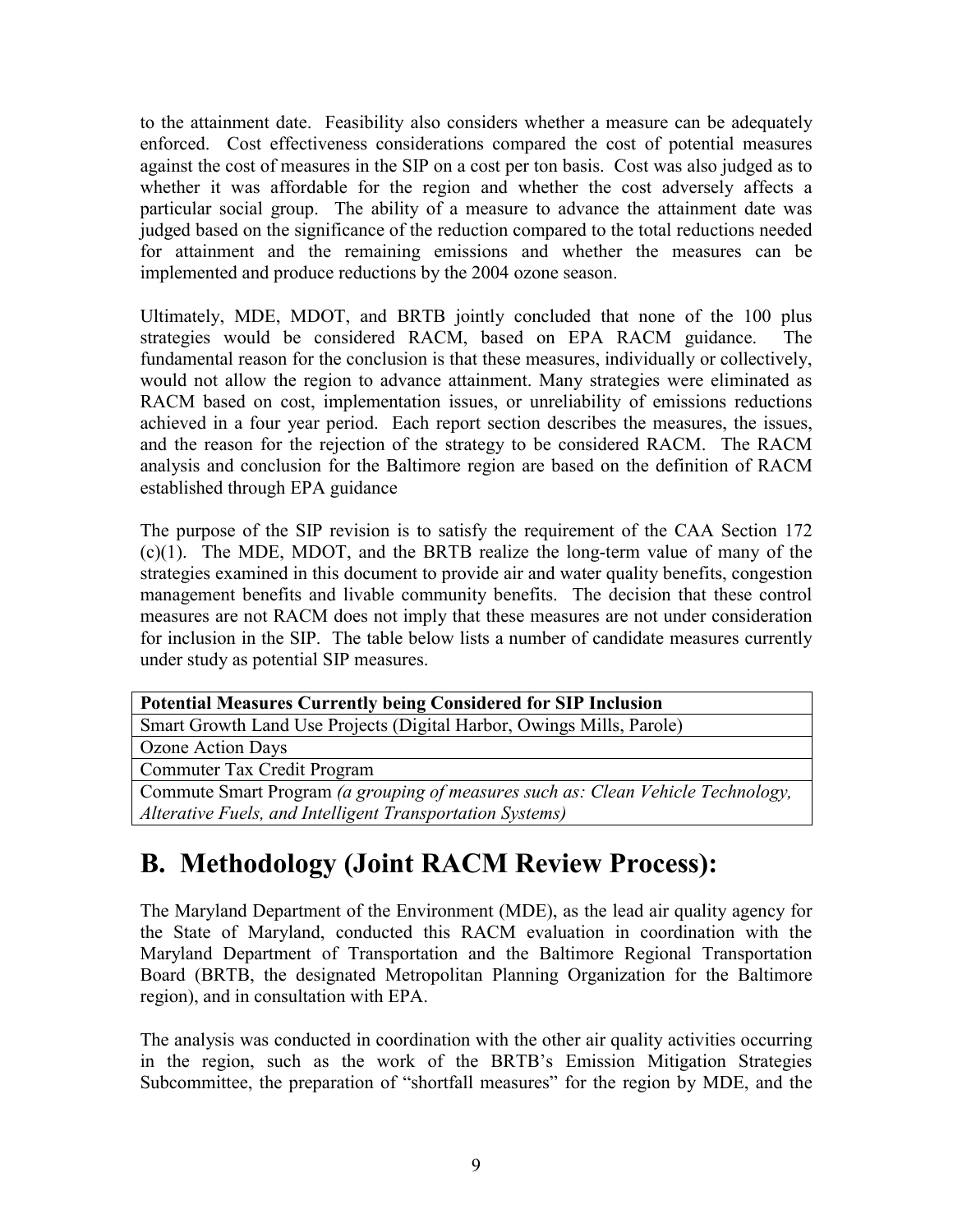<span id="page-9-0"></span>interagency investigation into the applicability of new EPA guidance linking land use, transportation, and air quality by multiple state agencies.

During the last decade, the MDE has compiled exhaustive lists of potential control measures with the assistance of both the BRTB and MWAQC (Metropolitan Washington Air Quality Committee). The MDE has also conducted extensive research into measures used in other states as air quality control strategies. Time and resources limit the selection of strategies for analysis. The foundation of this RACM evaluation includes the final strategies selected for the region through a two-year, public, interagency process in 1994. A second, similar process is currently underway in the region. Selected strategies presented in 1994 were reassessed for this analysis in case a change in conditions warranted an update.

The categories of strategies analyzed for the Baltimore region include the following:

- All Clean Air Act Section 108(f) measures (Transportation Control Measures)
- All comments received by the BRTB as suggested strategies since 1999, and those received by MDE since 1997
- All strategies selected for review through an extensive two-year process in 1994
- All "emission friendly" activities in the Baltimore region as listed in a summary report submitted to the US EPA in September 2000 (*Transportation & Air Quality Emission Reduction Activities in the Baltimore Region*, September 2000)

In considering the selected strategies, MDE addressed a number of issues such as cost, political feasibility, logistics for implementation, local issues/processes, and quantity of emissions reduced.

## **C. Methodology (Cost Comparisons):**

When making decisions on the selection of any emission control measure, cost is a consideration. The cost of a new measure may be borne by the regulated industry being, or the cost may be placed on the implementing agency tasked with ensuring proper and timely implementation. When reviewing the cost of an emission control measure, the most common analysis uses the cost per ton of a measure. Typically, control measures based on technological innovations have lower costs than measures that require behavioral changes. Behavioral changes have relatively low emission benefits compared with their implementation costs.

For the purposes of this analysis for RACM, a program is considered to have a high cost if the cost of the measure exceeds \$75,000 per ton. In comparison, MDE is currently in the process of reviewing several innovative emission reduction measures pertaining to area sources. The chart below lists the approximate cost per ton of volatile organic compounds (VOC), with the highest cost identified in the \$5,000 per ton range for these area source measures.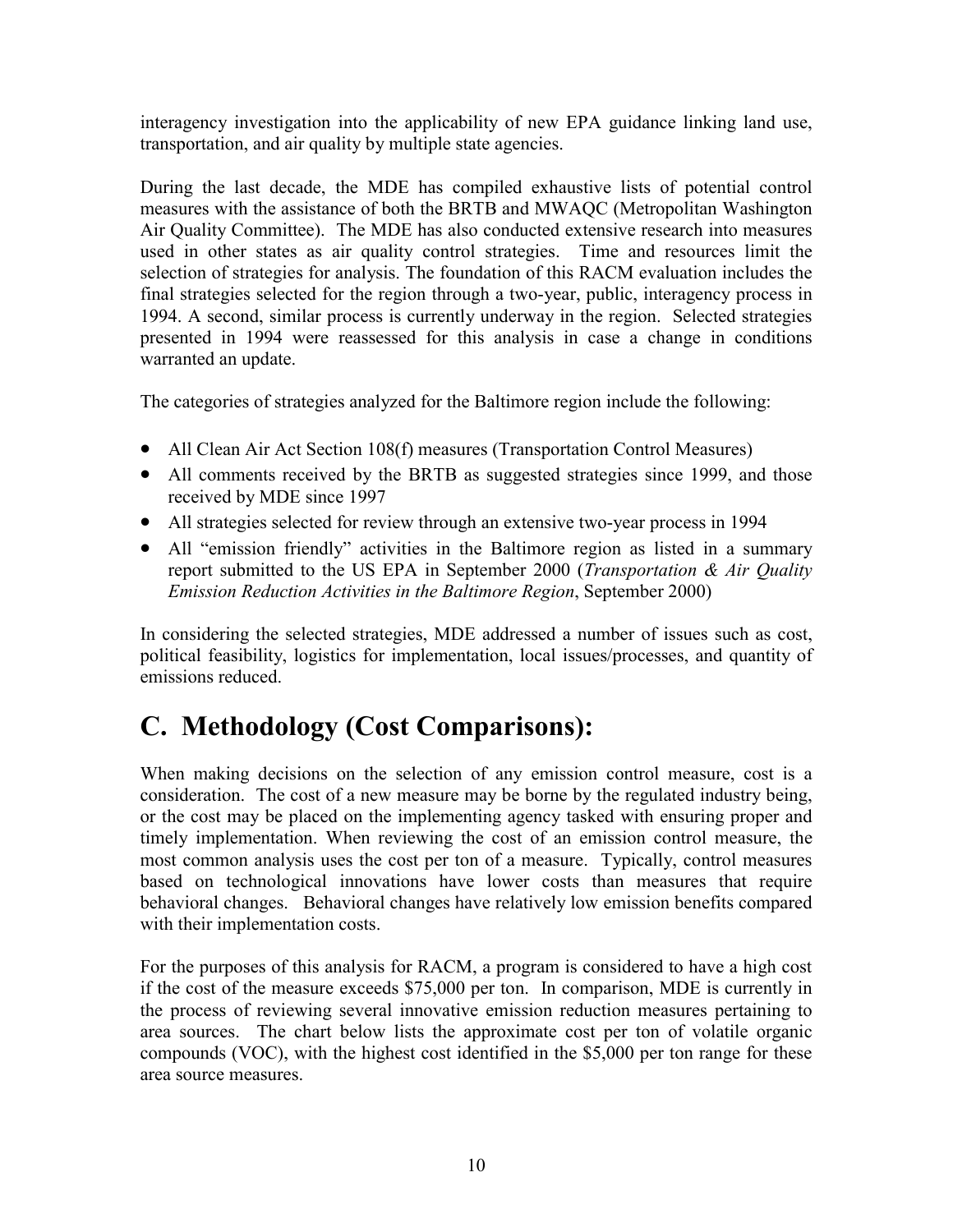| <b>Technological Control Measure</b>    | <b>Cost per Ton of VOC Reduced</b> |
|-----------------------------------------|------------------------------------|
| <b>Portable Fuel Container Changes</b>  | \$450                              |
| Consumer Product Changes (CA Standards) | \$800                              |
| <b>Reformulated Paints</b>              | \$5,000                            |

| <b>Demand Management Strategies</b>     | <b>Cost per Ton of VOC Reduced</b> |
|-----------------------------------------|------------------------------------|
| <b>MTA Bus Replacement</b>              | \$1,650,000,000                    |
| Control Student Parking at High Schools | \$1,744,186                        |

In an effort to average the costs and benefits from all the measures reviewed in this analysis, the costs of the projects were added and divided by the total number of VOC benefits to see how much the average measure would cost per ton. The basic analysis had several drawbacks. Many of the measures reviewed did not include an approximate cost. In addition, the cots of some measures were estimated in 1994 dollars while others were estimated in 2001 dollars.

The following chart maintains separate estimates for projects with cost projections in 1994 dollars and those in 2001 dollars. The costs for 1994 and 2001 were added separately, and the potential estimated emission benefits were summed separately. The cost per ton of VOC reduced was then calculated as two averages, one for 1994 and one for 2001.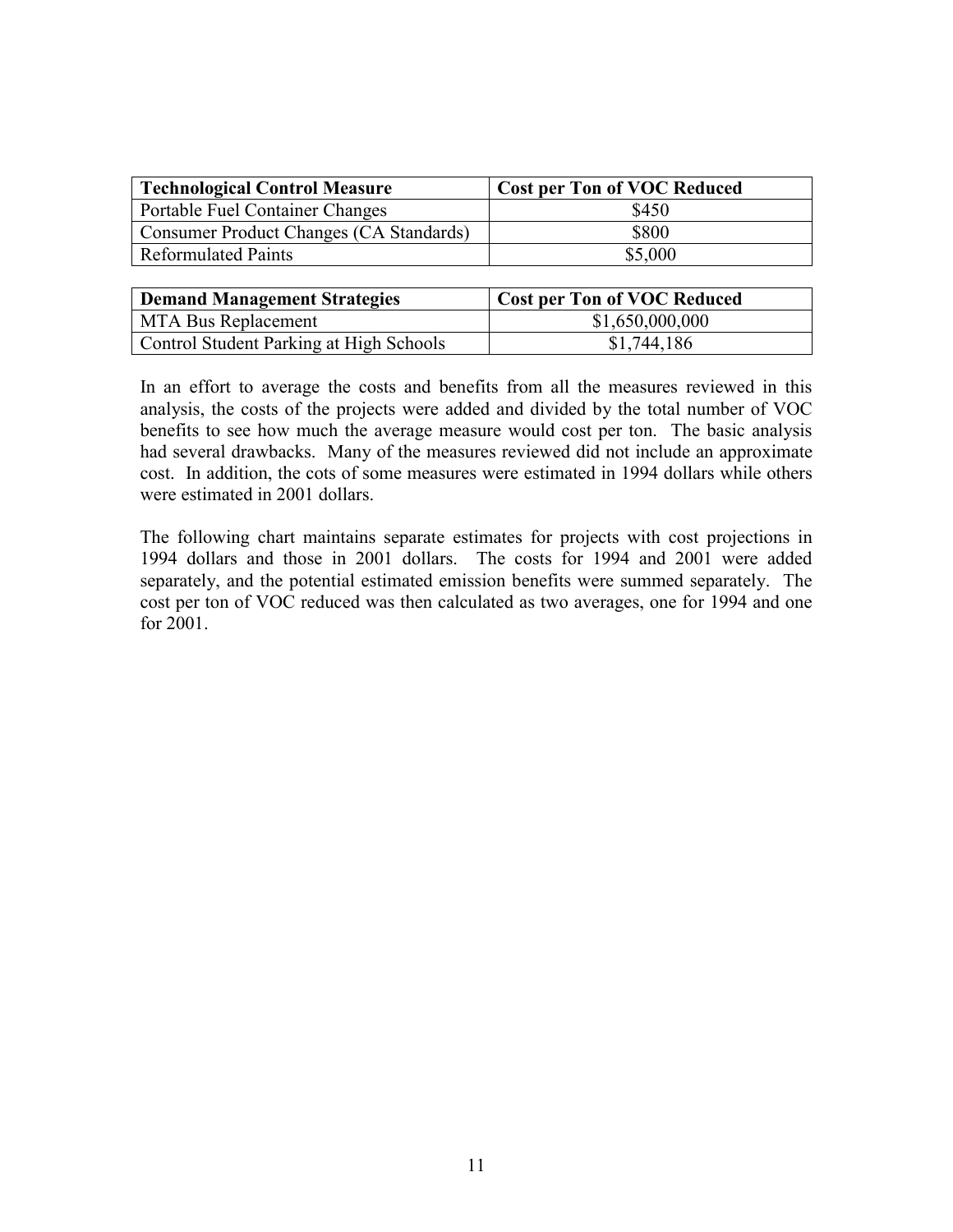*The calculations below, in no way identify the true potential costs or benefits from any of these program. There are numerous issues involved in calculation a cost per ton average and the chart below does not address all of the potential issues (due to time constraints on the RACM analysis).* 

| <b>Strategy</b>         | 1994        | 1994       | 1994       | 2001        | 2001        | 2001        |
|-------------------------|-------------|------------|------------|-------------|-------------|-------------|
| #                       | $Cost($ \$) | VOC (tpd)  | NOx (tpd)  | $Cost($ \$) | VOC (tpd)   | NOx(tpd)    |
| 1                       | <b>NA</b>   | <b>NA</b>  | <b>NA</b>  | 58,000,000  | 0.093       | 0.224       |
| $\overline{\mathbf{4}}$ | <b>NA</b>   | <b>NA</b>  | <b>NA</b>  | 2,000,000   | <b>NA</b>   | <b>NA</b>   |
| 5                       | 3,750,000   | 1.185      | 0.705      | <b>NA</b>   | <b>NA</b>   | <b>NA</b>   |
| 8                       | <b>NA</b>   | <b>NA</b>  | <b>NA</b>  | 23,000,000  | $\pmb{0}$   | $\mathbf 0$ |
| 11                      | 9,000,000   | 1.76       | 2.78       | <b>NA</b>   | <b>NA</b>   | <b>NA</b>   |
| 12                      | 1,100,000   | 0.263      | 0.406      | <b>NA</b>   | <b>NA</b>   | <b>NA</b>   |
| 13                      | 12,000,000  | 0.07       | 0.109      | <b>NA</b>   | <b>NA</b>   | <b>NA</b>   |
| 19                      | 3,600,000   | 0.259      | 0.398      | <b>NA</b>   | <b>NA</b>   | <b>NA</b>   |
| 20                      | 941,000     | 0.061      | 0.103      | <b>NA</b>   | <b>NA</b>   | <b>NA</b>   |
| 23                      | 8,000,000   | 0.082      | $-0.16$    | <b>NA</b>   | <b>NA</b>   | <b>NA</b>   |
| 27                      | 5,000,000   | 0.336      | 0.473      | <b>NA</b>   | <b>NA</b>   | <b>NA</b>   |
| 42                      | 225,000     | 0.129      | 0.168      | <b>NA</b>   | <b>NA</b>   | <b>NA</b>   |
| 43                      | 4,500,000   | 0.17       | 0.242      | <b>NA</b>   | <b>NA</b>   | <b>NA</b>   |
| 60                      | 5,000,000   | 0.2        | 0.53       | <b>NA</b>   | <b>NA</b>   | <b>NA</b>   |
| 65                      | 15,000,000  | 0.015      | 0.046      | <b>NA</b>   | <b>NA</b>   | <b>NA</b>   |
| 67                      | <b>NA</b>   | <b>NA</b>  | <b>NA</b>  | 400,000     | 0.025       | 0.085       |
| 68                      | <b>NA</b>   | <b>NA</b>  | <b>NA</b>  | 132,000,000 | 0.08        | 0.92        |
| 81                      | <b>NA</b>   | <b>NA</b>  | <b>NA</b>  | 70,000,000  | <b>NA</b>   | <b>NA</b>   |
| 82                      | <b>NA</b>   | <b>NA</b>  | <b>NA</b>  | 7,500       | <b>NA</b>   | <b>NA</b>   |
| 83                      | <b>NA</b>   | <b>NA</b>  | <b>NA</b>  | 2,440,000   | <b>NA</b>   | <b>NA</b>   |
| 84                      | <b>NA</b>   | <b>NA</b>  | <b>NA</b>  | 1,200,000   | <b>NA</b>   | <b>NA</b>   |
| 85                      | <b>NA</b>   | <b>NA</b>  | <b>NA</b>  | 73,500      | <b>NA</b>   | <b>NA</b>   |
| <b>B/Ped Total</b>      | <b>NA</b>   | <b>NA</b>  | <b>NA</b>  | <b>NA</b>   | 0.969       | 0.111       |
| 104                     | 12,000,000  | 0.012      | 0.05       | <b>NA</b>   | <b>NA</b>   | <b>NA</b>   |
| <b>TOTALS</b>           | 80,116,000  | 4.542      | 5.85       | 289,121,000 | 1.167       | 1.34        |
|                         |             | <b>VOC</b> | <b>NOx</b> |             | <b>VOC</b>  | <b>NOx</b>  |
| <b>Per Ton</b>          |             | 17,638,926 | 13,695,043 |             | 247,747,215 | 215,761,940 |
| <b>Totals</b>           |             |            |            |             |             |             |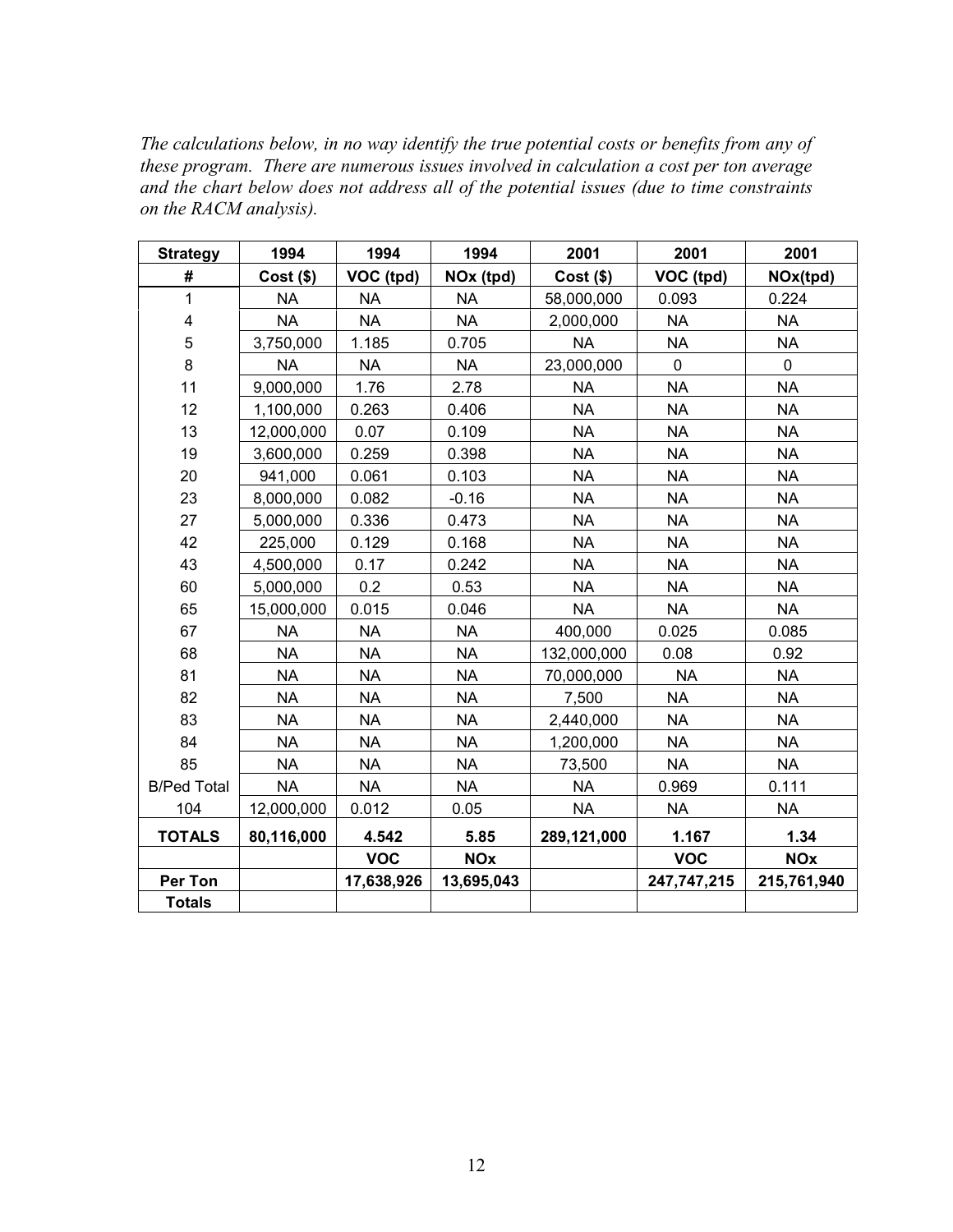## **2.0 Overview**

## <span id="page-12-0"></span>**A. Relationship of RACM to other State Implementation Plans**

The Baltimore Nonattainment Area consists of five jurisdictions, Anne Arundel County, Baltimore County, Carroll County, Howard and Harford Counties, and Baltimore City. Many of these counties have been nonattainment for ozone for over two decades. During the last decade, many former control policies have been reexamined and research into the ozone problem has redirected and refined many control programs. Three long term control plans, one of which was the attainment plan, and numerous individual control SIPs were filed. A brief history of these major plans follows in section B.

Under this RACM process, all of the SIPs were reexamined to inventory the control programs in place and were reviewed against current emission inventories to look for additional categories that might provide significant reductions.

## **B. History of Baltimore under the Clean Air Act Amendments:**

Under the 1990 Clean Air Act Amendments, the Baltimore region was classified as a severe nonattainment area with respect to the National Ambient Air Quality Standard for ozone. By November 1994, the Clean Air Act required that severe ozone nonattainment areas submit an attainment plan that included a photochemical modeling demonstration that the area would comply with the federal ozone standard by 2005. In a memorandum dated March 2, 1995, Mary Nichols, Assistant Administrator of the U. S. Environmental Protection Agency (EPA), provided an extended schedule for submitting attainment demonstrations in two phases for serious and severe ozone nonattainment areas. The extended schedule was contingent upon participation in the Ozone Transport Assessment Group and adoption of regional control measures such as the National Low Emission Vehicle (NLEV) Program and regional nitrogen oxides (NOx) reductions from utilities and other large NOx sources.

On April 28, 1998 Maryland submitted an attainment plan for the Baltimore Nonattainment Area and Cecil County entitled *Phase II Attainment Plan for the Baltimore Region and Cecil County*. This plan included local and regional modeling and weight of evidence demonstrations that these areas would be likely to achieve compliance with the federal ozone standard if pollution transported from areas outside these nonattainment areas was reduced. Maryland participated in the Ozone Transport Assessment Group (OTAG) process to identify a suite of regional strategies that would reduce transport across the eastern half of the United States. These regional measures, when combined with federal, state and local measures already included in the Phase II Attainment Plan were likely to result in achieving compliance with the ozone standard in 2005.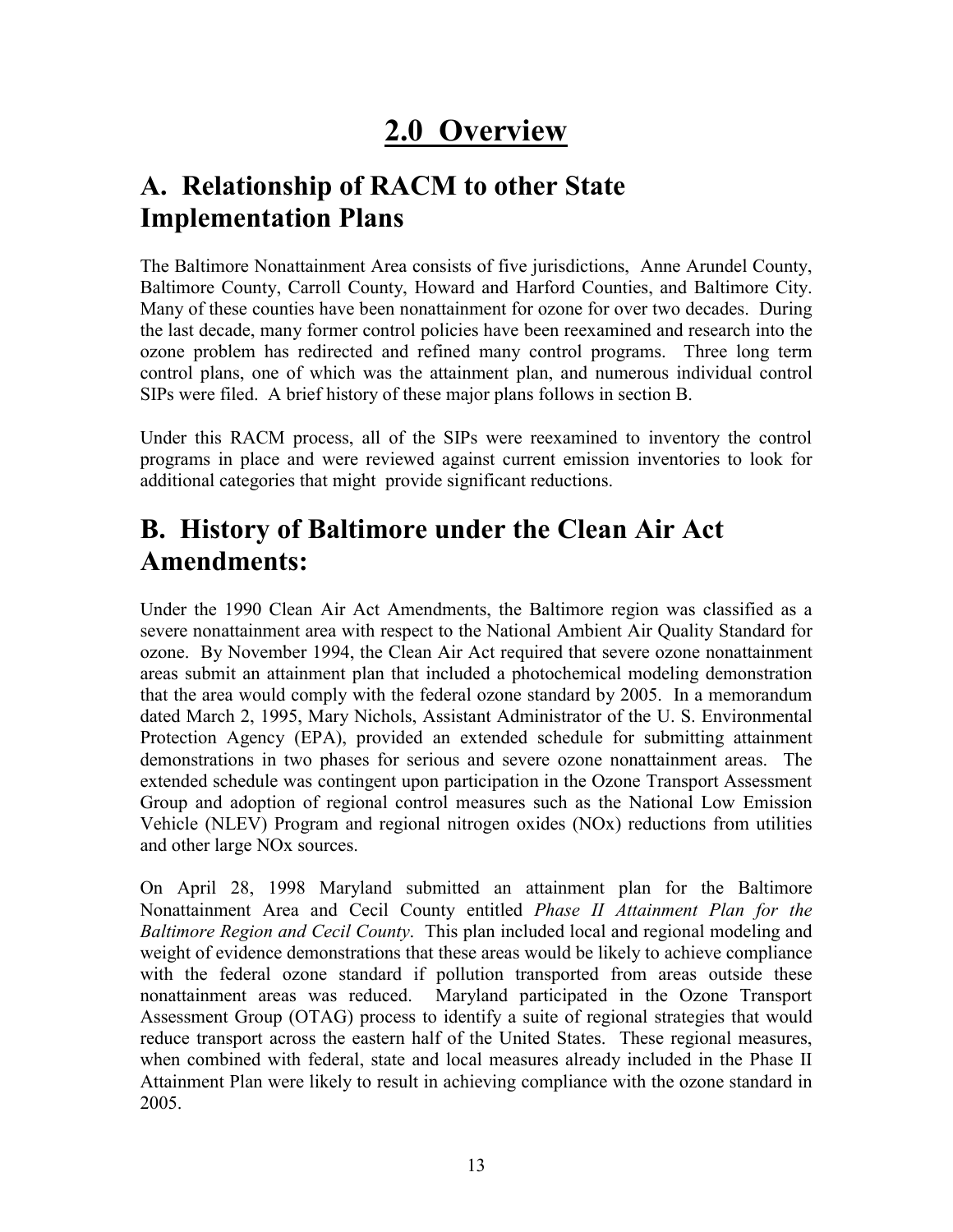On November 7, 1997, EPA proposed federal regulations called *Finding of Significant Contribution and Rulemaking for Certain States in the Ozone Transport Assessment Group Region for Purposes of Reducing Regional Transport of Ozone* (NOx SIP Call). The proposed regulations were based on the OTAG recommendations, which required 22 states to cut emissions to reduce transport. On August 17, 1998, Maryland submitted a supplement to the Phase II Attainment Plan which included additional modeling of these regional strategies performed by EPA as part of the NOx SIP Call.

Recently, Maryland has made several changes to the mobile budget portion of the Phase II SIP in response to the introduction of new mobile source control measures (Tier II, NLEV). In addition, Maryland has continued to provide innovative ideas for potential inclusion in the SIP to both the EPA and local stakeholders. In response to commitments made by Maryland to the EPA pertaining to the conditional approval of the Phase II SIP, Maryland intends to complete a mid-course review, analysis, submit measures to make up an emission reduction shortfall that EPA identified, and develop new motor vehicle emission budgets using the new mobile model, MOBILE6. Maryland expects full approval of the Phase II SIP in October of 2001.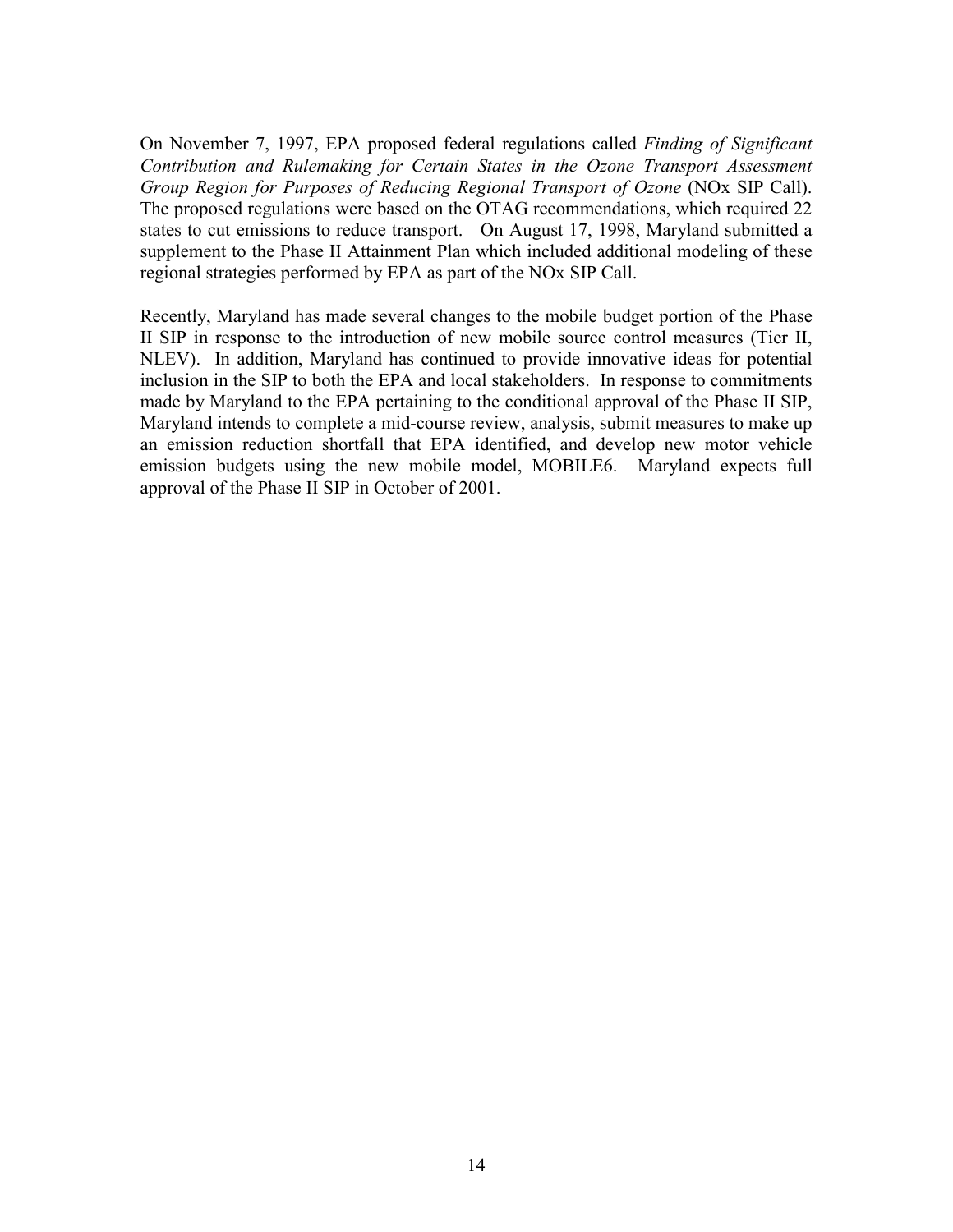## **3.0 RACM Measure Analysis**

<span id="page-14-0"></span>The following listing contains a total of over 100 measures that were reviewed by the joint agency workgroup as potential RACM measures. Where estimates of emissions reductions were completed as part of an extensive review in 1994, calculations can be found in corresponding reports in Appendix B.

### **A. Alternative Fuel Vehicles and Advanced Technology**

### **A.1 Downtown CNG Shuttle Fleet**

#### **Definition:**

Promote the installation of a downtown bus shuttle fleet comprised of CNG buses that would be used daily to move employees and tourists. The advantage of this fleet is the use of CNG which burns cleaner than diesel fuel.

#### **Issues:**

- Operator resistance (requires education on the benefits, maintenance, etc. of these vehicles). Current doubts include reliability, range of operation without refueling and safety issues, common concerns for the introduction of any AFV system.)
- Complexities in implementation do not allow the program to be implemented in time for emissions reductions to advance the attainment date.
- Appropriate CNG fueling infrastructure is not in place at this time.
- Small size of fleet does not produce extensive emissions benefits.

#### **Estimate of Emissions Benefits:**

This measure was rejected based on the considerations listed above. Therefore, emission benefits were not calculated.

#### **RACM Determination:**

Implementation issues (as listed above) hinder the ability to implement this strategy in time to advance attainment.

### **A.2 Downtown Electric Buses for Tourists**

#### **Definition:**

Promote and implement a downtown electric bus fleet for use by tourists for transport to tourist attractions.

#### **Issues:**

• Implementation would likely occur after 2005 due to local issues such as budgeting and the city planning process. The expected costs of the program are relatively high.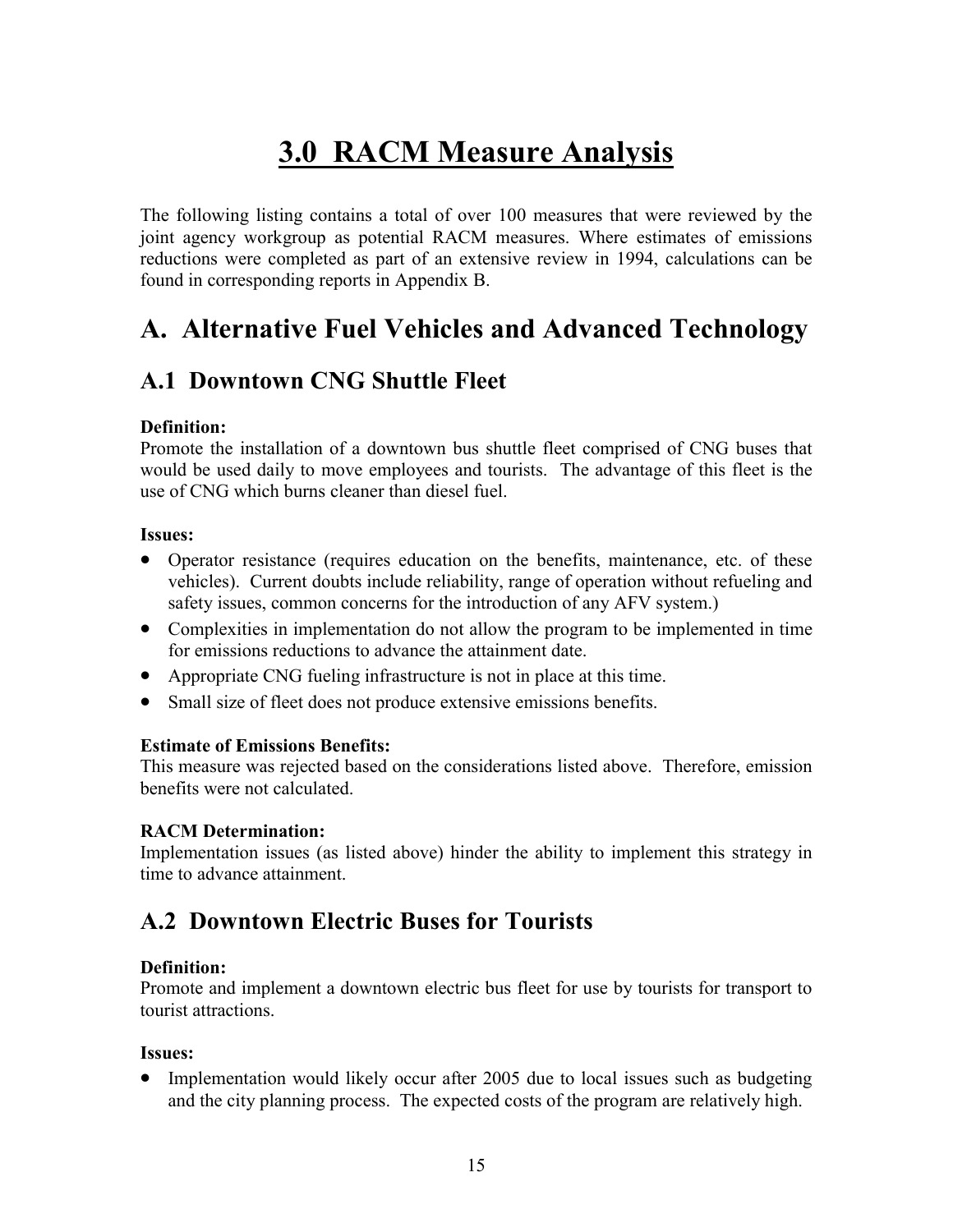- <span id="page-15-0"></span>• Would require establishment of an office to manage the buses and schedule.
- The estimated credits would not be large enough to advance the attainment date.
- There is a technical feasibility concern pertaining to cold weather reliability and the potential limited range of operation the fleet.

### **Estimate of Emissions Benefits:**

Assuming a 300 day-per-year usage and a 40,000 mile-per-year total the estimated potential emission savings for one bus would be 0.00063 tpd of VOC and 0.0023 tpd of NOx. Assuming a fleet of 10, the total estimated emissions reductions would be .0063 VOC and .023 NOx.

### Equation:

(emission grams/mile) x (miles driven/year) / (907,185 grams/ton) = tons/year

 $(tons/year) / (days of operation/year) = tons/day$ 

Where  $907,185$  grams = 1 ton

### **RACM Determination:**

Estimated emissions reductions are unlikely to advance the attainment date. Implementation issues (as listed above) hinder the ability to implement this strategy in time to advance attainment.

### **A.3 I/M for Diesel Vehicles**

### **Definition:**

Design and implement an Inspection and Maintenance (I/M) program that will be used for diesel vehicles.

### **Issues:**

- Predicted technical limitations of site testing of vehicles may not be solved by 2005 and this timeframe does not assist with attainment.
- There is a concern related to testing technique as diesel engines are sometimes tested out of the vehicle for certification purposes. Currently the testing equipment is not available for on site diesel testing.
- The Federal Government has not established a mandatory testing methodology or a results-based standard.
- The costs of the program could be prohibitive to implement.
- MDE currently has in place an opacity-based, roadside, heavy-duty truck/bus testing program that addresses large-scale diesel emissions problems.
- Diesel testing primarily addresses the release of particulate matter (PM), not hydrocarbons. The Baltimore region currently meets the national standards for PM.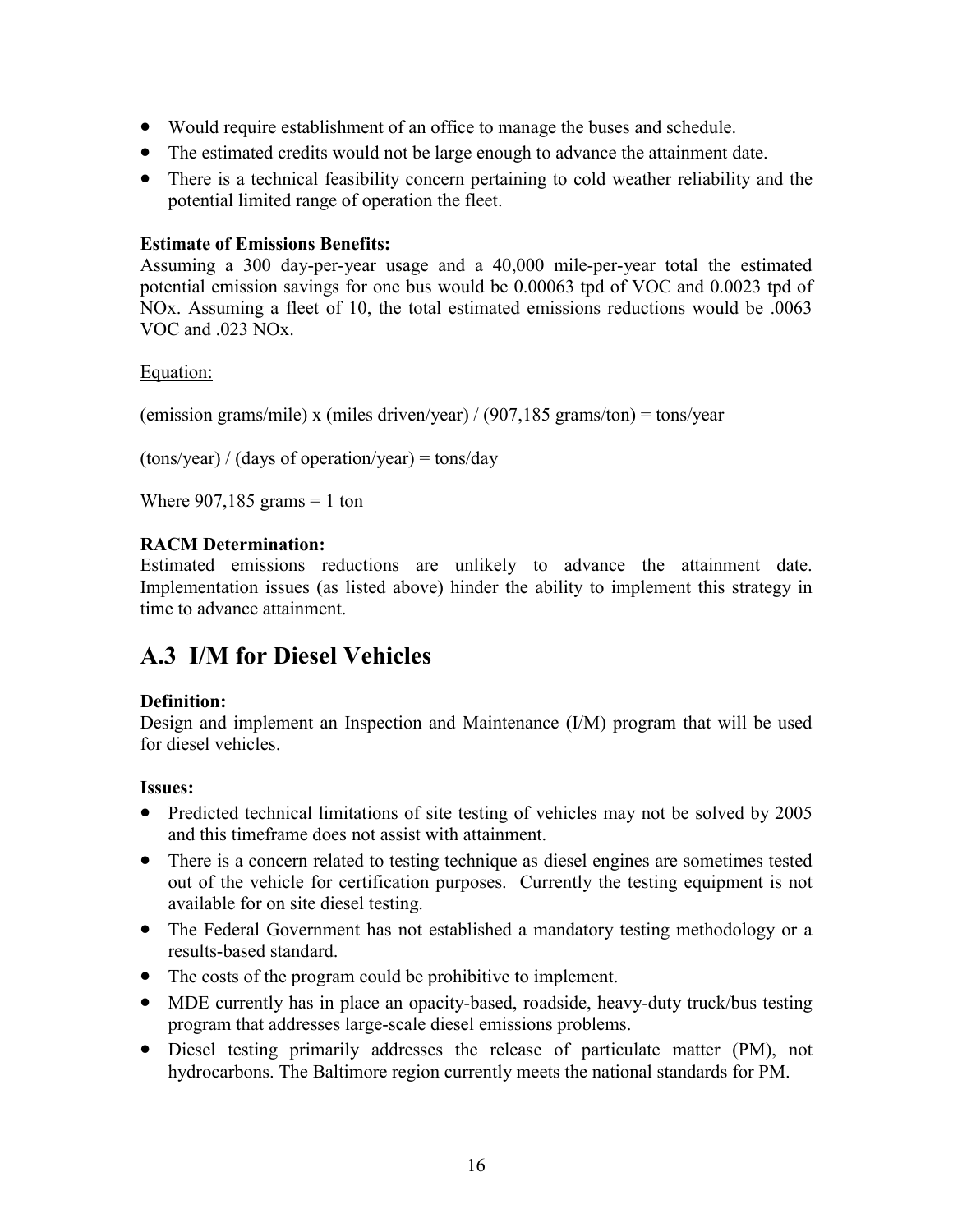#### <span id="page-16-0"></span>**Estimate of Emissions Benefits:**

This measure was rejected based on the considerations listed above. Therefore, emission benefits were not calculated.

#### **RACM Determination:**

Implementation issues (as listed above) hinder the ability to implement this strategy in time to advance attainment. Air quality benefits for this type of program do not fundamentally address hydrocarbons or nitrogen dioxides, the precursors to ozone pollution.

### **A.4 CARB Diesel Fuel (On-Road Fuel Only)**

#### **Definition:**

Implement CARB (California) diesel fuel standards that are cleaner than current diesel fuel standards in Maryland.

#### **Issues:**

- This program requires retrofitting the existing fleet of buses in order to achieve an emissions benefit.
- The new emissions technology that is needed to get actual benefits has not been proven to date and will not be likely available in the short term (1-2 years).
- The availability of this fuel is limited at present because modifications are needed at refineries to produce their fuel. Under federal rules similar fuels are not required until 2007. Fuel shortage problems could result if demand is greater than the available supply for the region (seasonality of supply and inter-state use).
- It is difficult to isolate Maryland in the regional market for this type of fuel. Maryland has no refineries and must purchase fuel from other states.
- High costs of fuel may lead to increases in emissions and fuel sales in neighboring states.
- Program would require new diesel fuel rules and regulations to be passed and would meet opposition by local fuel distributors and wholesalers.
- Strong opposition to rule changes may extend beyond the 2005 attainment date and this program would not advance attainment.

### **Estimate of Emissions Benefits:**

This measure was rejected based on the considerations listed above. Therefore, emission benefits were not calculated.

### **RACM Determination:**

Implementation issues (as listed above) hinder the ability to implement this strategy in time to advance attainment.

### **A.5 Advanced Technology Vehicle Program**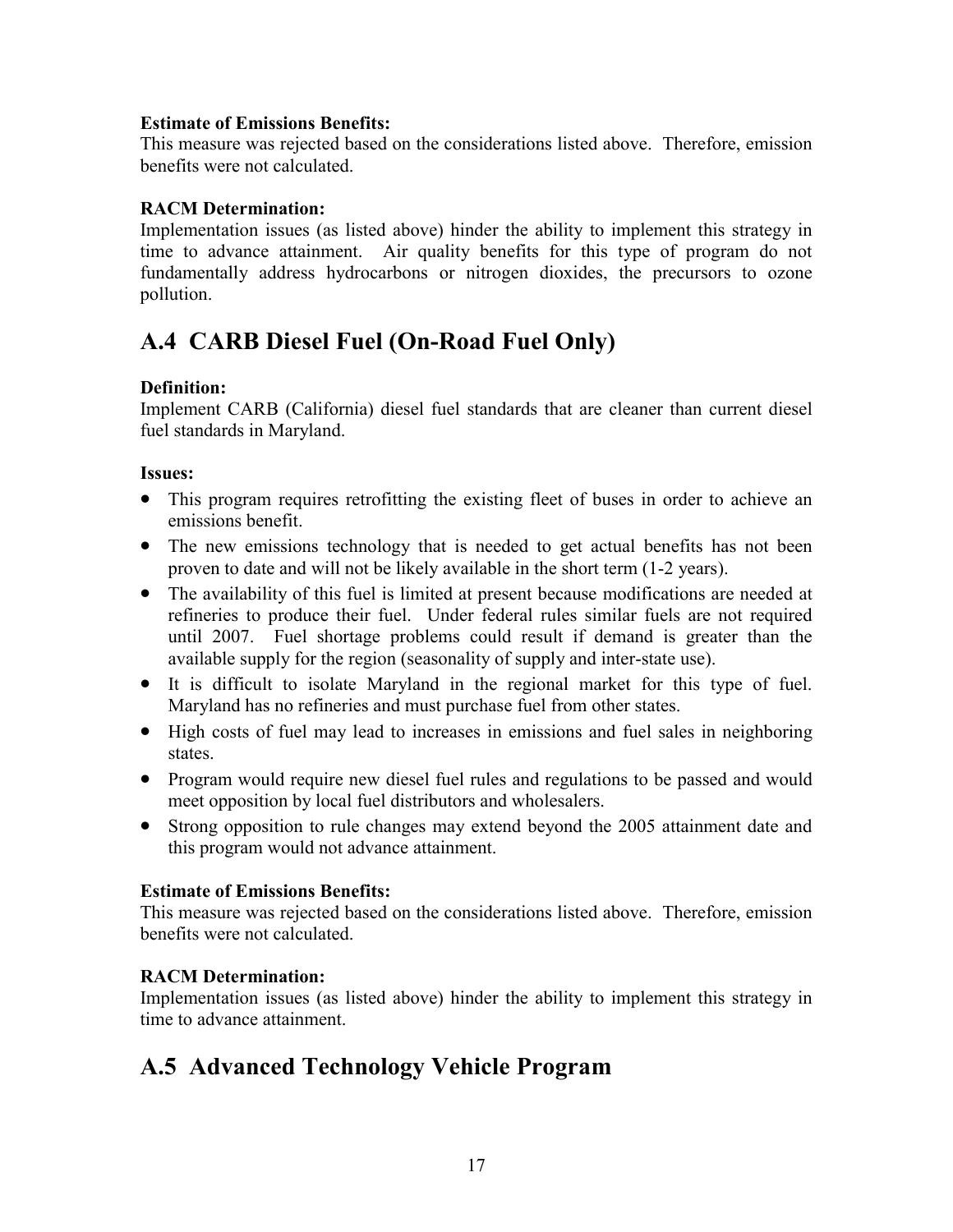### **Definition:**

MDOT currently operates a program of flexible funding incentives for fleets willing to deploy clean vehicles in the Washington and Baltimore regions. Currently \$2 million (for both the Washington and Baltimore regions) is committed for this program over the next two years (to 2002).

### **Issues:**

- This program does not include funding for enhancement of the fueling infrastructure.
- The expected benefits from the program are not high enough to advance the attainment date.
- Funding is only committed for the next two years and depending on the success of the program – funding may be halted. This level of funding variability makes it very difficult to commit to the program in a SIP.
- The success of the program is partially dependent on private sector participation. Business sector resistance has been seen in the Baltimore region.

### **Estimate of Emissions Benefits:**

The estimated emissions reductions for the existing program are 0.025 tpd of VOC and 0.085 tpd of NOx. The current funding commitment for the Baltimore region is \$200,000 each year for FY2001 and FY2002. An accelerated program with \$500,000 per year is estimated to reduce 0.065 tons/day VOC and 0.215 tons/day NOx.

### **Calculations:**

The Baltimore area goal is determined by the ratio of funding as follows:

\$200,000 / \$825,000 x 0.068 tons per day

```
= 0.017 tons per day
```
### **= NOx emission reduction goal for 1 year for Baltimore area**

For VOC emission reduction calculations, an emissions benefit of 2.35 gram per mile was assumed, using the same logic as above. Total reductions are estimated as follows:

42 taxis x 2.35 gm/mile x 59,000 / (907,185 gm/ton x 300 days)

```
= 0.021 tons per day
```
**= VOC emission reduction goal for 1 year for D.C. area**

The Baltimore area goal is determined by the ratio of funding as follows:

\$200,000 / \$825,000 x 0.021 tons per day

```
= 0.005 tons per day
```
**= VOC emission reduction goal for 1 year for Baltimore area**

Thus, projected annual ATV Program emission reductions for the Baltimore region between 2001 and 2005 for NOx and VOC, assuming continued funding at the current rate, are as follows: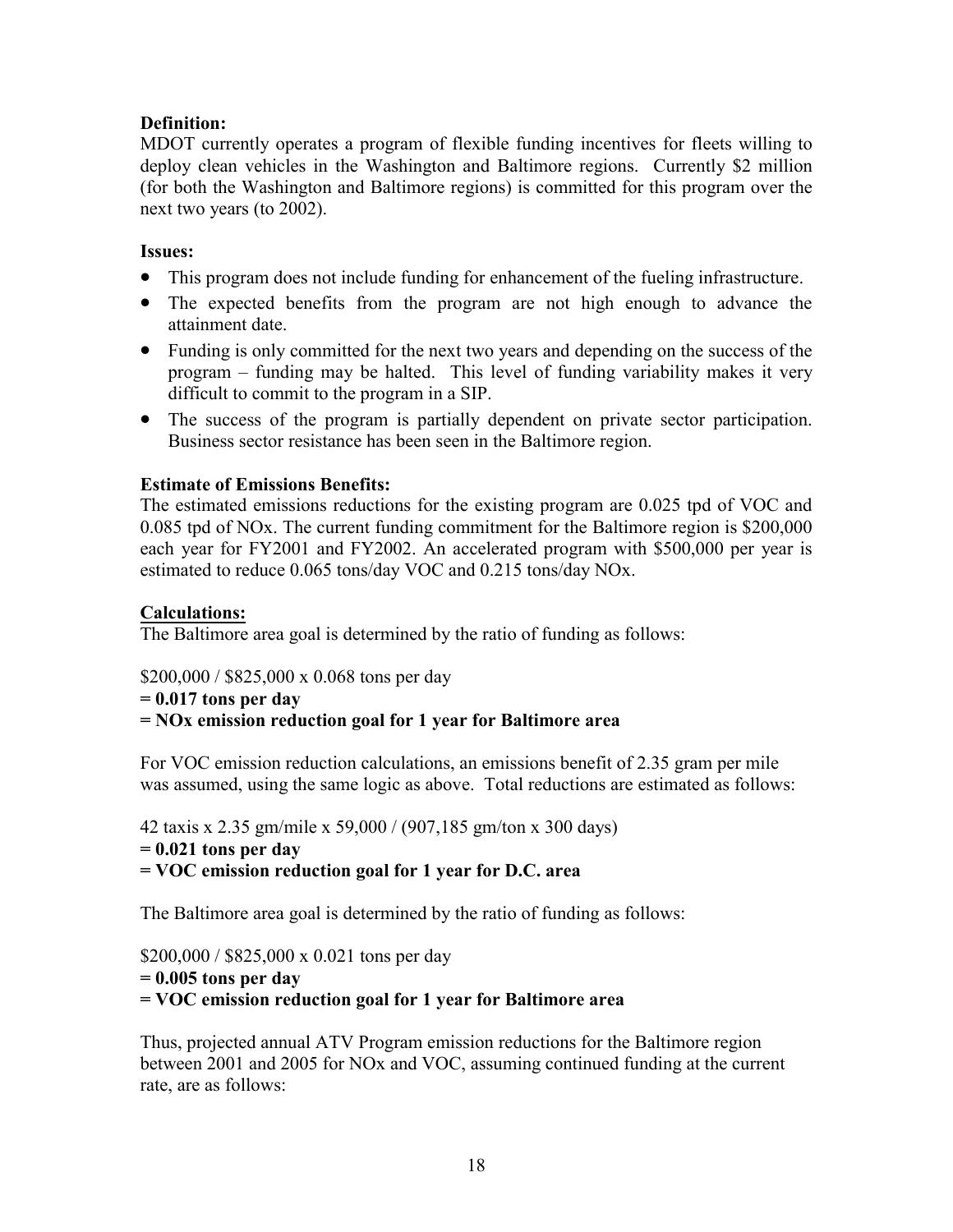| <b>Pollutant</b> | 2001  | 2002      | 2003  | 2004  | 2005  |
|------------------|-------|-----------|-------|-------|-------|
| NOx              | .017  | J.034     | 0.051 | 0.068 | 0.085 |
| <b>VOC</b>       | 0.005 | $0.010\,$ | 0.015 | 0.020 | 0.025 |

<span id="page-18-0"></span>

| <b>Baltimore Region ATV Program Emission Reduction Goals (Tons per Day)</b> |  |  |  |  |
|-----------------------------------------------------------------------------|--|--|--|--|
|                                                                             |  |  |  |  |

### **RACM Determination:**

Estimated emissions reductions, for the current program or an expanded program, will not advance the attainment date.

### **A.6 Accelerated Phase Out of Diesel Buses**

### **Definition:**

Phase out the current older diesel buses and replace them with newer, cleaner diesels at a rate faster than the expected 12-year schedule. There are currently 800 buses in the fleet. The measure calls for the replacement of 200 per year at \$250,000 each for a total yearly cost of \$50,000,000.

### **Issues:**

- The measure is extremely costly when replacing 25% (based on the complete phase out of diesel buses by 2005) or more of the fleet in one year.
- Normal buses last for an average of 12 years and removing them from the fleet prior to the end of their useful life is not cost efficient and is prohibited by federal funding restrictions as it perpetrates an unrealistic replacement schedule.
- Funding has been allocated for replacements based on a useful life of 12 years; funding shifts would be needed.
- Currently, this replacement schedule is not in the Transportation Improvement Plan (TIP) and the Baltimore Regional Transportation Plan (BRTP) and due to cost and cost effectiveness considerations. Delayed implementation or non-implementation would not advance the attainment date.
- Many new technologies are under development that may produce even lower emissions. Accelerated replacement of the entire fleet would preclude the purchase of buses with cleaner technologies.

### **Estimate of Emissions Benefits:**

This measure was rejected based on the considerations listed above. Therefore, emission benefits were not calculated.

### **RACM Determination:**

Implementation issues (as listed above) hinder the ability to implement this strategy in time to advance attainment.

### **A.7 Accelerated Phase Out of Diesel Buses to CNG**

### **Definition:**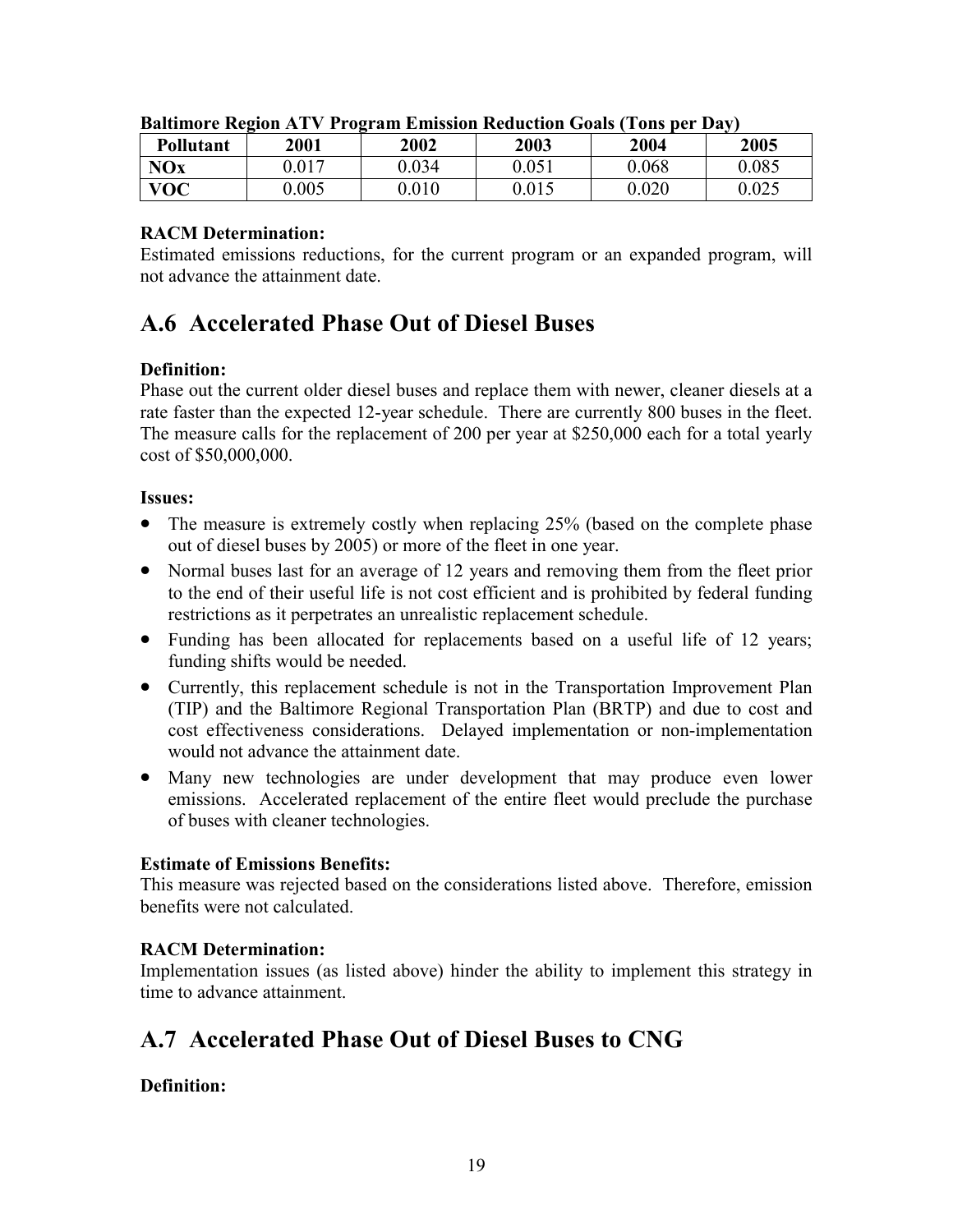Phase out the current older diesel buses and replace them at a rate faster than the expected 12-year schedule, or replace diesel buses with CNG buses.There are currently 800 buses in the fleet; 80 are programmed to be replaced per year through 2005 (400 total).

### **Issues:**

- This measure requires large infrastructure changes for the CNG refueling stations, including a time lag for a permitting process, staff training, construction, etc.
- The measure is extremely costly when replacing 25% (based on the complete phase out of diesel buses by 2005) or more of the fleet in one year.
- Funding has been allocated for replacements based on a useful life of 12 years; funding shifts would be needed.
- Currently, this replacement schedule is not in the Transportation Improvement Plan (TIP) and the Baltimore Regional Transportation Plan (BRTP) and due to cost and cost effectiveness considerations. Delayed implementation or non-implementation would not advance the attainment date.
- Currently, diesel buses last for an average of 12 years and removing them from the fleet prior to the end of their useful life is not cost efficient and is prohibited by federal funding restrictions as it perpetrates an unrealistic replacement schedule.
- CNG buses have particulate matter (PM) benefits that are not addressed in the emissions estimates/cost effectiveness analysis.

### **Estimate of Emissions Benefits:**

Current estimates show an emissions benefit of 0.187 tpd of VOC and 0.447 tpd of NOx. Approximate cost is \$156 million for 400 buses, to replace older diesel buses through 2005.

Calculations:

New buses average 34000 miles per year and operate 330 days per year. Total mileage for 80 new buses  $= 2720000$ 

|            |              |                      |                                 | Savings for  |                  |
|------------|--------------|----------------------|---------------------------------|--------------|------------------|
|            |              | 1998 factors for new | 1998 factors for CNG new diesel |              | Savings for      |
|            | 1988 factors | diesel buses         | buses                           | <b>buses</b> | <b>CNG</b> buses |
| <b>VOC</b> | 4.66         | 4.26                 | 0.13                            | 0.4          | 4.53             |
| <b>NOx</b> | 36.24        | 15.87                | 6.02                            | 20.37        | 30.22            |

Bus emission factors in grams per mile for the bus year are:

### **CNG Replacement Buses (80)**

| VOC emissions savings x annual bus miles $=$  | 12321600    |
|-----------------------------------------------|-------------|
| NOx emissions savings x annual bus miles $=$  | 82198400    |
| Convert to kg/day (grams saved/1000/330 days) |             |
| VOC kg of emissions savings per day $=$       | 37.33818182 |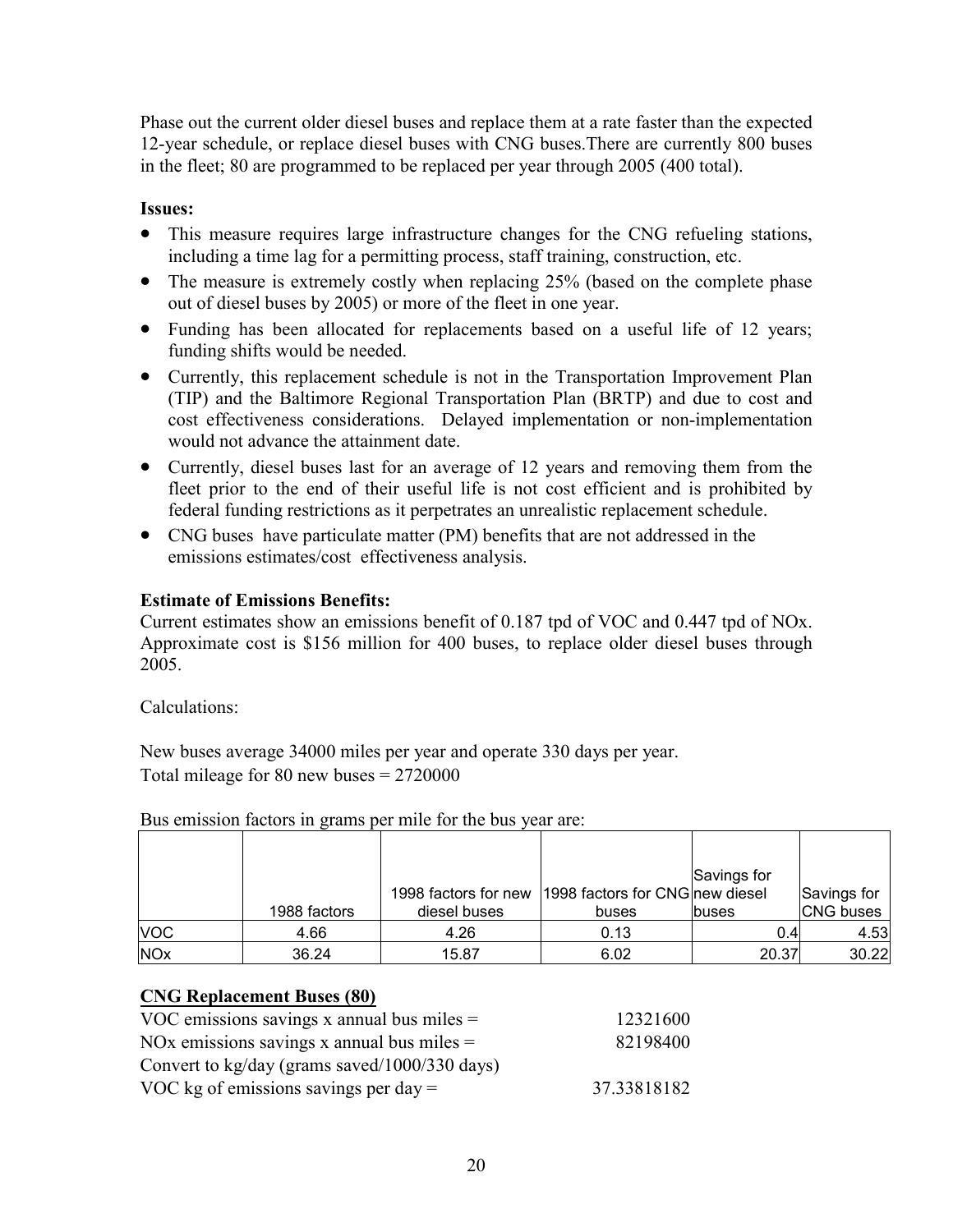| NOx kg of emissions savings per day $=$        | 249.0860606 |
|------------------------------------------------|-------------|
| Convert to tons/day (grams/ $1000/908/330$ )   |             |
| Total benefits of 80 CNG replacement buses $=$ |             |
| VOC tons of emissions savings per day $=$      | 0.041121346 |
| NOx tons of emissions savings per day $=$      | 0.274323855 |

#### **Total benefits of 400 CNG replacement buses (2005) =**

| VOC tons of emissions savings per day $=$ | 0.206 |
|-------------------------------------------|-------|
| NOx tons of emissions savings per day $=$ | 1.372 |

#### **Approximate Cost for CNG buses**

|                                                    |                  | Incremental Cost  |                   |
|----------------------------------------------------|------------------|-------------------|-------------------|
|                                                    | Cost for diesel  | (millions) (range | <b>Total Cost</b> |
|                                                    | buses (millions) | $$25-60,000$      | (millions)        |
| 80 Buses:                                          | 26.4             | 32                | 29.6              |
| Refueling infrastructure (\$3 million serves 250)  |                  |                   |                   |
| buses)                                             |                  |                   | 6.0               |
| Modifications (range \$0.5-2 million per refueling |                  |                   |                   |
| station required for refueling infrastructure)     |                  | 2.0               |                   |
|                                                    |                  |                   | 156.0             |

Cost for CNG bus replacements is an approximate estimate. Does not include other costs associated with AFV fleet implementation such as training. Assumes 400 buses would require two refueling stations, \$3 million per station with \$1 million for modifications, and \$40,000 per bus incremental cost.

### **New Diesel Engine Replacement Buses**

| VOC emissions savings x annual bus miles $=$      | 1088000     |
|---------------------------------------------------|-------------|
| NOx emissions savings x annual bus miles $=$      | 55406400    |
| Convert to kg/day (grams saved/1000/330 days)     |             |
| VOC kg of emissions savings per day $=$           | 3.296969697 |
| NOx kg of emissions savings per day $=$           | 167.8981818 |
| Convert to tons/day (grams/1000/908/330)          |             |
| Total benefits of 80 diesel replacement buses $=$ |             |
| VOC tons of emissions savings per day $=$         | 0.003631024 |
| NOx tons of emissions savings per day $=$         | 0.184909892 |
|                                                   |             |

| Total benefits of 400 new diesel replacement buses $(2005)$ = |       |
|---------------------------------------------------------------|-------|
| VOC tons of emissions savings per day $=$                     | 0.018 |
| NOx tons of emissions savings per day $=$                     | 0.925 |

| Difference between 400 CNG replacement buses and 400 new diesel replacement buses $=$ |       |
|---------------------------------------------------------------------------------------|-------|
| VOC tons of emissions savings per day $=$                                             | 0.187 |
| NOx tons of emissions savings per day $=$                                             | 0.447 |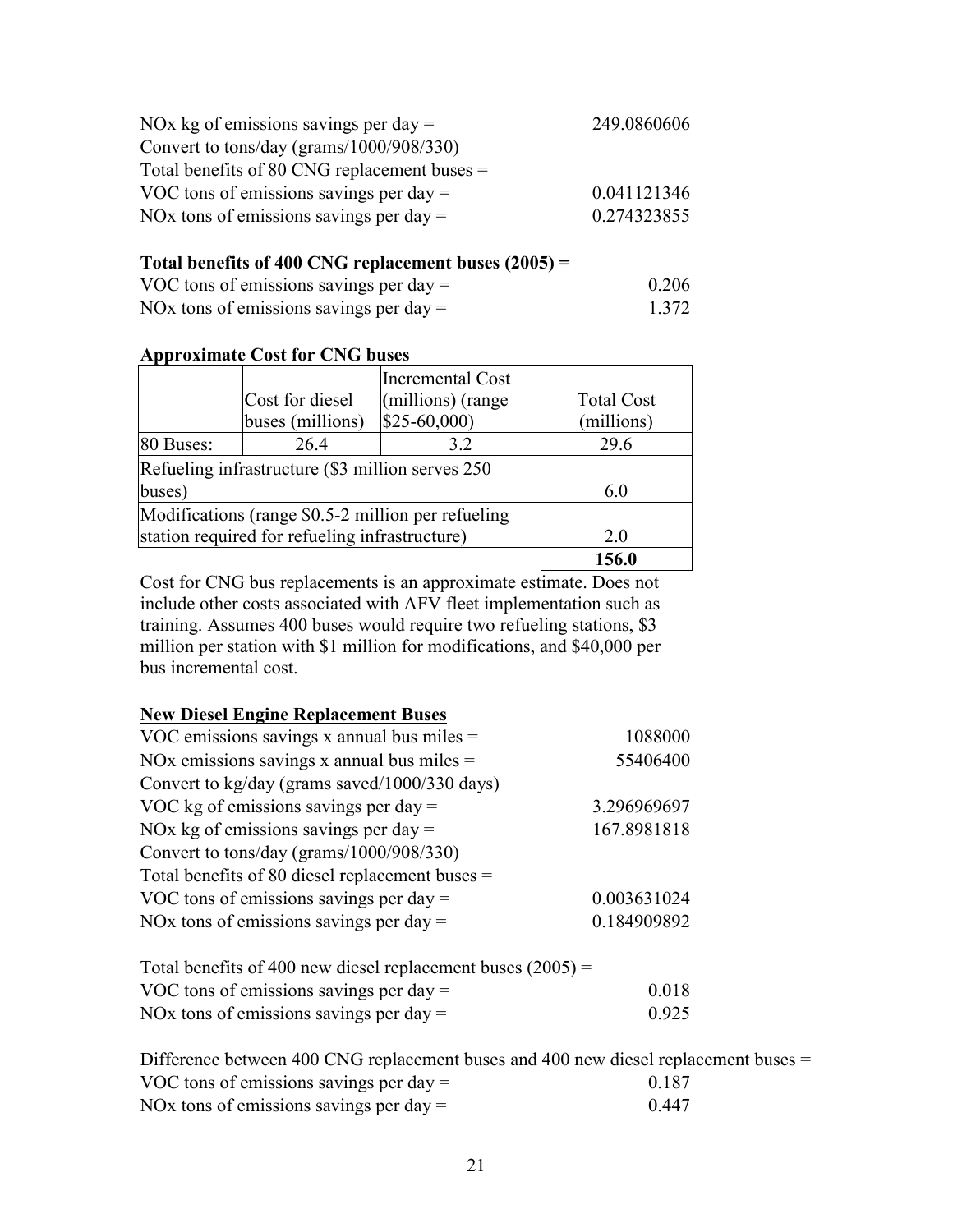<span id="page-21-0"></span>Difference in cost between 400 new diesel and CNG replacement buses = 156-132= \$24 million

### **RACM Determination:**

Implementation issues (as listed above) hinder the ability to implement this strategy in time to advance attainment. Based on the above estimates the emission benefits from this program would not advance the attainment date.

### **B. Bicycle and Pedestrian Improvements**

Note: Due to the nature of quantification methods for bicycle and pedestrian programs, all of the programs in this section are quantified together. A description of the methodology and results is given at the end of the section.

### **B.1 Expanded Bike/ Pedestrian Facilities**

### **Definition:**

Accelerate completion of proposed bicycle, pedestrian, and greenway projects in the region by 2005. The projects for this strategy are all planned bike/ped/greenway projects in the draft updated 2001 Baltimore Regional Transportation Plan.

### **Issues:**

- Timeframe (4 years until the attainment date) does not allow sufficient time for travel behavior changes that would permit maximum increase in bike trips to take advantage of expanded bike/pedestrian resources.
- Many bike projects are tied to highway improvement completion and cannot be advanced without advancing the attainment date.
- Local governments are expected to have increased hardship in implementing this accelerated schedule, particularly in reallocating financial resources.
- Implementation issues include difficulty in acquiring necessary rights-of-way, in garnering public support for projects at the local level, and in allocating resources such as manpower, equipment, and planning staff.

### **Estimate of Emissions Benefits:**

Due to the quantification methodology, the emissions benefits for this strategy are included with other bike/pedestrian strategies listed in this section through an aggregate benefits calculation. A complete description of the methodology is found at the end of the section. The estimated cost is \$70 million for planned bike/pedestrian facilities alone.

### **RACM Determination:**

Implementation issues (as listed above) hinder the ability to implement this strategy in time to advance attainment.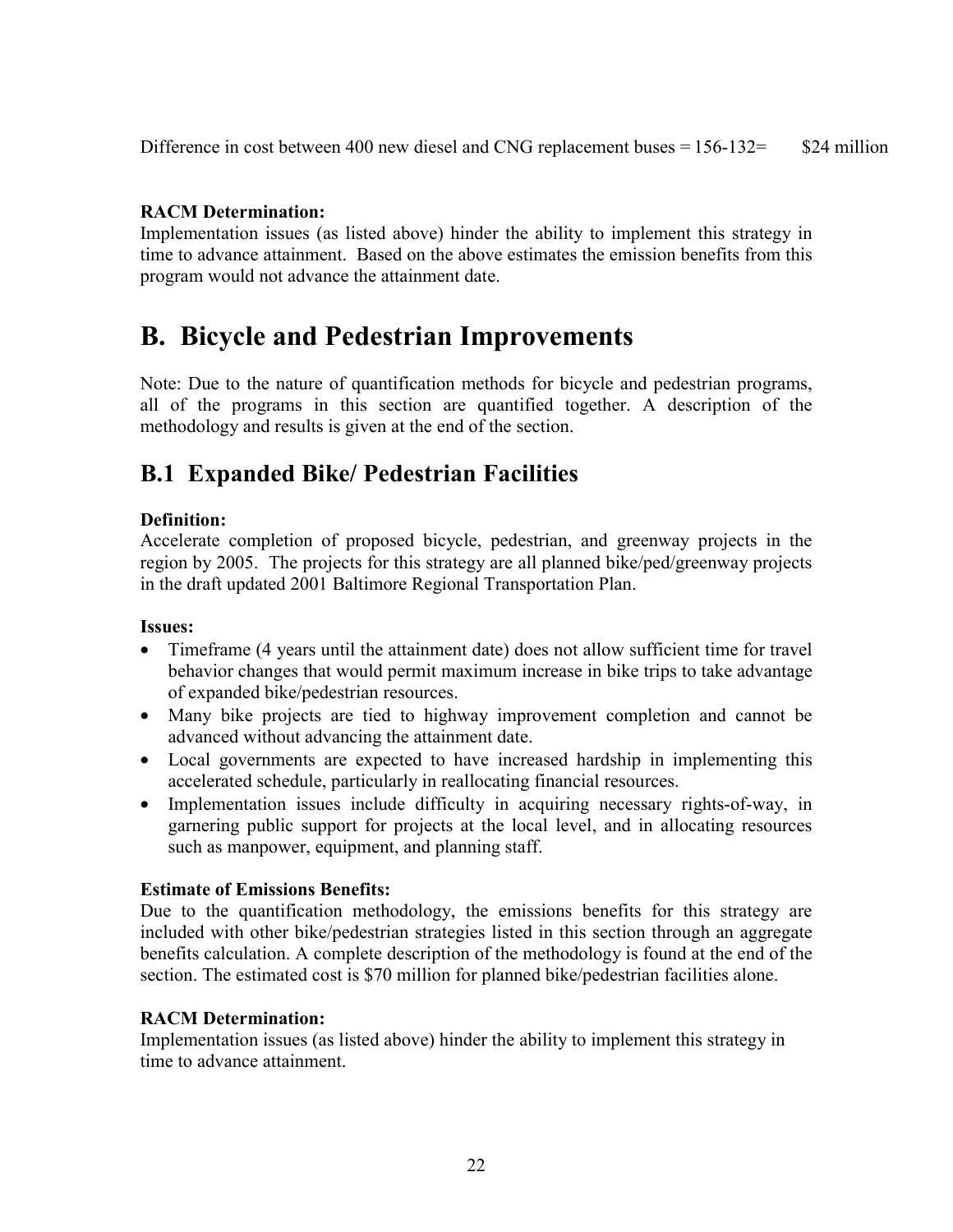### <span id="page-22-0"></span>**B.2 Bike to Work Day**

### **Definition:**

Conduct a one-day event where citizens bike to work. Event includes preceding outreach activities, education on the option to bike to work, and assistance in trying this clean commuting option. This event occurs annually in the Baltimore region through a joint effort between the MPO, MDE, MDOT, and the Maryland Department of Planning (MDP). Participation and media coverage have increased each year.

### **Issues:**

• While funding can affect the size of the event, there are generally no limiting implementation issues in the Baltimore region.

### **Estimate of Emissions Benefits:**

Due to the nature of this event, and its one-day focus, it is not possible to quantify the effects of this strategy as an isolated means to increase bike trips in the region. However, it is assumed that outreach activities such as this one contribute to the overall increase in bike trips and converted SOV trips in the estimated aggregate benefits for this section. Estimated cost for this event is \$7,500; any funding, staff time, materials, and prizes are donated or leveraged from the public and private sectors.

### **RACM Determination:**

As an isolated strategy, this measure does not produce emissions reductions of an amount expected to advance the attainment date. This measure is included in a "packaged" bike/ped strategy, listed at the end of this section.

### **B.3 Retrofit Bicycle Program**

### **Definition:**

Enhance bicycle transportation access on or near state roads. Program is sponsored by the Maryland Department of Transportation, State Highway Administration. Projects include bicycle-friendly enhancements, such as fixing potholes, manholes, trimming shrubbery, upgrading shoulders, striping, adding signs, etc (usually under \$50,000/project). Current funding is \$1 million per year FY2001-2003 (\$3 million total) statewide.

### **Issues:**

- Project are selected according to demand/requests, which can be made by all parties including local jurisdiction, citizen, organization, etc.
- Helps to enhance bikability of established communities.
- Larger projects, particularly adding new shoulders, may involve a permitting process and/or including water quality analyses based on impervious surfaces. Right-of-way issues may also be involved. Therefore, these types of larger bike improvements are usually tied to road improvements projects.

### **Estimate of Emissions Benefits:**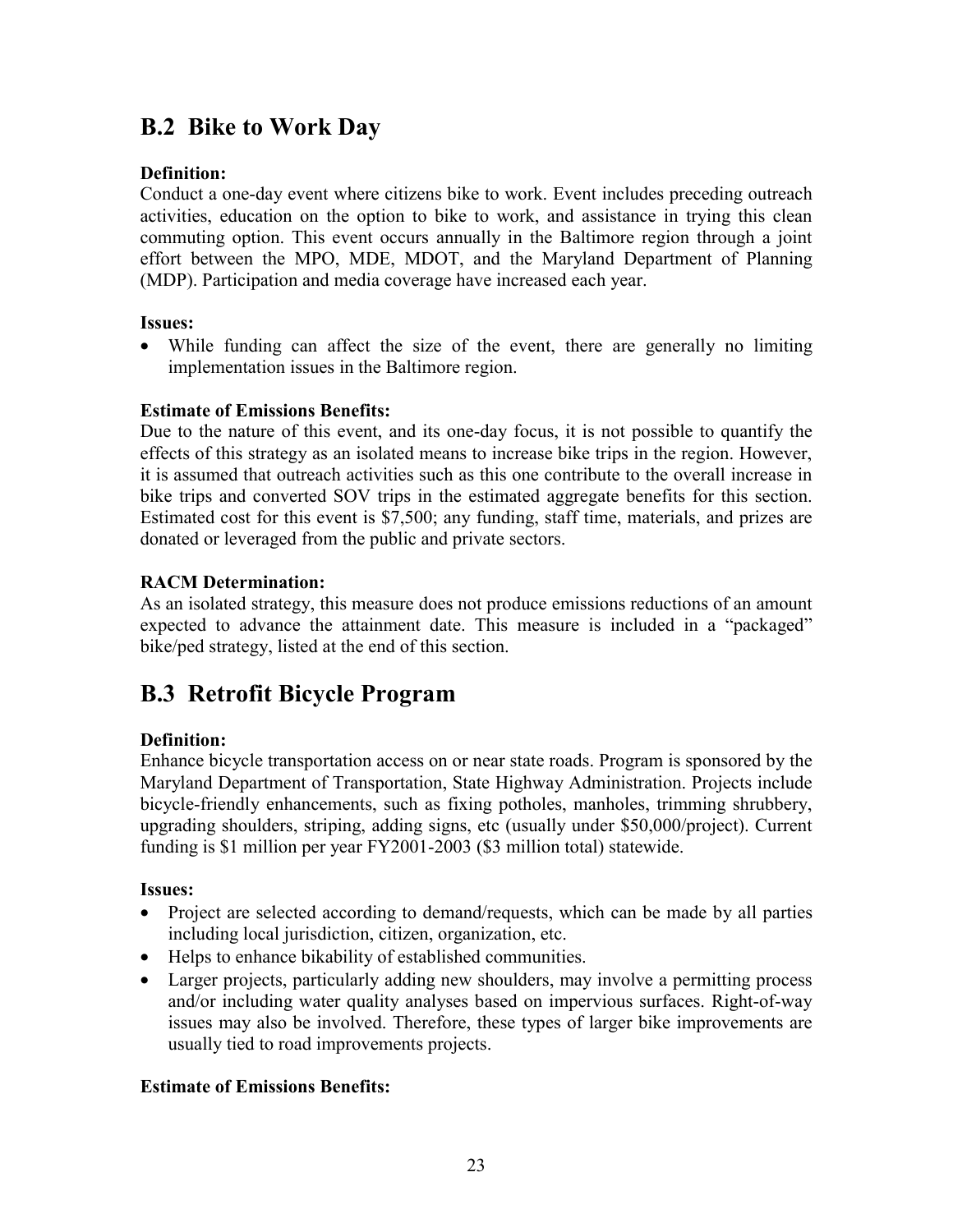<span id="page-23-0"></span>Due to the annual variability of projects and general nature of this program, it is difficult to estimate benefits derived from this program alone. However, it is assumed that programs such as this one enhance the bicycle network in the region and therefore promote overall bike trips. Benefits of this program are included in the aggregate estimate for the region (see end of section). Approximate cost for this program is \$1 million annually statewide.

### **RACM Determination:**

As an isolated measure, does not produce emissions reductions of an amount expected to advance the attainment date. This measure is included in a "packaged" bike/ped strategy, listed at the end of this section.

### **B.4 Annapolis Transit Bike Racks and Shelters**

### **Definition:**

Installation of bike racks on Annapolis Transit buses (completed), installation of bike racks throughout the city (4 programmed), improvement of bus stop amenities (programmed-2002), creation of "A-STEP map" of alternative transportation options (bike, walk, and bus) in the Annapolis area (complete), acquisition of computerized bike racks and bicycles to be used by transit riders (programmed-2002).

### **Issues:**

- Activities are complete or programmed in the Annapolis area; therefore, there are fewer issues for this strategy.
- Implementation issues include technology obstacles (application of European technology for SmartBike), and technical obstacles (i.e., required bus modifications for safety). These types of issues led to delays in implementation.
- Ground installation of bike racks has been fairly inexpensive with implementation issues related to maintenance and liability on private property (malls, etc.).
- The A-STEP map has received good support and demand.

### **Estimate of Emissions Benefits:**

Annapolis Transit has approximately 15 buses with an approximate ridership of 1 million per year (including transfers). The projects included in this strategy are aimed to increase both transit ridership and bike trips (reducing cold starts). This type of strategy has limited applicability, therefore it is difficult to estimate emission reductions on a regional scale. However, it is assumed that activities such as these enhance the bikeabililty in Annapolis and increase transit ridership. Therefore, benefits from activities such as these are included in the aggregate estimate for the region (see end of section). Approximate cost for this strategy to date is \$73,500.

### **RACM Determination:**

This measure is included in a "packaged" bike/pedestrian strategy, listed at the end of this section. The emission reductions expected from the bike/ pedestrian package are not sufficient to advance attainment.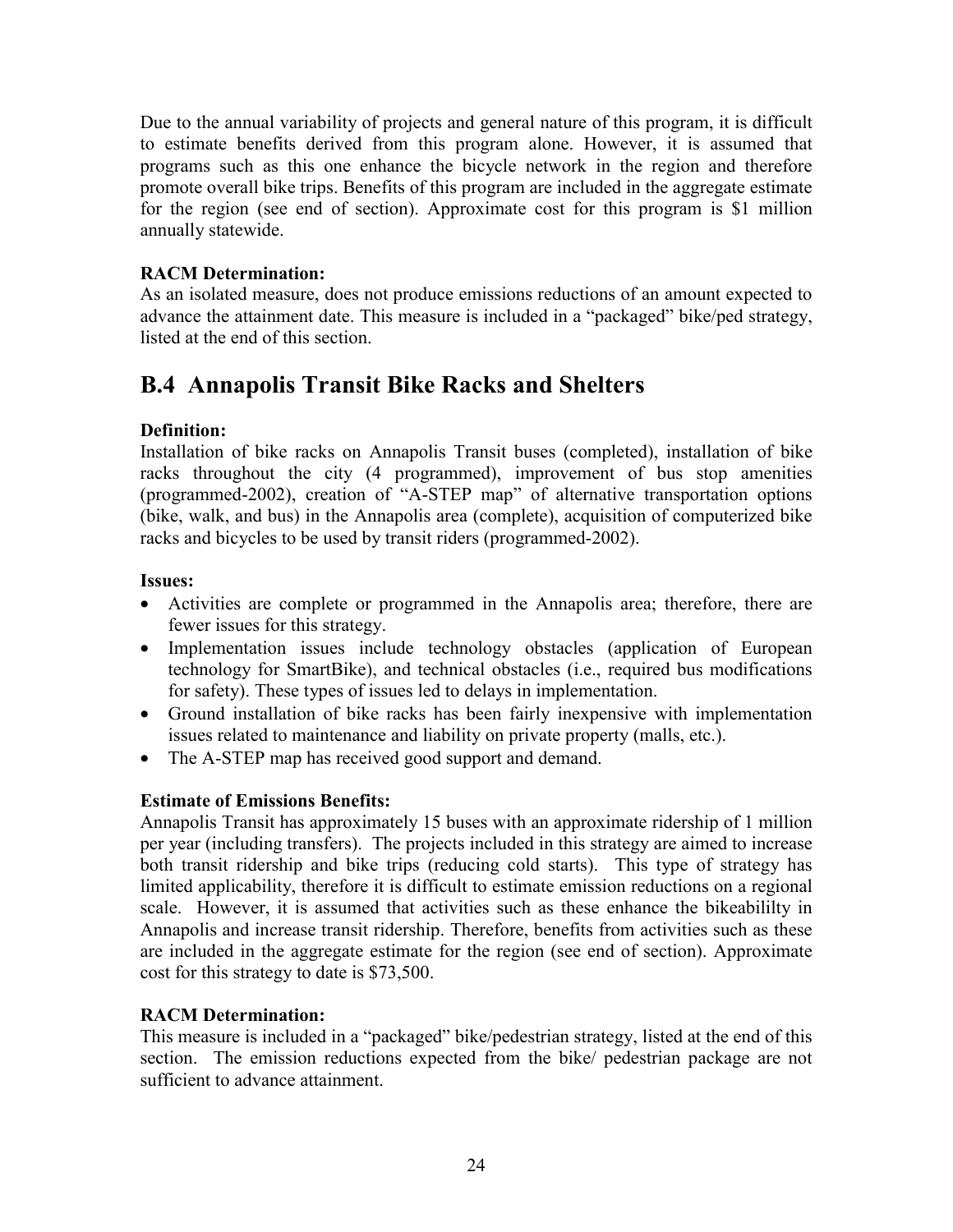### <span id="page-24-0"></span>**B.5 Local Bike/ Pedestrian Program**

### **Definition:**

Throughout the Baltimore region, local jurisdictions undertake enhancement projects that improve the region's network for bicycle and pedestrian transportation alternatives. These projects are often small in scope (several hundred yards), but nonetheless culminate in an improved non-motorized system. These projects may also enhance access between employment centers, school, retail, residential areas, transit stations, and/or recreational facilities.

#### **Issues:**

- Due to resource limitations, the number of projects are limited on an annual basis.
- Projects are usually completed based on safety priority and demand on the local level.
- Installation or construction of such projects without demand can lead to contention by the affected community.

### **Estimate of Emissions Benefits:**

The scale of non-motorized travel behavior generated from these types of projects cannot be modeled in the traditional transportation planning modeling process. In addition, research does not yield a specific methodology for capturing this type of transportation improvement. However, it is assumed that these projects do enhance the regional transportation system of bicycle and pedestrian (and transit) travel, thereby reducing auto trips. These benefits are captured in the aggregate calculation of benefits (see end of section). Due to the number and variability of these projects, it is not possible to capture an estimated cost at this time.

### **RACM Determination:**

As an isolated measure, this measure does not produce emissions reductions of an amount expected to advance the attainment date. This measure is included in a "packaged" bike/pedestrian strategy, listed at the end of this section.

### **B.6 Accelerated Bike/ Pedestrian Access to Transit**

### **Definition:**

Promote and implement all bike/ pedestrian access to transit plans on an expedited schedule.

### **Issues:**

- Would require changes in local plans and funding arrangements
- Potential emission benefits would be limited as typical bike/ pedestrian projects do not offer large-scale emission benefits of the type that could potentially advance attainment.
- Program would be more costly to implement because compressed implementation schedule would restrict developer provided bicycle/pedestrian improvements.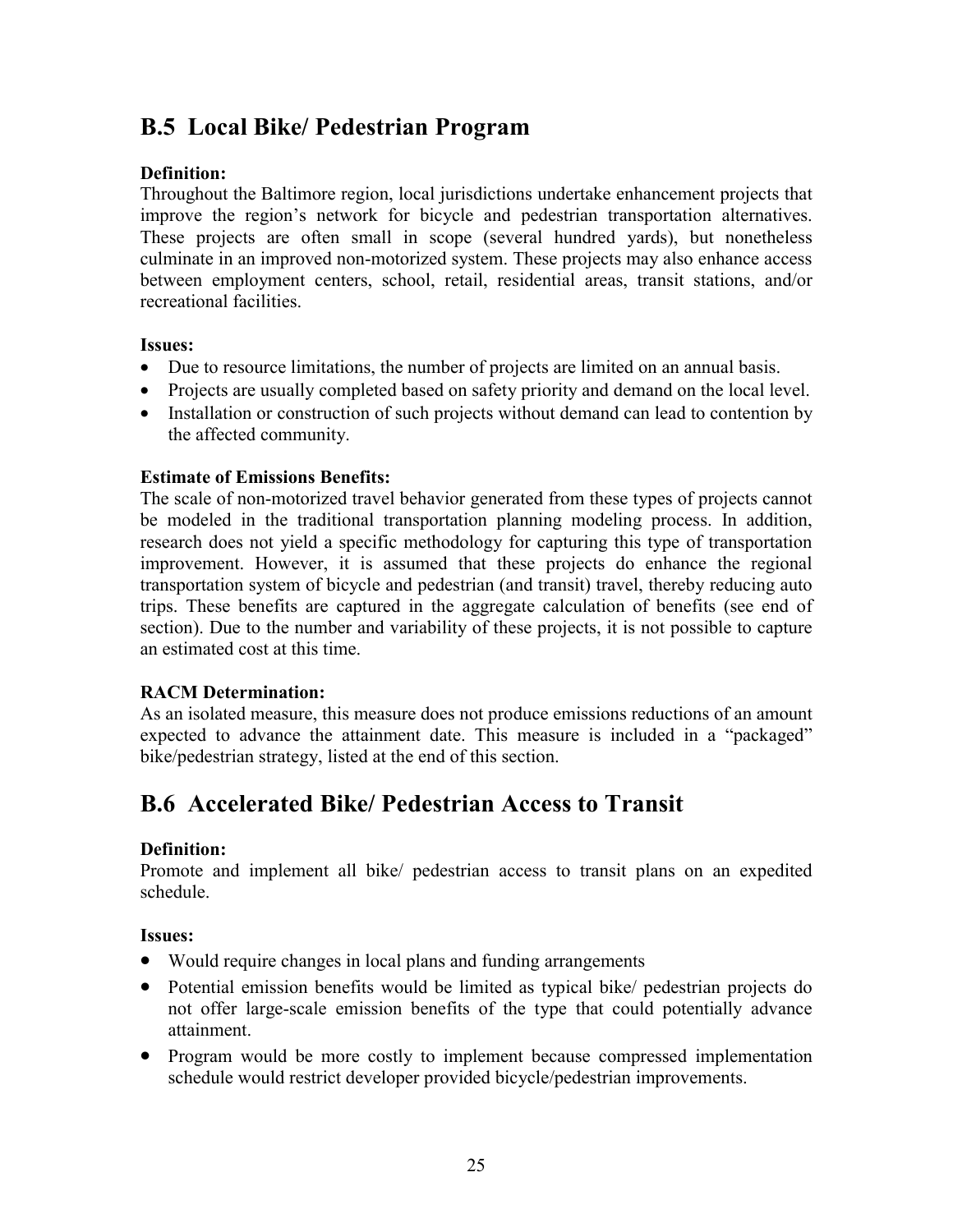<span id="page-25-0"></span>• The Maryland Transit Administration (MTA) is moving forward with an investigation into options related to this type of program. Implementation issues associated with this type of activity may delay implementation or accelerated implementation so that the projects do not advance attainment.

#### **Estimate of Emissions Benefits:**

This measure was rejected based on the considerations listed above. Therefore, emission benefits were not calculated.

#### **RACM Determination:**

Implementation issues (as listed above) may hinder the ability to implement this strategy in time to advance attainment. The expected emissions reductions are not large enough to advance attainment.

### **B.7 MTA Bicycle Racks on Buses and Commuter Rail (MARC)**

#### **Definition:**

Install bicycle racks on MTA buses (Baltimore City) and MARC commuter rail trains.

#### **Issues:**

**Buses** 

- MTA has completed a 6-month feasibility study to test application of racks on buses.
- Implementation issues include fit and selection of equipment and operation/distribution of buses.
- There could also be a delay in headway (timing of stop at station) caused by people putting bikes on racks.
- MTA is working to conduct a pilot program to install racks on one division of buses (of 4 divisions total). If feasible, the Northwestern Division which serves Metro lines will be equipped for a total of approximately 200 buses.
- The final conclusion on implementability for all MTA buses will be determined pending the outcome of the pilot.

### **Commuter Rail**

- MTA conducted a 6-month study to investigate the feasibility of installing bicycle equipment on MARC commuter trains.
- The primary implementation issue is the requirement to meet Federal Rail Administration safety requirements. This requirement demands specific measures to secure bicycles.
- MTA plans to conduct a pilot program, installing bicycle equipment on 52 trains spread across lines to ensure one bicycle-friendly train for each scheduled train. The pilot requires a bid process to design appropriate equipment to meet safety requirements and to install such equipment (may require structure modifications to the trains).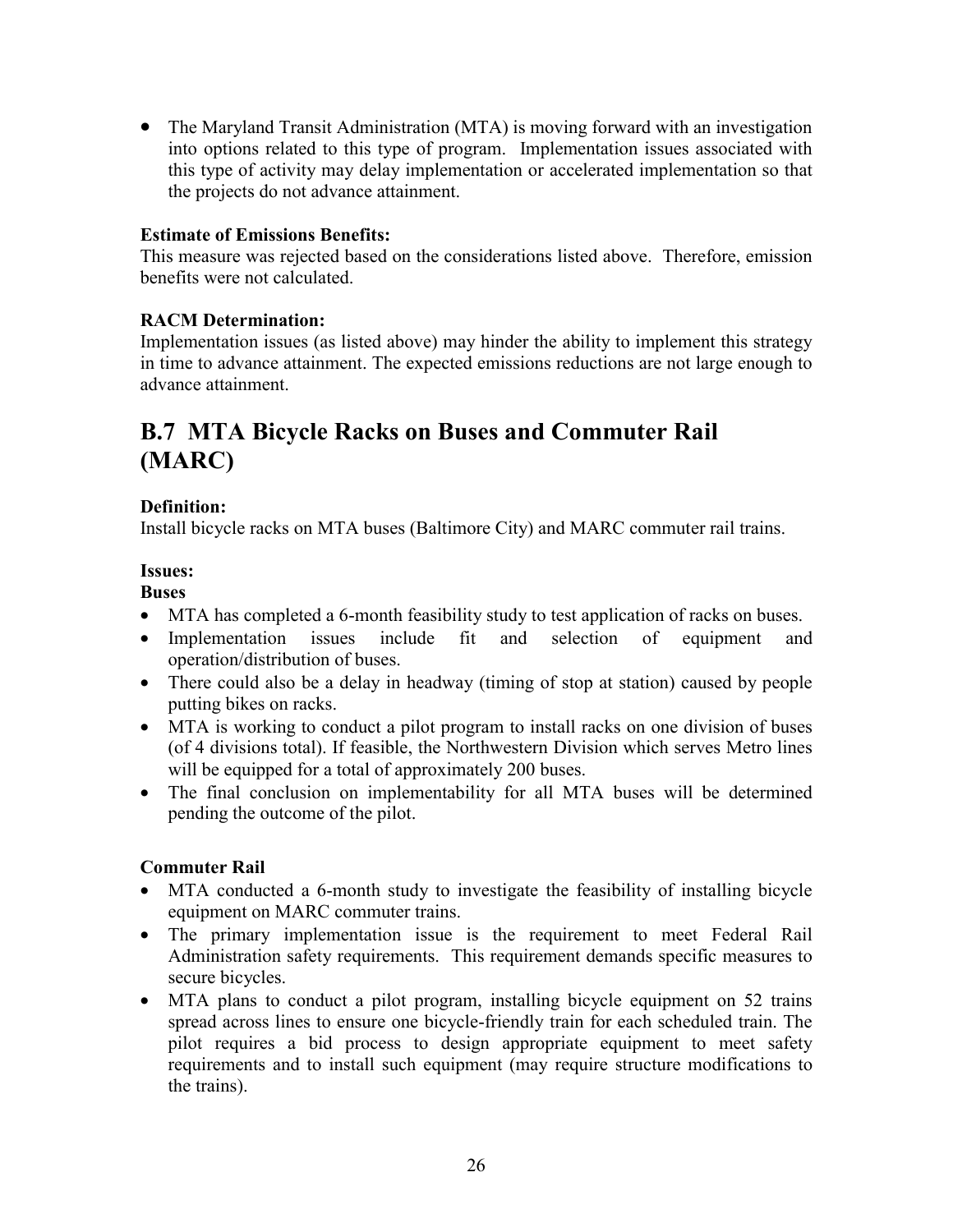• Final conclusion on the implementability of the installation of bicycle equipment on MARC trains will be determined pending the outcome of the pilot.

#### **Estimate of Emissions Benefits:**

Approximate cost of installation of bicycle racks on all MTA buses is \$2 million\*. Due to requirements for new design specifications for bicycle equipment on MARC commuter rail, it is not possible to derive a cost estimate at this time.

#### **RACM Determination:**

As an isolated strategy, this measure is not expected to produce emissions reductions of an amount sufficient to advance the attainment date. This measure is included in a "packaged" bicycle/pedestrian strategy, listed at the end of this section.

\* Cost is a general, approximate cost, based most closely on order of magnitude. Specific estimates are not available and will depend on cost/ability to remove obstacles to implementation.

#### **Bicycle & Pedestrian Summary Package Includes all above-listed measures**

#### **Assumptions for 2005 Bicycle RACM Analysis**

- 1. The major groups of bicycle riders used in this analysis are bicycle commuters and college student bicycle riders. Baseline date for bicycle commuters is the 1990 Census, Geographic Mobility, Commuting and Veteran Status: 1990, Table 143. Baseline data for college student bicycle riders is Regional College Enrollment information use in 1994 BMC TCM.
- 2. The projection of 2005 bicycle commuters is based on BMC Round 5-C population and employment projection. The projection of 2005 college student bicycle riders is based on Maryland Department of Planning, Report 2: Age, Race & Sex 1990-2020, 1998. The later report show that college age population groups steadily increase until 2010.
- 3. An average bicycle trip length for employees and college students is assumed to be 1.8 miles. (Source: National Personal Transportation Survey)
- 4. Based on an aggregate behavior approach, the increase in 2005 bicycle use is assumed to be proportional to the proposed increase in planned regional bicycleway facilities shown in the proposed Baltimore Regional Bicycle, Pedestrian, and Greenway Transportation Plan. In the longer term of 2015, a fully proportional relationship is regarded as realistic. However, in the shorter term that would result from a 2005 accelerated completion schedule, there is less time for travel behavior to adapt to the presence of major new bicycle facilities. Therefore, it is assumed that the 2005 increase in bicycle usage would be partially proportional (75%) to the magnitude of increase in bicycleway facilities in 2005.
- 5. The estimate of the potential additional emissions reductions from midday bicycle trips, plus other proposed bicycle enhancements, assumes that the combined effect would add approximately 50% to peak period emissions reductions. The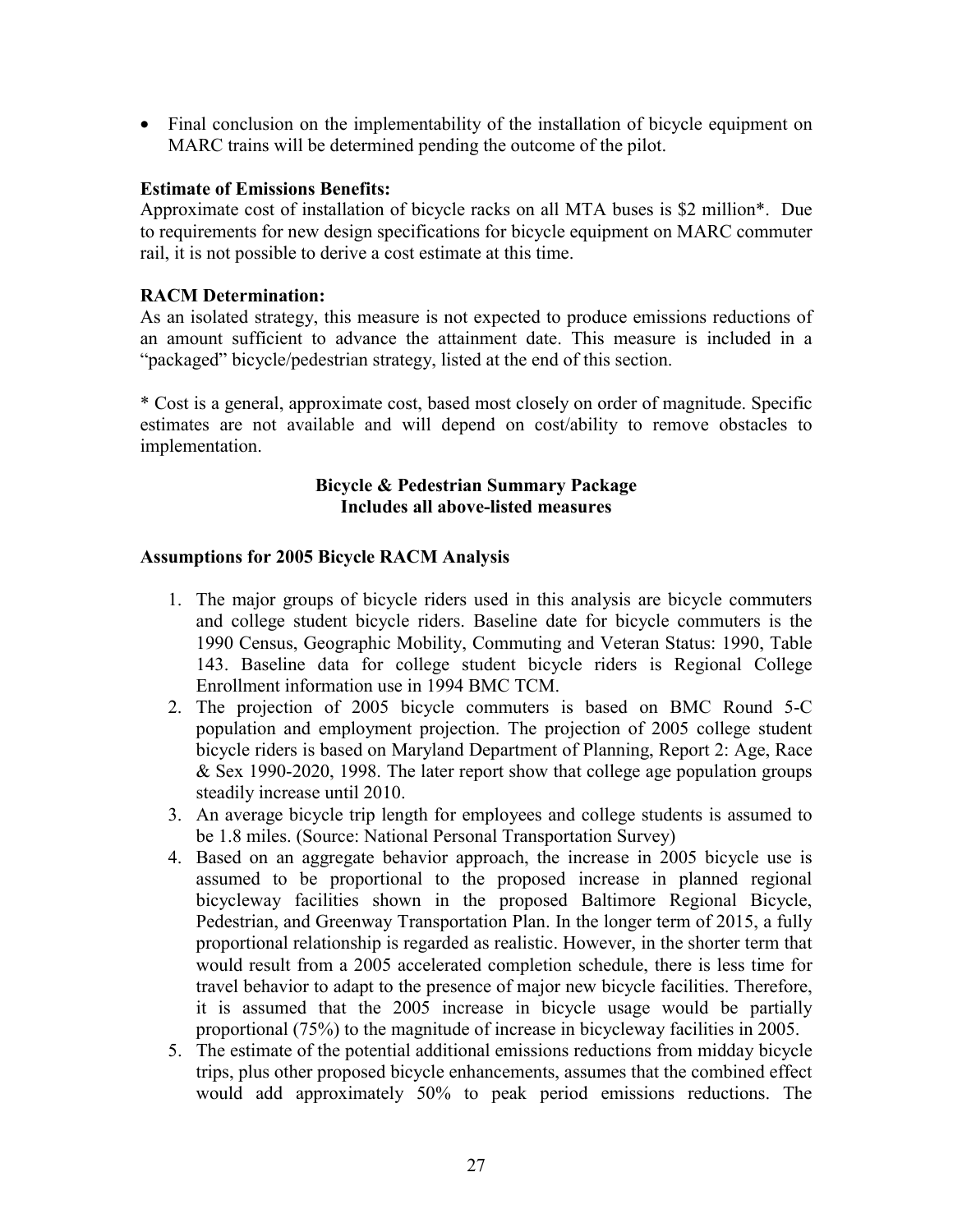assumption recognizes that while the number of midday trips are larger in number that the length of these trips are much shorter than peak period commute trips.

1990 Bicycle Commuter = 1,828 employees (Source: 1990 Census, Geographic Mobility, Commuting, and Veteran Status, Table 143)

2005 Bicycle Commuter Multiplier = 1,511,335 employment in 2005 / 1,345,300 employment in  $1990 = 1.1234$ 

2005 Bicycle Commuters =  $1,828 \times 1.1234 = 2,054$  employees

Projection of Regional College Students to 2005 (Source: 1994 BMC TCM M-54)

1994 Full Time Students =  $115,895$  total students –  $75,808$  day students =  $40,087$ students

1994 Day Students (Commuting Students) = 75,808 students

1994 Full Time Students Who Walk to School =  $40,087 \times 0.50 = 20,044$  students

1994 Day Students Who Walk to School =  $75,800 \times 0.25 = 18,950$  students

1994 Full Time Students Who Bicycle to School =  $40,087 \times 0.05 = 3,790$  students

1994 Students Who Bicycle to School =  $4,009 + 3,790 = 7,799$  students

2015 Students Who Bicycle to School = 7,799 x 1.1203 multiplier = 8,737 students

2005 Students Who Bicycle to School =  $8,737$  students x (730,192 college age population in 2005/800,351 college age population in 2015) = 8,737 x 0.9123 = 7,971 students biking to school in 2005

2005 estimated bicycle users (assuming no regional bicycleway improvements by 2005)  $= 2,054$  employees  $+ 7,971$  student bicyclers  $= 10,025$  bicycle users

2005 increase in bicycleways in region = 315.06 miles proposed bicycleways/116.34 miles existing bicycleways  $= 2.71$  multiplier by 2005

2005 estimated bicycle users (assuming full implementation of all proposed regional bicycleways by 2005) = 10,025 bicycle users x 2.71 bicycleway system expansion factor x 0.75 discount factor for early 2005 completion = 20,376 bicyclers

2005 net increase in bicycle users with all bicycleway improvements = 20,376 – 10,351 bicycle users

### **Year 2005 Emission Reduction Analysis**

2005 VT reduction = 10,351 bicyclers x 2 VT/day =  $20,702$  VT/day

2005 VMT reduction = 10,351 bicyclers x 2 VT/day x 1.80 miles/trip = 37,264 VMT/day

37,264 VMT x 1.323 gr/mile = 49,300 NOx gr/day = 0.0149 t/day

37,264 VMT x 0.363 gr/mile = 13,527 VOC gr/day = 0.0149 t/day

20,702 VT x 2.180 gr/trip = 45,130 VOC gr/day = 0.0497 t/day

20,702 VT x 0.865 gr/trip = 17,907 NOx gr/day = 0.0197 t/day

2005 VOC reduction =  $0.0149 + 0.0497 = 0.0646$  t/day

2005 NOx reduction =  $0.0543 + 0.0197 = 0.0740$  t/day

**2005 VOC reduction** (including midday bicycle trips + bicycle enhancements) = 0.0646 x 1.50 **= 0.0969 t/day**

**2005 NOx reduction** (including midday bicycle trips + bicycle enhancements) = 0.0740 x 1.50 **= 0.1111 t/day**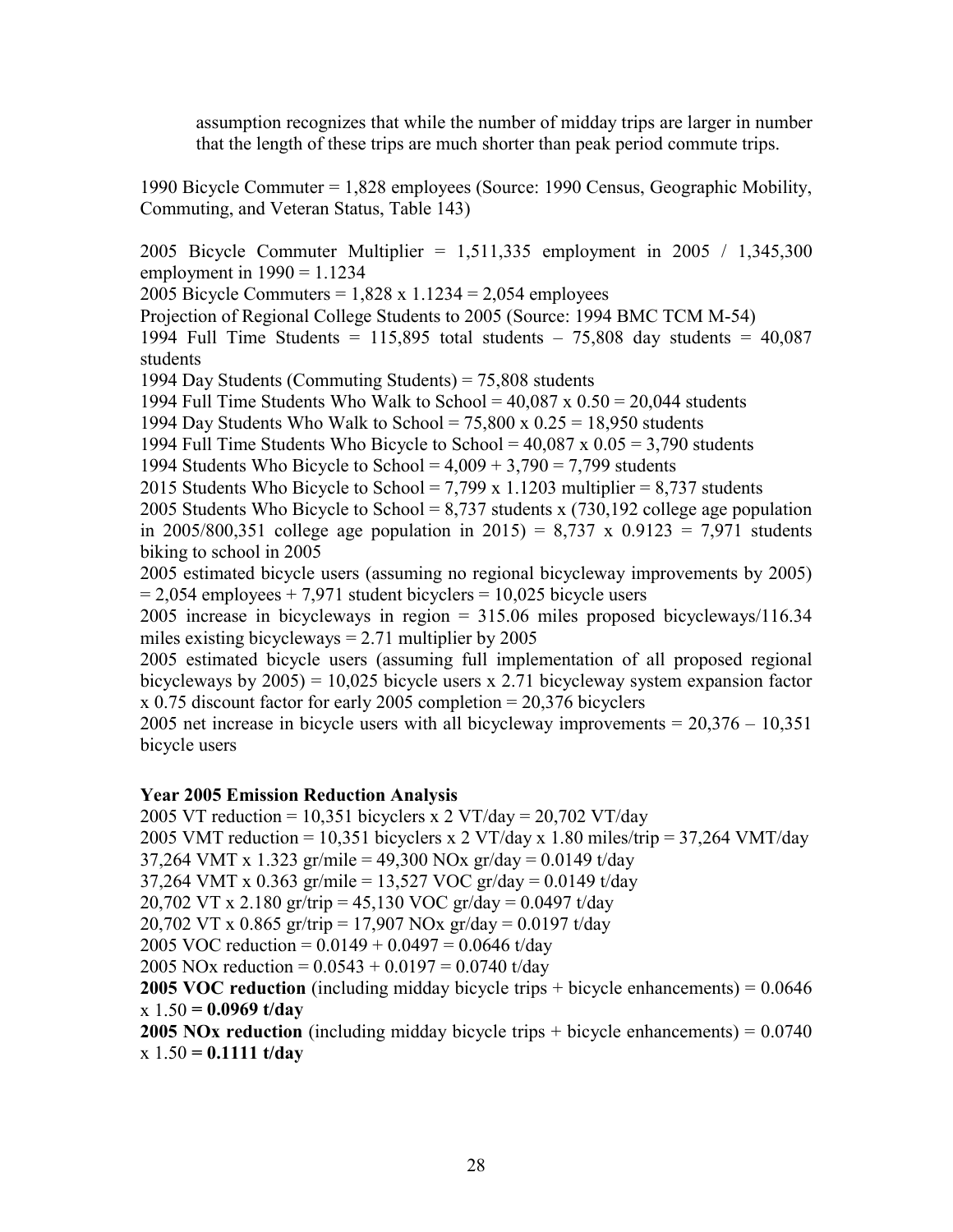### <span id="page-28-0"></span>**Aggregated Bicycle Methodologies Reviewed**

- Alta Transportation Consulting Bicycle Demand and Benefit Model, April 2000
- San Luis Obispo County Air Pollution Control District Bicycle Transportation Control Measure Methodology
- FHWA Guidebook on Methods to Estimate Non-Motorized Travel, July 1999
- MWCOG Bicycle TERMS Methodology
- WILMPACO Emission Reduction Strategies
- U.S. EPA Transportation Measure Quantification Efforts Index: Methodology Matrix

### **RACM Determination:**

Estimated emissions reductions from package of all projects is not sufficient to advance the attainment date. Implementation issues (as listed in all of the measures above) hinder the ability to implement this strategy in time to advance attainment. In addition, emissions estimates from any selection of strategies is unlikely to advance that attainment date.

## **C. Voluntary Vehicle Removal Programs**

### **C.1 Cash for Clunkers Program (Pre-1975)**

### **Description:**

Establish program to purchase pre-1975 vehicles that have minimal/ no emissions controls. A demonstration program was conducted in 1994 by Crown Central Petroleum Corp., CLEAR (Crown Lower Emissions through Automotive Recycling)

### **Issues:**

- Emissions benefits are transient. Under EPA guidance, credits from retiring older vehicles have a limited life because the vehicles are often replaced by vehicles only slightly newer and emission models assume older vehicles are replaced as part of fleet turnover.
- Competition with numerous vehicle acquisition programs operated by charitable organizations in the Baltimore region that offer tax deductions.
- The supply of available older vehicles is shrinking due to natural attrition and competing acquisition programs.

### **Estimate of Emissions Benefits:**

1994 estimates show an emissions benefit of 1.185 tons/day of VOC and 0.705 tons/day of NOx for removal of pre-1990 vehicles. Approximate associated cost is \$3,750,000, for 5,000 vehicles. Calculations were not updated in 2001 because the reductions are not permanent.

### **RACM Determination:**

Measure is unreliable for use in meeting/advancing attainment.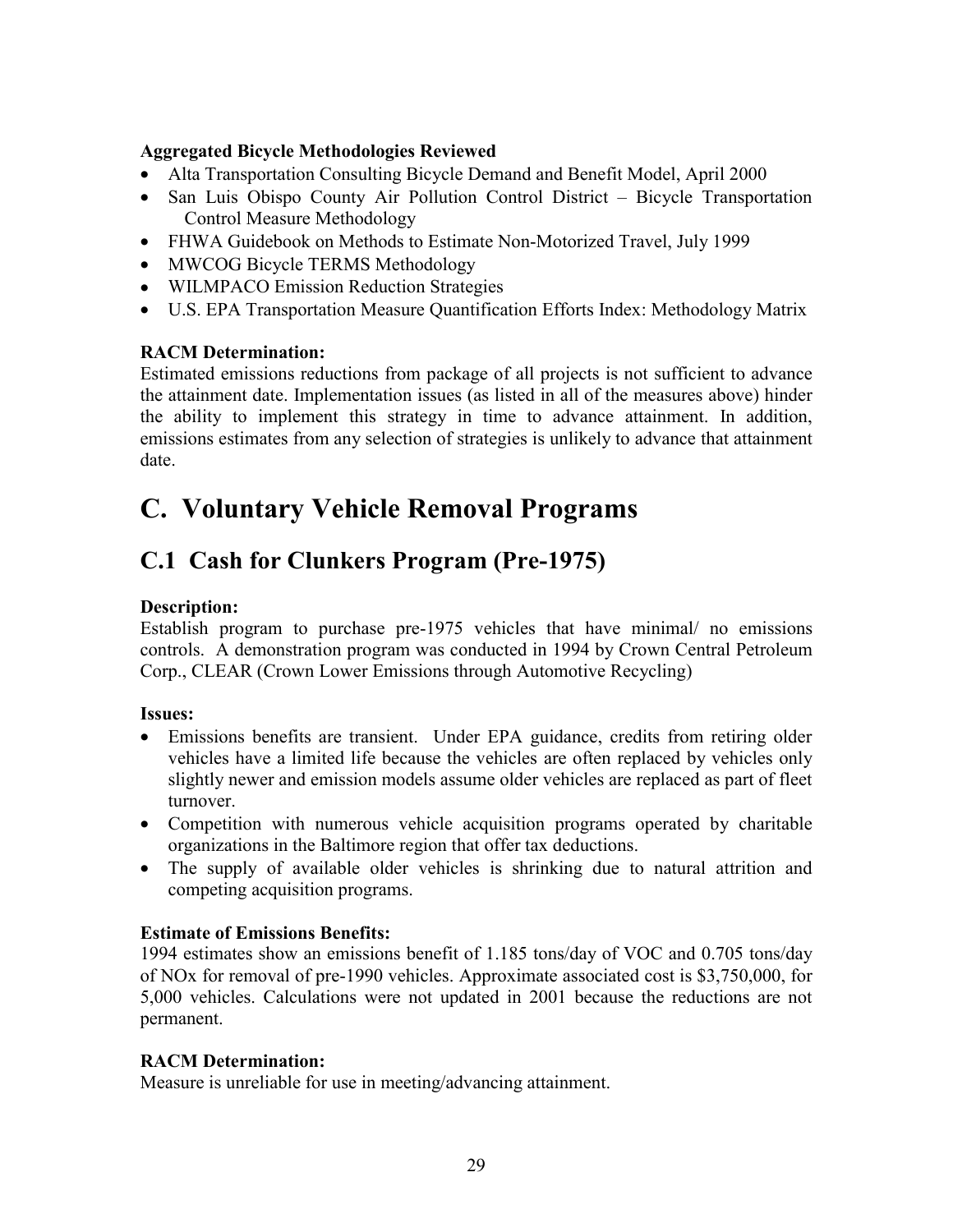## <span id="page-29-0"></span>**D. Land Use/ Development Changes**

### **D.1 Retrofit Sidewalk Program**

### **Definition:**

MDOT has established the Retrofit Sidewalk Program, administered by the State Highway Administration (SHA), to provide funding for the construction of new and the reconstruction of existing sidewalks and pathways. This program supports legislation aimed at promoting bicycle and pedestrian access and supports MDOT's increased emphasis on walking and bicycling as viable and safe modes of transportation. The incorporation of sidewalks and other pedestrian amenities can facilitate and encourage safe and convenient pedestrian travel within communities and among different land uses. They can provide safe and reasonable access to public transportation and other alternative modes of transportation, thereby enhancing the regional network for multi-modal transportation.

This program, funded at a maximum of \$2 million annually, is aimed at providing or improving safe pedestrian access along state routes in existing communities, especially in the vicinity of schools. SHA works in partnership with counties and local communities to identify and prioritize proposed sidewalk locations. The guidelines used in the selection of projects include the following:

- Sidewalks must be along a State Highway
- The project should demonstrate safety benefits to pedestrians.
- It should provide or improve mobility for the general and disabled populace.
- Priority is given to projects that demonstrate that the addition of sidewalks will benefit revitalization by providing access to business, commercial and/or recreational areas that does not currently exist. Projects that are within Smart Growth Areas designated by local governments according to State criteria can be funded totally through this program. Projects not within these designated areas are only funded for 50% of the cost.
- The local jurisdiction should show evidence that they are in support of pedestrian facilities.
- It should be evident there is either existing or projected pedestrian traffic.
- The project should have the support of the adjacent local community that will be the potential users of the community.

In the first three years of the Retrofit Sidewalk Program, 170 communities have benefited, representing a commitment of \$4.1 million or 98% of available funding. For fiscal year 1999, an additional \$2 million was committed.

### **Issues:**

• This program requires local county involvement in both budgeting (assist financing the improvements) and planning.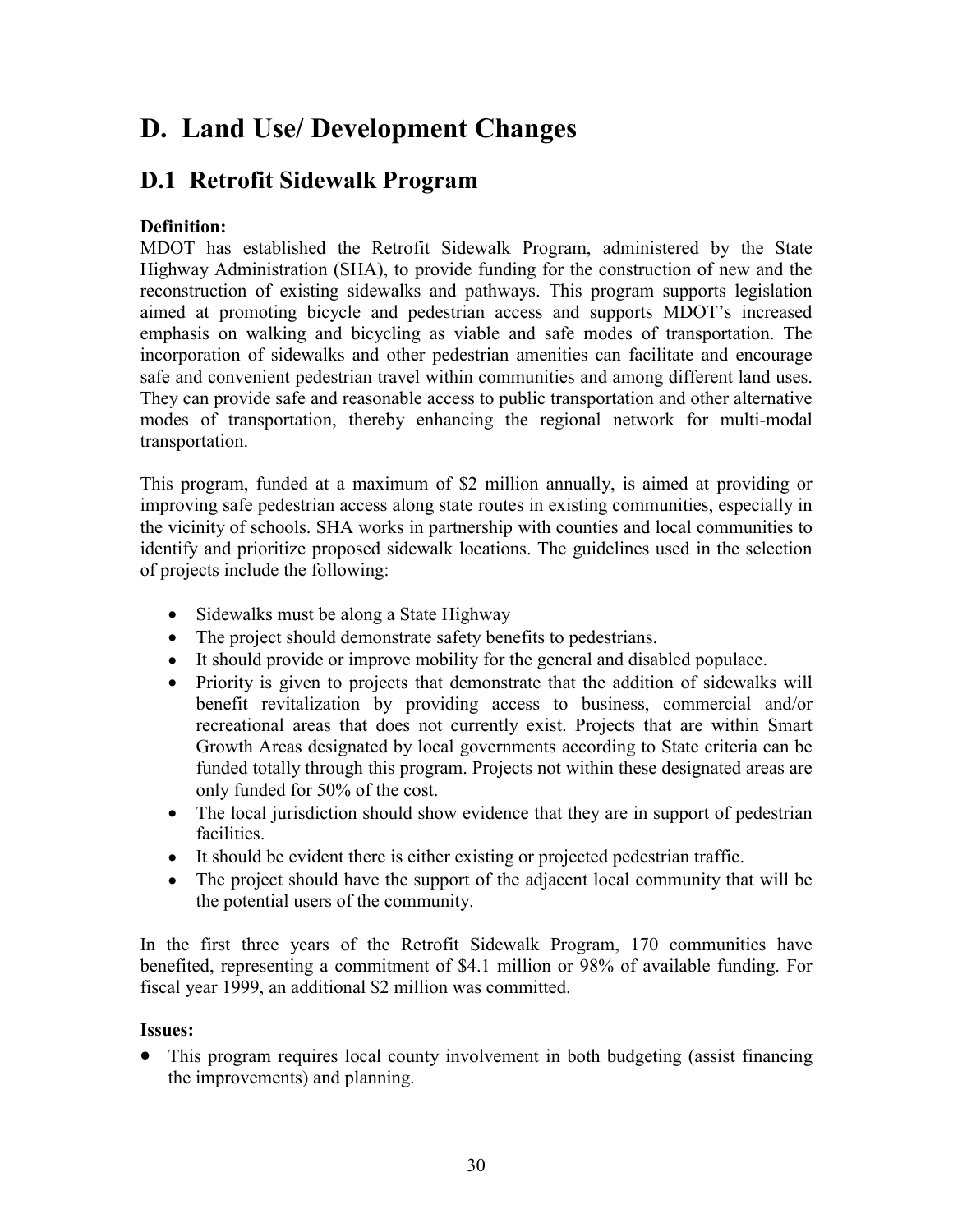- <span id="page-30-0"></span>• The requirements for funding are stringent and apply to only certain areas, making funding access limited.
- While the funding is currently available, the program is not guaranteed to extend to 2005.
- Project benefits are small when calculating the emission reductions from sidewalk program because the connectivity of the projects is not assured.

#### **Estimate of Emissions Benefits:**

An estimate of emissions benefits was not calculated for this strategy because no data is available to estimate the number of trips reduced without transit support. Available in many communities, the measure produces limited trip reduction. However, it is assumed that programs such as this one promote walkability and enhance the region's transportation network, particularly for non-motorized travel. Estimated cost in the Baltimore region is \$2.44 million (40% of statewide total). Together with planned transit enhancements, this program may produce quantifiable emission benefits, but the timeframe necessary to fully implement the program will not produce sufficient benefits to advance attainment.

### **RACM Determination:**

As an isolated strategy, this measure does not produce emissions reductions of a quantifiable amount and/or of an amount expected to advance the attainment date.

### **D.2 Modified Land Use Development Changes**

#### **Definition:**

Alter the planning process to include modified land development patterns that may assist with sprawl and reduce vehicle miles traveled. Options include enhancing mixed-use development, infill development, and transit oriented development.

#### **Issues:**

- These types of decisions are local in nature and require that local planning departments change their policies and procedures.
- Large-scale changes in the local planning process typically take great efforts and several years of time (please see the summary of the typical MD planning process in Appendix D of this report).
- The timeframes needed for changing the local ordinances and then for development of any particular project probably exceeds the 2005 attainment date for the region.
- In addition, several Smart Growth projects that use these principals are under consideration for inclusion in the SIP.

### **Estimate of Emissions Benefits:**

This measure was rejected based on the considerations listed above. Therefore, emission benefits were not calculated. Emission benefits would be extremely small in the early years of implementation.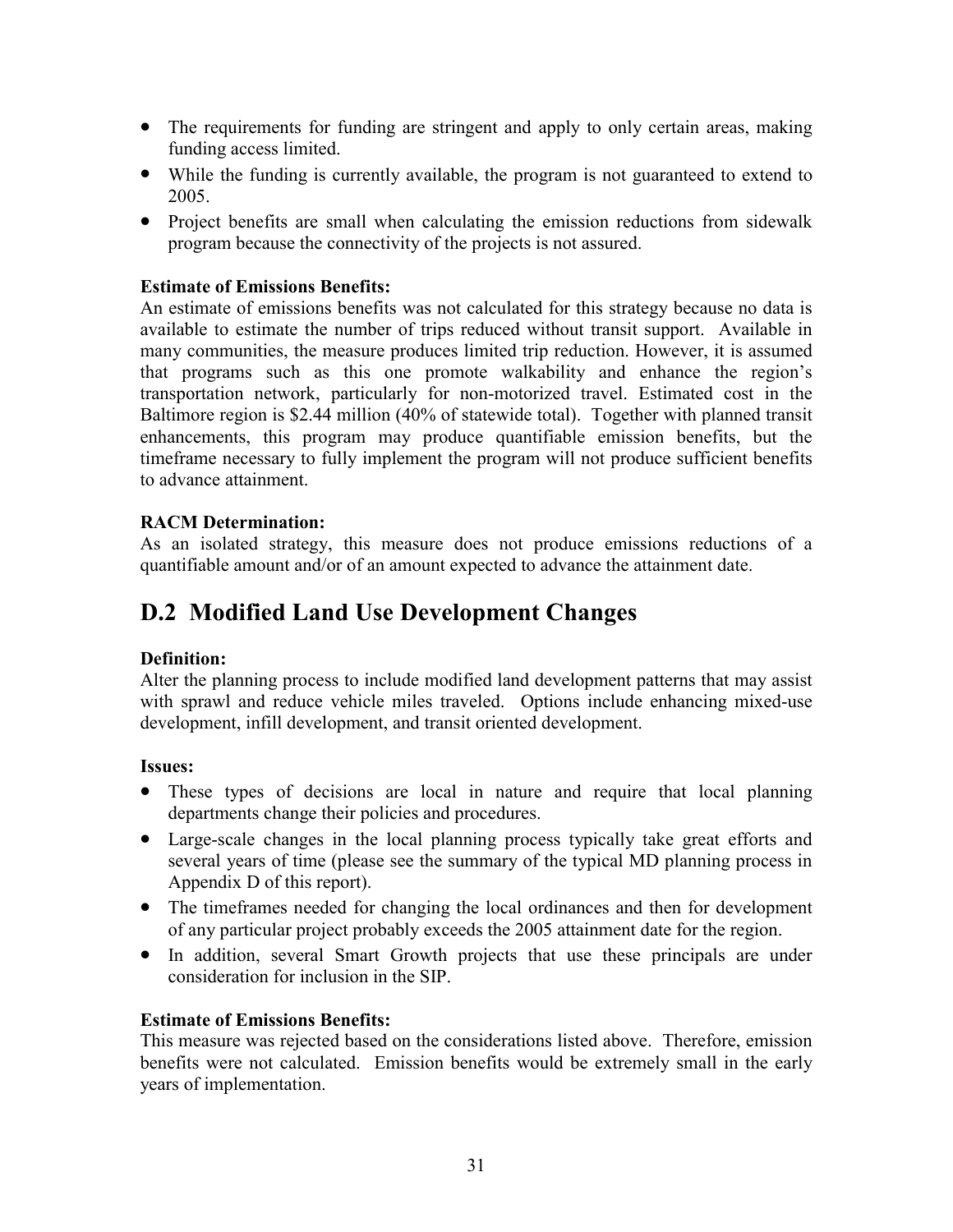### <span id="page-31-0"></span>**RACM Determination:**

Implementation issues (as listed above) hinder the ability to implement this strategy in time to advance attainment.

### **D.3 Infill/ TOD Development**

### **Definition:**

Alter the planning process to include more infill/ transit oriented development (TOD) that may assist with sprawl and reduce vehicle miles traveled.

### **Issues:**

- These types of decisions are local in nature and may require that local planning departments change their adopted ordinances.
- Large-scale changes in the local planning process typically take great efforts and several years of time (please see the summary of the typical MD planning process in Appendix D of this report).
- Projects often face local opposition, especially if addition of transit is involved.
- The timeframes needed for significant change and adopting codes that foster infill/ TOD development exceed the 2005 attainment date for the region.
- In addition, several Smart Growth projects that use these principals are under consideration for inclusion in the SIP.

### **Estimate of Emissions Benefits:**

This measure was rejected based on the considerations listed above. Therefore, emission benefits were not calculated. Emission benefits would be extremely small in the early years of implementation.

### **RACM Determination:**

Implementation issues (as listed above) hinder the ability to implement this strategy in time to advance attainment.

### **D.4 Incentives for Mixed Use at Transit Centers**

### **Definition:**

Alter the planning process to include incentives for mixed-use development at transit centers that may assist with sprawl and reduce vehicle miles traveled. This program would provide amenities such as day care centers for children and convenience stores. This measure would make it attractive to use transit by eliminating the need to use automobiles to access day care and shopping.

### **Issues:**

• Several financial incentive programs are in place with similar goals to this measure. These programs, operated by the MTA, are described in sections D.12.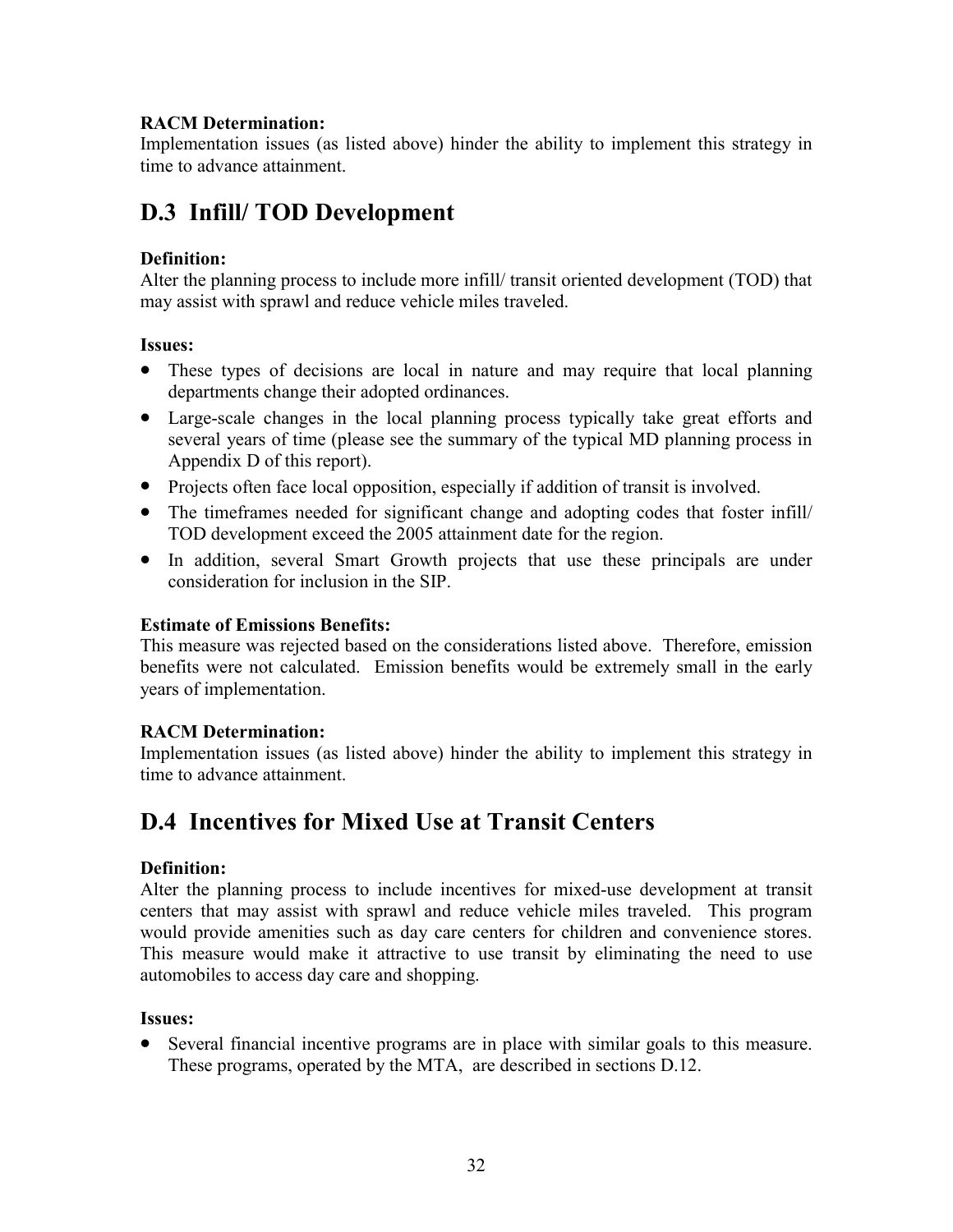- <span id="page-32-0"></span>• These types of decisions are local in nature and may require that local planning departments change their adopted ordinances.
- Large-scale changes in the local planning process typically take great efforts and several years of time (please see the summary of the typical MD planning process in Appendix D of this report).
- Projects often face local opposition, especially if addition of transit is involved.
- The timeframes needed for significant change and adopting codes that foster this type of development exceed the 2005 attainment date for the region.
- In addition, several Smart Growth projects that use these principals are under consideration for inclusion in the SIP.

### **Estimate of Emissions Benefits:**

An estimate for the Washington region, completed in 1994 using several realistic assumptions (6 day care centers) showed an emissions benefit of 0.014 tpd of VOC. Emission benefits in this order of magnitude would not advance the attainment date for the Baltimore region.

### **RACM Determination:**

Estimated emissions reductions are unlikely to advance the attainment date. Implementation issues (as listed above) hinder the ability to implement this strategy in timeframe to advance attainment.

### **D.5 Convenience Commercial Centers in Residential Areas**

### **Definition:**

Changes to zoning ordinances to allow neighborhood-serving retail establishments in residential areas. This measure would induce short trips via walking and biking.

### **Issues:**

- Zoning Changes small if requested for variance (one year of so). Large scale changes could require full planning process and legislative backing (2-3 years)
- Potential changes in building codes (to allow for mix use buildings in residential areas)
- May require full public process (development management group), which may foster public dissent
- Some local zoning ordinances related to this measure already exist; therefore convenience centers may already exist within bike/walk distance. Benefits of these programs are captured in the baseline.

### **Estimate of Emissions Benefits:**

### Calculations:

Assume an average of 887 (range 396-932) vehicle trip ends per day for every  $1,000 \text{ ft}^2$ gross floor area commercial center (ITE Trip Generation Manual,  $4^{\text{th}}$  edition)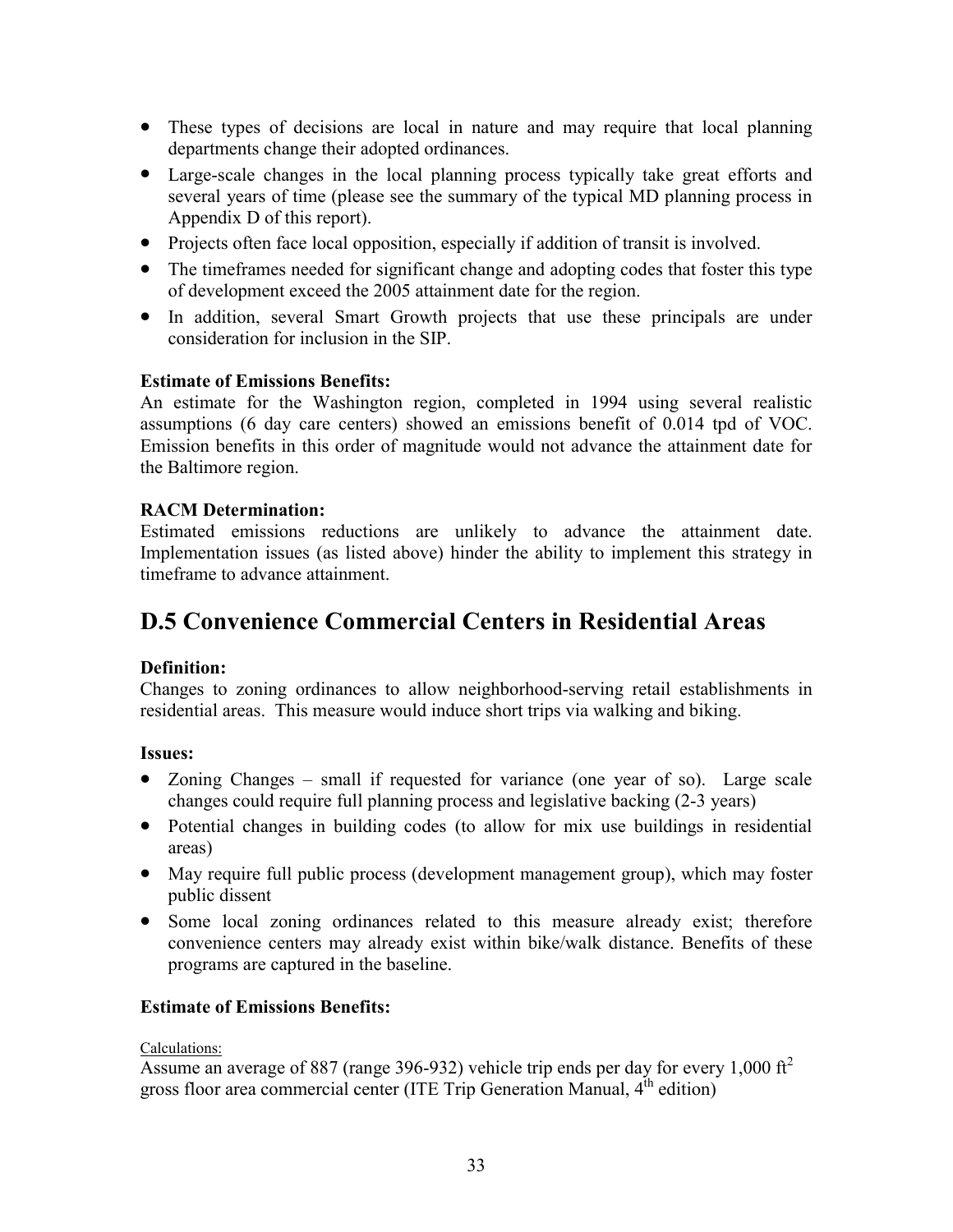Assume 2000  $\text{ft}^2$  convenience commercial centers = 1774 vehicle trip ends = 3500 total vehicle trips

Assume maximum walk distance  $= 0.75$  mile, maximum bike distance  $= 3$  miles Assume catchments (service area) for center is 5 miles = 1130 acres/ 0.75 mile radius, 18096 acres/ 3 miles, 50239 acres/ 5 miles

3500 total vehicle trips to center = 0.011611 trips per unit to center within 5 mile radius Assume 6 units/acre = 79 total vehicle trips to center within 0.75 walk distance, 1260 total vehicle trips within 3 miles, 3500 total vehicle trips within 5 miles

Assume 10% conversion of vehicle trips from SOV to bike or walk =  $8$  walk trips, 126 bike trips

8 walk trips  $* 0.75 =$  VMT reduced 126 bike trips  $* 3 =$  VMT reduced

### **Cold Start Emissions**

| <b>Walk Trips</b> |     |                                |
|-------------------|-----|--------------------------------|
| <b>NOx</b>        |     | 7.296 Grams (Trips X .912gms)  |
| <b>VOC</b>        |     | 13.87 Grams Trips X 1.734gms   |
| <b>Bike Trips</b> | 126 |                                |
| <b>NOx</b>        |     | 114.912 Grams Trips X .912gms  |
| <b>VOC</b>        |     | 218.484 Grams Trips X 1.734gms |

### **Running Emissions**

| <b>VMT</b>            | 384 | $(8*0.75+126*3)$          |
|-----------------------|-----|---------------------------|
| <b>NO<sub>x</sub></b> |     | 376 Grams Trips X .98gms  |
| <b>VOC</b>            |     | 133 Grams Trips X .347gms |

### **Hot Soak Emissions**

| Trips      | 134                      |
|------------|--------------------------|
| <b>NOx</b> | 0 Grams                  |
| <b>VOC</b> | 74 Grams Trips X .553gms |

| tal<br>ο |  |
|----------|--|
|----------|--|

| <b>NOx</b> | $0.001$ tpd     | Sum/907185 |
|------------|-----------------|------------|
| <b>VOC</b> | $0.0004843$ tpd | Sum/907185 |

### **RACM Determination:**

Estimated emissions reductions are unlikely to advance the attainment date. Implementation issues (as listed above) hinder the ability to implement this strategy in time to advance attainment.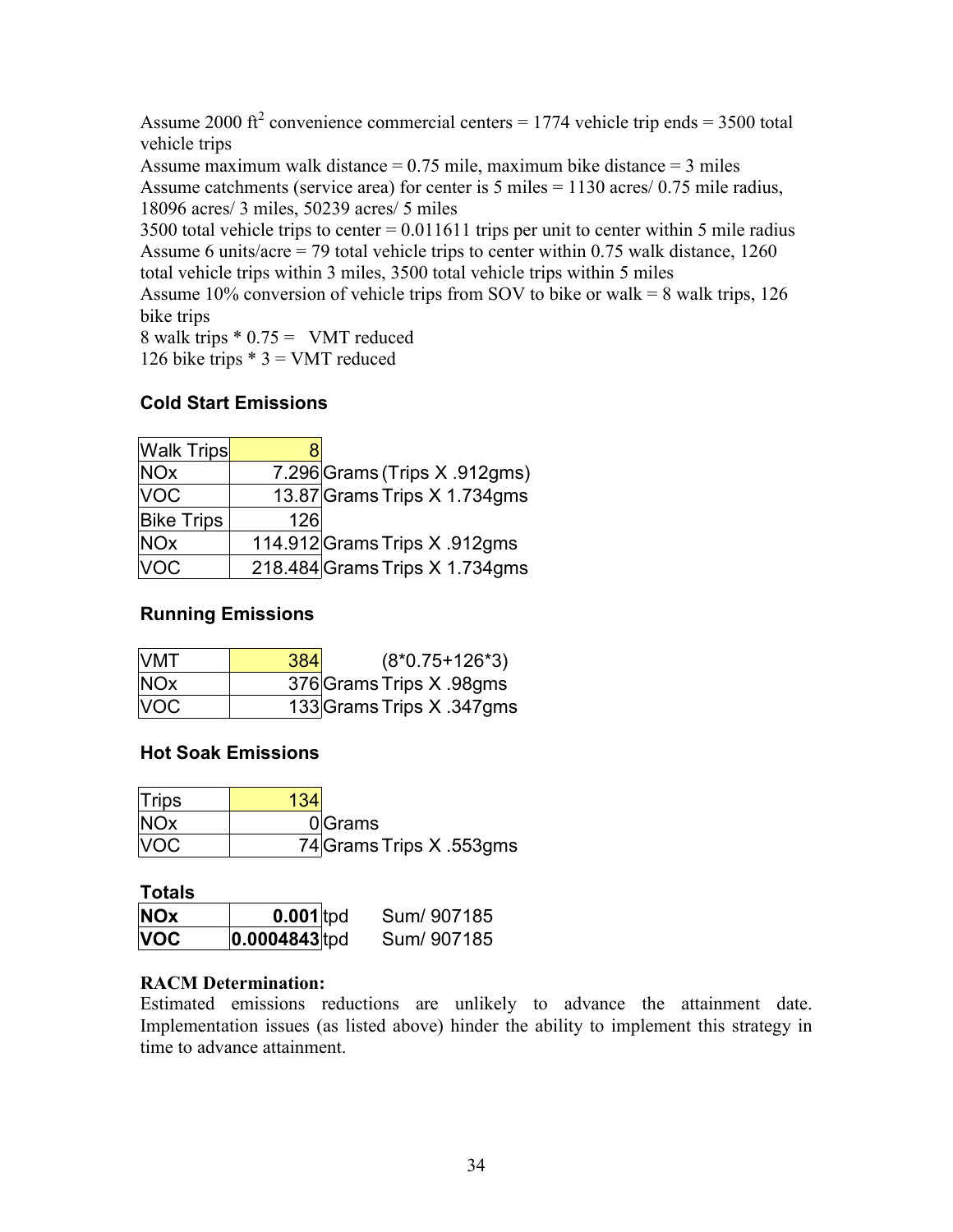### <span id="page-34-0"></span>**D.6 Live Near Your Work Program**

### **Definition:**

The Maryland Department of Housing and Community Development has implemented the "Live Near Your Work (LNYW)" Program to encourage employees of Maryland's businesses and institutions to buy homes near their workplace. This initiative works to stabilize the neighborhoods surrounding the State's major employers by stimulating home ownership in targeted communities. In addition the program provides resources for LNYW Programs sponsored by public and private institutions, the State is participating in LNYW as a major employer.

The LNYW program provides a minimum \$3000 to homebuyers moving to designated neighborhoods. The local government designates LNYW areas with the Department's concurrence and administers the program within its jurisdiction. Participating employers include businesses, non-profits, colleges or universities, or government agencies. The employers set eligibility requirements, promote the program to their employees and provide matching resources. To qualify, the employee must purchase a home in a designated LNYW area, and live there for at least three years.

### **Issues:**

- This program is in place; but the number of people moving to designated neighborhoods is limited.
- The success of the program is dependant on participation by local jurisdictions, and, employers in the private sector.
- Participation in the program has grown since its inception, including large Maryland employers such as Johns Hopkins.
- Homeowner participation in the program is generally small on a region-wide scale and would likely not provide the benefits that would advance attainment.
- Emissions benefits from changes in travel behavior generated from the program are reduced due to the percentage of individuals who did not decrease the distance from home to work and/or from individuals who were previously renting and simply purchased their home.

### **Estimate of Emissions Benefits:**

This measure was rejected based on the considerations listed above. Therefore, emission benefits were not calculated but would be very small based on the number of houses purchased to date.

### **RACM Determination:**

As an isolated strategy, this measure would not produce emissions reductions of an amount expected to advance the attainment date.

### **D.7 Neighborhood Conservation Program**

### **Definition:**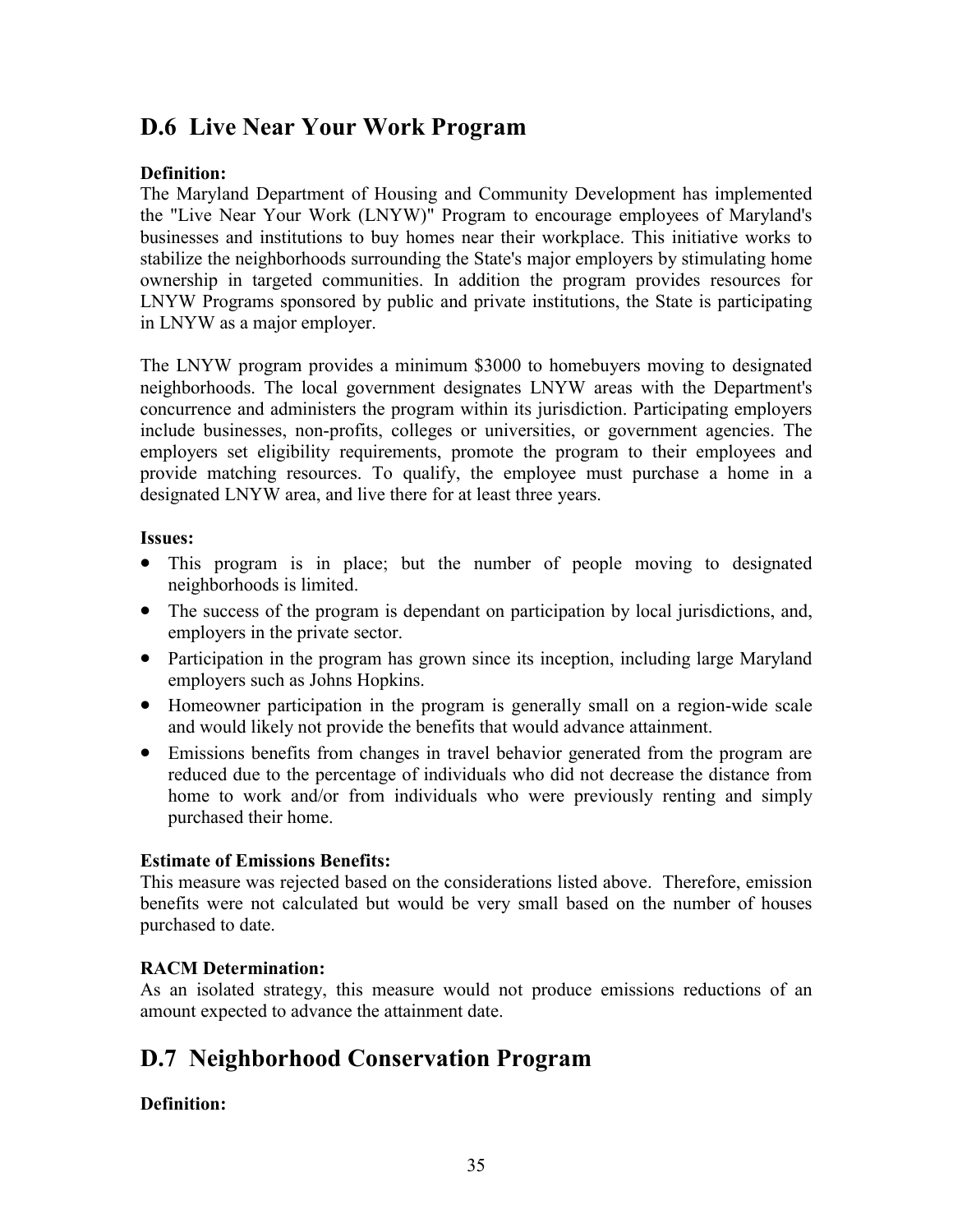<span id="page-35-0"></span>Encourage development and redevelopment of land in locally designated growth areas while encouraging local governments to place greater emphasis on land development near transit stations. This program is already implemented as part of the Smart Growth Transit Program. Most of these projects support pedestrian, bicycle, and transit travel.

### **Issues:**

- Local government decisions and citizen opposition on land use topics may lead to implementation issues and delays.
- Accelerating the program would require large scale membership and support to produce high emission benefits and historically the program has not had large scale support.
- Funding commitment extends until 2004 and the program may not be funded past this date. Thus support for the program could end before the 2005 attainment date.

### **Estimate of Emissions Benefits:**

This measure was rejected based on the considerations listed above. Therefore, emission benefits were not calculated.

### **RACM Determination:**

As an isolated strategy, this measure would not produce emissions reductions of an amount expected to advance the attainment date

### **D.8 Smart Growth Transit Programs**

### **Definition:**

Encourage development and redevelopment of land in locally designated growth areas while encouraging local governments to place greater emphasis on land development near transit stations. MDOT provides funding in an effort to promote more efficient land uses and increase transit ridership. Funding sources under this umbrella program include: Transit Station Development Incentive Program, Neighborhood Conservation, Access 2000 Bicycle and Pedestrian Improvement Program, and the Adopt-A-Shelter Program.

### **Issues:**

- Local government decisions and citizen opposition on land use topics may lead to implementation issues and delays
- Program is currently implemented and funded but funding is not guaranteed through 2005.

### **Estimate of Emissions Benefits:**

This measure was rejected based on the considerations listed above. Therefore, emission benefits were not calculated.

### **RACM Determination:**

As an isolated strategy, this measure would not produce emissions reductions of an amount expected to advance the attainment date.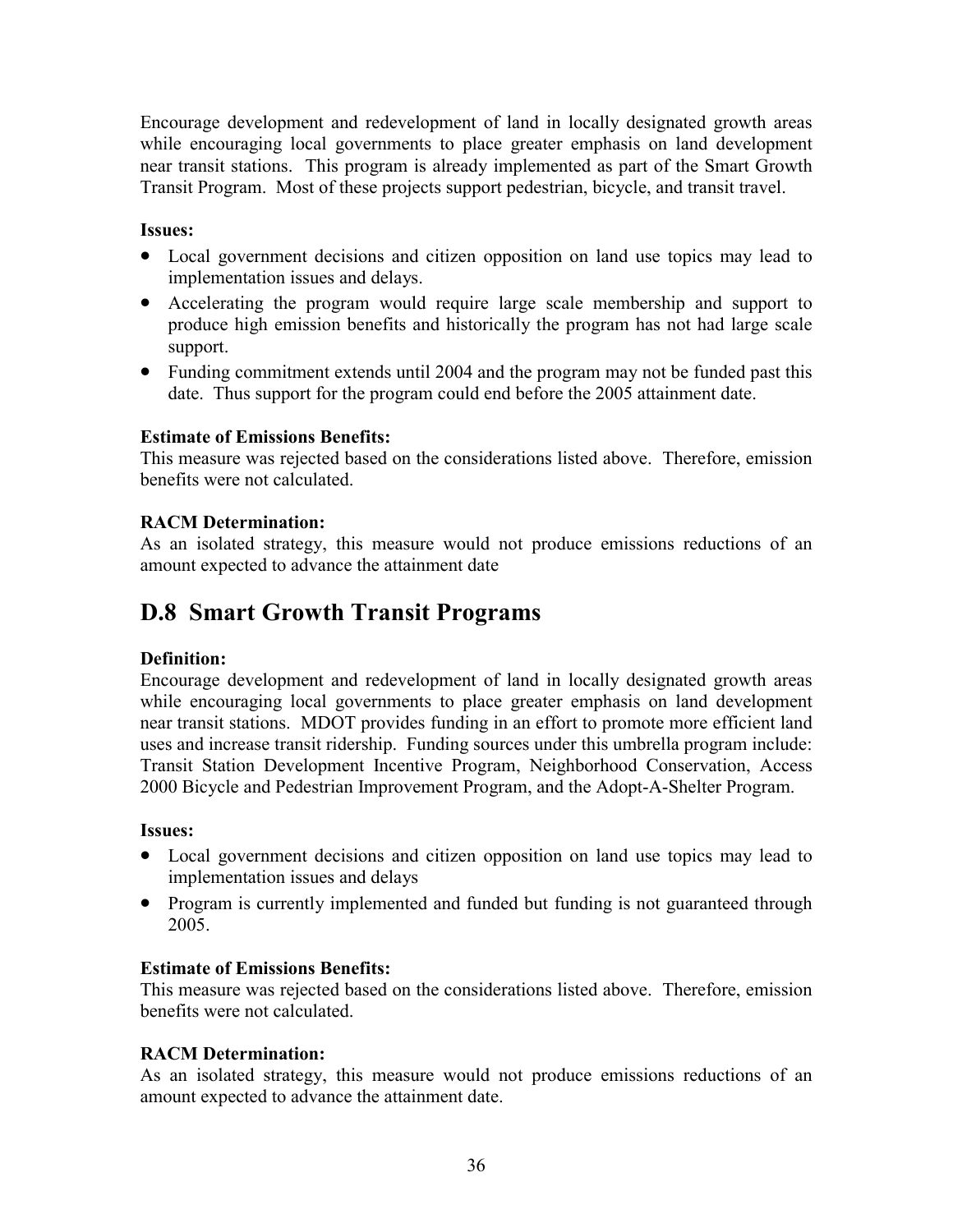# **D.9 Transit Station Smart Growth Initiative**

# **Definition:**

Encourage development and redevelopment of land in locally designated growth areas while encouraging local governments to place greater emphasis on land development near transit stations. The program provides funds directly to developers for the construction of transportation related improvements in support of development in the vicinity of a rail transit station. The projects will be proposed and selected by the State of Maryland (MDOT, DHCD, DBED, MDE, MDP).

## **Issues:**

- Local decisions on land use topics may lead to implementation issues and delays.
- Program is currently implemented and funded but funding is not guaranteed through 2005.
- The current cost for this program is \$3.6 million of committed funds.

## **Estimate of Emissions Benefits:**

This measure was rejected based on the considerations above and emission benefits were not calculated.

## **RACM Determination:**

As an isolated strategy, this measure would not produce emissions reductions of an amount expected to advance the attainment date.

# **D.10 Infill Development – Digital Harbor**

# **Definition:**

Conduct a series of infill development projects in the vicinity of Baltimore's Inner Harbor. This initiative, the "Digital Harbor" project includes such infill projects and corresponding land use/Smart Growth policies.

## **Issues:**

- Part of the Smart Growth and Innovative Measures SIP, utilizing new EPA land use/air quality/transportation guidance.
- Requires local actions, funding, and implementation.
- Air quality benefits require extensive quantitative evaluation procedures.
- Currently, an unbalanced housing and employment ratio exists, reducing the emissions benefits possible before 2005.

## **Estimate of Emissions Benefits:**

This project is under consideration as part of the Smart Growth and Innovative Measures SIP. Estimates of the 2005 benefits will not be available until late summer/fall of 2001.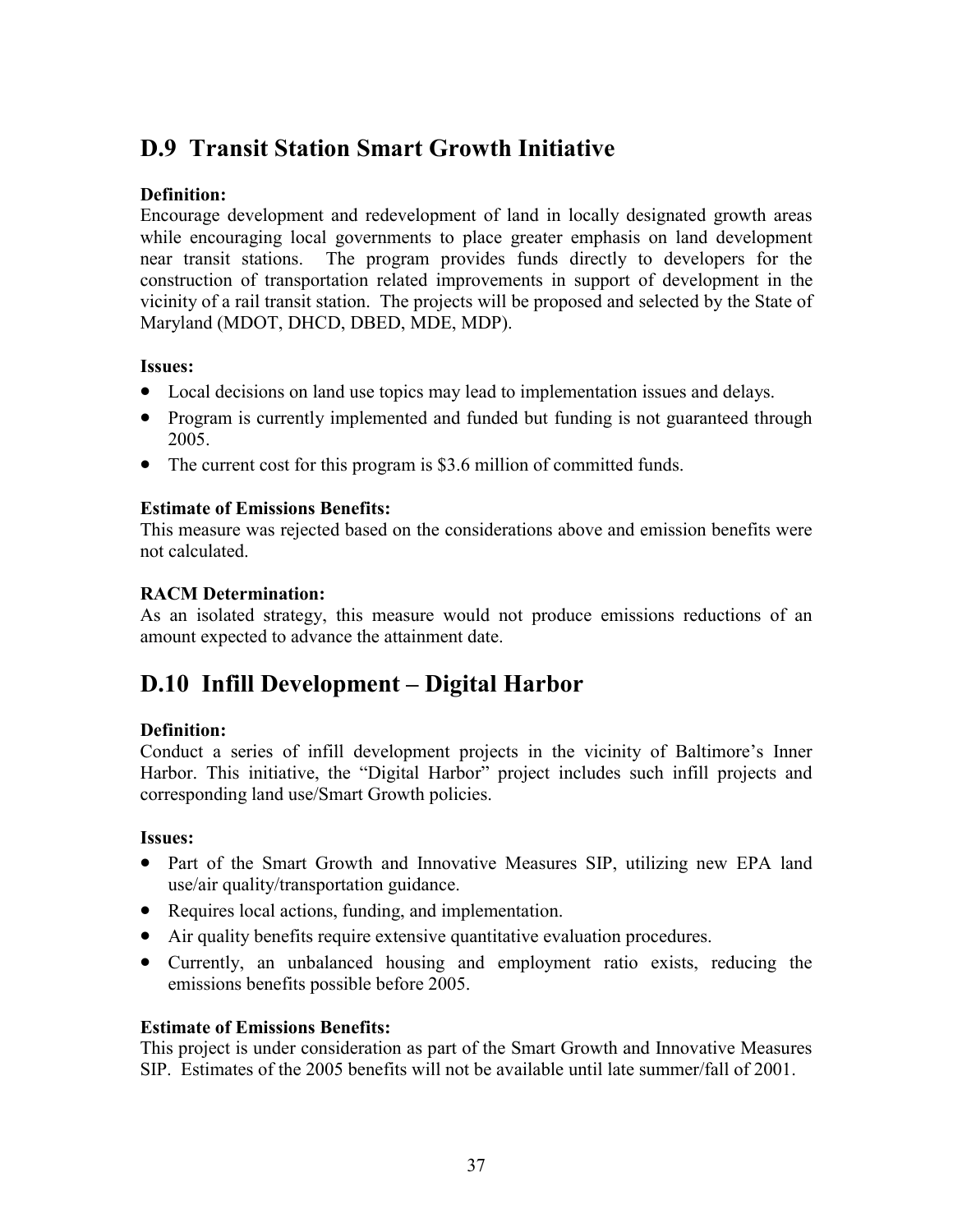## **RACM Determination:**

As an isolated strategy, this measure does not produce emissions reductions of an amount expected to advance the attainment date.

# **D.11 Infill Development – Parole Town Center**

## **Definition:**

Smart Growth development in the Parole area of Anne Arundel County.

## **Issues:**

- Part of the Smart Growth and Innovative Measures SIP.
- Requires local actions and local level implementation.
- Requires EPA approval as land use projects have not yet been included in the SIP.
- Currently, this project is in the planning process and development may not begin until a date closer to 2005.

## **Estimate of Emissions Benefits:**

This project is under consideration as part of the Smart Growth and Innovative Measures SIP. Estimates of the 2005 benefits will not be available until later in the summer of 2001. It is unlikely that emission benefits sufficient to assist with attainment would be captured prior to 2005, the existing attainment date.

## **RACM Determination:**

As an isolated strategy, this measure does not produce emissions reductions of an amount expected to advance the attainment date.

# **D.12 Infill Development – Owings Mills Center**

## **Definition:**

Smart Growth development in the Owings Mills area of Baltimore County.

## **Issues:**

- Part of the Smart Growth and Innovative Measures SIP.
- Requires local actions and local level implementation.
- Requires EPA approval as land use projects have not yet been included in the SIP.
- Currently, the project is in the planning process and development may not begin until a date closer to 2003.

# **Estimate of Emissions Benefits:**

This measure is under consideration as part of the Smart Growth and Innovative Measures SIP. Estimates of the 2005 benefits ill not be available until later in the summer of 2001. It is unlikely that emission benefits sufficient to assist with attainment would be captured prior to 2005, the existing attainment date.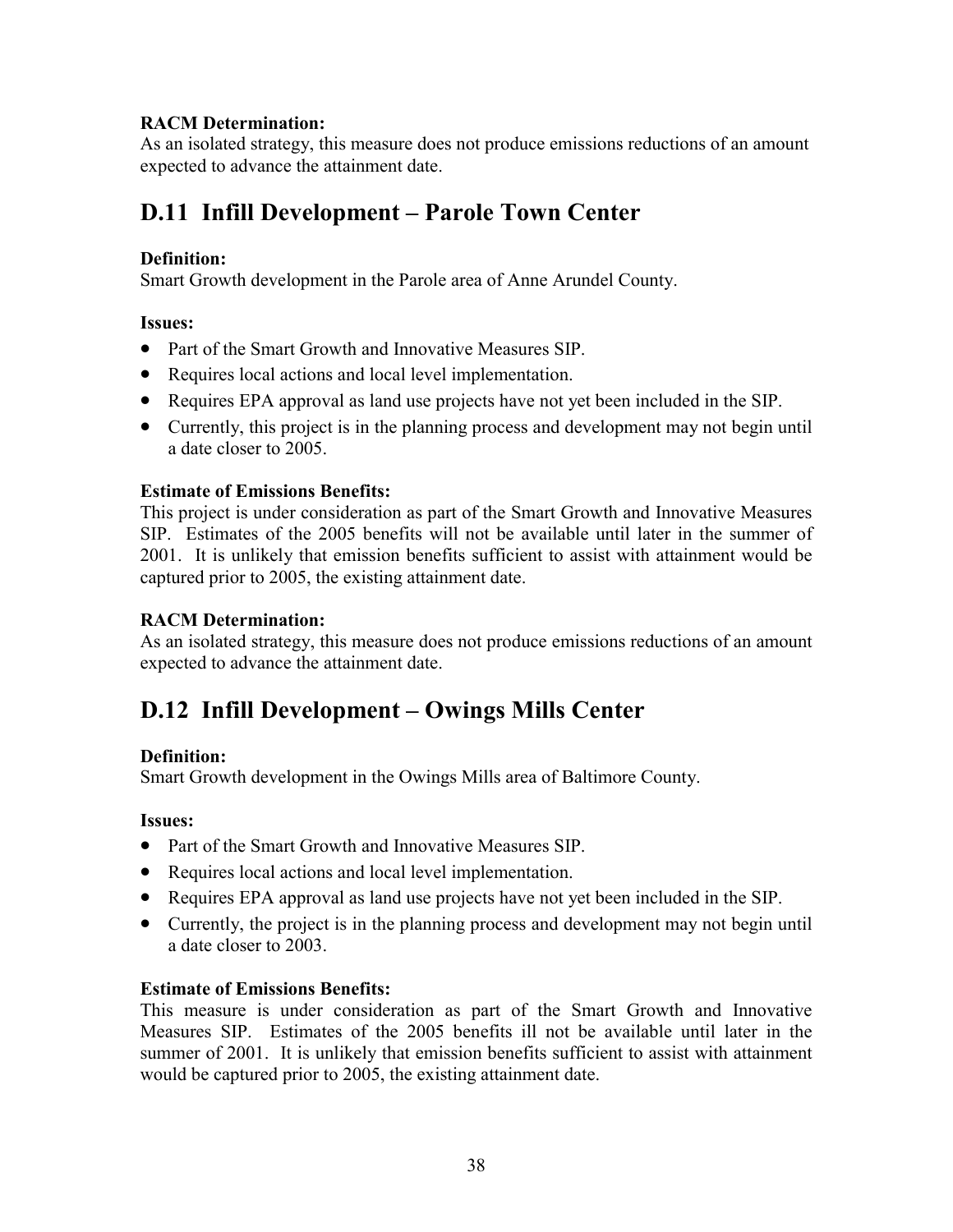## **RACM Determination:**

As an isolated strategy, this measure does not produce emissions reductions of an amount expected to advance the attainment date.

# **E. Transit Improvements**

# **E.1 Bus Replacement – MTA Fleet**

## **Definition:**

Initiate the replacement of MTA buses from older diesel burning engines to newer diesel buses with cleaner burning engines. The current program calls for replacement of 80 buses per year for the next five years, or 400 buses total.

## **Issues:**

- This program is currently implemented, and implementation issues are minimal.
- The emission reduction credits for this program are not sufficient to advance the attainment date.
- The cost for 80 buses is \$26.4 million, with a total cost of \$132 million.

# **Estimate of Emissions Benefits:**

Estimated emissions benefits for 400 buses are 0.08 tpd of VOC and 0.92 tpd of NOx.

Calculations:

Bus Usage Data

New buses average 34,000 mile per year and operate 330 days per year. Total mileage for 80 new buses is 2,720,000.

| Bus emission factors in grams/mile for the bus year are: |
|----------------------------------------------------------|
|----------------------------------------------------------|

|                 | 1988 Factors | 1998 Factors | Savings |
|-----------------|--------------|--------------|---------|
| VOC             | 4.6600       | 4.2600       | 0.4000  |
| NO <sub>x</sub> | 36.2400      | 5.8700       | 0.195   |

Calculation of grams for annual bus miles for 80 buses

VOC emissions savings x annual bus miles  $= 1,088.000$  grams saved

NOx emissions savings x annual bus miles = 55,406,400 grams saved

Convert to kg/day (grams saved/1000/330 days)

VOC kg of emissions savings per day = 3.2970

NOx kg of emissions savings per day  $= 167.8982$ 

Convert to ton/day (grams/1000/908/330 days)

VOC tons of emissions savings per day = 0.0036

NOx tons of emissions savings per day  $= 0.1849$ 

Total benefits for 80 buses are:

 $VOC = 0.0036$  tons/day;  $NOx = 0.1849$  tons/day

# **RACM Determination:**

Estimated emissions reductions are unlikely to advance the attainment date.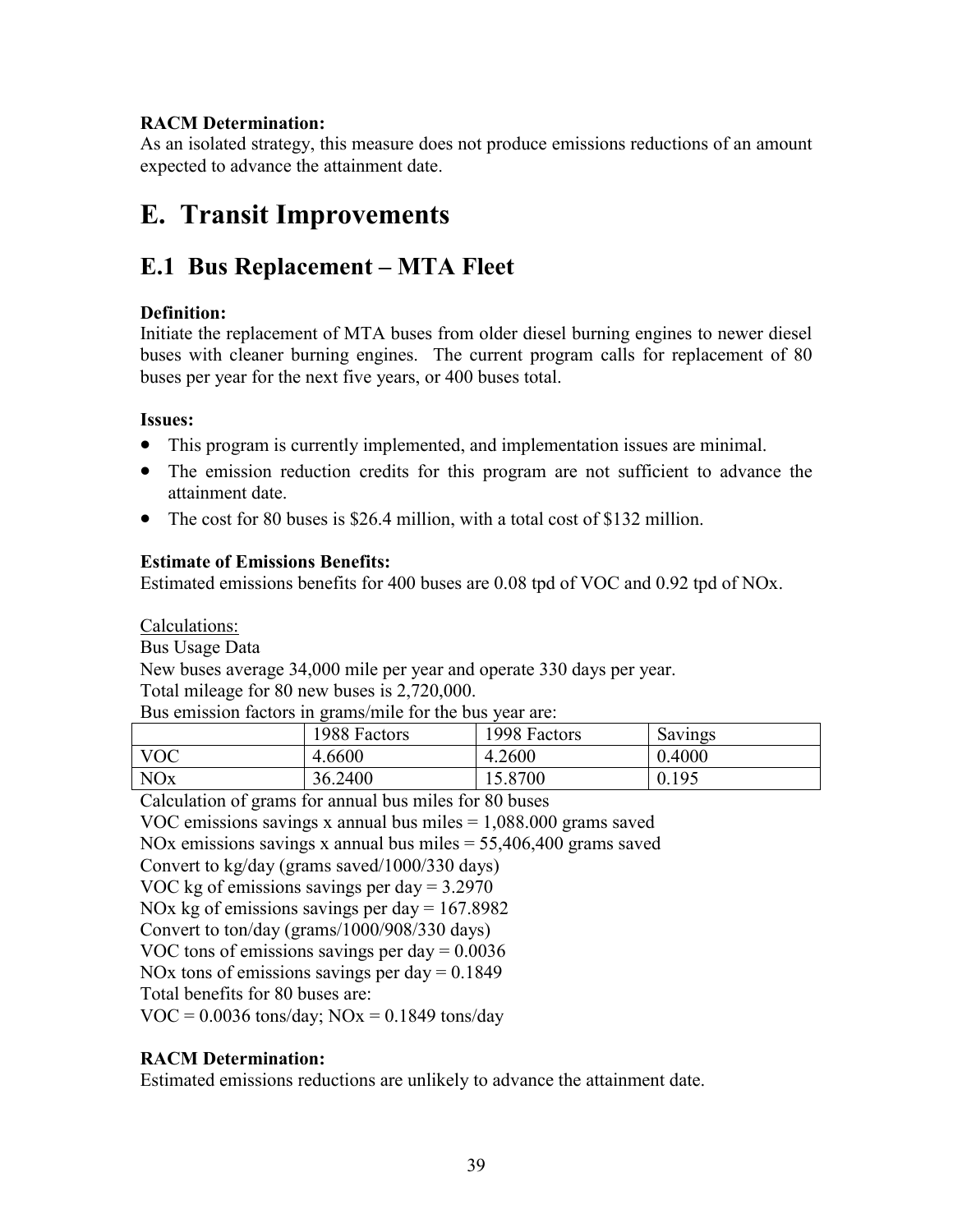# **E.2 Bus Engine Upgrade**

# **Definition:**

Perform engine overhauls on the MTA bus fleet including the installation of catalytic converters and using an EPA certified engine rebuild kit. This program does not include any changes in fuel type.

# **Issues:**

- The engine overhaul kits reduce particulate matter in bus exhaust. The kits do not focus on reducing NOx or VOC emissions.
- Funding is not guaranteed.
- The emission reduction credits for this program do not contribute to ozone reduction.

# **Estimate of Emissions Benefits:**

According to a 2000 estimate, there would be no benefits within the 1/1000 of a ton for either NOx or VOC for this program. PM benefits are estimated as 14.94 tons/year. Cost of the program is approximately \$23 million. This level of emissions reductions for NOx and VOC would not advance the attainment date.

Calculations:

MTA rebuilds approximately 150 buses engines per year. The rebuild is scheduled as needed or after 300,000 miles of service. MTA has 809 buses available for service.

The FY98 total vehicle miles were 21,062,550  $21,062,550$  miles/809 buses = 26,035 average miles per bus New Buses Average 34,000 mpy  $26,035 \times 150$  overhaul engines = 3,905,250 overhaul bus miles

Southwestern Research and MTA data indicates that each gram per brake horsepowerhour (g/bhp-hr) is equal to 1.5 tons of particulate matter (PM) for each 100,000-bus mile. 3,905,250 bus overhaul miles/100,000 miles = 39.05 per 100,000 mile segments  $39.05 \times 1.5$  tons = 58.58 tons of PM per g/bhp-hr

Data provided by the Engelhard Automotive Emission Systems indicates that depending on the age of the bus and engine type, the PM can be reduced at between 0.46 and 0.05 gram per brake horsepower-hour. The average will vary around 0.255 g/bhp-hr of PM. 0.255 g/bhp-hr x 58.58 tons per g/bhp-hr = 14.94 tons of PM removed per year This data will vary from engine to engine. A reasonable range of PM removal would be 13 to 17 tons per year for the 150 overhauled buses.

# **RACM Determination:**

Estimated emissions reductions are unlikely to advance the attainment date.

# **E.3 Expansion of Transit Service**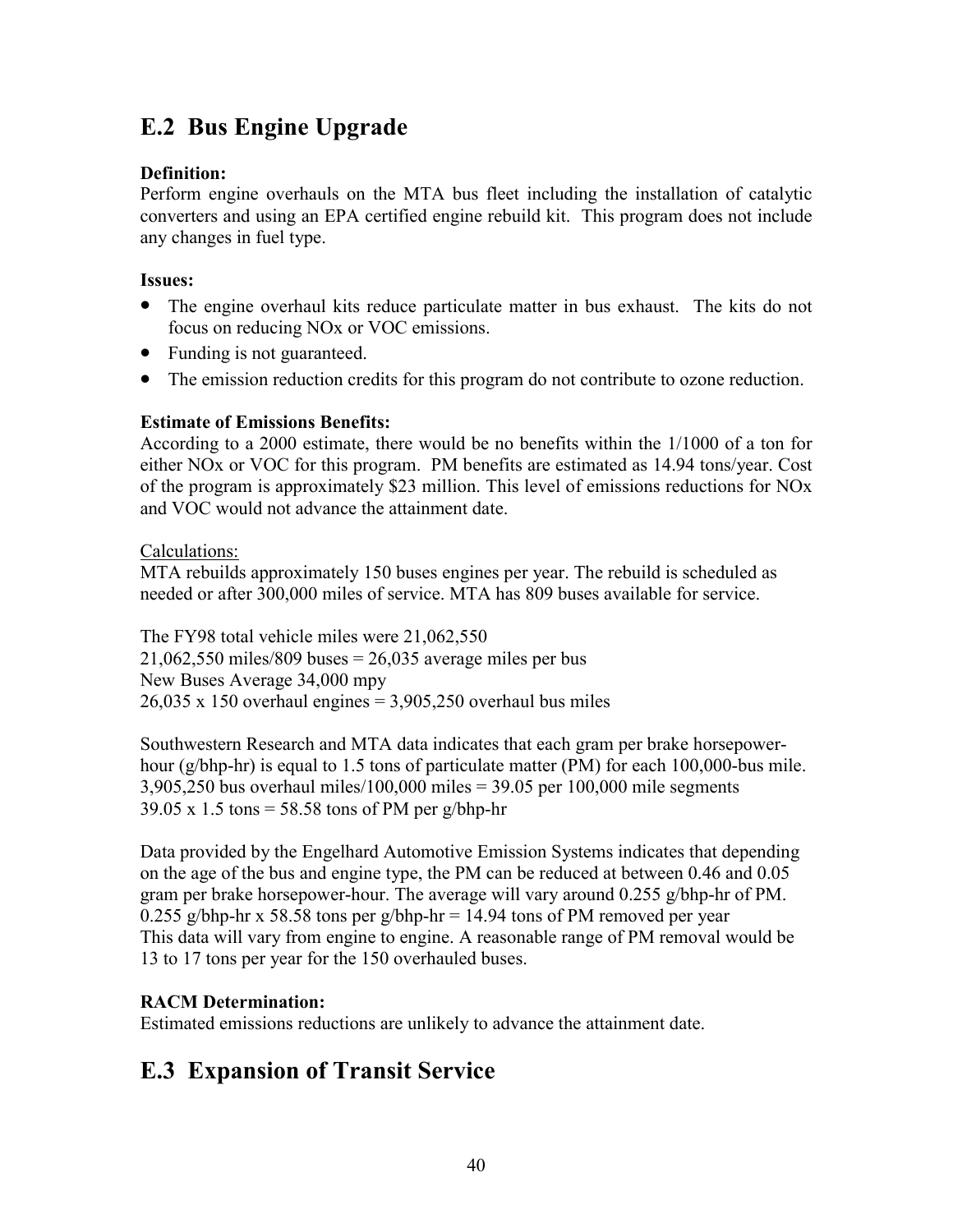## **Definition:**

Expand the current transit system above and beyond the existing programmed enhancements and expansion, prior to 2005. This program would increase the frequency of weekday peak period transit service.

## **Issues:**

- The farebox recovery requirement makes rapid expansion of transit service risky because new routes may not generate sufficient revenue to continue the route.
- Americans with Disabilities Act (ADA) dual paratransit service requirements may substantially limit the scope of such a proposed transit service expansion.
- Extensive transit expansion is already planned in line with the Governor's Initiative on Transit.

## **Estimate of Emissions Benefits:**

1994 estimates show 0.17 tpd of VOC and a decrease in NOx of 0.242 tpd for 2005 from this program. The approximate costs of this program could be in excess of \$4.5 million. Calculations were not updated in 2001 due to the rejection of this strategy for the reasons listed above.

# **RACM Determination:**

Estimated emissions reductions are unlikely to advance the attainment date. Implementation issues (as listed above) hinder the ability to implement this strategy in time to advance attainment.

# **E.4 Free Rail Fares Between 10 am and 3 pm**

## **Definition:**

Offer free rail services between 10 am and 3 pm on a daily basis.

## **Issues:**

- High program costs would force rate hikes at other times during the day.
- Program would not impact peak travel hours and may (due to potential higher costs) reduce transit ridership at peak times.
- Without changes in current farebox recovery legislation, this program may have only marginal feasibility.

## **Estimate of Emissions Benefits:**

An estimate of benefits for this measure was not calculated based on the inability to implement this measure due to the issues noted above. Based on an analysis done for the Washington region in 1994, the expected VOC emission savings for the Washington region would be 0.06 tons per day.

## **RACM Determination:**

Implementation issues (as listed above) hinder the ability to implement this strategy in time to advance attainment. Emission reductions are not sufficient to advance attainment.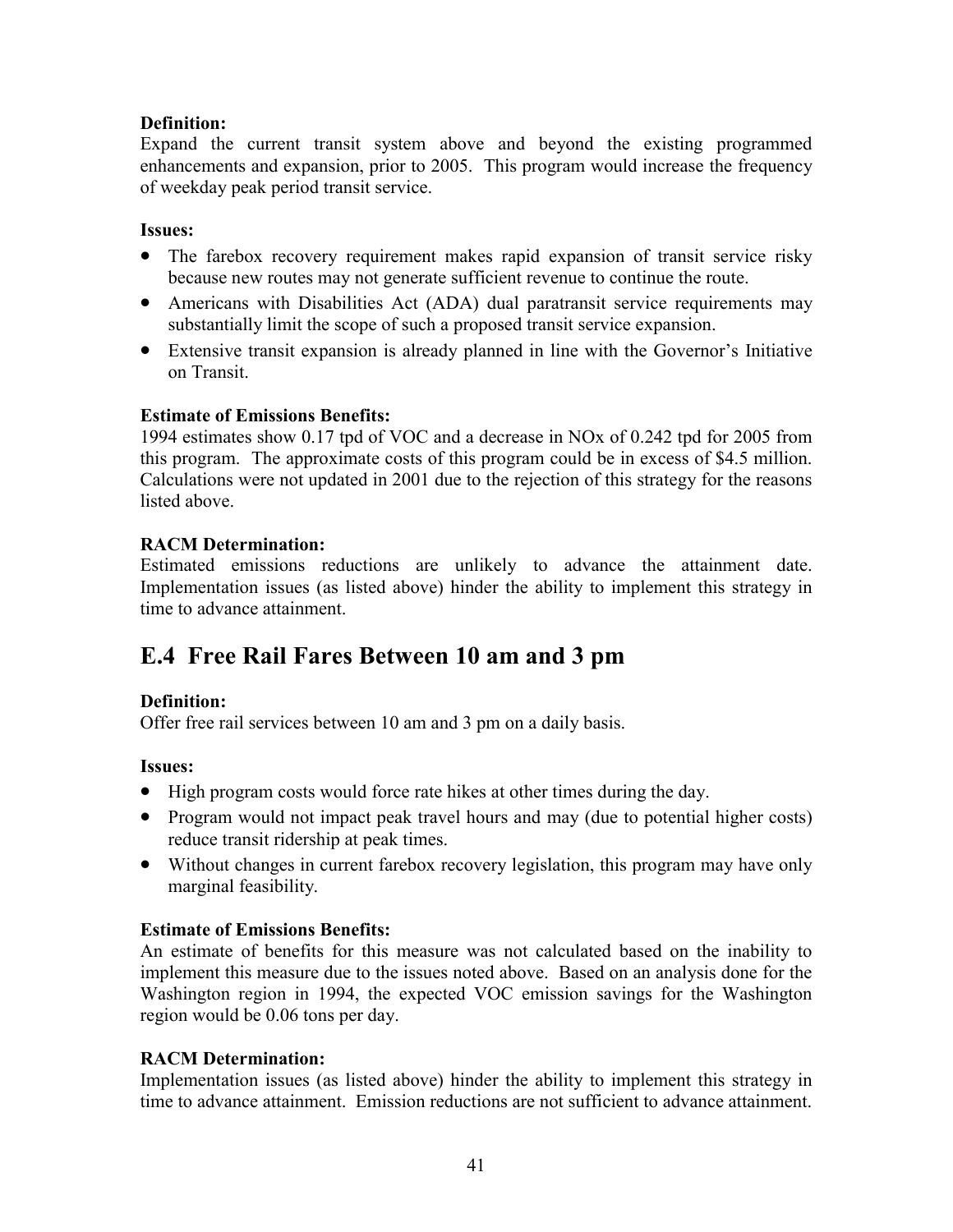# **E.5 Reduced or Zero Transit Fares/ Discounted Transit Fare Instruments**

## **Definition:**

Offer free transit on a daily basis in an effort to enhance transit ridership.

## **Issues:**

- The costs of this program would be high and would require large subsides.
- The program would require farebox recovery and other legislative changes that would be politically controversial and difficult to achieve.
- The program would not be implemented system-wide by the attainment date.

## **Estimate of Emissions Benefits:**

This measure was rejected based on the considerations listed above. Therefore, emission benefits were not calculated.

## **RACM Determination:**

Implementation issues (as listed above) hinder the ability to implement this strategy in time to advance attainment.

# **E.6 Free Transit Passes to Students**

# **Definition:**

Offer free transit passes to students (high school and college level) that do not currently use public transportation.

## **Issues:**

- Extremely high costs would force rate hikes at other times during the day (where applicable, the fairbox recovery requirement would present a problem)
- Students located in college areas typically have low ridership averages and the majority of schools offer competing shuttle/ free transportation services
- Would require local jurisdiction legislation and financial support.
- The emission reduction credits for this program are limited and would not advance the attainment date.
- Equity considerations would require that free transit passes also be given to existing student transit riders thus further increasing the cost of the program.

# **Estimate of Emissions Benefits:**

An estimate completed for the Washington region in 1994 found a potential emissions credit of 0.037 tpd of VOC. With a region even smaller in size, and with a less extensive transit system it is unlikely that the Baltimore area would calculate emissions credits larger than this within the framework of this type of program.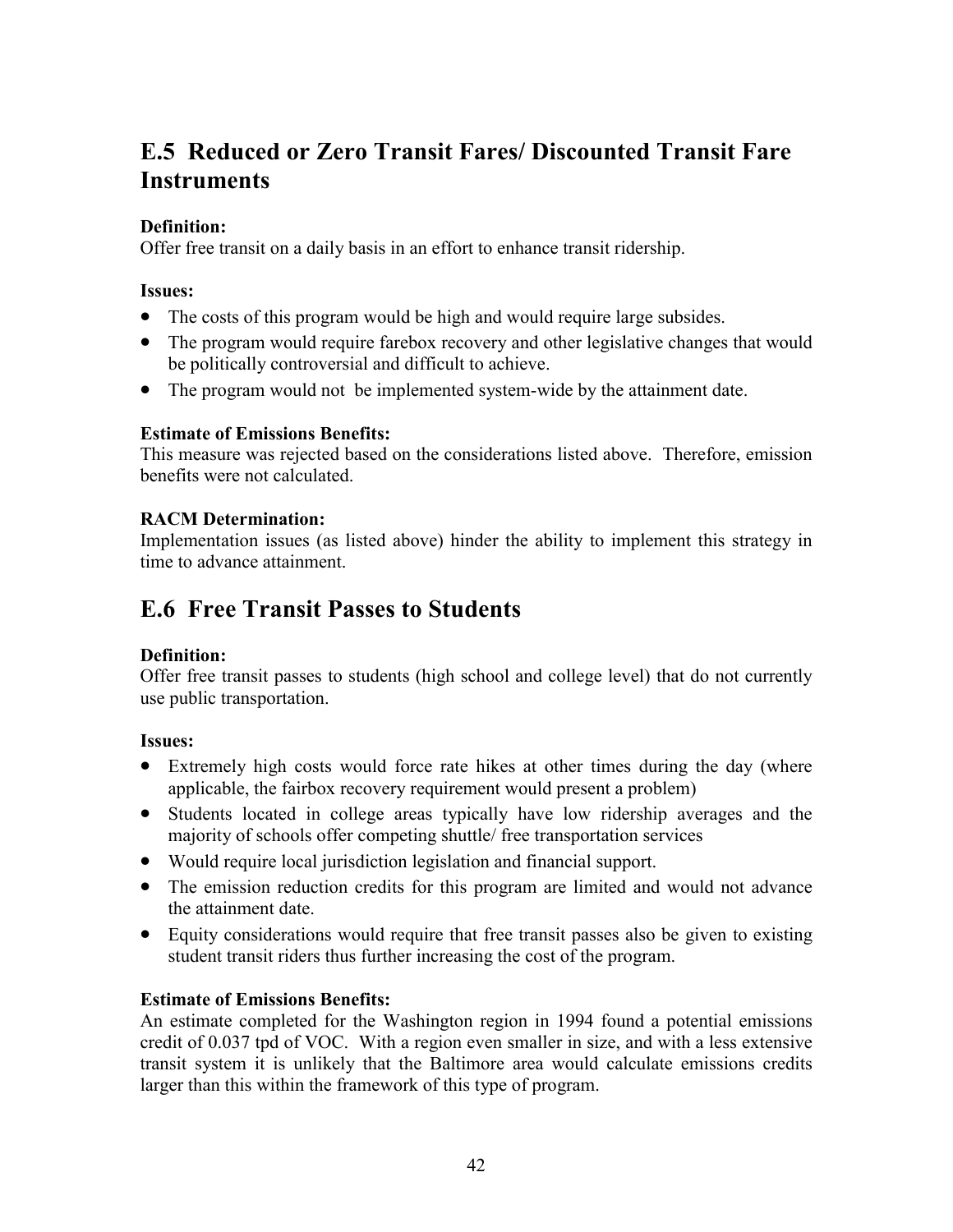## **RACM Determination:**

Estimated emissions reductions are unlikely to advance the attainment date. Implementation issues (as listed above) hinder the ability to implement this strategy in time to advance attainment.

# **E.7 Half Price Fare on Feeder Bus Service**

## **Definition:**

Offer half price fare on feeder bus services that support MARC and other rail transit stations.

## **Issues:**

- High costs would force rate hikes at other times during the day and on other transit services.
- Farebox recovery requirement would not be satisfied
- Program may be difficult to implement because many transit routes serve as feeders to rail transit as well as provide through bus transit service.

## **Estimate of Emissions Benefits:**

This measure was rejected based on the considerations listed above. Therefore, emission benefits were not calculated.

## **RACM Determination:**

Implementation issues (as listed above) hinder the ability to implement this strategy in time to advance attainment.

# **E.8 Single Price Public Transit Service**

## **Definition:**

Offer single price public transit service. An example would be to allow ridership of all transit services for a single daily rate. Currently a daily fare allows transfers between core MTA bus, light rail and Metro.

## **Issues:**

- Extremely high costs would force rate hikes and would be politically controversial
- Program would not satisfy the farebox recovery requirement
- Program would be difficult to implement because of equity and subsidy issues related to long distance suburban bus and commuter bus service.

## **Estimate of Emissions Benefits:**

This measure was rejected based on the considerations listed above. Therefore, emission benefits were not calculated.

# **RACM Determination:**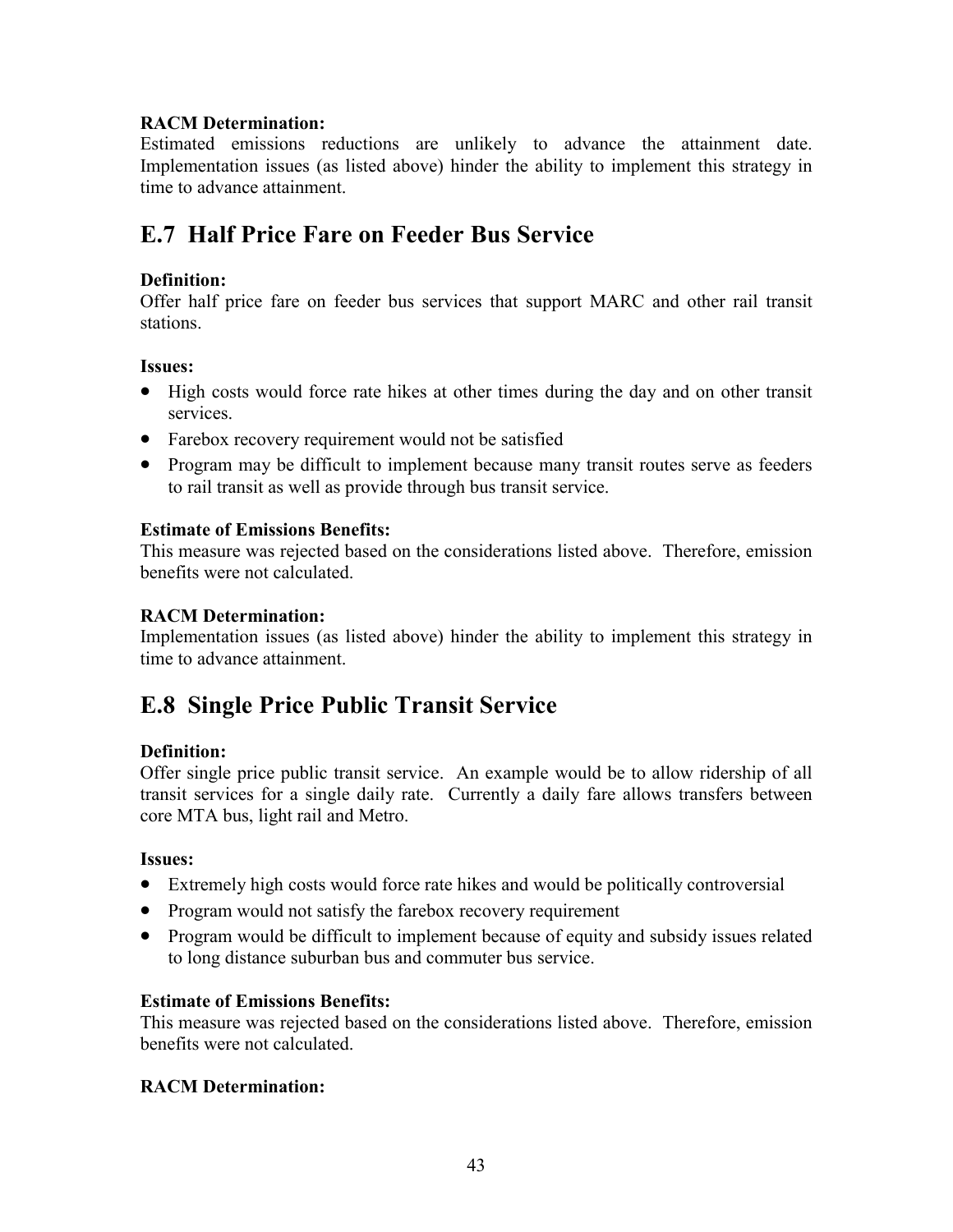Implementation issues (as listed above) hinder the ability to implement this strategy in time to advance attainment.

# **E.10 Increase Frequency of Commuter Rail**

## **Definition:**

Increase the frequency of commuter rail service to allow more trains and schedule changes. The TCM would increase the frequency of commuter rail service by 25%, in both directions, during weekday peak periods on the MARC Penn and Camden Lines.

## **Issues:**

- This program could be very high in cost due to the potential scheduling changes, transit purchases, and staff requirements needed to implement a major transit change.
- There are limitations on the existing tracks due to ownership, freight/passenger use, and new tracks and would be very expensive to construct in short timeframe (land acquisition, NEPA process, complex construction staging, etc.)
- Existing and projected long distance passenger and freight movements have limited efforts to increase the frequency of commuter rail service in the Baltimore region.
- Current rail schedules are focused at peak times and offer the most efficient use of the available service lines.
- MTA has purchased bi-level coaches to overcome limitations imposed by CSX and Amtrak.

## **Estimate of Emissions Benefits:**

1994 estimates show a VOC benefit of 0.077 tpd and a decrease in NOx of 0.128 tpd for 2005 from this program. The approximate costs of this concept could be in excess of \$12 million. Calculations were not updated in 2001 due to the rejection of this strategy as a reliable emission reduction strategy for the reasons listed above.

Additional calculations were completed (2001) for a measure consisting of a frequency increase of 10% for commuter rail. Estimated emission results were 0.0121 tons/day VOC and 0.051 tons/day NOx.

| Calculations (2001)                                                             |                                  |  |  |  |
|---------------------------------------------------------------------------------|----------------------------------|--|--|--|
| 10% increase in frequency = $3.6\%$ increase in ridership (Travel Demand Model) |                                  |  |  |  |
| Validation, elasticity sensitivity)                                             |                                  |  |  |  |
| 2005 Base                                                                       | 21, 474                          |  |  |  |
| 2005 New Riders                                                                 | 22,247                           |  |  |  |
| Emissions Factors for 45 mph:                                                   | VOC 0.325, NO <sub>x</sub> 1.367 |  |  |  |
| Average Trip Length MARC trip, One-way trips                                    | 21.8                             |  |  |  |
| 2005 Base Emissions                                                             | VOC 0.3351, NOx 1.4096           |  |  |  |
| 2005 New Rider Emission                                                         | VOC 0.3472, NOx 1.4603           |  |  |  |
| Benefits:                                                                       | VOC 0.0121, NOx 0.0507           |  |  |  |

## **RACM Determination:**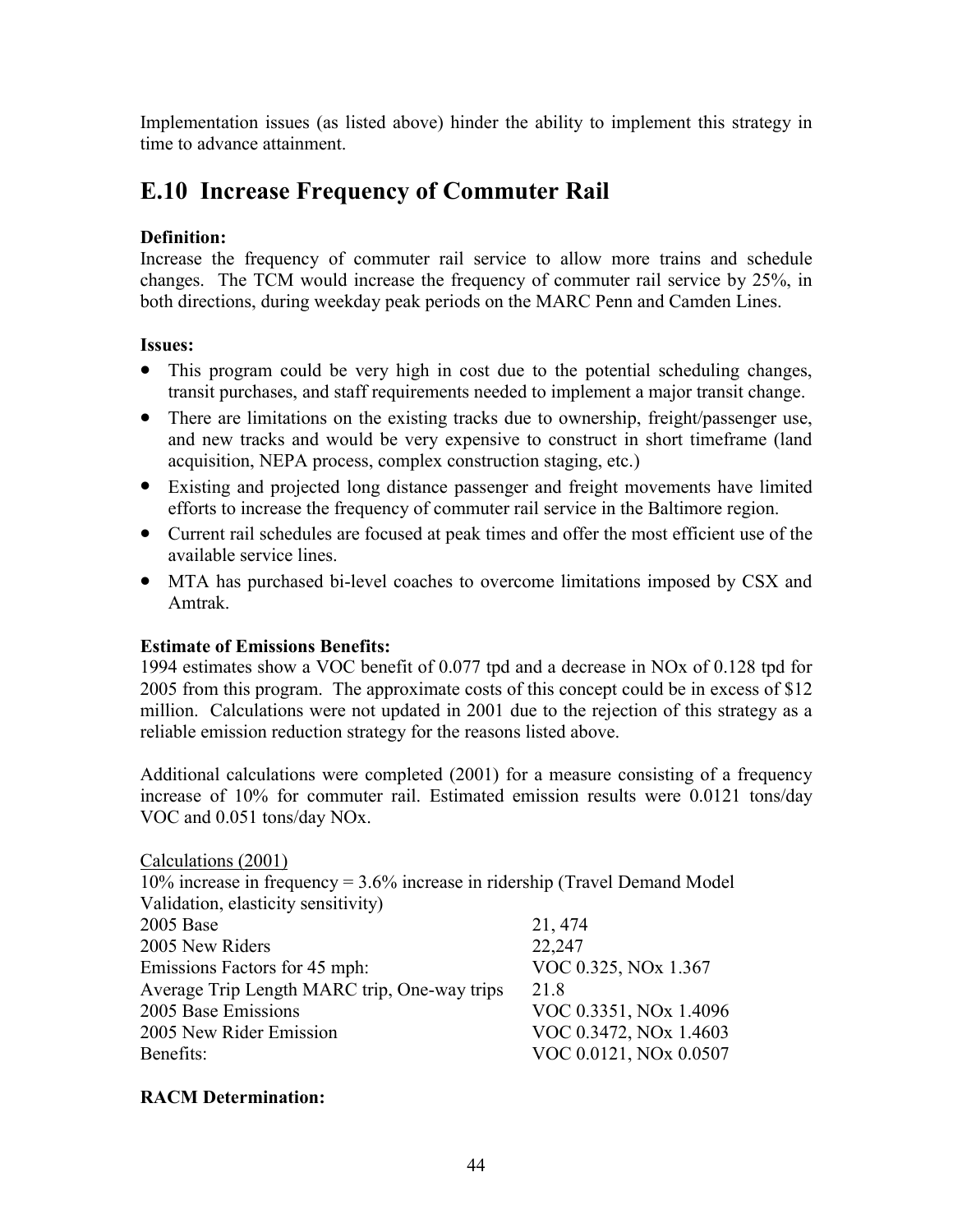Estimated emissions reductions are unlikely to advance the attainment date. Implementation issues (as listed above) hinder the ability to implement this strategy in time to advance attainment.

# **E.11 Transit Priority Treatment (Bus Rapid Transit)**

# **Definition:**

This program offers a slightly different way of viewing the bus transit mode as a means of making this mode more attractive. Specifically this type of program enhances transit time via:

- Exclusive right of ways making a lane used solely for bus transit
- Newer buses that are more reliable
- Attractive rail like buses
- Attractive infrastructure bus stops and terminals
- Streamlined fare collection
- Fast dwell times

# **Issues:**

- The costs of this program would be high and would require large subsides.
- The program would require farebox recovery mandates to be met.
- This program works best in areas where a light rail system is not present.
- The program would not likely be implemented by the attainment date.

# **Estimate of Emissions Benefits:**

This measure was rejected based on the considerations listed above. Therefore, emission benefits were not calculated.

# **RACM Determination:**

Implementation issues (as listed above) hinder the ability to implement this strategy in time to advance attainment.

# **E.12 Transit Transfer Centers with Extensive Suburban Coverage**

# **Definition:**

Development and implementation of transit transfer centers in areas that could support extensive suburban coverage to allow for increased ridership of transit from areas distant to the central business district. Weekday peak period bus routes and schedules would be better coordinated to minimize transfer times at these new centers. Bus routes would also be adjusted to provide better coverage of residential and employment areas near these centers.

# **Issues:**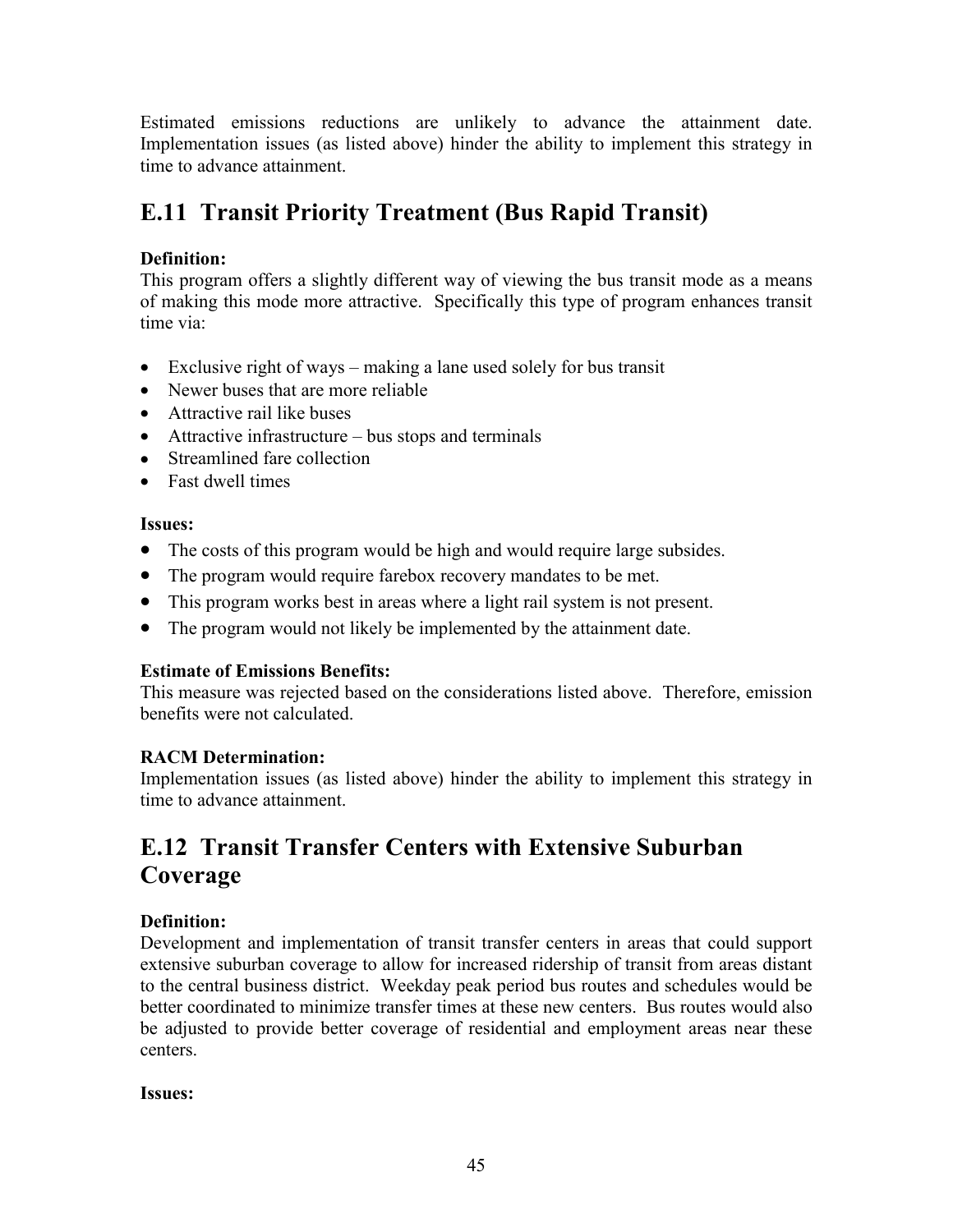- Local issues and private sector involvement would need to extend past the 2005 timeframe for attainment.
- There is little time for build-out prior to 2005 attainment date.
- This program is local in nature and would require extensive funding and planning at the local level, which would delay immediate implementation.

### **Estimate of Emissions Benefits:**

An estimate of the emissions benefits for this measure was not calculated due to the issues listed above.

## **RACM Determination:**

Implementation issues (as listed above) hinder the ability to implement this strategy in time to advance attainment.

# **E.13 Shorter Distance to Buildings from Bus Stops**

## **Definition:**

This measure affects both existing and new buildings. Existing buildings would require a re-route of traffic to allow buses in close to the building. For new buildings, setback requirements would have to be altered. MWCOG assumed an increase in transit ridership of 6,000 people due to these changes.

## **Issues:**

## **Changes in Existing Building Lots:**

- The owners pay all the lot retrofit costs with little economic incentive
- Requires a large change in the timing of bus routes as the added time required to drive into smaller off street spaces will add time to each stop and would force changes to the entire schedule.
- In high traffic areas re-entering road would be a problem and may lead to extensive system delays.
- May require new stops and this may alter the routes and increase overall transit travel times
- Will cause loss of parking spots near existing buildings.
- Will need Zoning Board of Appeals (ZBA) variance public process takes time

## **Changes to New Lots:**

- Zoning Changes require ZBA Process which takes time (for small changes on case by case basis) for setbacks
- May need legislative backing depending on current County Plan for large scale changes to setbacks
- Entire process could take several years depending on process variations (each county may utilize a slightly different process as well)

## **Other Issues:**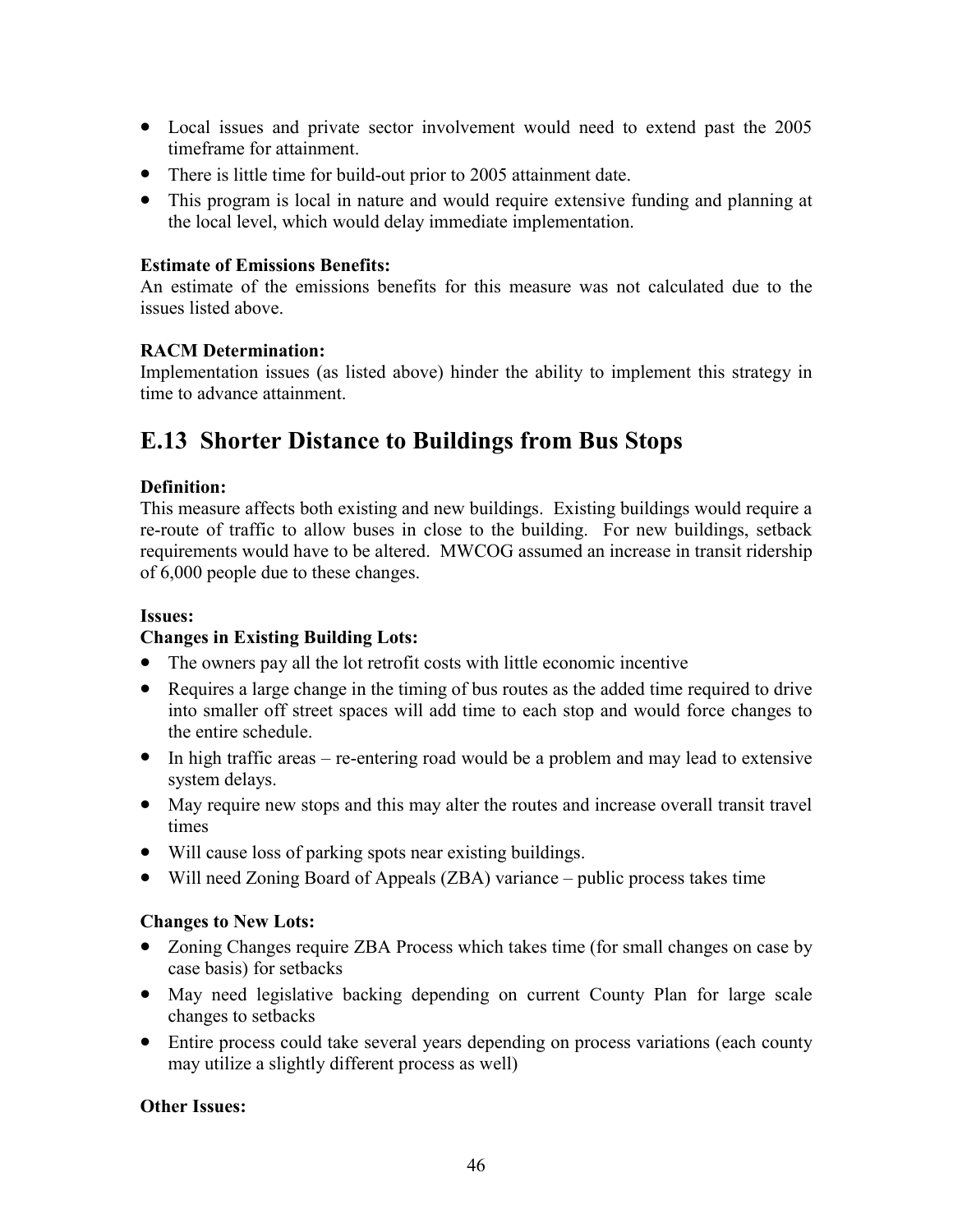- Changes in bus routes could be expensive and time consuming to implement
- The Baltimore region in general does not have a bus system as extensive as Washington and MWCOG predicted a gain of 6,000 daily riders by reducing walk trip average from three minutes to one.

## **Estimate of Emissions Benefits:**

- Washington area benefits estimated at 0.138 tpd of VOC based on 6,000 new daily riders.
- Assuming  $\frac{1}{2}$  the expected COG ridership which would reduce 6,000 trips and cold starts and if the average trip was 3.5 miles then the expected Baltimore region emission benefits would be: 0.135 tpd NOx and 0.06 tpd VOC.

# **Cold Start Emissions**

| Trips      | 6000 |                              |
|------------|------|------------------------------|
| <b>NOx</b> |      | 5472 Grams Trips X 912gms    |
| <b>VOC</b> |      | 10404 Grams Trips X 1.734gms |

## **Running Emissions**

| <b>VMT</b> | 21000 |                           |
|------------|-------|---------------------------|
| <b>NOx</b> |       | 20580 Grams Trips X 98gms |
| <b>VOC</b> |       | 7287 Grams Trips X 347gms |

# **Hot Soak Emissions**

| Trips      | 6000   |                           |
|------------|--------|---------------------------|
| <b>NOx</b> | 0Grams |                           |
| <b>VOC</b> |        | 3318 Grams Trips X 553gms |

#### **Totals**

| <b>NOx</b> | $0.028$ tpd  | Sum/907185 |
|------------|--------------|------------|
| <b>VOC</b> | $0.0231$ tpd | Sum/907185 |

## **RACM Determination:**

Estimated emissions reductions are unlikely to advance the attainment date. Implementation issues (as listed above) hinder the ability to implement this strategy in time to advance attainment.

# **E.14 Access to Jobs Program**

## **Definition:**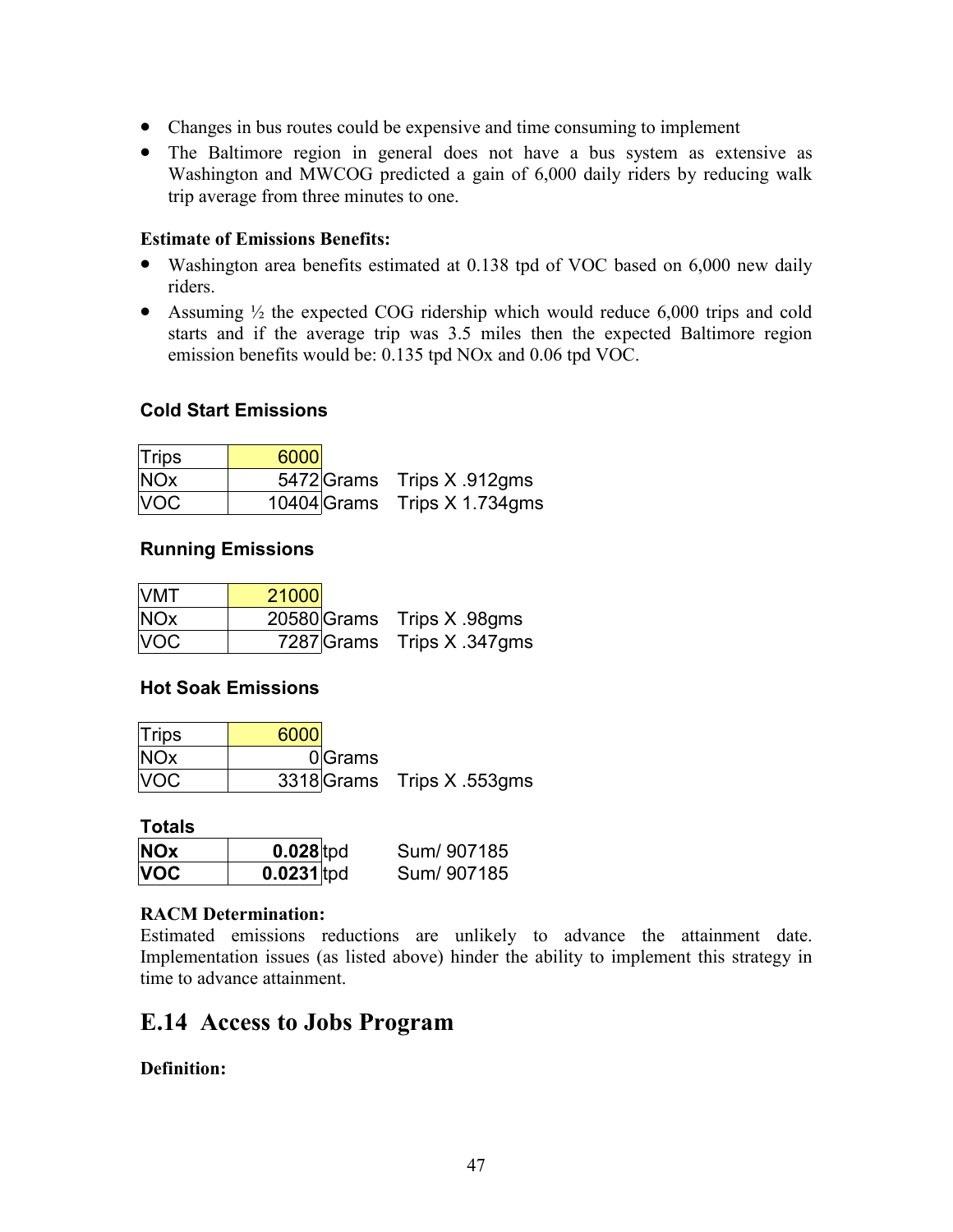This program identifies gaps in transit service between place of residence and place of work for low wage workers. As in many metropolitan areas, there is a spatial mismatch between urban poor and suburban job opportunities. This program is currently funded and implemented by both MDOT and the Baltimore MPO. Several pilot bus routes have recently been cut due to low ridership. Statewide, 21 diverse organizations have received grants to conduct access to jobs and reverse commute programs.

## **Issues:**

- Benefits are difficult to quantify due to the program variables
- There is an annual funding variability built into the program
- A questionable single occupant vehicle conversion problem remains a large issue
- Recent bus routes in the program have been cut due to low ridership
- The program is expensive and funding has been earmarked for 1999-2001 in excess of 9 million dollars of state funds.
- Without ongoing public and private subsidy commitments, this program may not be sustainable.

# **Estimate of Emissions Benefits:**

An estimate of the emissions benefits for this measure was not calculated due to the to the issues listed above.

# **RACM Determination:**

As an isolated strategy, this measure would not produce emissions reductions of an amount expected to advance the attainment date.

# **E.15 Local Bus Replacement – Howard County**

# **Definition:**

Bus replacement program for local buses operated in the Baltimore region (jurisdiction specific program).

## **Issues:**

- Low estimate of emission reduction benefits will not likely lead to advancement of the attainment date
- County program is not easily tracked and does not apply to the entire region
- Funding is not guaranteed and only comes from MDOT as funding allows

# **Estimate of Emissions Benefits:**

An estimate completed in 2000 showed potential benefits of 0.000 tpd of VOC and 0.012 tpd of NOx.

# **RACM Determination:**

Estimated emissions reductions are unlikely to advance the attainment date.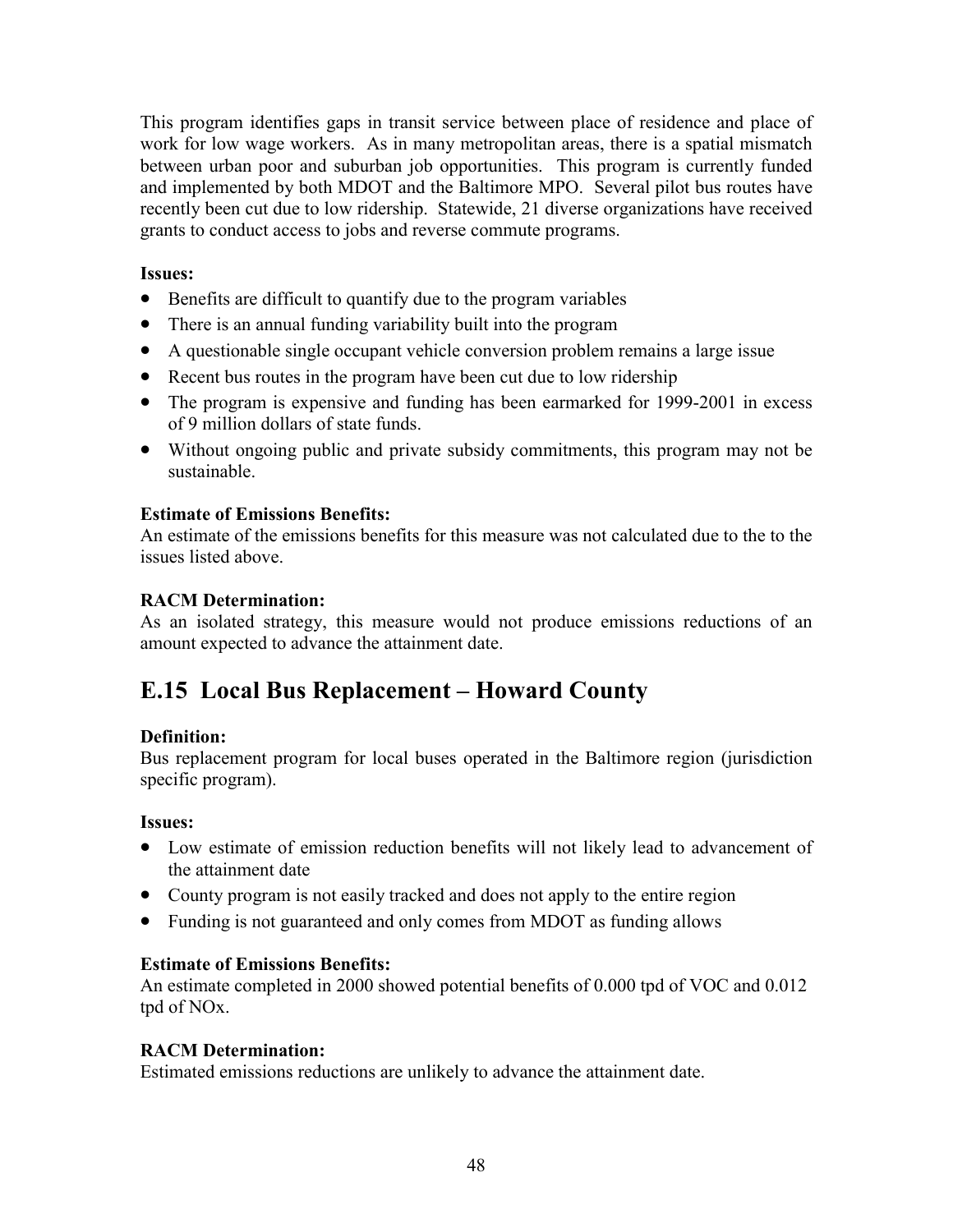# **E.16 Local Bus Replacement – Harford County**

# **Definition:**

Bus replacement program for local buses operated in the Baltimore region (jurisdiction specific program).

## **Issues:**

- Low estimate of emission reduction benefits will not likely lead to advancement of the attainment date
- County program is not easily tracked and does not apply to the entire region
- Funding is not guaranteed and only comes from MDOT as funding allows

## **Estimate of Emissions Benefits:**

An estimate completed in 2000 showed potential benefits of 0.000 tpd of VOC and 0.003 tpd of NOx.

## **RACM Determination:**

Estimated emissions reductions are unlikely to advance the attainment date..

# **E.17 Local Bus Replacement – Annapolis**

## **Definition:**

Bus replacement program for local buses operated in the Baltimore region (jurisdiction specific program).

## **Issues:**

- Low estimate of emission reduction benefits will not likely lead to advancement of the attainment date
- County program is not easily tracked and does not apply to the entire region
- Funding is not guaranteed and only comes from MDOT as funding allows

# **Estimate of Emissions Benefits:**

An estimate completed in 2001 showed potential benefits of 0.000 tpd of VOC and 0.003 tpd of NOx.

# **RACM Determination:**

Estimated emissions reductions are unlikely to advance the attainment date.

# **E.18 The College 33 Pass System**

## **Definition:**

Implementation of a college bus fare program that allows students to take advantage of a reduced fare system near some of the 19 participating schools located in the region.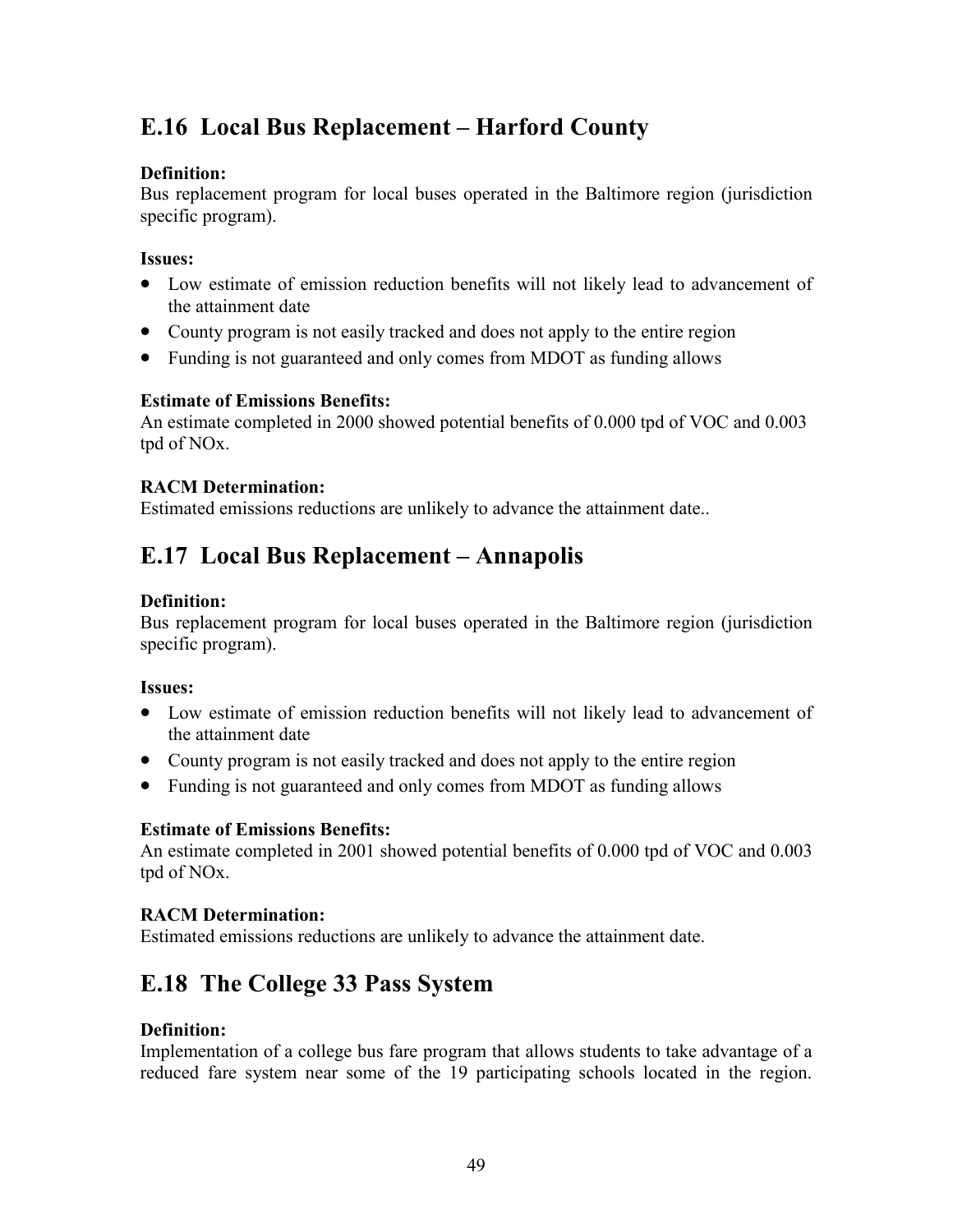Under this system, a monthly fare pass typically costing \$54 per month is reduced to \$33. In the year 2000, an increase of 236% occurred for these types of passes.

### **Issues:**

- This system is currently in place, and few implementation issues exist at this time.
- Extension of this program depends on voluntary participation with schools, there are 13 schools not currently participating.

#### **Estimate of Emissions Benefits:**

The current estimation for 2005 emissions benefits are 0.014 tpd of VOC and 0.032 tpd of NOx.

#### Calculations:

The program will continue to be offered at 19 of the 32 colleges in the region. The program will be expanded to additional colleges. Recent sales are: October 1999 sales of 1,119 passes, April 2000 sales of 2,246, and July 2000 sales of 1,300

Estimated full/part-time students at participating institutions  $= 150,000$ Estimated full/part-time employees at participating institutions  $= 25,000$ Assumptions:

- Participation growth rate at 12.00% per year
- Share that change from auto  $= 65.00\%$
- One-way school trip average length  $= 8$  miles
- One-way non-school trip average length  $= 4$  miles
- Average travel speed  $=$  30 mph
- Non-school trip participation  $= 15.00\%$
- Vehicle trip eliminated  $= 65\%$

|                                                       | 1999 | 2002 | 2005 |
|-------------------------------------------------------|------|------|------|
| Participants for an<br>average weekday                | 1000 | 1405 | 1974 |
| Participants who<br>change means of<br>Transportation | 650  | 913  | 1283 |

Reductions from school trips

| 1999       |                                                       |                                                     |       |          |
|------------|-------------------------------------------------------|-----------------------------------------------------|-------|----------|
| <b>VOC</b> | $0.72898$ (gm/mile) X 10,400 miles = 7581.392 gm/day  |                                                     | 0.008 | tons/day |
| NOx        |                                                       | $1.688$ (gm/mile) X 10,400 miles = 17555.2 gm/day   | 0.019 | tons/day |
| 2002       |                                                       |                                                     |       |          |
| <b>VOC</b> | $0.52598$ (gm/mile) X 14,608 miles = 7683.5158 gm/day |                                                     | 0.008 | tons/day |
| NOx        |                                                       | $1.434$ (gm/mile) X 14,608 miles = 20947.872 gm/day | 0.023 | tons/day |
| 2005       |                                                       |                                                     |       |          |
|            |                                                       |                                                     |       |          |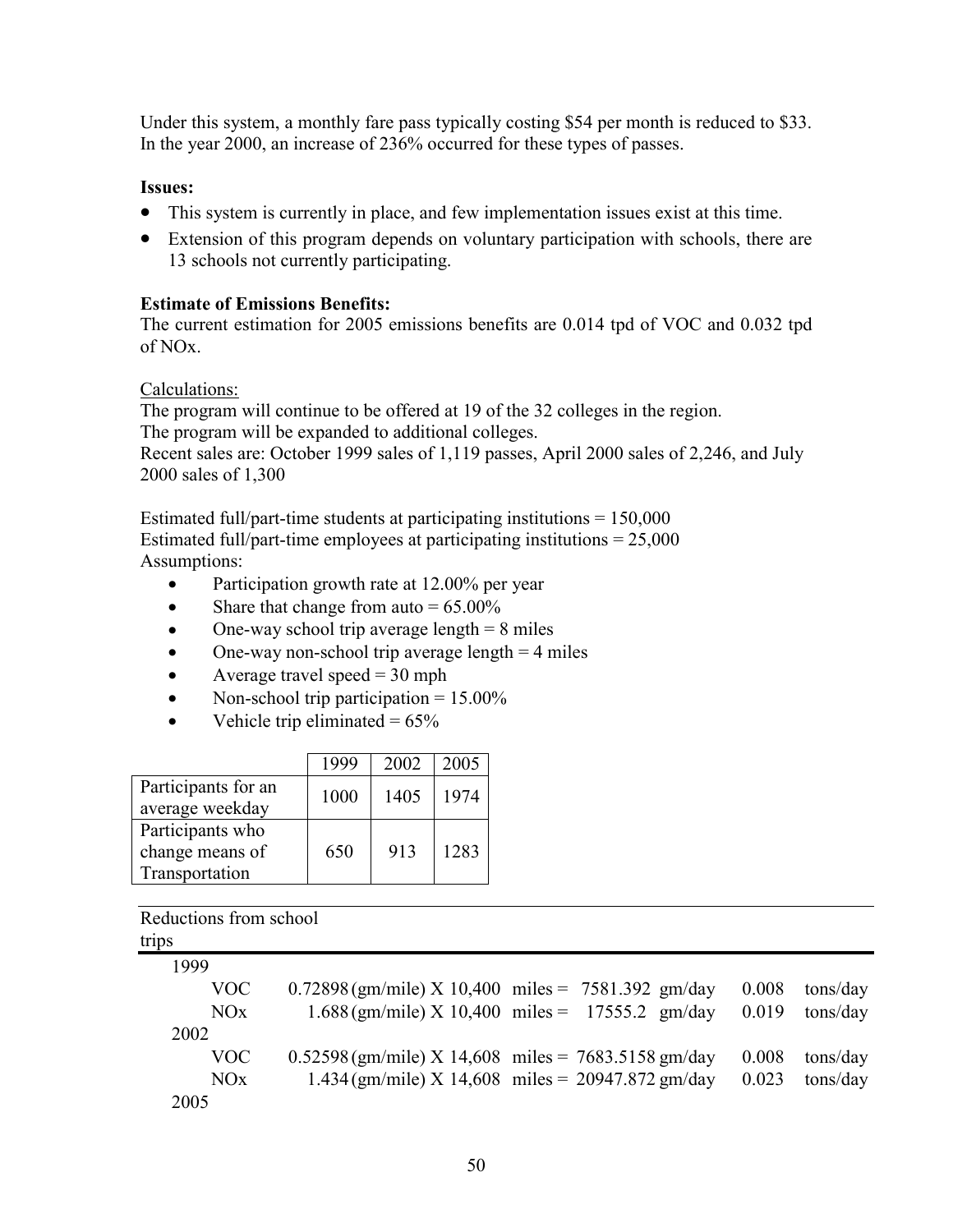| $1.292$ (gm/mile) X 20,528 miles = 26522.176 gm/day<br>0.029<br><b>NO<sub>x</sub></b><br>tons/day<br>Reductions from non-school trips<br>1999<br><b>VOC</b><br>$0.72898$ (gm/mile) X 780<br>miles = $568.6044$ gm/day<br>0.001<br>tons/day<br><b>NO<sub>x</sub></b><br>$1.688$ (gm/mile) X 780<br>1316.64 gm/day<br>0.001<br>$miles =$<br>tons/day<br>2002<br>$0.52598$ (gm/mile) X 1,096<br>miles = $576.26369$ gm/day<br>0.001<br><b>VOC</b><br>tons/day<br>$1.434$ (gm/mile) X 1,096<br>miles = $1571.0904$ gm/day<br>0.002<br><b>NO<sub>x</sub></b><br>tons/day<br>2005<br><b>VOC</b><br>$0.4748$ (gm/mile) X 1,540<br>0.001<br>miles = $731.00208$ gm/day<br>tons/day<br>miles = $1989.1632$ gm/day<br><b>NOx</b><br>$1.292$ (gm/mile) $X$ 1,540<br>0.002<br>tons/day<br>Cold Start<br>Reductions<br>0.001<br>1999 VOC<br>$2.90072$ (gm/start) X 423<br>starts = $1227.0046$ gm/day<br>tons/day<br>$1.32471$ (gm/start) X 423<br>starts = $560.35233$ gm/day<br>0.001<br><b>NO<sub>x</sub></b><br>tons/day<br>2002<br>$1.92783$ (gm/start) X 593<br>0.001<br><b>VOC</b><br>starts = $1143.2032$ gm/day<br>tons/day<br>0.95853 (gm/start) X 593<br><b>NO<sub>x</sub></b><br>starts = $568.40829$ gm/day<br>0.001<br>tons/day<br>2005<br><b>VOC</b><br>$1.74833$ (gm/start) X 834<br>0.002<br>starts = $1458.1072$ gm/day<br>tons/day<br>0.86519(gm/start) X 834<br>0.001<br><b>NOx</b><br>starts = $721.56846$ gm/day<br>tons/day<br>Hot Soak<br>Reductions<br>1999 VOC<br>$0.86531$ (gm/start) X 423<br>0.000<br>starts = $366.02613$ gm/day<br>tons/day<br><b>NOx</b><br>$(gm/start)$ X 423<br><b>NA</b><br>gm/day<br>tons/day<br>$starts =$<br>2002<br>$0.52408$ (gm/start) X 593<br>0.000<br><b>VOC</b><br>starts = $310.77944$ gm/day<br>tons/day<br>$(gm/start)$ X 593<br>gm/day<br><b>NO<sub>x</sub></b><br><b>NA</b><br>tons/day<br>$starts =$<br>2005<br>$0.43231$ (gm/start) X 834<br>0.000<br><b>VOC</b><br>starts = $360.54654$ gm/day<br>tons/day<br>$(gm/start)$ X 834<br><b>NOx</b><br>tons/day<br><b>NA</b><br>gm/day<br>$starts =$<br><b>Total Reductions</b><br>1999<br><b>VOC</b><br>$0.011$ tons/day<br><b>NOx</b><br>0.021 tons/day<br>2002<br><b>VOC</b><br>0.011 tons/day<br><b>NO<sub>x</sub></b><br>$0.025$ tons/day<br>2005<br><b>VOC</b><br>$0.014$ tons/day<br><b>NO<sub>x</sub></b><br>$0.032$ tons/day | <b>VOC</b> | $0.4748$ (gm/mile) X 20,528 miles = 9746.6944 gm/day |  |  | 0.011 | tons/day |  |  |
|------------------------------------------------------------------------------------------------------------------------------------------------------------------------------------------------------------------------------------------------------------------------------------------------------------------------------------------------------------------------------------------------------------------------------------------------------------------------------------------------------------------------------------------------------------------------------------------------------------------------------------------------------------------------------------------------------------------------------------------------------------------------------------------------------------------------------------------------------------------------------------------------------------------------------------------------------------------------------------------------------------------------------------------------------------------------------------------------------------------------------------------------------------------------------------------------------------------------------------------------------------------------------------------------------------------------------------------------------------------------------------------------------------------------------------------------------------------------------------------------------------------------------------------------------------------------------------------------------------------------------------------------------------------------------------------------------------------------------------------------------------------------------------------------------------------------------------------------------------------------------------------------------------------------------------------------------------------------------------------------------------------------------------------------------------------------------------------------------------------------------------------------------------------------------------------------------------------------------------------------------------------------------------------------------------------------------------------|------------|------------------------------------------------------|--|--|-------|----------|--|--|
|                                                                                                                                                                                                                                                                                                                                                                                                                                                                                                                                                                                                                                                                                                                                                                                                                                                                                                                                                                                                                                                                                                                                                                                                                                                                                                                                                                                                                                                                                                                                                                                                                                                                                                                                                                                                                                                                                                                                                                                                                                                                                                                                                                                                                                                                                                                                          |            |                                                      |  |  |       |          |  |  |
|                                                                                                                                                                                                                                                                                                                                                                                                                                                                                                                                                                                                                                                                                                                                                                                                                                                                                                                                                                                                                                                                                                                                                                                                                                                                                                                                                                                                                                                                                                                                                                                                                                                                                                                                                                                                                                                                                                                                                                                                                                                                                                                                                                                                                                                                                                                                          |            |                                                      |  |  |       |          |  |  |
|                                                                                                                                                                                                                                                                                                                                                                                                                                                                                                                                                                                                                                                                                                                                                                                                                                                                                                                                                                                                                                                                                                                                                                                                                                                                                                                                                                                                                                                                                                                                                                                                                                                                                                                                                                                                                                                                                                                                                                                                                                                                                                                                                                                                                                                                                                                                          |            |                                                      |  |  |       |          |  |  |
|                                                                                                                                                                                                                                                                                                                                                                                                                                                                                                                                                                                                                                                                                                                                                                                                                                                                                                                                                                                                                                                                                                                                                                                                                                                                                                                                                                                                                                                                                                                                                                                                                                                                                                                                                                                                                                                                                                                                                                                                                                                                                                                                                                                                                                                                                                                                          |            |                                                      |  |  |       |          |  |  |
|                                                                                                                                                                                                                                                                                                                                                                                                                                                                                                                                                                                                                                                                                                                                                                                                                                                                                                                                                                                                                                                                                                                                                                                                                                                                                                                                                                                                                                                                                                                                                                                                                                                                                                                                                                                                                                                                                                                                                                                                                                                                                                                                                                                                                                                                                                                                          |            |                                                      |  |  |       |          |  |  |
|                                                                                                                                                                                                                                                                                                                                                                                                                                                                                                                                                                                                                                                                                                                                                                                                                                                                                                                                                                                                                                                                                                                                                                                                                                                                                                                                                                                                                                                                                                                                                                                                                                                                                                                                                                                                                                                                                                                                                                                                                                                                                                                                                                                                                                                                                                                                          |            |                                                      |  |  |       |          |  |  |
|                                                                                                                                                                                                                                                                                                                                                                                                                                                                                                                                                                                                                                                                                                                                                                                                                                                                                                                                                                                                                                                                                                                                                                                                                                                                                                                                                                                                                                                                                                                                                                                                                                                                                                                                                                                                                                                                                                                                                                                                                                                                                                                                                                                                                                                                                                                                          |            |                                                      |  |  |       |          |  |  |
|                                                                                                                                                                                                                                                                                                                                                                                                                                                                                                                                                                                                                                                                                                                                                                                                                                                                                                                                                                                                                                                                                                                                                                                                                                                                                                                                                                                                                                                                                                                                                                                                                                                                                                                                                                                                                                                                                                                                                                                                                                                                                                                                                                                                                                                                                                                                          |            |                                                      |  |  |       |          |  |  |
|                                                                                                                                                                                                                                                                                                                                                                                                                                                                                                                                                                                                                                                                                                                                                                                                                                                                                                                                                                                                                                                                                                                                                                                                                                                                                                                                                                                                                                                                                                                                                                                                                                                                                                                                                                                                                                                                                                                                                                                                                                                                                                                                                                                                                                                                                                                                          |            |                                                      |  |  |       |          |  |  |
|                                                                                                                                                                                                                                                                                                                                                                                                                                                                                                                                                                                                                                                                                                                                                                                                                                                                                                                                                                                                                                                                                                                                                                                                                                                                                                                                                                                                                                                                                                                                                                                                                                                                                                                                                                                                                                                                                                                                                                                                                                                                                                                                                                                                                                                                                                                                          |            |                                                      |  |  |       |          |  |  |
|                                                                                                                                                                                                                                                                                                                                                                                                                                                                                                                                                                                                                                                                                                                                                                                                                                                                                                                                                                                                                                                                                                                                                                                                                                                                                                                                                                                                                                                                                                                                                                                                                                                                                                                                                                                                                                                                                                                                                                                                                                                                                                                                                                                                                                                                                                                                          |            |                                                      |  |  |       |          |  |  |
|                                                                                                                                                                                                                                                                                                                                                                                                                                                                                                                                                                                                                                                                                                                                                                                                                                                                                                                                                                                                                                                                                                                                                                                                                                                                                                                                                                                                                                                                                                                                                                                                                                                                                                                                                                                                                                                                                                                                                                                                                                                                                                                                                                                                                                                                                                                                          |            |                                                      |  |  |       |          |  |  |
|                                                                                                                                                                                                                                                                                                                                                                                                                                                                                                                                                                                                                                                                                                                                                                                                                                                                                                                                                                                                                                                                                                                                                                                                                                                                                                                                                                                                                                                                                                                                                                                                                                                                                                                                                                                                                                                                                                                                                                                                                                                                                                                                                                                                                                                                                                                                          |            |                                                      |  |  |       |          |  |  |
|                                                                                                                                                                                                                                                                                                                                                                                                                                                                                                                                                                                                                                                                                                                                                                                                                                                                                                                                                                                                                                                                                                                                                                                                                                                                                                                                                                                                                                                                                                                                                                                                                                                                                                                                                                                                                                                                                                                                                                                                                                                                                                                                                                                                                                                                                                                                          |            |                                                      |  |  |       |          |  |  |
|                                                                                                                                                                                                                                                                                                                                                                                                                                                                                                                                                                                                                                                                                                                                                                                                                                                                                                                                                                                                                                                                                                                                                                                                                                                                                                                                                                                                                                                                                                                                                                                                                                                                                                                                                                                                                                                                                                                                                                                                                                                                                                                                                                                                                                                                                                                                          |            |                                                      |  |  |       |          |  |  |
|                                                                                                                                                                                                                                                                                                                                                                                                                                                                                                                                                                                                                                                                                                                                                                                                                                                                                                                                                                                                                                                                                                                                                                                                                                                                                                                                                                                                                                                                                                                                                                                                                                                                                                                                                                                                                                                                                                                                                                                                                                                                                                                                                                                                                                                                                                                                          |            |                                                      |  |  |       |          |  |  |
|                                                                                                                                                                                                                                                                                                                                                                                                                                                                                                                                                                                                                                                                                                                                                                                                                                                                                                                                                                                                                                                                                                                                                                                                                                                                                                                                                                                                                                                                                                                                                                                                                                                                                                                                                                                                                                                                                                                                                                                                                                                                                                                                                                                                                                                                                                                                          |            |                                                      |  |  |       |          |  |  |
|                                                                                                                                                                                                                                                                                                                                                                                                                                                                                                                                                                                                                                                                                                                                                                                                                                                                                                                                                                                                                                                                                                                                                                                                                                                                                                                                                                                                                                                                                                                                                                                                                                                                                                                                                                                                                                                                                                                                                                                                                                                                                                                                                                                                                                                                                                                                          |            |                                                      |  |  |       |          |  |  |
|                                                                                                                                                                                                                                                                                                                                                                                                                                                                                                                                                                                                                                                                                                                                                                                                                                                                                                                                                                                                                                                                                                                                                                                                                                                                                                                                                                                                                                                                                                                                                                                                                                                                                                                                                                                                                                                                                                                                                                                                                                                                                                                                                                                                                                                                                                                                          |            |                                                      |  |  |       |          |  |  |
|                                                                                                                                                                                                                                                                                                                                                                                                                                                                                                                                                                                                                                                                                                                                                                                                                                                                                                                                                                                                                                                                                                                                                                                                                                                                                                                                                                                                                                                                                                                                                                                                                                                                                                                                                                                                                                                                                                                                                                                                                                                                                                                                                                                                                                                                                                                                          |            |                                                      |  |  |       |          |  |  |
|                                                                                                                                                                                                                                                                                                                                                                                                                                                                                                                                                                                                                                                                                                                                                                                                                                                                                                                                                                                                                                                                                                                                                                                                                                                                                                                                                                                                                                                                                                                                                                                                                                                                                                                                                                                                                                                                                                                                                                                                                                                                                                                                                                                                                                                                                                                                          |            |                                                      |  |  |       |          |  |  |
|                                                                                                                                                                                                                                                                                                                                                                                                                                                                                                                                                                                                                                                                                                                                                                                                                                                                                                                                                                                                                                                                                                                                                                                                                                                                                                                                                                                                                                                                                                                                                                                                                                                                                                                                                                                                                                                                                                                                                                                                                                                                                                                                                                                                                                                                                                                                          |            |                                                      |  |  |       |          |  |  |
|                                                                                                                                                                                                                                                                                                                                                                                                                                                                                                                                                                                                                                                                                                                                                                                                                                                                                                                                                                                                                                                                                                                                                                                                                                                                                                                                                                                                                                                                                                                                                                                                                                                                                                                                                                                                                                                                                                                                                                                                                                                                                                                                                                                                                                                                                                                                          |            |                                                      |  |  |       |          |  |  |
|                                                                                                                                                                                                                                                                                                                                                                                                                                                                                                                                                                                                                                                                                                                                                                                                                                                                                                                                                                                                                                                                                                                                                                                                                                                                                                                                                                                                                                                                                                                                                                                                                                                                                                                                                                                                                                                                                                                                                                                                                                                                                                                                                                                                                                                                                                                                          |            |                                                      |  |  |       |          |  |  |
|                                                                                                                                                                                                                                                                                                                                                                                                                                                                                                                                                                                                                                                                                                                                                                                                                                                                                                                                                                                                                                                                                                                                                                                                                                                                                                                                                                                                                                                                                                                                                                                                                                                                                                                                                                                                                                                                                                                                                                                                                                                                                                                                                                                                                                                                                                                                          |            |                                                      |  |  |       |          |  |  |
|                                                                                                                                                                                                                                                                                                                                                                                                                                                                                                                                                                                                                                                                                                                                                                                                                                                                                                                                                                                                                                                                                                                                                                                                                                                                                                                                                                                                                                                                                                                                                                                                                                                                                                                                                                                                                                                                                                                                                                                                                                                                                                                                                                                                                                                                                                                                          |            |                                                      |  |  |       |          |  |  |
|                                                                                                                                                                                                                                                                                                                                                                                                                                                                                                                                                                                                                                                                                                                                                                                                                                                                                                                                                                                                                                                                                                                                                                                                                                                                                                                                                                                                                                                                                                                                                                                                                                                                                                                                                                                                                                                                                                                                                                                                                                                                                                                                                                                                                                                                                                                                          |            |                                                      |  |  |       |          |  |  |
|                                                                                                                                                                                                                                                                                                                                                                                                                                                                                                                                                                                                                                                                                                                                                                                                                                                                                                                                                                                                                                                                                                                                                                                                                                                                                                                                                                                                                                                                                                                                                                                                                                                                                                                                                                                                                                                                                                                                                                                                                                                                                                                                                                                                                                                                                                                                          |            |                                                      |  |  |       |          |  |  |
|                                                                                                                                                                                                                                                                                                                                                                                                                                                                                                                                                                                                                                                                                                                                                                                                                                                                                                                                                                                                                                                                                                                                                                                                                                                                                                                                                                                                                                                                                                                                                                                                                                                                                                                                                                                                                                                                                                                                                                                                                                                                                                                                                                                                                                                                                                                                          |            |                                                      |  |  |       |          |  |  |
|                                                                                                                                                                                                                                                                                                                                                                                                                                                                                                                                                                                                                                                                                                                                                                                                                                                                                                                                                                                                                                                                                                                                                                                                                                                                                                                                                                                                                                                                                                                                                                                                                                                                                                                                                                                                                                                                                                                                                                                                                                                                                                                                                                                                                                                                                                                                          |            |                                                      |  |  |       |          |  |  |
|                                                                                                                                                                                                                                                                                                                                                                                                                                                                                                                                                                                                                                                                                                                                                                                                                                                                                                                                                                                                                                                                                                                                                                                                                                                                                                                                                                                                                                                                                                                                                                                                                                                                                                                                                                                                                                                                                                                                                                                                                                                                                                                                                                                                                                                                                                                                          |            |                                                      |  |  |       |          |  |  |
|                                                                                                                                                                                                                                                                                                                                                                                                                                                                                                                                                                                                                                                                                                                                                                                                                                                                                                                                                                                                                                                                                                                                                                                                                                                                                                                                                                                                                                                                                                                                                                                                                                                                                                                                                                                                                                                                                                                                                                                                                                                                                                                                                                                                                                                                                                                                          |            |                                                      |  |  |       |          |  |  |
|                                                                                                                                                                                                                                                                                                                                                                                                                                                                                                                                                                                                                                                                                                                                                                                                                                                                                                                                                                                                                                                                                                                                                                                                                                                                                                                                                                                                                                                                                                                                                                                                                                                                                                                                                                                                                                                                                                                                                                                                                                                                                                                                                                                                                                                                                                                                          |            |                                                      |  |  |       |          |  |  |
|                                                                                                                                                                                                                                                                                                                                                                                                                                                                                                                                                                                                                                                                                                                                                                                                                                                                                                                                                                                                                                                                                                                                                                                                                                                                                                                                                                                                                                                                                                                                                                                                                                                                                                                                                                                                                                                                                                                                                                                                                                                                                                                                                                                                                                                                                                                                          |            |                                                      |  |  |       |          |  |  |
|                                                                                                                                                                                                                                                                                                                                                                                                                                                                                                                                                                                                                                                                                                                                                                                                                                                                                                                                                                                                                                                                                                                                                                                                                                                                                                                                                                                                                                                                                                                                                                                                                                                                                                                                                                                                                                                                                                                                                                                                                                                                                                                                                                                                                                                                                                                                          |            |                                                      |  |  |       |          |  |  |
|                                                                                                                                                                                                                                                                                                                                                                                                                                                                                                                                                                                                                                                                                                                                                                                                                                                                                                                                                                                                                                                                                                                                                                                                                                                                                                                                                                                                                                                                                                                                                                                                                                                                                                                                                                                                                                                                                                                                                                                                                                                                                                                                                                                                                                                                                                                                          |            |                                                      |  |  |       |          |  |  |
|                                                                                                                                                                                                                                                                                                                                                                                                                                                                                                                                                                                                                                                                                                                                                                                                                                                                                                                                                                                                                                                                                                                                                                                                                                                                                                                                                                                                                                                                                                                                                                                                                                                                                                                                                                                                                                                                                                                                                                                                                                                                                                                                                                                                                                                                                                                                          |            |                                                      |  |  |       |          |  |  |
|                                                                                                                                                                                                                                                                                                                                                                                                                                                                                                                                                                                                                                                                                                                                                                                                                                                                                                                                                                                                                                                                                                                                                                                                                                                                                                                                                                                                                                                                                                                                                                                                                                                                                                                                                                                                                                                                                                                                                                                                                                                                                                                                                                                                                                                                                                                                          |            |                                                      |  |  |       |          |  |  |
|                                                                                                                                                                                                                                                                                                                                                                                                                                                                                                                                                                                                                                                                                                                                                                                                                                                                                                                                                                                                                                                                                                                                                                                                                                                                                                                                                                                                                                                                                                                                                                                                                                                                                                                                                                                                                                                                                                                                                                                                                                                                                                                                                                                                                                                                                                                                          |            |                                                      |  |  |       |          |  |  |
|                                                                                                                                                                                                                                                                                                                                                                                                                                                                                                                                                                                                                                                                                                                                                                                                                                                                                                                                                                                                                                                                                                                                                                                                                                                                                                                                                                                                                                                                                                                                                                                                                                                                                                                                                                                                                                                                                                                                                                                                                                                                                                                                                                                                                                                                                                                                          |            |                                                      |  |  |       |          |  |  |
|                                                                                                                                                                                                                                                                                                                                                                                                                                                                                                                                                                                                                                                                                                                                                                                                                                                                                                                                                                                                                                                                                                                                                                                                                                                                                                                                                                                                                                                                                                                                                                                                                                                                                                                                                                                                                                                                                                                                                                                                                                                                                                                                                                                                                                                                                                                                          |            |                                                      |  |  |       |          |  |  |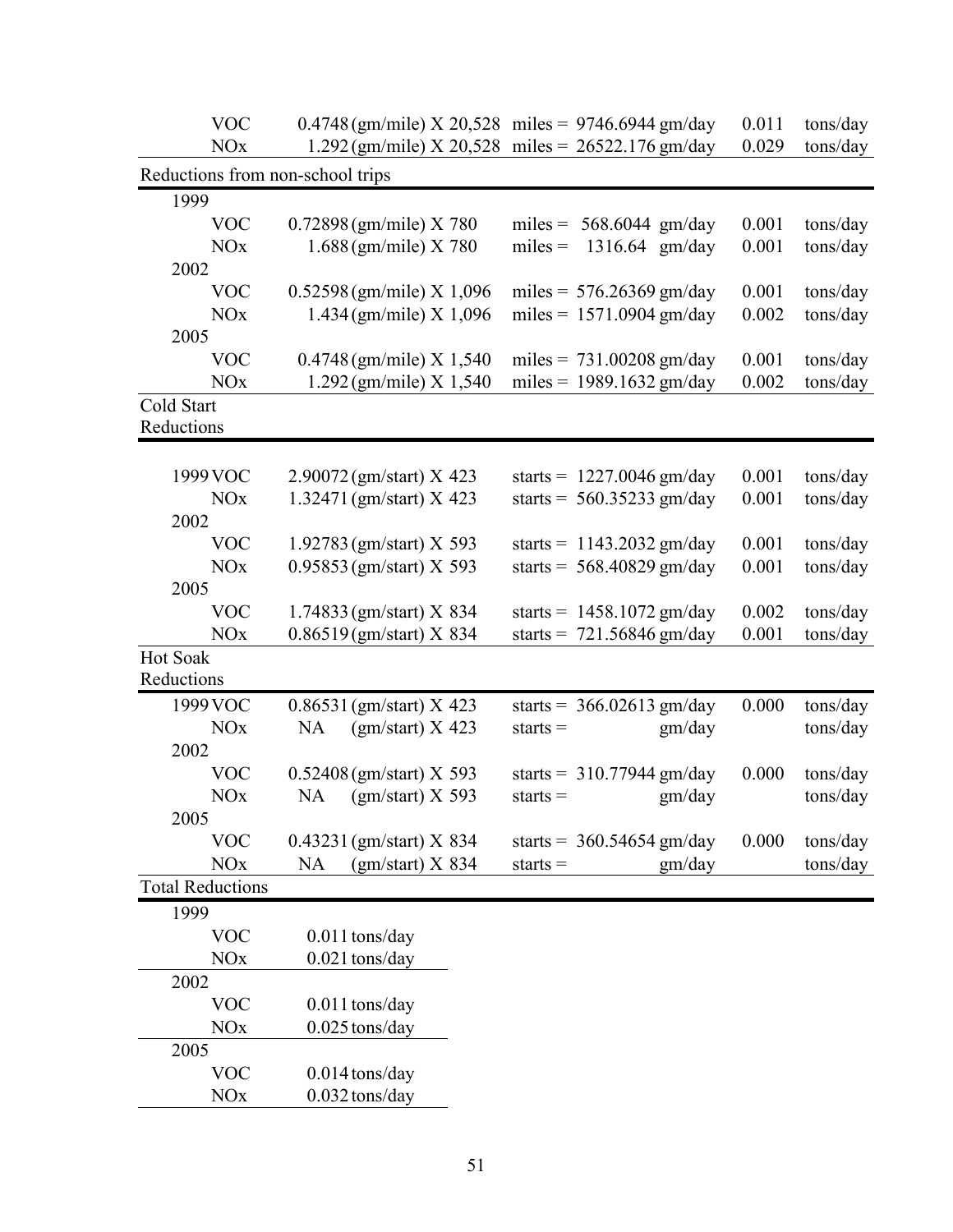## **RACM Determination:**

Emissions reductions will not advance the attainment date.

# **E.19 Light Rail Double Tracking and Additional Vehicles**

## **Definition:**

Provide a second track for light rail lines and add vehicles to the line in an effort to shorten track times and add convenience which will add to transit ridership. Double tracking is currently on target for completion in 2006. Funds are being used to purchase 18 additional trains by 2002. This project, funded by TEA-21 (Federal Funds), will add 9.4 miles of second tracks, but will not expand the existing route mileage or the number of stations.

## **Issues:**

- This project is already programmed and is being implemented in the Baltimore region.
- The project will not expand the routes nor add any new stations, it will simply increase the reliability of existing service levels
- This project is accounted for in the planning baseline
- Downtown line sections limit significant increases in frequency of service.

## **Estimate of Emissions Benefits:**

This project is already found in the transportation-planning baseline. In addition, the project will not be completed until the year of attainment and will not expand the current service lines.

# **RACM Determination:**

As an isolated strategy, this measure would not produce emissions reductions of an amount expected to advance the attainment date. In addition, implementation issues (as listed above) hinder the ability to implement this strategy in time to advance attainment

# **E.20 Bus Terminal at Penn Station**

# **Definition:**

Construction of a new bus terminal at Penn Station. This facility will function as an intermodal center with access to bus, train, local bus, and light rail lines, integrated with retail/office/hotel complex. The project will be completed in mid-2002.

## **Issues:**

- This project is underway, and limited implementation issues exist.
- The estimated emission benefits are limited and would not likely advance the attainment date

## **Estimate of Emissions Benefits:**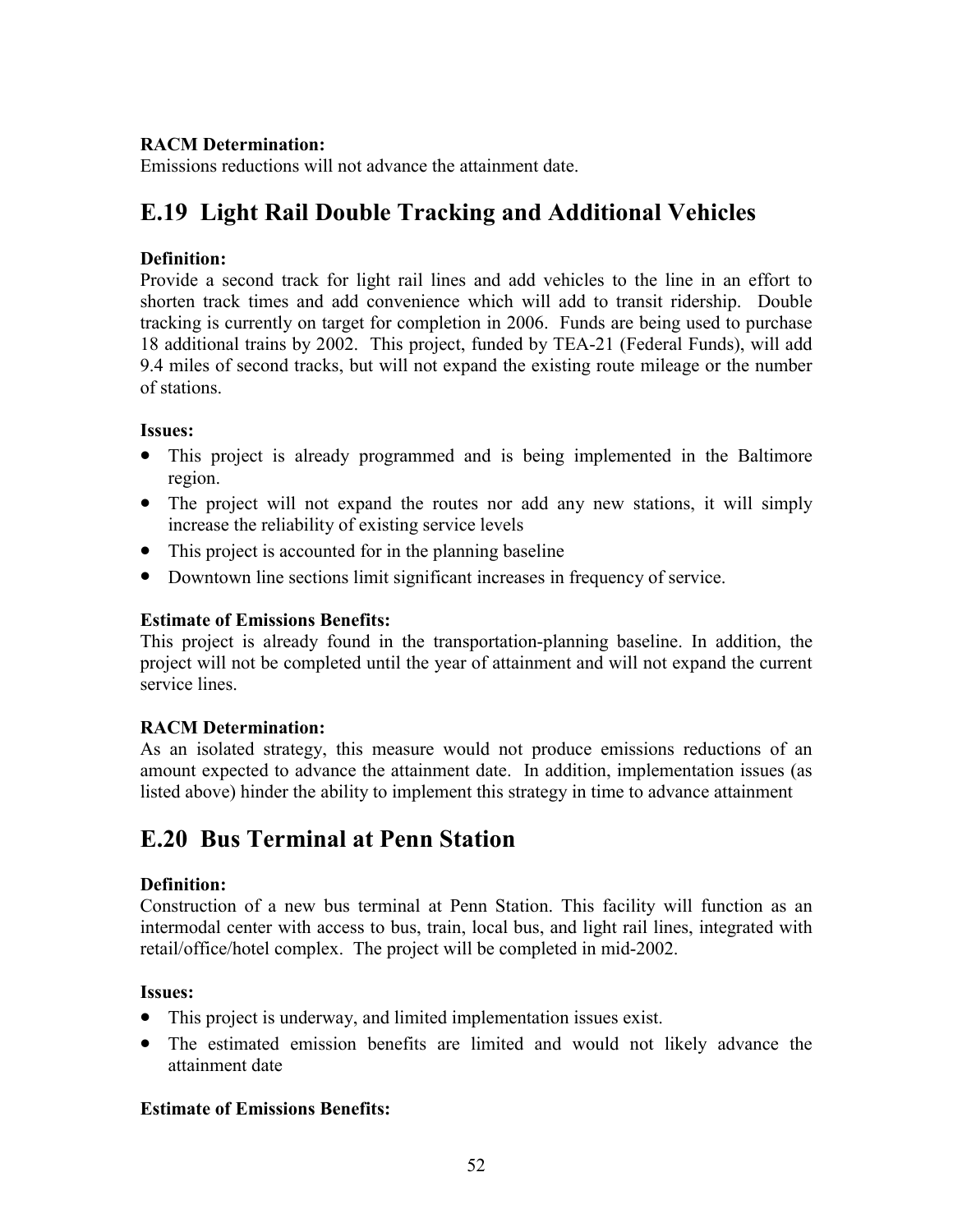The current estimate for 2005 emissions benefits are 0.0068 tpd of VOC and 0.0215 tpd of NOx.

#### Calculations

Assume 7.5 miles as average commute distance, 15 miles round trip Total VMT is 15,000 VMT saved per day

Assume vehicle traffic at 35 mph

| Milestone Year                     | 2002  | 2005   |
|------------------------------------|-------|--------|
| <b>VOC Stabilized Running</b>      | 0.455 | 0.412  |
| <b>Emission Factors</b>            |       |        |
| NO <sub>x</sub> Stabilized Running | 1.441 | 1.299  |
| <b>Emission Factors</b>            |       |        |
| Calculation of grams/day           |       |        |
| <b>VOC x 15000 VMT</b>             | 6825  | 6180   |
| <b>NOx x 15000 VMT</b>             | 21615 | 19485  |
| Convert to tons/day                |       |        |
| Benefits $=$                       |       |        |
| <b>VOC</b>                         | 0.008 | 0.0068 |
| √Оx                                | 0.024 | 0.0215 |

## **RACM Determination:**

Estimated emissions reductions are unlikely to advance the attainment date. Implementation issues (as listed above) hinder the ability to implement this strategy in time to advance attainment.

# **E.21 MARC Improvements –50 new bi-level cars**

## **Definition:**

Purchase 50 new bi-level passenger cars for the MARC system to offer more carrying capacity to accommodate increased ridership. These high capacity cars will increase MARC carrying capacity up to 50%, and will not result in headway reductions.

## **Issues:**

- This program is being implemented, minimal implementation issues exist.
- The estimated emission benefits are low and would not likely advance the attainment date.

## **Estimate of Emissions Benefits:**

The current estimation for 2005 emissions benefits are 0.014 tpd of VOC and 0.052 tpd of NOx.

## Calculations: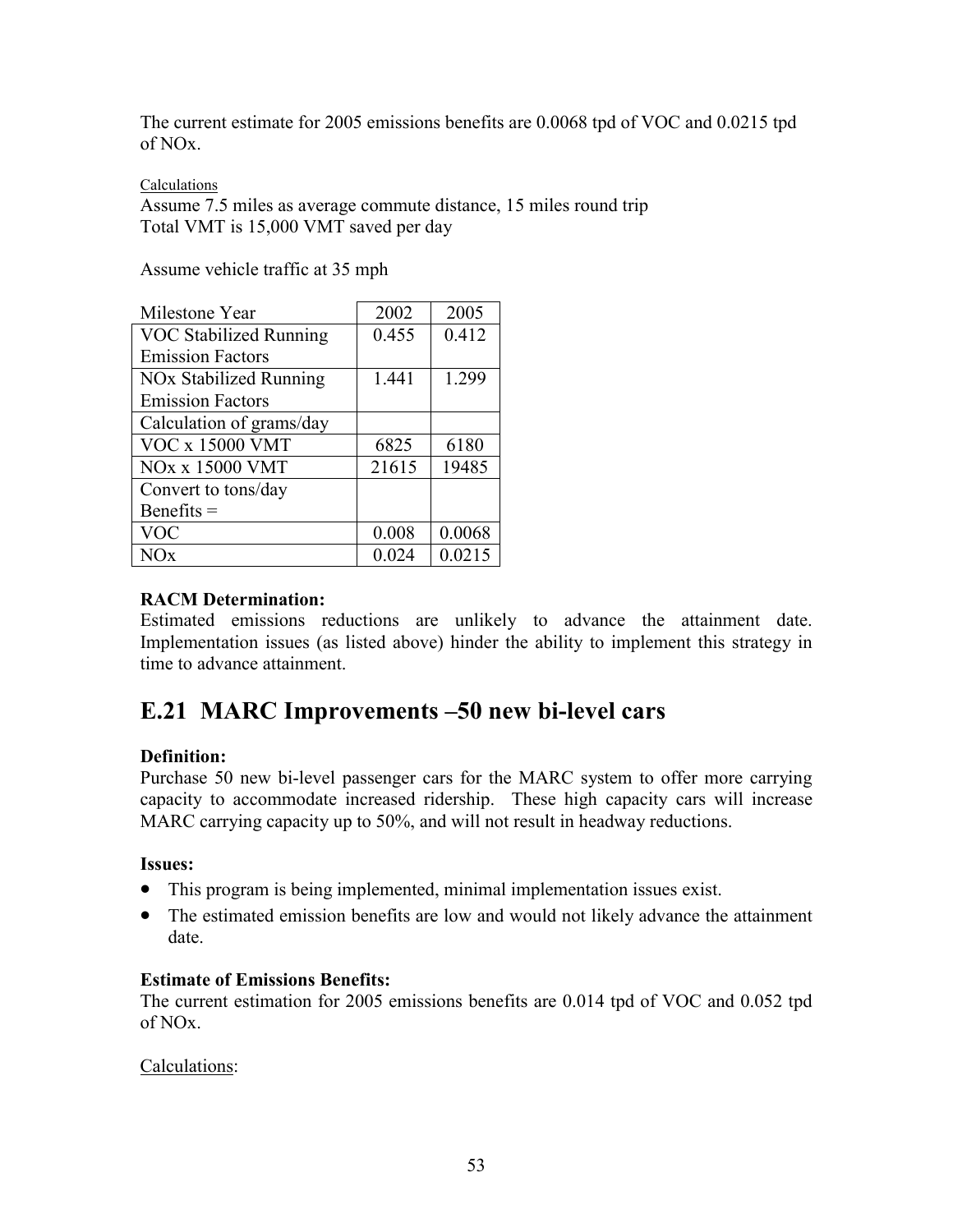The MTA has received 50 bi-level commuter coaches. The bi-level coaches increase the seating capacity of a coach from 95 to 134 seats. It is believed that additional seating capacity will induce additional patrons.

Increased seating capacity for 2 peak period trains  $= 4602$ Percent seating capacity used by commuters shifting to  $MARC = 0.35$ Average one-way commute  $= 11$  (most riders pick up the MARC closer to the city) VMT eliminated due to induced patrons = 35435.4 Emission factors at 40 mph

|                 | VOC 0.39998 (gm/mile) X 35435.4 miles = 14173.45 gm/day | $0.016$ tons/day |
|-----------------|---------------------------------------------------------|------------------|
| NO <sub>x</sub> | 1.468 (gm/mile) X 35435.4 miles = $52019.17$ gm/day     | 0.057 tons/day   |
| 2005            |                                                         |                  |
| VOC.            | $0.3628$ (gm/mile) X 35435.4 miles = 12855.96 gm/day    | $0.014$ tons/day |
| NO <sub>x</sub> | 1.323 (gm/mile) $X$ 35435.4 miles = 46881.03 gm/day     | $0.052$ tons/day |
|                 |                                                         |                  |

## **RACM Determination:**

Estimated emissions reductions are unlikely to advance the attainment date.

# **E.22 MTA Online Transit Pass Store**

## **Definition:**

Development of an MTA store for use online that sells transit passes making it easier in essence for some people to purchase passes from any computer terminal in an attempt to increase ridership.

## **Issues:**

• The effects of this program are difficult to quantify as the benefits would come from new riders that directly purchased the passes due to the ease of online service. Surveys would be needed to determine the benefits.

## **Estimate of Emissions Benefits:**

An estimate of emissions benefits was not calculated for this strategy because of the difficulty in formulating assumptions of new riders due only to online purchase capabilities. The benefit is probably less than .001 tpd of NOx and VOC.

# **RACM Determination:**

Implementation issues (as listed above) hinder the ability to implement this strategy in time to advance attainment.

# **E.24 MTA Email Computer Service**

# **Definition:**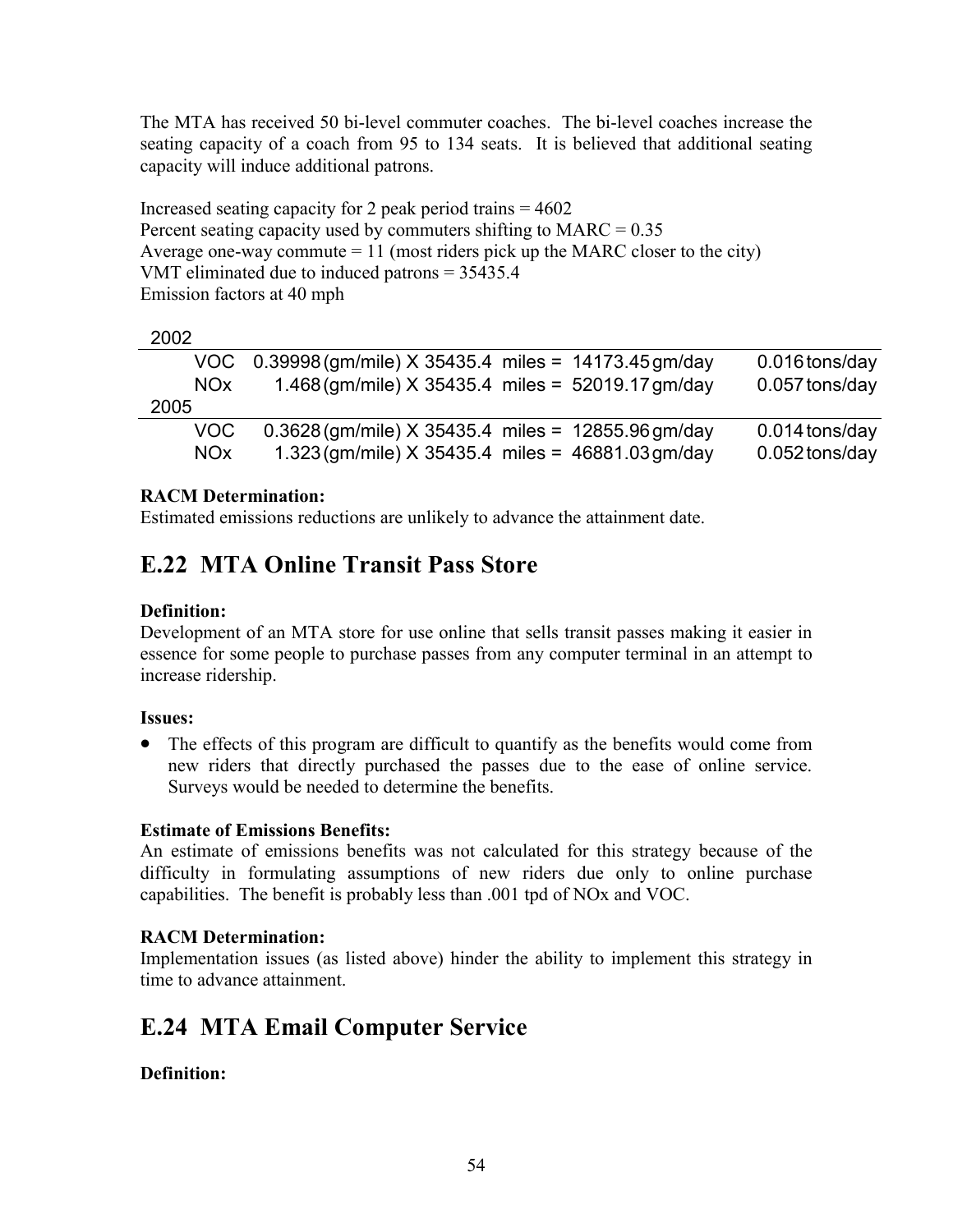Development of a program that gives service alerts to those people who sign up for this service from MTA. The goal of the program is to increase transit ridership and provide better traffic information to the public.

## **Issues:**

- The effects of this program are difficult to quantify as the benefits would come from new riders generated from this particular service only. Surveys would be needed to determine the benefits.
- Expensive program in development and implementation, measure is currently not yet optimized.

## **Estimate of Emissions Benefits:**

An estimate of emissions benefits was not calculated for this strategy because of the difficulty in formulating assumptions of new riders due only to online purchase capabilities. The benefit is probably less than .001 tpd of NOx and VOC.

# **RACM Determination:**

As an isolated strategy, this measure would not produce emissions reductions of an amount expected to advance the attainment date.

# **E.25 Upgrade New Fleet of Metro Subway Cars**

## **Definition:**

In the summer of 2000, the MTA began to upgrade program in a new fleet of 75 foot, 76,000 pound Metro subway cars. Most of the upgrades are mechanical; however, some of the upgrades include rider amenities (new floors, seats, etc.). The project is occurring at a cost of over \$80 million and is scheduled for completion in 2003.

Over the next several years, the Mass Transit Administration will be overhauling the Metro-rail cars in the Baltimore fleet. Because the railcars are 15 years old, the overhaul is necessary to help meet the vehicle life of 30 years. The overhaul of the 100 vehicles in the fleet is needed to enable MTA to replace components that are deteriorated and/or outdated technology. Additional improvements include replacing the floor, seats, brakes, axles, HVAC systems and other interior changes in the vehicles. As a result the public will find that the vehicles are safer, more reliable, more comfortable and more attractive.

## **Issues:**

- Program is currently implemented and funded and will likely help to maintain ridership levels and may encourage future ridership growth.
- The program is expensive and it is not likely that the program can be advanced for a shorter timeframe (more credit)
- The expected emissions benefits are limited and will not likely advance attainment

# **Estimate of Emissions Benefits:**

In other regions, federal agencies have approved the assumption that additional ridership of approximately 10% would be generated by these type transit vehicle improvements. In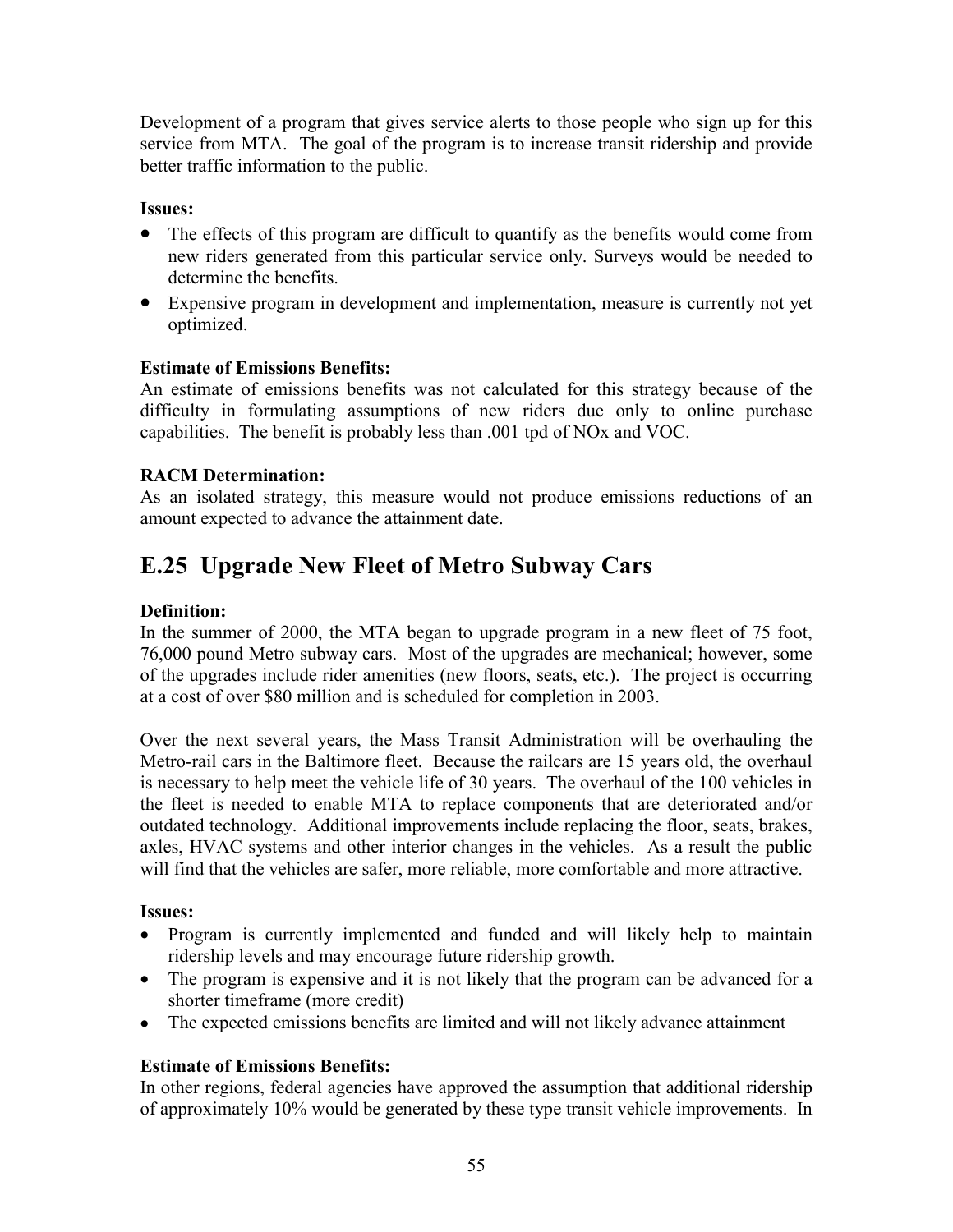order to take a conservative approach however, an increase in ridership of 5% will be applied to the improvement in the Metro vehicles in the Baltimore region. A benefit of .005 tpd of VOC and .02 tpd of NOx is estimated.

Calculations:

Assumptions: 5% increase in ridership because of improvements 47,483 riders on the Baltimore METRO during an average day. New vehicles will be put into service between 2002 and 2005. Average transit trip length: 6.92 miles, peak hour vehicle occupancy 1.2 Emissions factor at 40 mph average speed: VOC: .363 g/m NOx: 1.323 g/m

47,483 x  $.05 = 2,374$  additional riders  $2,374 / 1.2 = 1,978$  $1,978 \times 6.92 = 13,688 \text{ VMT}$ 13,688 VMT x .363 gms = 0.005 tpd VOC SAVED 13,688 VMT x 1.323 gms = 0.02 tpd NOx SAVED

# **RACM Determination:**

Estimated emissions reductions are unlikely to advance the attainment date. Maintenance programs such as this are not enhanced by inclusion in the SIP.

# **E.26 ATM Machines Installed at Metro Stations**

# **Definition:**

Installation of ATM machines near Metro stations for the purpose of providing a convenience for Metro riders.

# **Issues:**

- Tracking the benefits of the program would be difficult to quantify
- This type of measure is part of a supporting amenity program for all the transit activities in the region
- Ridership changes would likely be limited and would not likely advance attainment.

# **Estimate of Emissions Benefits:**

This measure was rejected based on the implementation issues above, therefore emission benefits were not calculated. A survey would be needed to calculate the benefits.

# **RACM Determination:**

Emission benefits from this program are not sufficient to advance attainment.

# **E.27 Cromwell Light Rail Maintenance and Layover Facility**

# **Definition:**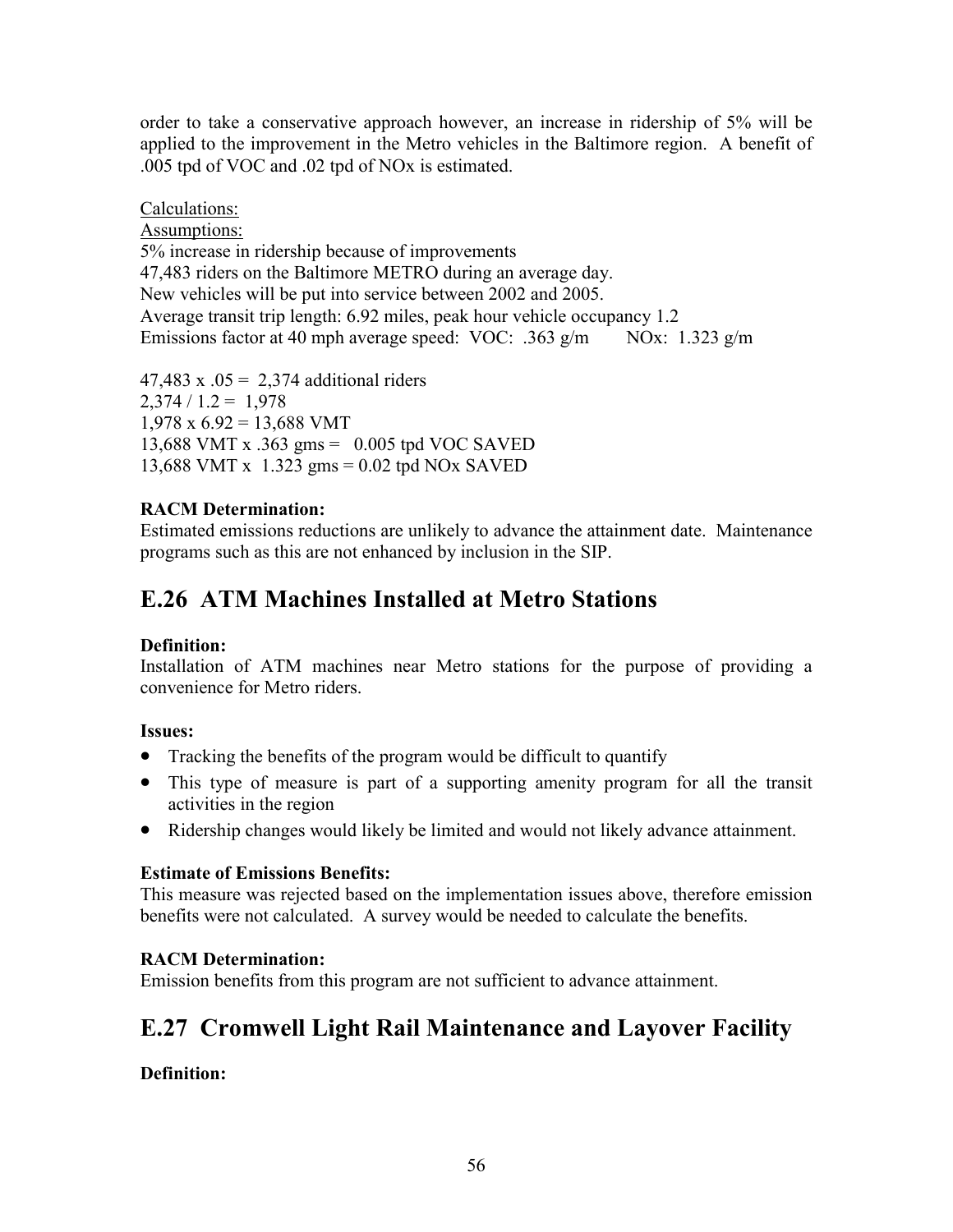Construction of a light rail maintenance and layover facility in the Cromwell area of Glen Burnie, Maryland. Project will accommodate the growth of MTA Light Rail service through the operation of 18 recently acquired Light Rail vehicles, and result in better staging and management. Project may change transit schedules and may offer better service which may enhance ridership.

## **Issues:**

- Program benefits are difficult to quantify.
- Emission credits would likely be limited and would not likely advance attainment.

## **Estimate of Emissions Benefits:**

Current estimations show a benefit of .01 tpd of VOC and .04 tpd of NOx.

Calculations:

Projected 2000 auto traveling an average trip length of 7 miles x 2 trips = 28,000 daily VMT

|                               | 2002   | 2005   |
|-------------------------------|--------|--------|
| <b>VOC Stabilized Running</b> | 0.455  | 0.412  |
| <b>Emission Factors</b>       |        |        |
| NOx Stabilized Running        | 1.441  | 1.299  |
| <b>Emission Factors</b>       |        |        |
| Calculation of grams/day      |        |        |
| <b>VOC x 28000 VMT</b>        | 12740  | 11536  |
| <b>NOx x 28000 VMT</b>        | 40348  | 36372  |
| Convert to tons/day           |        |        |
| Benefits $=$                  |        |        |
| <b>VOC</b>                    | 0.0140 | 0.0127 |
| NOx                           | 0.0444 | 0.0401 |

# **RACM Determination:**

Estimated emissions reductions are unlikely to advance the attainment date.

# **E.28 Downtown Transit Store**

## **Definition:**

Construction of a transit store located in the downtown CBD that would offer transit tickets in an effort to enhance ridership.

## **Issues:**

- Tracking the benefits of the program would be difficult to quantify.
- New ridership would likely be limited and would not advance attainment.

# **Estimate of Emissions Benefits:**

An estimate completed in 2000 showed a potential benefit of 0.003 tpd of VOC and .008 tpd of NOx.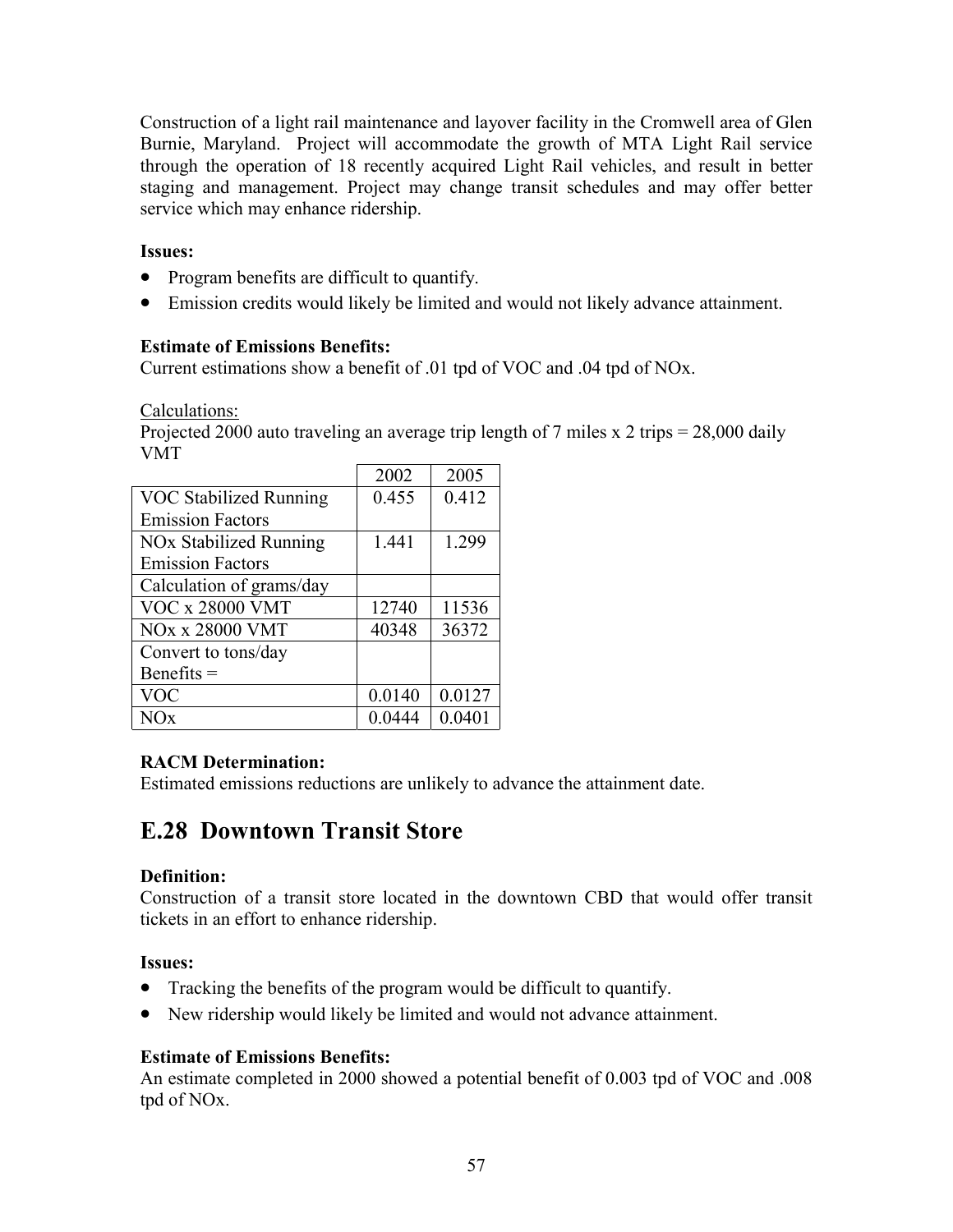Calculations:

Approximately 5000 people are served by the store each month.

Based on recognizance of transit store operations in other regions the region can take credit for the additional transit riders generated by the facility. In order to analyze the stores benefits we used the results of a survey of transit stores done in Arlington Va., as an emission analysis work done by MWCOG as an example. In VA, the Arlington transit store had 42,000 walk-ins generating 406 new transit riders. Assuming the same ratio the Baltimore store with 60,000 anticipated entrants would generate 390 new transit riders in a year.

Number of annual walk-ins  $= 60,000$ Percent of new transit riders  $= 0.65\%$ Number of new riders on average weekday  $=$  390 Average trip length  $= 15$  miles Estimated reduced VMT  $= 5,850$ 

## 1999

| VOC 0.62998 (gm/mile) $X$ 5850 miles = 3685.383 gm/day = 0.004 tons/day |                |
|-------------------------------------------------------------------------|----------------|
| NOx $1.699$ (gm/mile) X 5850 miles = 9939.15 gm/day =                   | 0.011 tons/day |

## 2002

|            |  | $VOC 0.45498$ (gm/mile) X 5850 miles = 2661.633 gm/day = | 0.003 tons/day |
|------------|--|----------------------------------------------------------|----------------|
| <b>NOX</b> |  | $1.441$ (gm/mile) X 5850 miles = 8429.85 gm/day =        | 0.009 tons/day |

## 2005

| VOC $0.4118$ (gm/mile) X 5850 miles = $2409.03$ gm/day = $0.003$ tons/day |  |  |
|---------------------------------------------------------------------------|--|--|
| NOx $1.299$ (gm/mile) X 5850 miles = 7599.15 gm/day = 0.008 tons/day      |  |  |

# **RACM Determination:**

Estimated emissions reductions are not sufficient to advance the attainment date.

# **F. Employer Based Transportation Plans**

# **F.1 Commuter Choice**

# **Description:**

Promote the institution of Commuter Choice programs. Commuter Choice programs refer to any one option or combination of options an employer may offer an employee to encourage commuting options other than single occupant vehicle (SOV). Typical Commuter Choice options include pre-tax transit passes, subsidized transit passes, ridesharing programs, benefits to car/vanpool such as parking preference, guaranteed ride home, cash-in-lieu of parking, and others.

## **Issues:**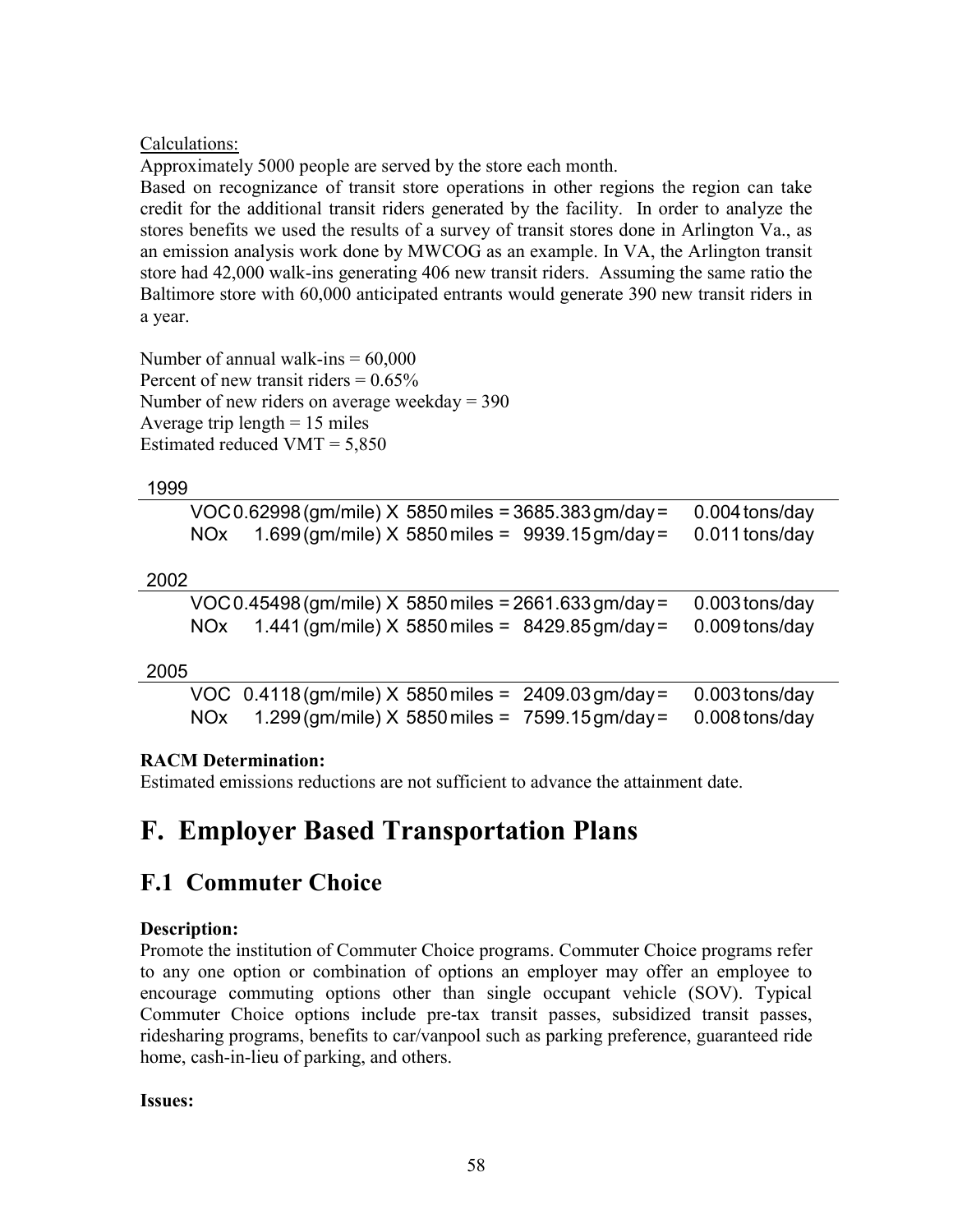- Maryland state legislation supports this program.
- Requires education/outreach effort to private and public sector and to the public at large to maximize usage.
- Studies show a mix of results of Commuter Choice programs. Findings of a study of employers, employees, and developers, including focus groups in the Baltimore region, showed unfavorable findings on willingness to change modes (*Exploring Reactions Toward Commuter Choice Among Commuters, Employers, & Developers*, Equals Three Communications, October 2000). While this assessment of current attitudes does not exclude the implementation of commuter choice programs, it demonstrates the need (and time required) for education and outreach. However, other studies, primarily in California, demonstrate a mode shift from SOV to HOV or transit when commuter choice type programs are instituted (Shoup, 1997).
- Funding is dedicated to this program beginning in FY2001.

## **Estimate of Emissions Benefits:**

MDOT is currently reviewing the potential emission benefits from this program. However, the analysis will not be completed in time for this assessment. The benefits of this program, in it's early implementation stages, will not be sufficient to advance attainment.

## **RACM Determination:**

Estimated emissions reductions are not sufficient to advance the attainment date. This measure is under consideration for inclusion in the SIP.

# **F.2 Five Elements of Jurisdictional Level Commuter Choice**

## **Description:**

Institute the following:

- 1. Adopt a program that enables the local, state, or municipal employees of each jurisdiction to purchase transit and van benefits using pre-tax dollars, as provided by US tax code.
- 2. Provide non-taxable transit and qualified vanpool benefits up to the limit established in the US tax code, for all local, state, or municipal employees of each jurisdiction.
- 3. Provide the option of receiving added taxable cash income in lieu of parking for all local, state, or municipal employees of each jurisdiction who receive free parking at their workplace, as permitted by the US tax code and as encourage for private employers through Maryland tax credit
- 4. Adopt a requirement that recipients of contracts from the jurisdiction make available to their employees any Commuter Choice incentives that are eligible for Maryland state tax credits
- 5. Revise local zoning, parking, and other relevant codes and requirements related to development approvals so that when applying minimum parking or traffic mitigation obligations, appropriate credit is offered for long-term enforceable commitments by developers, property owners, and tenants for employer paid transit and cash-in-lieu of parking incentives.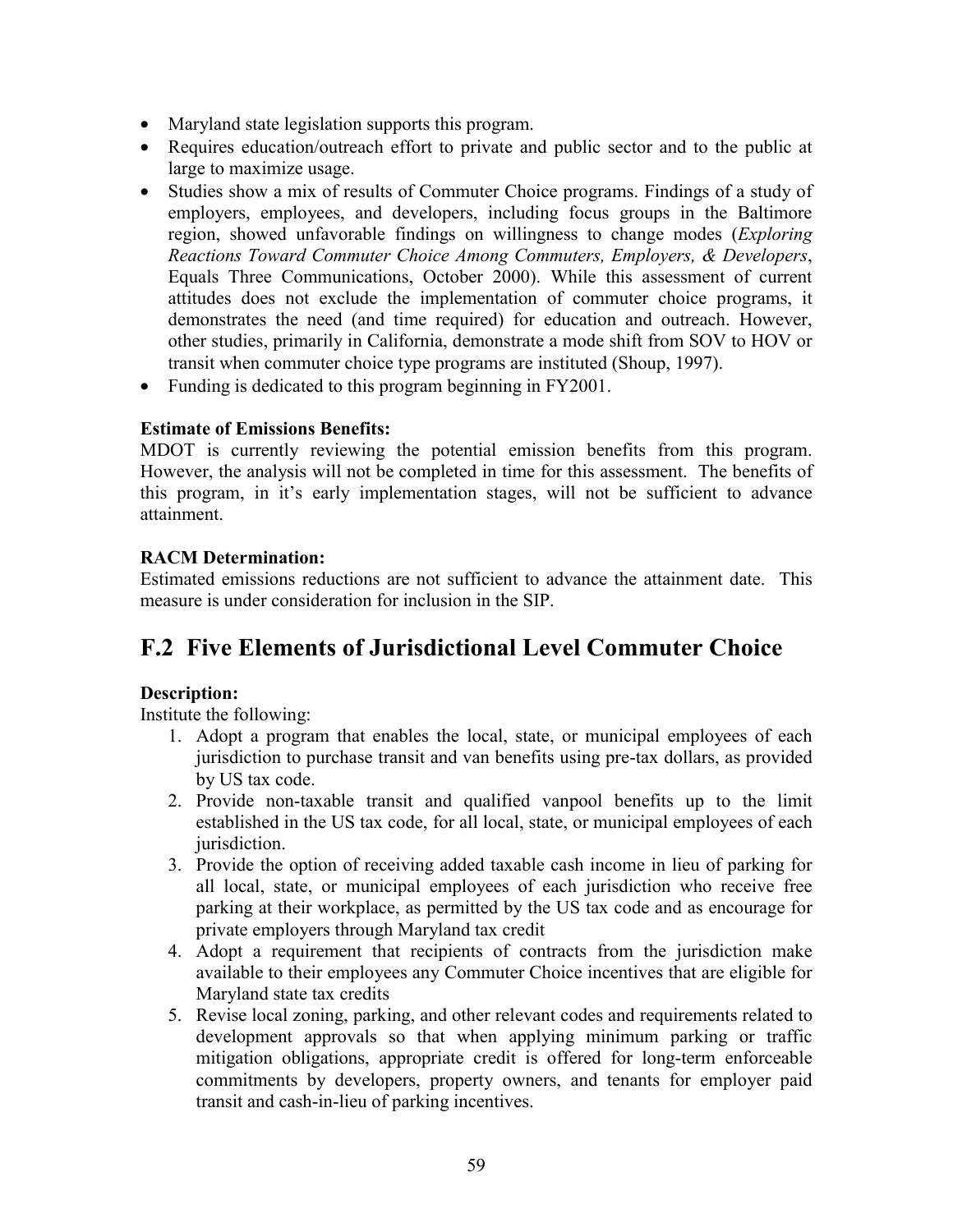#### **Issues:**

- Includes administrative procedural changes (i.e., personnel staff, training, and marketing)
- Funding requires support/approval of county/city councils (at a minimum to include start-up costs); requires education on Commuter Choice issues; includes time for approval process
- Cash in lieu of parking: please see F.3.
- May require opportunity to discuss programs/benefits with employee unions
- Requires review of potential contract issues for requiring  $3<sup>rd</sup>$  party contract recipient to use/institute Commuter Choice programs; includes evaluation of degree of fiscal impact, economic burden for contract recipients, and/or ability to meet contract requirement in the short-term
- Zoning changes must occur through the local zoning process that differs in each jurisdiction. Zoning changes occur in cycles, each which can take several years (please see zoning section, Appendix D) with cycles at different stages between jurisdictions.
- Zoning/parking changes may require review of viability for commercial lending practices to address potential impacts to economic development.
- Benefits to employee may help with recruitment and retention.

## **Estimate of Emissions Benefits:**

Estimated emissions benefits are 0.015 tpd VOC and 0.048 tpd NOx. This estimate assumes some degree of initiation of the above listed measures. However, the majority of activities listed above cannot be implemented in a timeframe for the effects of the activities to advance attainment. Depending of the degree of implementation and the degree of participation, the range of emissions benefits is estimated to be between 0.015– 0.021 tpd VOC and 0.048–0.065 tpd NOx. The greater estimates assume 65% amenable work sites and 5% participation. In addition, please note that participation by local employees is assumed as part of the state Commuter Choice program, in line with marketing and initiation of Commuter Choice programs on the national level (see F.2.).

#### Calculations:

Framework for emissions estimates taken from EPA methodology, see *State Implementation Plan Development Guidance: Using Emissions Reductions from Commuter Choice Programs to Meet Clean Air Act Requirements*, EPA-420-R-98-007, December 1998). Additional (local) data may be needed to refine estimates.

Commuter Choice Tax Benefit Program

Local Government workers in Baltimore region in 1997 = 85,000

|                                                      | 2002   | 2005 | 2015          | 2020    |
|------------------------------------------------------|--------|------|---------------|---------|
| Labor Force estimation of program region             | 88.894 |      | 91.316 99.876 | 105.392 |
| Percent of Labor Force commute to work at all in the |        |      |               |         |
| traditional sense                                    | 60%    | 60%  | 60%           | 60%     |
| Percent of Labor Force commuting to Baltimore region | 100%   | 100% | 100%          | 100%    |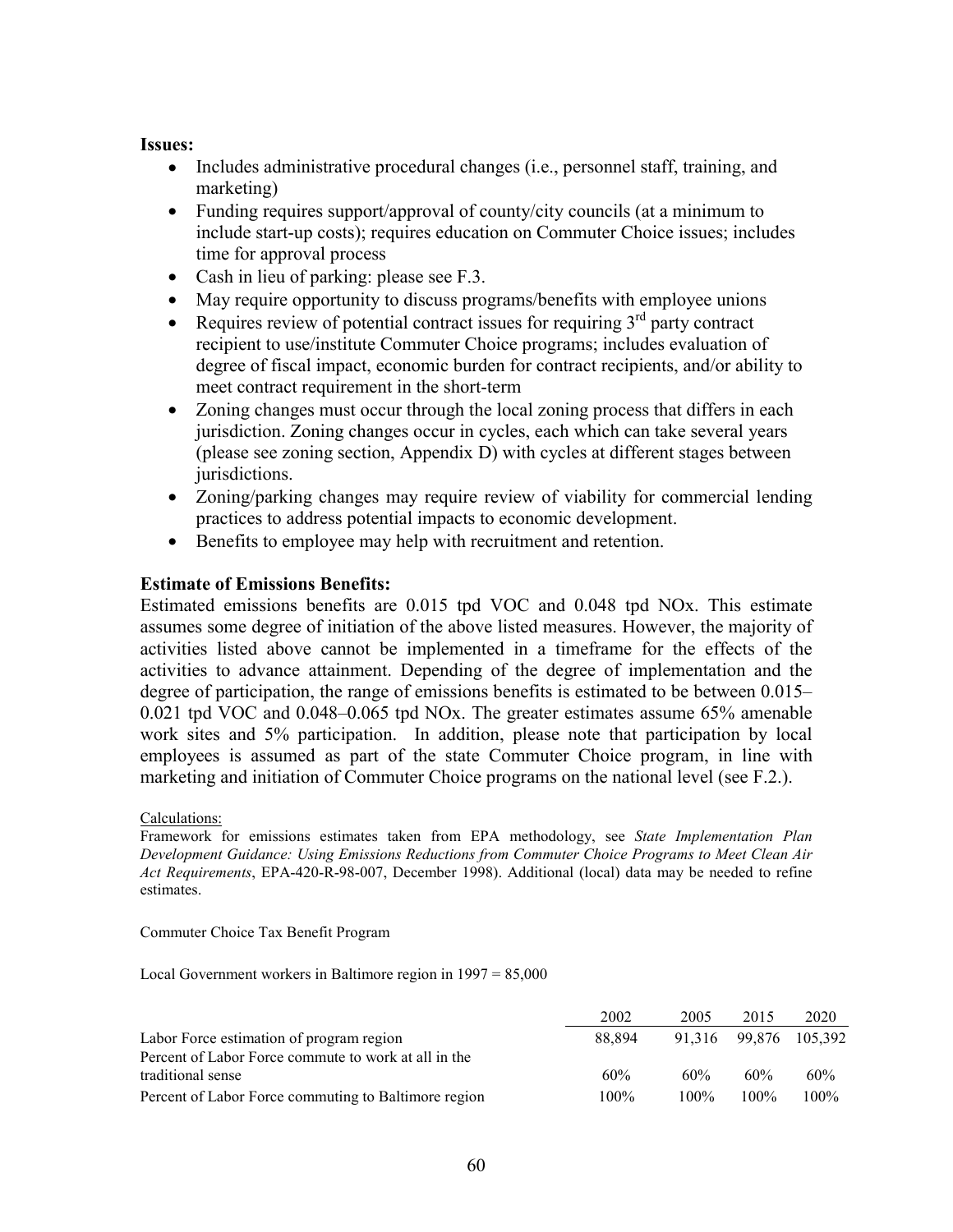|      |                               | Percent of Labor Force commuting to work in SOV<br>Percent of Labor Force where employer work sites would | 85%              | 85%               | 85%              | 85%    |                  |  |
|------|-------------------------------|-----------------------------------------------------------------------------------------------------------|------------------|-------------------|------------------|--------|------------------|--|
|      | offer commuter choice options |                                                                                                           |                  | 60%               | 60%              | 60%    | 60%              |  |
|      |                               | Percent of Labor Force participating in Commuter Choice                                                   |                  | $4\%$             | $4\%$            | $4\%$  | $4\%$            |  |
|      |                               | Number of workers switching from SOV to other mode                                                        |                  | 1,088             | 1,118            | 1,222  | 1,290            |  |
|      |                               | Average one-way HBW commute in the Baltimore region                                                       |                  | 15                | 15               | 15     | 15               |  |
|      | Total VMT reduced             |                                                                                                           |                  | 32,640            | 33,540           | 36,660 | 38,700           |  |
|      | Emission Factors at 35 mph    |                                                                                                           |                  |                   |                  |        |                  |  |
| 2002 | VOC                           | $0.45498$ (gm/mile) X                                                                                     | $32,640$ miles = | 14850.5472 gm/day |                  |        | $0.016$ tons/day |  |
|      | <b>NOx</b>                    | $1.441$ (gm/mile) X                                                                                       | $32,640$ miles = |                   | 47034.24 gm/day  |        | $0.052$ tons/day |  |
| 2005 | VOC                           | $0.4118$ (gm/mile) X                                                                                      | $33,540$ miles = |                   | 13811.772 gm/day |        | $0.015$ tons/day |  |
|      | NOx                           | $1.299$ (gm/mile) X                                                                                       | $33,540$ miles = |                   | 43568.46 gm/day  |        | $0.048$ tons/day |  |

## **RACM Determination:**

Implementation issues (as listed above) hinder the ability to implement this strategy in a timeframe for emissions benefits to advance attainment. Some degree of participation yields emissions benefits of an amount not sufficient to advance attainment.

# **F.3 Discounted Pre-Paid Transit Fare Instruments**

#### **Description:**

Institute/promote method for employers to provide transportation vouchers (i.e., for alternatives to SOV).

#### **Issues:**

- Maryland state legislation supports this program.
- Requires education/outreach effort to private and public sector and to the public at large to maximize usage.

#### **Estimate of Emissions Benefits:**

This measure was rejected based on the considerations listed above. Therefore, emission benefits were not calculated.

#### **RACM Determination:**

Implementation issues (as listed above) hinder the ability to implement this strategy in time to advance attainment.

# **F.4 Mandatory Employer Cash Out**

## **Description:**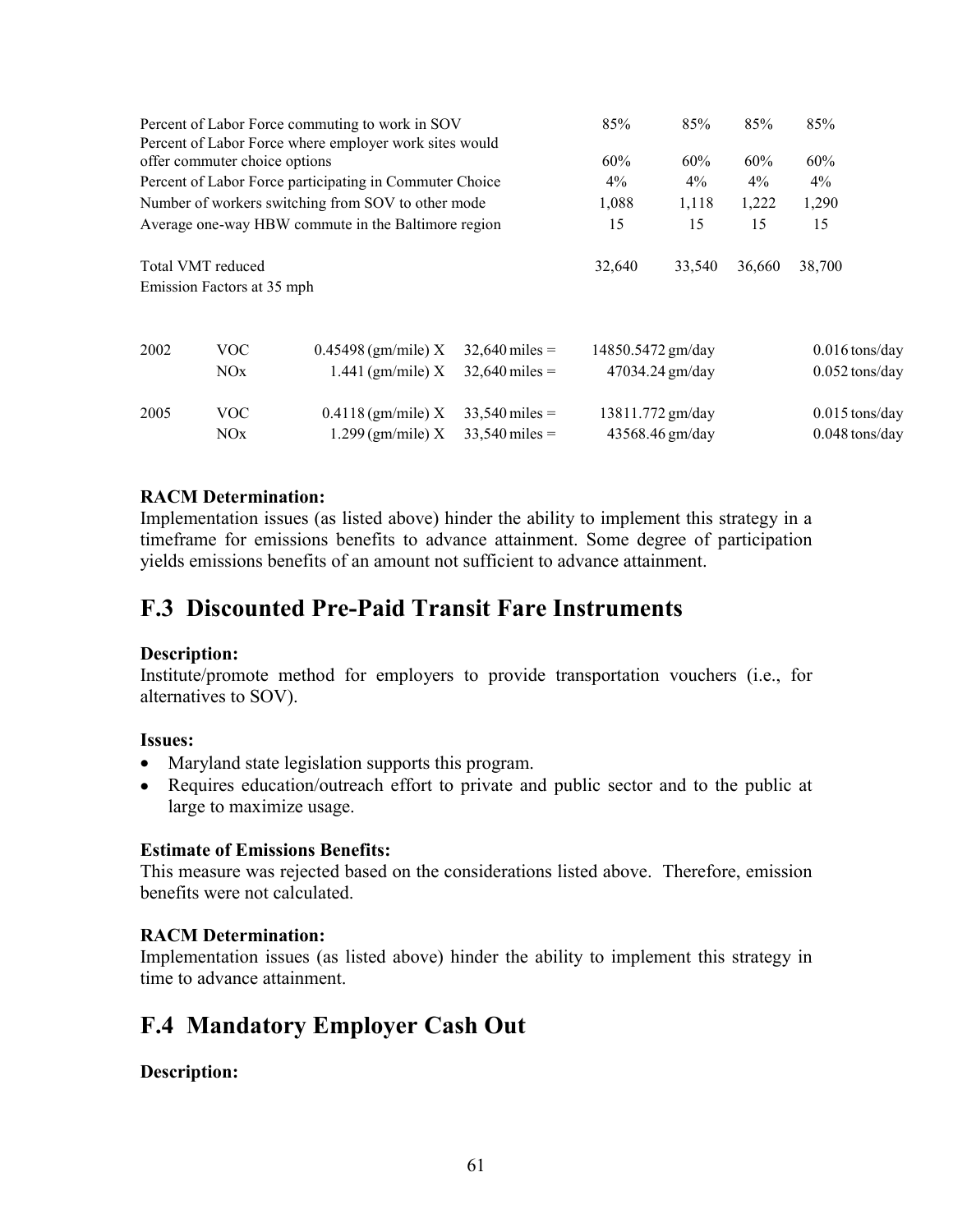Require all employers with 100 or more employees to achieve a 25% increase in their employees' average vehicle occupancy, or a 20% decrease in their employees' homebased work trips.

## **Issues:**

- Requires enabling state legislation.
- Low political feasibility.
- Would place Baltimore region at an economic disadvantage relative to neighboring regions without such mandated controls.
- Could not be implemented at all, or in a timeframe to advance attainment.

## **Estimate of Emissions Benefits:**

1994 estimates show 1.763 tons/day VOC and 2.718 tons/day NOx. Approximate associated cost is \$9 million. Calculations were not updated in 2001 because of low political feasibility.

## **RACM Determination:**

This measure was rejected due to implementation issues identified above.

# **F.5 Employer Provided Bicycles**

## **Description:**

Require employers to provide at least one bicycle for every 50 employees for mid-day employee business and personal use.

## **Issues:**

- Requires state enabling legislation to ensure uniform implementation.
- Program may be difficult to apply to existing building owners/occupants.
- Voluntary program is not expected to yield significant emissions benefits.

## **Estimate of Emissions Benefits:**

This measure was rejected based on the considerations listed above. Therefore, emission benefits were not calculated.

## **RACM Determination:**

This measure was rejected due to implementation issues identified above.

# **F.6 Flexible Work Week**

## **Description:**

Encourage employees to schedule their workdays so that they travel during the off-peak hours or adopt a shorter workweek of 4 ten-hour days.

## **Issues:**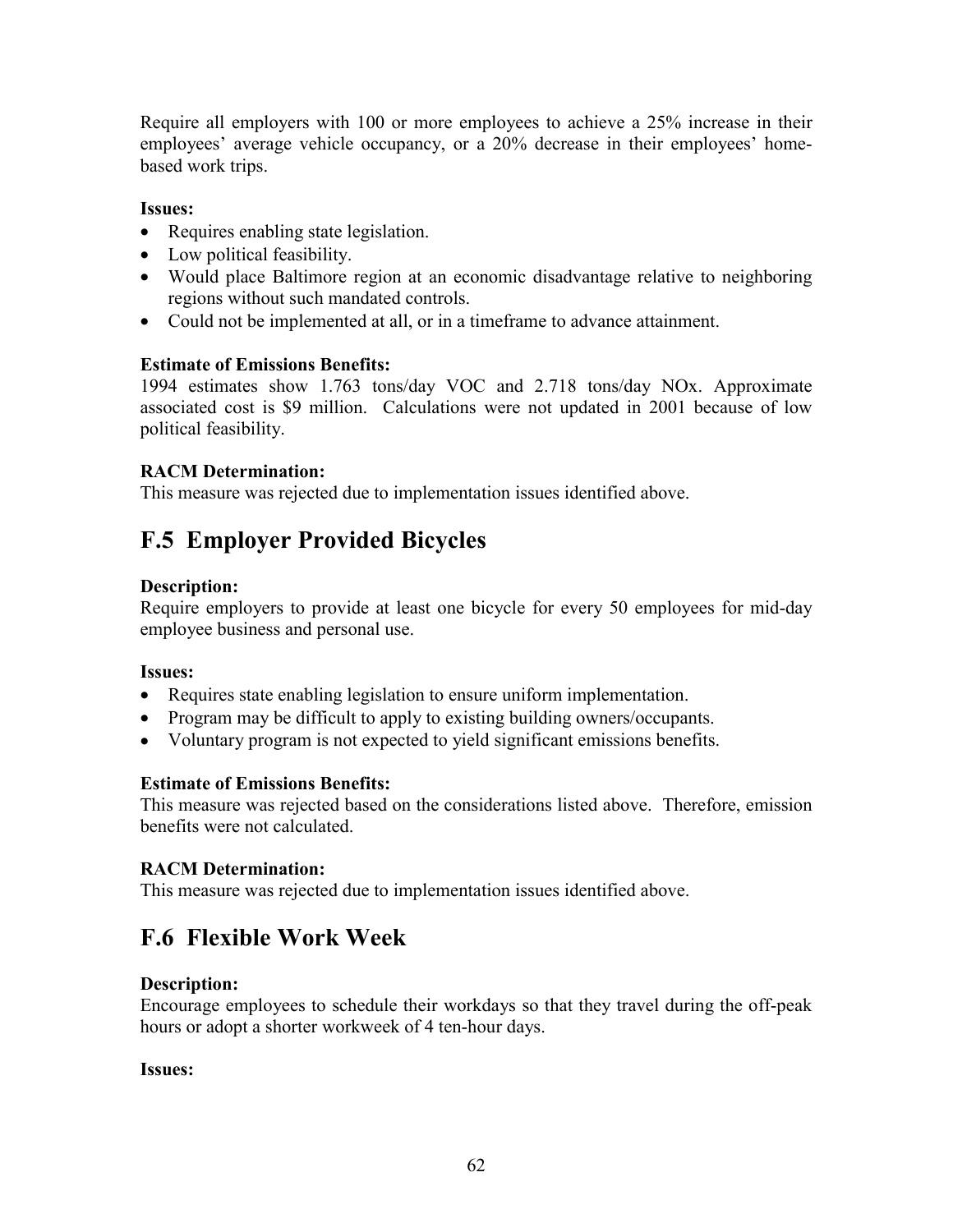- May provide other, non-air quality benefits for the employer such as increased morale, drop in tardiness, better retention. Benefits for the employee may include ability to schedule personal time and potential financial benefits if commute trips are reduced.
- Benefits to air quality are not guaranteed for two reasons: (1) potential increase in non-work trips; and (2) loss of car/vanpooling and transit usage due to offpeak/variable hours.
- Many employers (17%) in the Baltimore region have already instituted this policy, others use an informal policy. (Baltimore Region Telecommuting Baseline Study, September 1999)

## **Estimate of Emissions Benefits:**

1994 estimates show 0.263 tons/day VOC and 0.406 tons/day NOx. Approximate associated cost is \$1.1 million. Calculations were not updated in 2001 due to the rejection of this measure as a reliable emission reduction strategy for the reasons listed above.

## **RACM Determination:**

Estimated emissions reductions are not sufficient to advance the attainment date.

# **F.7 Regional Telework Centers**

# **Description:**

Establish 6 telework centers in outlying areas of the Baltimore region. The centers would be shared by numerous employers, and would serve as satellite offices for employees who would not travel to their regular offices every day.

## **Issues:**

- While it is possible to build the assumed telecenters in the region by 2005, it is unlikely that utilization of these facilities could achieve the levels assumed in this strategy.
- The market viability of such centers in the region is questionable given the findings of the Baltimore Region Telecommuting Baseline Study that documented only nominal telecenter use in the region.
- Technology advancements in recent years have greatly increased the practicality and lowered the cost of home-based telecommuting – thus reducing the viability of telecenters.

## **Estimate of Emissions Benefits:**

Estimated reductions are 0.0151 tons/day VOC, and 0.0456 tons/day NOx. Estimated 1994 cost is \$15 million (primarily capital/start-up/equipment).

## **Assumptions for 2005 Telework Centers RACM:**

1. Construction of a system of six telework centers in the Baltimore region by 2005. This system is based on prototype developed and analyzed in 1994 by BMC.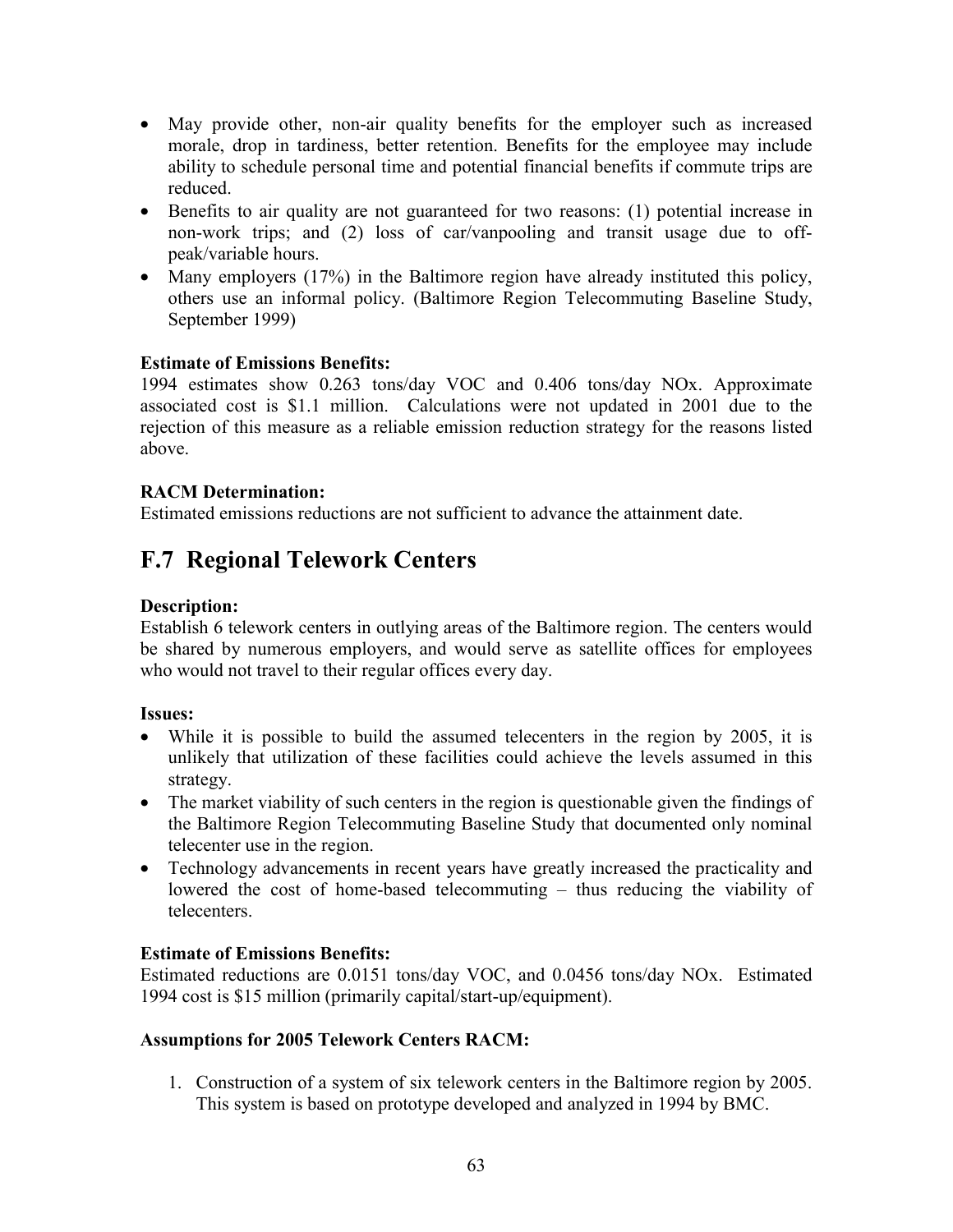- 2. Capacity of each telework center is 100 work stations to accommodate up to 100 full time teleworkers (or a larger number of part time users). Each center would have the potential to be expanded.
- 3. Utilization of telework centers in 2005 is assumed to be 100%.
- 4. Calibration of the Telework Center EMS strategy is based on the findings of the 1999 Baltimore Region Telecommuting Baseline Study.

## **Year 2005 Emission Reduction Analysis**

Daily telecenter users = 100 employees x 6 telecenters x 1.00 days/wk = 600 daily telecenter users

Average miles reduced on way = 27.9 mi/trip to central workplace  $-$  2.5 mi/trip to telecenter  $= 25.40$  mi/trip

VT reduced = 600 teleworkers x 2 VT/day = 1,200 VT/day 30,480 VMT reduced x 0.363 g/mi = 11,064 VOC g/day = 0.0122 t/day 30,480 VMT reduced x 1.323 g/mi = 40,325 NOx/day = 0.0445 t/day 1,200 VT reduced x 2.180  $g/t = 2,616$  VOC  $g/day = 0.0029$  t/day 1,200 VT reduced x 0.865  $g/t = 1,038$  NOx  $g/day = 0.0011$  t/day 2005 VOC reduction =  $0.0122 + 0.0029 = 0.0151$  t/day 2005 NOx reduction =  $0.0445 + 0.0011 = 0.0456$  t/day

# **RACM Determination:**

The associated estimated emission reductions are not sufficient to advance the attainment date.

# **F.8 Financial Incentives for Telework Programs**

## **Description:**

Offer financial incentives to private sector employers to establish telework programs. Includes providing tax credits and low or no interest rate loans to private sector employers who implement home-based telework programs to help cover first-year start up costs.

## **Issues:**

- The state of Maryland has adopted a telework program which seeks participation by 10% of eligible state employees, but does not offer incentives
- Legislation to provide employer incentives to increase telework in Maryland has not been successful to date.

## **Estimate of Emissions Benefits:**

1994 estimates show a reduction of 0.071 tons/day VOC and 0.109 tons/day NOx. Approximate associated cost ranges from \$3 to \$12 million. Calculations were not updated in 2001 because legislation to offer telework incentives has not been successful.

## **RACM Determination:**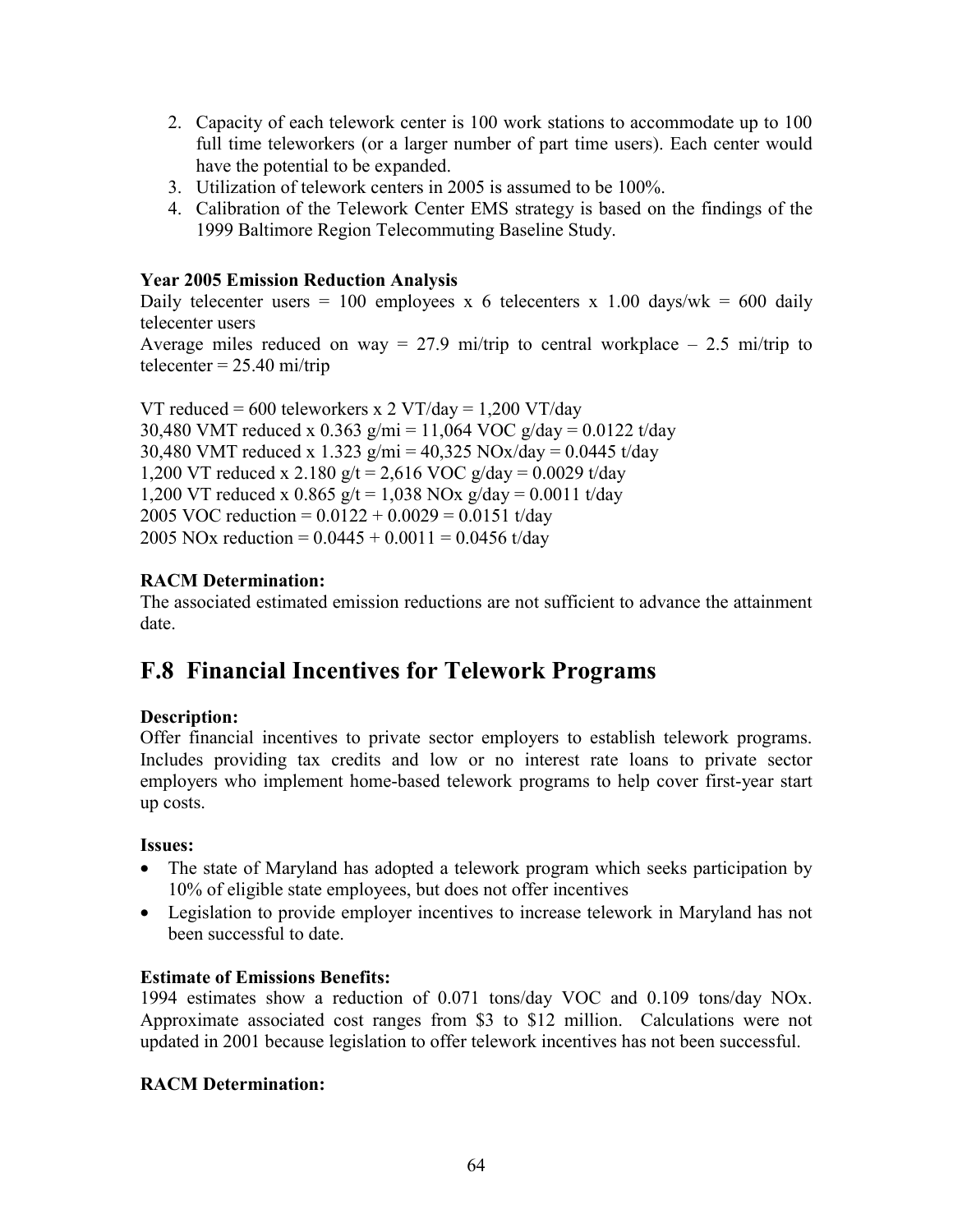Implementation issues hinder the ability to implement this strategy in time to advance attainment. Estimated emission reductions are not sufficient to advance the attainment date.

# **F.9 The BWI Business Partnership – Van Shuttle**

# **Description:**

Provide shuttle service throughout the Baltimore/Washington International Airport (BWI) business district. The service currently serves a daytime population of over 150,000 employees and visitors to the area (service provided by a non-profit TMA). Currently includes 3 routes (2 Spirit Shuttle, 1 Link), which connect to area commuter rail and major employers and a large retail center. The service is free.

# **Issues:**

- Benefits from this measure depend on voluntary private sector participation for funding, which may interfere with viability as a control measure.
- Limited implementation issues involved in implementing an individual shuttle service.
- It may be difficult to uniformly expand this type of service to a regional scale through employer funding.

# **Estimate of Emissions Benefits:**

Estimated benefits are 0.001 tons/day VOC, and 0.004 tons/day NOx.

# **Calculations:**

Average Trip  $= 14$ Estimated Round trip  $= 28$ Usage = 100 by 1999, 200 by 2015

Average Speed 40 mph 100 users X 28 average two-way commute= 2800

1000

| ーフフフ |      |                                                                              |
|------|------|------------------------------------------------------------------------------|
|      | VOC  | 0.55298 (gm/mile) X 2800 miles = 1548.344 gm/day = 0.002 tons/day            |
|      | NOx  | 1.73 (gm/mile) X 2800 miles = $4844 \text{ gm/day} = 0.005 \text{ tons/day}$ |
| 2002 |      |                                                                              |
|      |      |                                                                              |
|      | VOC. | 0.39998 (gm/mile) X 2800 miles = 1119.944 gm/day = 0.001 tons/day            |
|      | NOx  | 1.468 (gm/mile) X 2800 miles = $4110.4$ gm/day = 0.005tons/day               |
| 2005 |      |                                                                              |
|      | VOC. | 0.3628 (gm/mile) X 2800 miles = 1015.84 gm/day = 0.001 tons/day              |
|      | NOx  | 1.323 (gm/mile) X 2800 miles = $3704.4$ gm/day = 0.004 tons/day              |

# **RACM Determination:**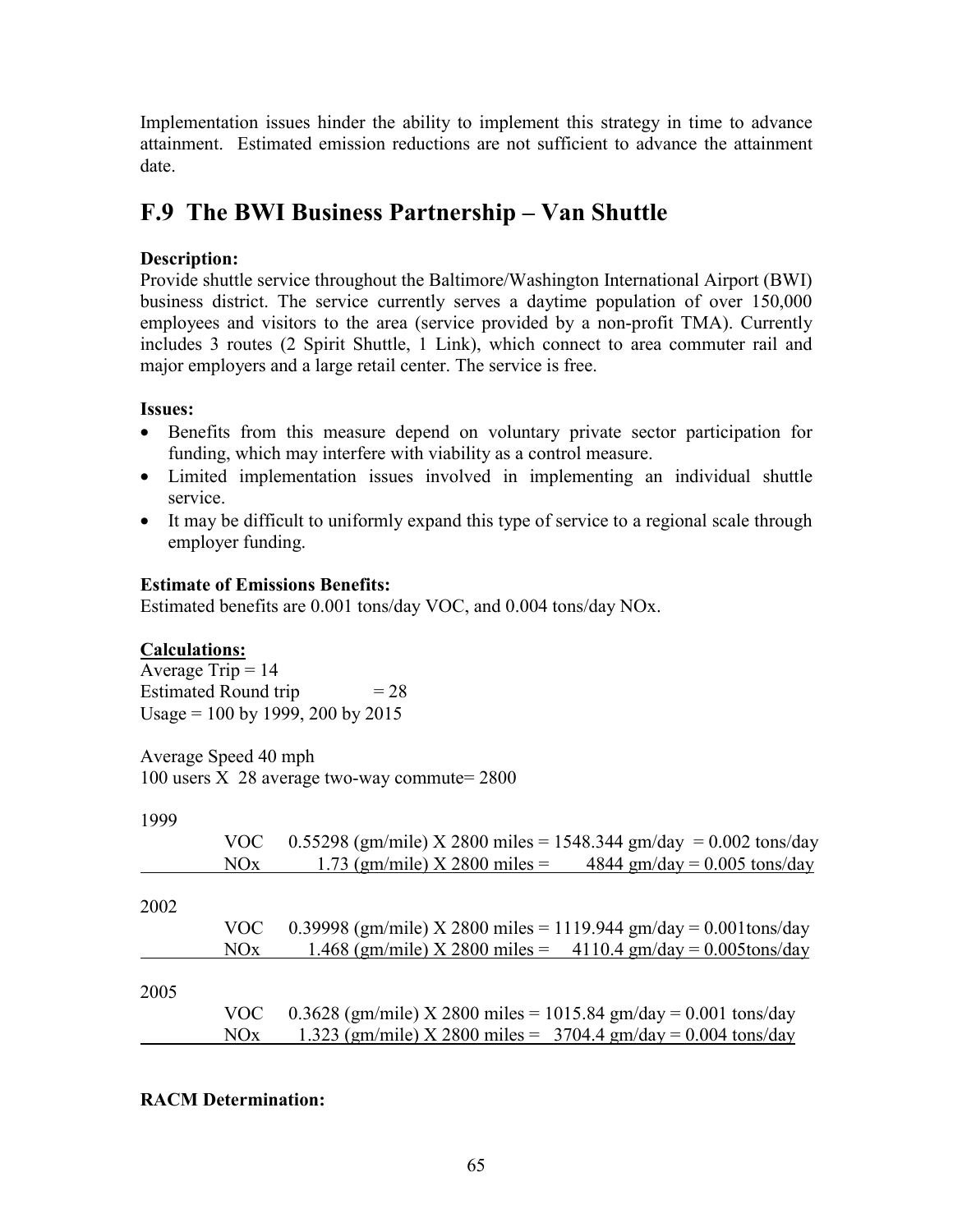Emissions benefits from this program are not sufficient to advance the attainment date.

# **F.10 Telework Partnership with Employers**

## **Description:**

Provide bi-regional program (Baltimore and Washington, DC) to assist large and small employers to establish home-based telecommuting programs for their employees. Program is currently established for 18-24 months

## **Issues:**

- Since the program is active in the area, limited implementation issues exist.
- Funding available to support consultant assistance for regional companies.

## **Estimate of Emissions Benefits:**

Estimate of benefits is 0.100 tons/day VOC and 0.490 tons/day NOx. Cost of the current program is \$1.2 million.

# **RACM Determination:**

Emissions benefits for the program are limited in the early stages of implementation and not sufficient to advance the attainment date.

# **F.11 Guaranteed Ride Home Program**

## **Description:**

Promote voluntary employer-based programs in which the employer ensures that employees who rideshare or use transit will have a ride home during and after normal work hours in cases of emergency or unscheduled work need. Participation in GRH Programs is often based on frequency of rideshare or transit use by employee.

## **Issues**

- Requires voluntary participation by employers, thereby affecting reliability of credits for attainment
- GRH tends to support existing transit and rideshare usage instead of encouraging expanded alternative commute use
- It may be difficult to document changes in alternative commute use based on the presence or absence of GRH programs and/or ensure continuation of program or participation.

## **Estimate of Emissions Benefits:**

Estimated emissions reductions are 0.0069 tons/day VOC and 0.0181 tons/day NOx.

## **Calculations:**

1. Early implementation of a GRH program by 2005 would be focused on the large (100+) employer group. This GRH program is assumed to be only partially integrated into a regional commuter assistance program like the MWCOG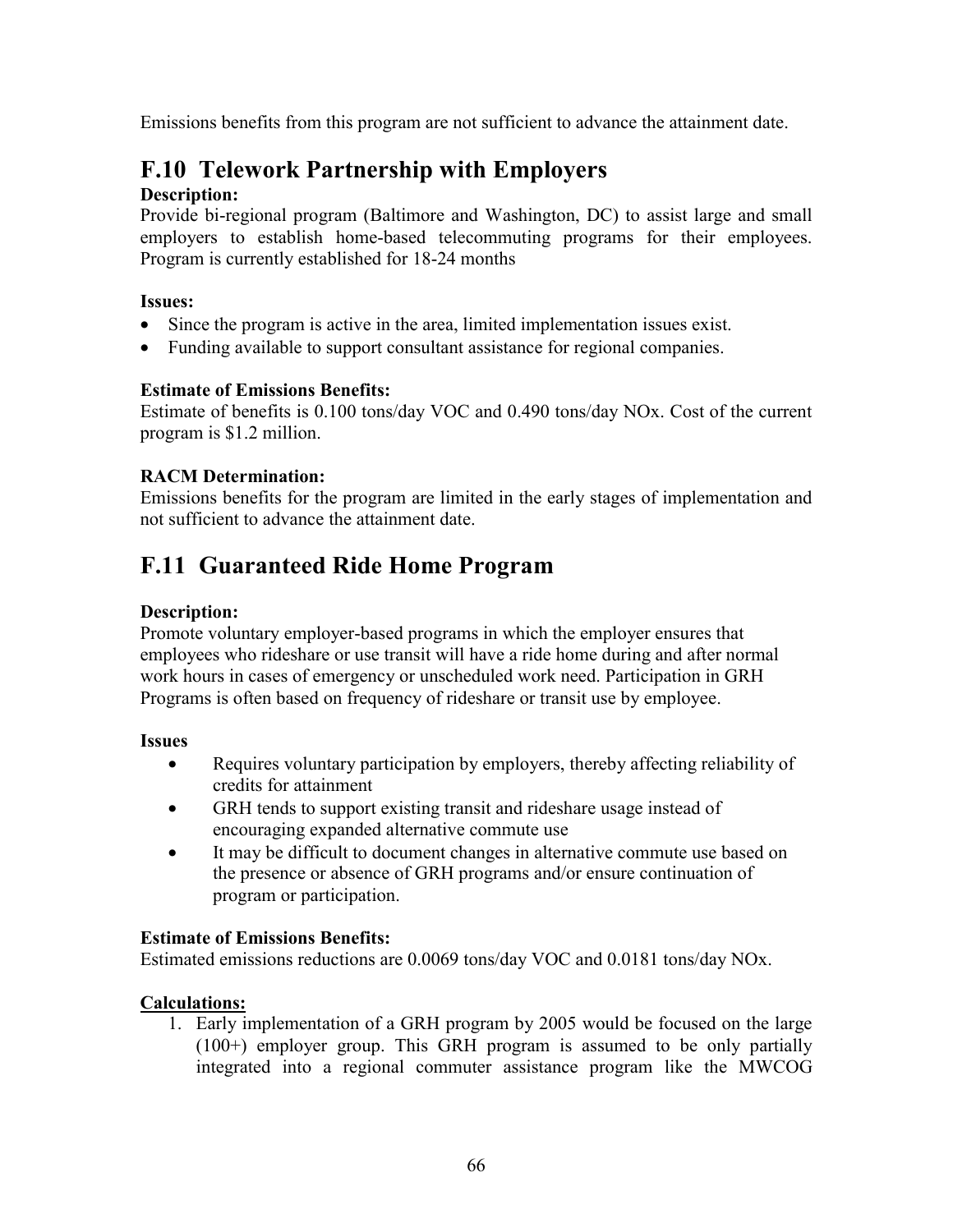Commuter Connections by 2005. GRH programs would be implemented by individual employers who elect to use Maryland GRH tax credit provisions.

2. 2000 employer-provided GRH program is provided by 3% of employers with 100+ employees in the region. (Source: Baltimore Region Telecommuting Baseline Study)

2000 employers in 100+ employer group = 1,757 employers (Source: 2001 D&B) 2000 average employees per employer in 100+ employer group = 580,223 employees /  $1,757$  employers = 330 av. (Source: 2001 D&B) 1000 employers offering GRH to employees =  $1,757$  employers x  $0.03 = 53$ employers 2000 employees participating in GRH program = 53 employers x 330 employees x  $003 = 17,490$  x  $0.03 = 524$  employees participating in GRH in 2000

- 3. 2005 100+ employer and employee growth is proportional to the total increase in projected 2005 employment (Source: BMC Round 5-C)
- 4. 1,522,200 employees / 1,450,600 employees = 1.0495 x 2000 employer/employee data 2005 100+ employers = 1,757 employers x 1.-0495 = 1,844 100+ employers
- 5. Employer and employee participation in GRH program in 2005 is assumed to increase by 33% (over 2000 level) as a result of more aggressive promotion of GRH and other provision of 1999 and 2000 Maryland Commuter Assistance laws. 2005 participation rate =  $0.30 \times 0.133 = 0.04$

1,844 employers x  $0.04 = 74$  employers offering GRH program in 2005 74 employers x 330 employees  $= 24,420$  employees in 2005 24,420 employees x 0.04 GRH participation rate = 977 employees participation in GRH program in 2005

6. Net increase in GRH program usage between 2000 and 2005 977 employees  $-524$  employees  $= 453$  net additional employees participating in GRH program in 2005

Average miles reduced one way = 13.00 miles (Source: BMC Travel Demand Model Validation Report) VT/day reduced = 453 additional GRH program carpoolers x 2 VT/day = 906 VT/day VMT/day reduced = 453 additional GRH program carpoolers x  $2 \text{ VT}/\text{day} = 11,778$ VMT/day 11,778 VMT reduced x 0.363 g/mi = 4,275 VOC g/day = 0.0047 t/day 11,778 VMT reduced x 1.323 g/mi = 15,582 NOx g/day =  $0.0172$  t/day 906 VT reduced x 2.180  $g/t = 1.975$  VOC  $g/day = 0.0022$  t/day 906 VT reduced x 0.865  $g/t = 784$  NOx  $g/day = 0.0009$  t/day **2005 VOC reduction = 0.0047 + 0.0022 = 0.0069 t/day 2005 NOx reduction = 0.0172 + 0.0009 = 0.0181 t/day**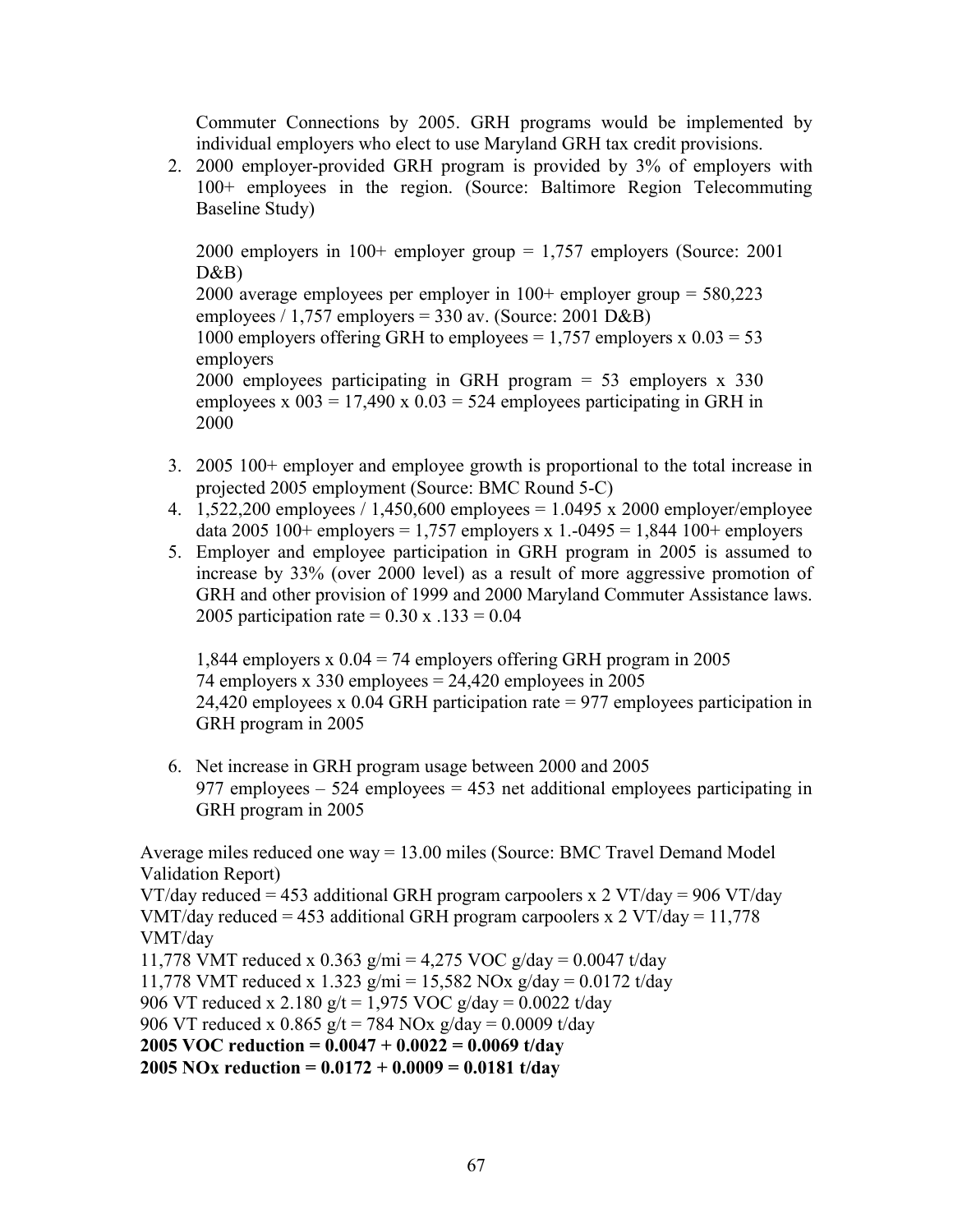## **RACM Determination:**

Estimated emissions reductions are not sufficient to advance the attainment date.

# **F.12 Mills Corporation Activities**

### **Description:**

A strategy developed by the Mills Corporation, entitled the Trip Reduction Program (Program). The Program is designed to provide infrastructure for modes of travel other than single occupancy vehicles for employees commuting to the Arundel Mills Mall and for commuters traveling within Anne Arundel County and other parts of the Baltimore region. These activities include a free commuter park-and-ride lot at the Arundel Mills Mall to serve commuters who travel from the Baltimore and Washington, D.C. metropolitan areas (up to 600 parking spaces including security, signage, and a waiting area for the lot), carpool/vanpool ride-matching, participation in Guaranteed Ride Home Program, expansion of existing BWI Partnership Link Shuttle Service from the BWI Light Rail Station to connect to Arundel Mills Mall, broadcasting MDE's ozone alert information, providing pre-tax transit passes to employees, and more.

#### **Issues:**

- Program is provided by an employer, the Mills Corporation, and is only committed until 2002.
- Success of the program is determined by private sector employer and depends on voluntary cooperation.

## **Estimate of Emissions Benefits:**

Estimated benefits are 0.010 tons/day VOC, and 0.040 tons/day NOx for 2002.

## **Calculations:**

Employee Trip Emission Reductions = Number of Employees  $*$  Percent Utilization  $*$ Vehicle Miles of Travel \* Emission Factors (grams per mile)

| $#$ of<br>Empl-<br>oyees | $\frac{0}{0}$<br>Utiliz-<br>ation | Daily VMT <sup>1</sup> |       | <b>VOC Emission</b><br>Factors <sup>2</sup> |       | <b>VOC Emission Reductions</b> |                                           |       |
|--------------------------|-----------------------------------|------------------------|-------|---------------------------------------------|-------|--------------------------------|-------------------------------------------|-------|
|                          |                                   | Highway                | Local | Highway                                     | Local | Grams/Day                      | Kilograms/Day                             | Tons/ |
|                          |                                   |                        |       |                                             |       |                                |                                           | Day   |
| 3,500                    | 10%                               |                        |       | 0.400                                       | 0.760 | 5,460                          | 5.5                                       | 0.006 |
|                          |                                   | 7,000                  | 3,500 | <b>NO<sub>x</sub></b> Emission              |       |                                | <b>NO<sub>x</sub></b> Emission Reductions |       |
|                          |                                   |                        |       | Factors                                     |       |                                |                                           |       |
|                          |                                   |                        |       | 1.468                                       | .482  | 15,463                         | 15.5                                      | 0.017 |

<sup>1</sup> Assumes a Highway trip of 10 miles and a Local trip of 5 miles.

<sup>2</sup> Assumes a Highway speed of 40 mph and Local speed of 20 mph.

## **RACM Determination:**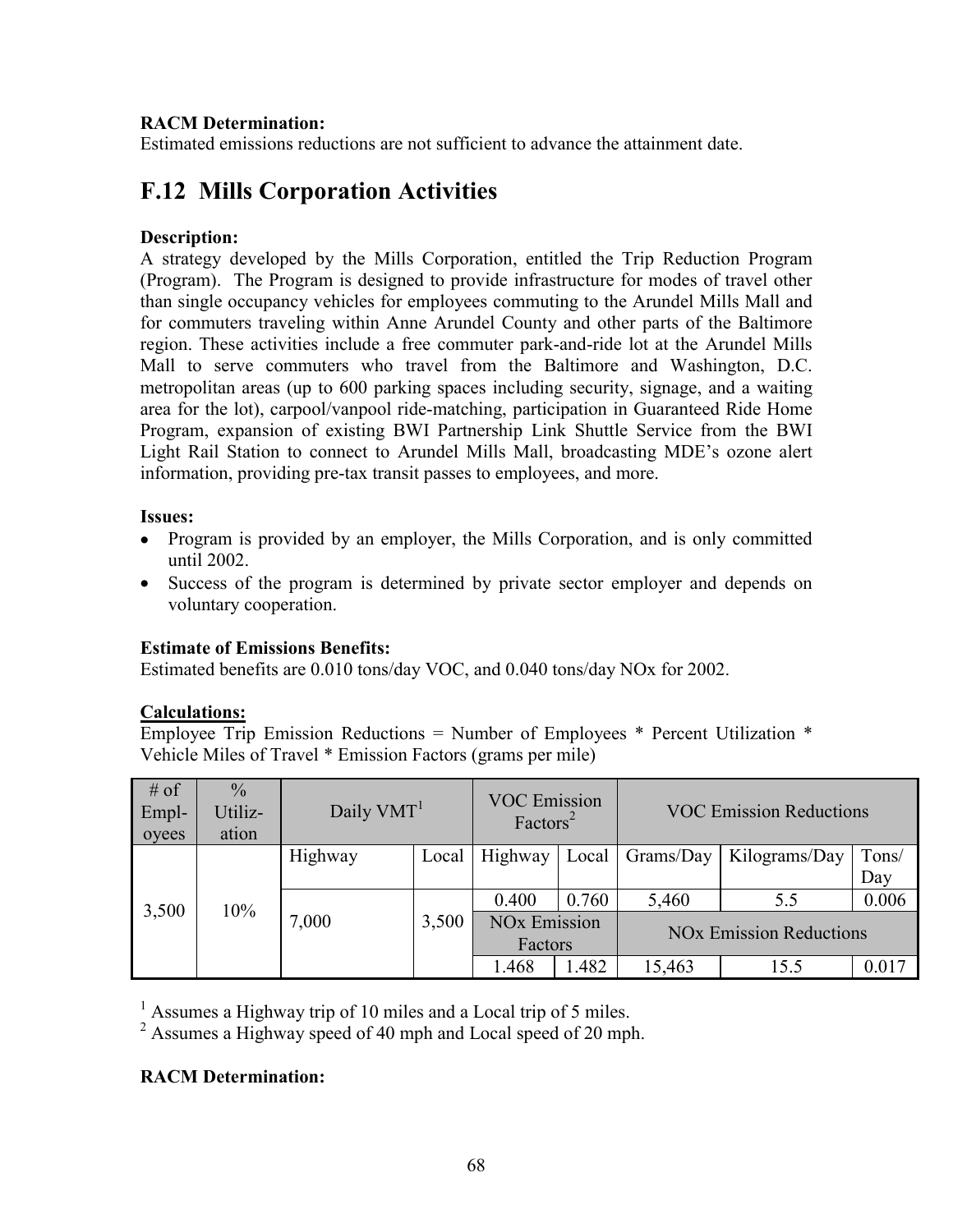Estimated emissions reductions are not sufficient to advance the attainment date, and may be transient.

# **F.13 TransitPlus Program**

## **Description:**

Continue initiative (MTA program) that permits participating employees and employers to receive increased federal tax benefits along with reduced transit fares and reduced vanpool commute costs. Specifically, employees can save up to 42% of their annual commuting cost by purchasing TransitPlus monthly passes with pre-tax dollars. Employers benefit by saving approximately 10% on payroll taxes.

## **Issues:**

• As this program currently exists, limited implementation issues exist.

## **Estimate of Emissions Benefits:**

Emissions benefits from this program are already captured in the SIP baseline.

## **RACM Determination:**

Since the emission reductions are captured in the baseline, no emission benefits exist and the measure will not advance attainment.

# **F.14 Free Parking for Carpools and Vanpools**

## **Description:**

Require employers to provide free parking for carpools and vanpools

## **Issues:**

- Requires state-enabling legislation and cannot be implemented in timeframe to advance attainment.
- Low political feasibility.

# **Estimate of Emissions Benefits:**

1994 estimates show 0.031 tons/day VOC and approximately .09 tpd of NOx. Calculations were not updated in 2001 due to the low political feasibility of this measure.

# **RACM Determination:**

Estimated emissions reductions are unlikely to advance the attainment date. Implementation issues (as listed above) hinder the ability to implement this strategy in time to advance attainment.

# **G. Road and/ or Lane Restrictions**

# **G.1 Congestion Pricing for Low Occupancy Vehicles**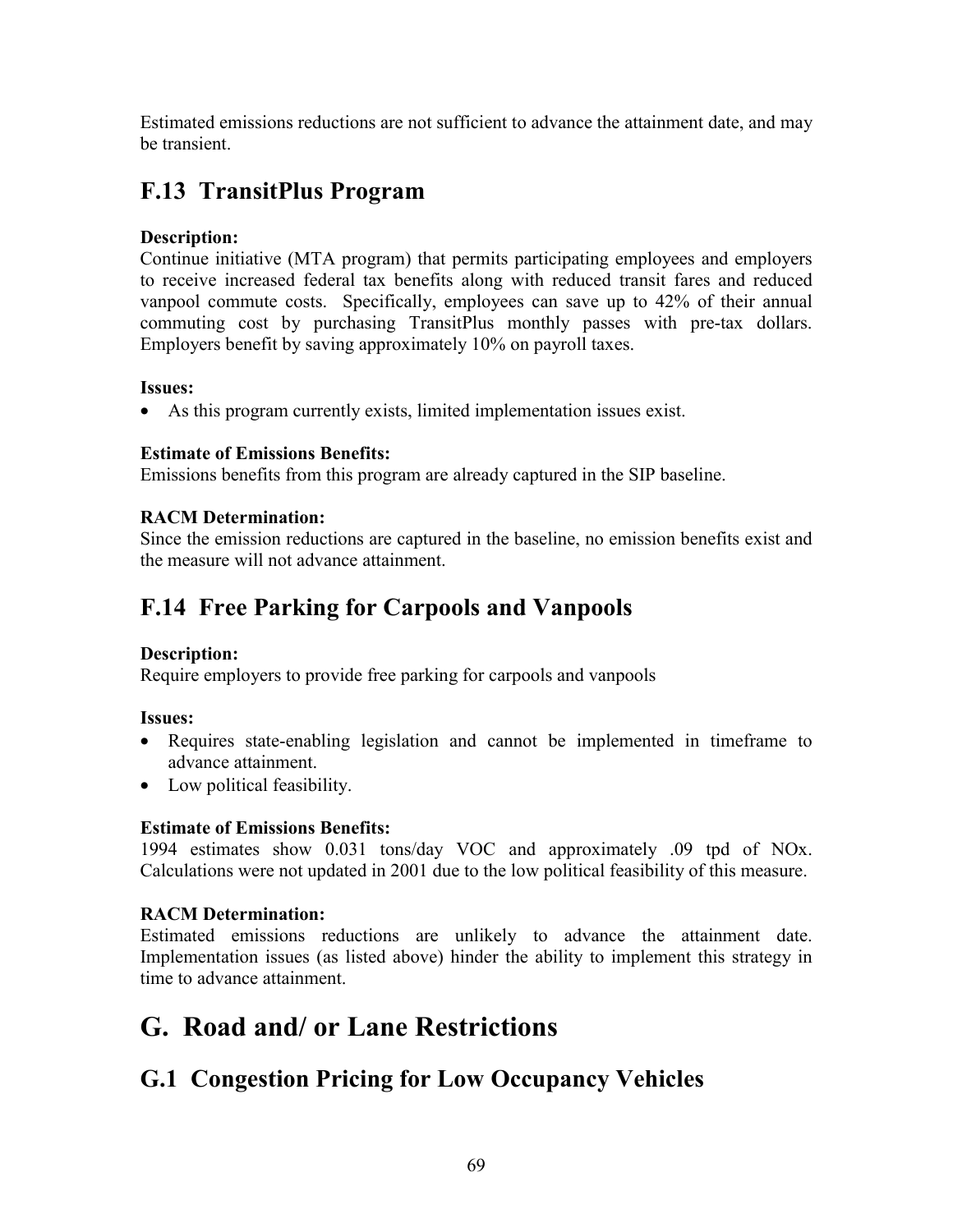## **Description:**

Implement the following: (1) eliminate toll charges for all HOV-2 plus vehicles during peak periods; (2) provide express lanes at toll plazas to reduce or eliminate delays for HOV-2 plus vehicles; and (3) continue the sale of discount toll tickets to non-HOV operators who would continue to use non-express toll lanes.

## **Issues:**

- Requires state enabling legislation and cannot be implemented in timeframe to advance attainment
- Ouestionable political feasibility
- Questionable equity impacts
- MDTA has a bond holder requirement to satisfy and is limited in options to waive tolls.

## **Estimate of Emissions Benefits:**

1994 estimates show 0.023 tons/day VOC and approximately .06 tons/day NOx. Calculations were not updated in 2001 due to the low political feasibility of this strategy.

# **RACM Determination:**

Estimated emissions reductions are not sufficient to advance the attainment date. Implementation issues (as listed above) hinder the ability to implement this strategy in time to advance attainment.

# **H. HOV Program Improvements**

# **H.1 Build HOV Network on the Freeway System**

## **Description:**

Build/implement an HOV network on the Freeway System.

## **Issues:**

- I-95 Corridor Study is currently underway. Preliminary reactions to study indicate that implementation by 2005 is politically infeasible.
- Future implementation of HOV lanes in the region will be determined by public acceptance of the HOV concept.
- HOV lanes for I-95 and portions of I-695 are currently included in the 1998 BRTP for future implementation.
- Strong political opposition to HOV lanes.
- Additional HOV lanes provide additional capacity.

# **Estimate of Emissions Benefits:**

1994 estimates show 0.188 tons/day VOC and approximately .5 tons/day NOx. Calculations were not updated in 2001 as the political feasibility is low.

## **RACM Determination:**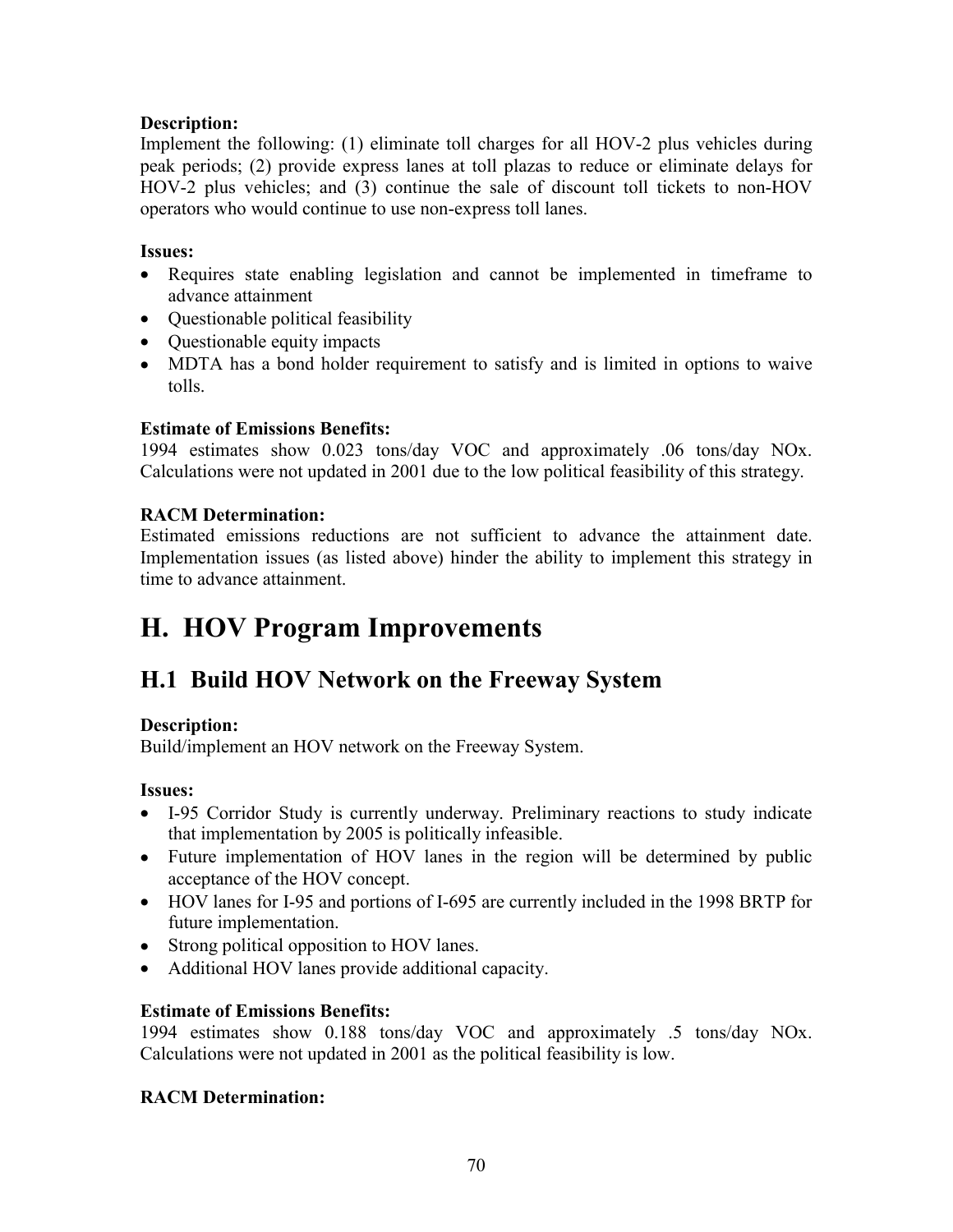Estimated emissions reductions are unlikely to advance the attainment date. Implementation issues (as listed above) hinder the ability to implement this strategy in time to advance attainment.

# **H.2 Vanpool Improvements**

# **Description:**

Institute a number of vanpool-related improvements, including (1) establish a regional vanpool insurance program; (2) provide free license plates for registered vanpool vehicles; (3) provide state fuel tax exemptions for registered vanpools; (4) provide low or no interest rate loans to cover vanpool start-up costs; (5) designate vanpool pickup sites in CBD areas and in other major activity centers; (6) establish a van loaner program to support owner operators during maintenance and emergency conditions; (7) and provide accelerated depreciation or investment tax credit for employers/owner-operators providing vanpool vehicles.

# **Issues:**

- Some aspects of this program require legislation and cannot be implemented in a timeframe to advance attainment
- Administratively burdensome.

# **Estimate of Emissions Benefits:**

1994 estimates show 0.259 tons/day VOC and 0.398 tons/day NOx. Estimated cost for this control measure is \$3.6 million. Calculations were not updated in 2001 because legislative changes to support programs have not been introduced to the assembly.

# **RACM Determination:**

Estimated emissions reductions are not sufficient to advance the attainment date. Implementation issues (as listed above) hinder the ability to implement this strategy in time to advance attainment.

# **H.3 Integrated Ridesharing Measures**

# **Description:**

Integrate a number of related strategies to enhance ridesharing capabilities in the region, including (1) create and fund new TMAs or satellite ridesharing centers to provide more responsive rideshare promotion/management services to previously underserved employers and employees; (2) increase financial support of existing TMAs to strengthen ridesharing services; (3) upgrading regional rideshare computer equipment; and (4) fund a regional guaranteed ride home program.

# **Issues:**

- Implementation requires a regional and state commitment to a coordinated regional program with ongoing funding.
- Full implementation of program may not be possible in time frame that would permit advancement of the attainment date.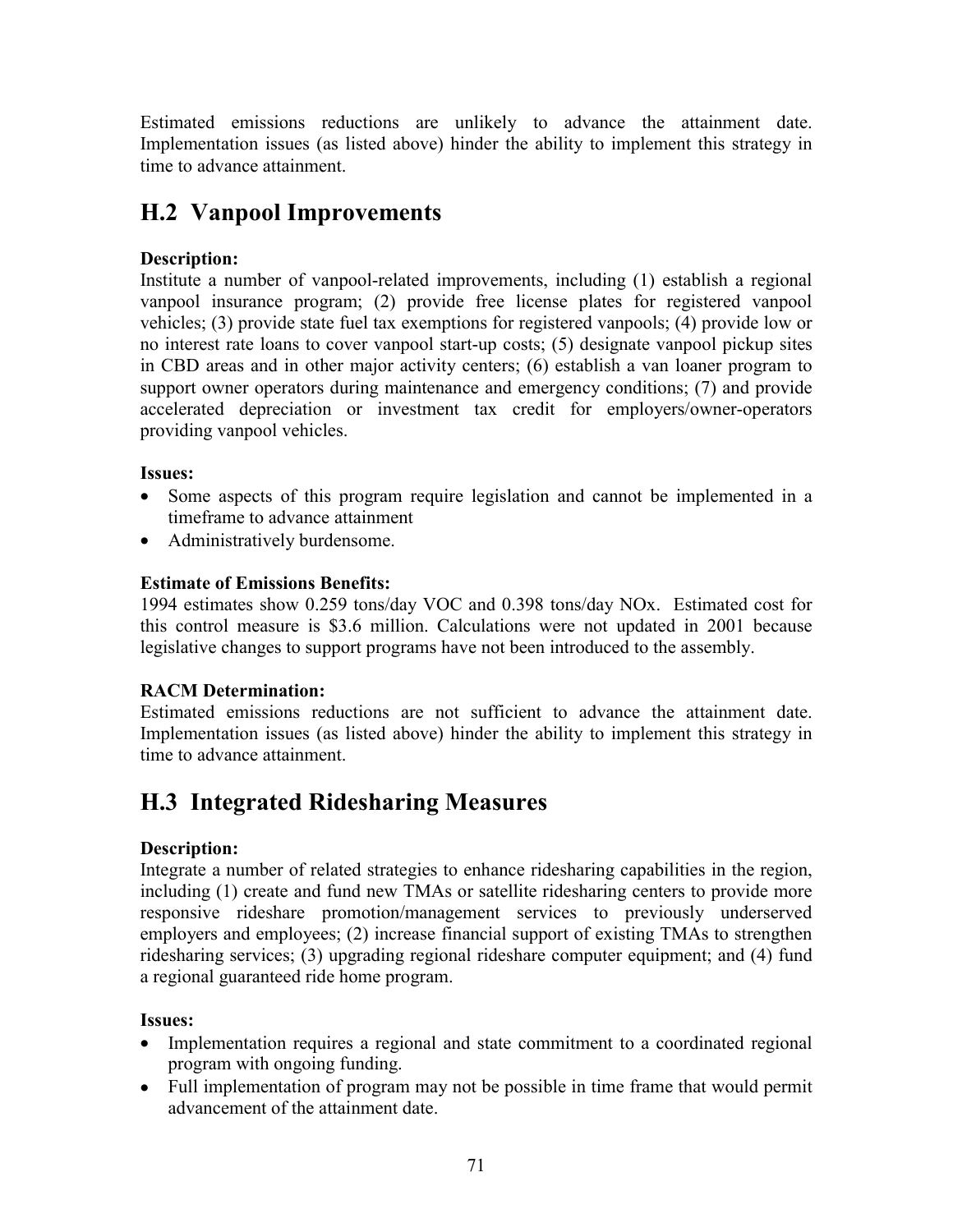• A regional rideshare program would compete for financial support with continuing local staff who support other activities.

#### **Estimate of Emissions Benefits:**

1994 estimates show 0.061 tons/day VOC and 0.103 tons/day NOx. Estimated cost for this control measure is \$941,000. Calculations were not updated in 2001 because this strategy is not cost effective

### **RACM Determination:**

Estimated emissions reductions are not sufficient to advance the attainment date.

# **H.4 Baltimore Regional Rideshare Program**

#### **Description:**

Continue current program where local rideshare coordinators provide ridesharing information and assist employers and employees in identifying opportunities for other emission-friendly strategies such as flexible work hours, telecommuting, and the commuter choice tax benefit program.

#### **Issues:**

- Program is in place in the Baltimore region; therefore, limited implementation issues exist.
- Program does not currently have the mandate of funding needed to further increase its overall effectiveness.

#### **Estimate of Emissions Benefits:**

Estimated emissions benefits are 0.000 tons/day VOC and 0.006 tons/day NOx. Emissions reductions are not sufficient to advance the attainment date.

#### **Calculations:**

| TIP                                   | Applicants | Success rate | Vehicle trips reduced |  |
|---------------------------------------|------------|--------------|-----------------------|--|
| 1997-01 TIP                           | 1200       | 0.398        | 478                   |  |
| 1998-02 TIP                           | 1400       | 0.398        | 557                   |  |
| 1999-03 TIP                           | 1500       | 0.398        | 597                   |  |
| 2000-04 TIP                           | 1550       | 0.398        | 617                   |  |
| 2001-05 TIP                           | 2300       | 0.398        | 915                   |  |
|                                       |            |              |                       |  |
| Total trips reduced                   |            |              | 3164                  |  |
| Percent of trips continued in horizon |            |              |                       |  |
| year                                  |            |              | 11.8%                 |  |
|                                       |            |              |                       |  |
| 1997-01 TIP                           | 56         |              |                       |  |
| 1998-02 TIP                           | 66         |              |                       |  |
| 1999-03 TIP                           | 70         |              |                       |  |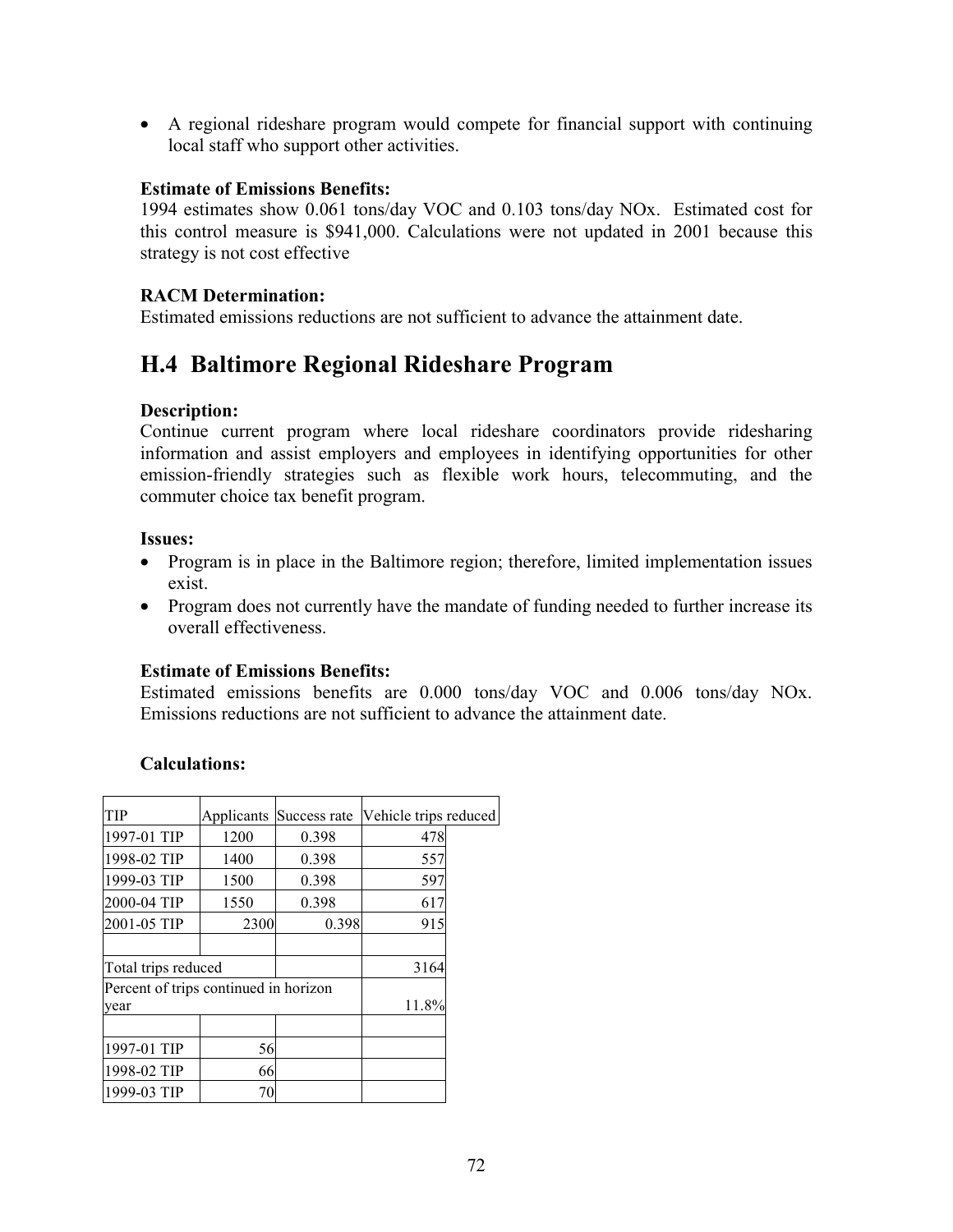| 2000-04 TIP                         |  |     |
|-------------------------------------|--|-----|
| 2001-05 TIP                         |  |     |
|                                     |  |     |
| Average Trip Length one way (miles) |  |     |
| VMT reduced                         |  | 522 |
|                                     |  |     |

Emissions factors at 40 mph

#### 1997-01 TIP

| 2005 |
|------|

|             |            | 0.3628 |                    |      |           | 286.2475 |        | $=$ |       |     |
|-------------|------------|--------|--------------------|------|-----------|----------|--------|-----|-------|-----|
|             | <b>VOC</b> |        | (gm/mile) X        | 789  | $miles =$ |          | gm/day |     | 0.000 | tpd |
|             | <b>NOx</b> | 1.323  | (gm/mile) X        | 789  | $miles =$ | 1043.841 | gm/day | $=$ | 0.001 | tpd |
| 1998-02 TIP |            |        |                    |      |           |          |        |     |       |     |
| 2005        |            |        |                    |      |           |          |        |     |       |     |
|             | <b>VOC</b> | 0.3628 | (gm/mile) X        | 920  | $miles =$ | 333.9554 | gm/day | $=$ | 0.000 | tpd |
|             | <b>NOx</b> | 1.323  | (gm/mile) X        | 920  | $miles =$ | 1217.814 | gm/day | $=$ | 0.001 | tpd |
| 1999-03 TIP |            |        |                    |      |           |          |        |     |       |     |
| 2005        |            |        |                    |      |           |          |        |     |       |     |
|             | <b>VOC</b> | 0.3628 | (gm/mile) X        | 986  | $miles =$ | 357.8093 | gm/day | $=$ | 0.000 | tpd |
|             | NOx        | 1.323  | (gm/mile) X        | 986  | $miles =$ | 1304.801 | gm/day | $=$ | 0.001 | tpd |
| 2000-04 TIP |            |        |                    |      |           |          |        |     |       |     |
| 2005        |            |        |                    |      |           |          |        |     |       |     |
|             | <b>VOC</b> | 0.3628 | $\text{g}$ mile) X | 1019 | $miles =$ | 369.7363 | gm/day | $=$ | 0.000 | tpd |
|             | <b>NOx</b> | 1.323  | (gm/mile) X        | 1019 | $miles =$ | 1348.294 | gm/day | $=$ | 0.001 | tpd |
| 2000-04 TIP |            |        |                    |      |           |          |        |     |       |     |
| 2005        |            |        |                    |      |           |          |        |     |       |     |
|             | <b>VOC</b> | 0.3628 | (gm/mile) X        | 1512 | $miles =$ | 548.641  | gm/day | $=$ | 0.001 | tpd |
|             | NOx        | 1.323  | (gm/mile) X        | 1512 | $miles =$ | 2000.695 | gm/day | =   | 0.002 | tpd |

#### **RACM Determination:**

Estimated emissions reductions are unlikely to advance the attainment date.

### **H.5 Park and Ride Lots**

#### **Description:**

Establish park and ride lots throughout the region.

#### **Issues:**

- This measure is currently in place and there are limited implementation issues.
- Demand and funding levels will determine rate of future construction activity.
- Survey under way to assess catchment areas for various park and ride lots which will help to determine future locations.

#### **Estimate of Emissions Benefits:**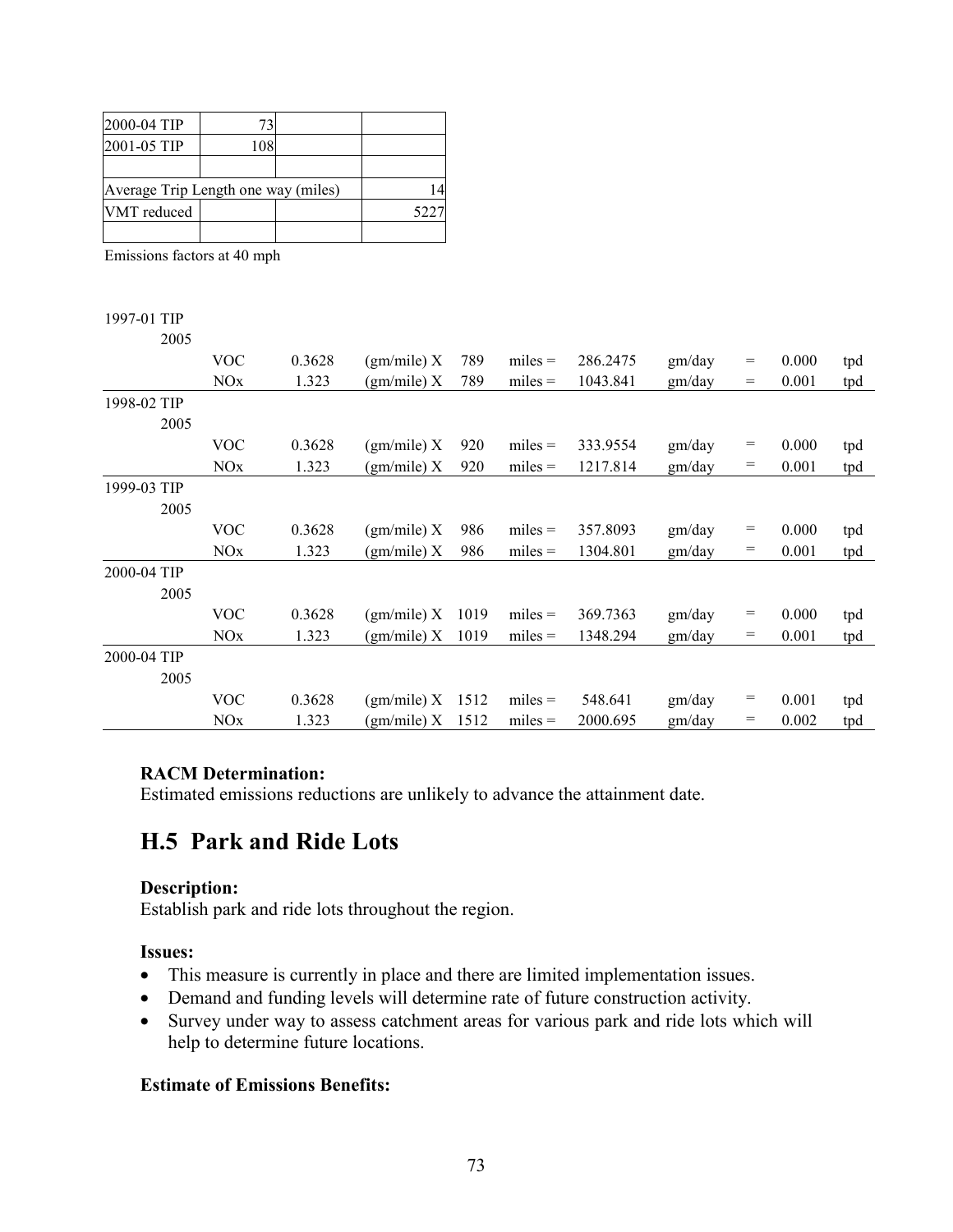Based on 2001 emission estimates, the benefits of the above program would be .03 tpd of VOC and .12 tpd of NOx.

#### **Technical Assumptions**

1. An off-model (sketch planning) method is used to test the emission reduction potential of this program. This method permits program and testing assumptions and calculations to be externalized for review.

2. It is assumed that the additional P&R spaces to be constructed in this program will yield a similar VMT reduction potential as the FY 1990 - FY 1996 P&R projects analyzed at the request of the Maryland Department of the Environment (MDE) in 1993. (See table below.) The additional Park & Ride spaces to be constructed will be approximately 75% transit-related and 25% HOV/bus-related.

3. The 3-step method specified by the MDE in a March 30, 2000 letter to Gene Bandy is used for calculating the emission reductions in the program for the years 2005, 2015 and 2020.

4. The 8-vehicle class mobile source emission factors for VOC, CO and NOx for the years 2005, 2015 and 2020 are from the Mobile 5B model, and are the same as those specified in the above referenced letter.

#### VMT Reductions from FY 1990 - FY 1996 TIP Park & Ride Projects

The VMT reduction information in this table is currently used for estimating the emission reduction potential of the un-built Park & Ride spaces in 1998 Long Range Plan

| <b>Project Name</b>                                                                         | <b>TIP Project</b> | VMT         | <b>VMT</b> | VMT         |
|---------------------------------------------------------------------------------------------|--------------------|-------------|------------|-------------|
| <b>Transit-Related Projects</b>                                                             |                    |             |            |             |
| Central Light Rail<br><b>Transit System</b><br>(3,056 P&R)                                  | 40-9001-69         | 157,003 VMT | 18,709 VMT | 138,294 VMT |
| <b>MARC Commuter</b><br>Rail Service<br>Expansion<br>(Perryville<br>Extension)<br>(650 P&R) | <b>CC-01-T</b>     | 37,955 VMT  | 3,250 VMT  | 34,705 VMT  |
| <b>MARC BWI</b><br><b>Station Parking</b><br>Garage<br>$(1,500$ P&R)                        | 70-9326-82         | 39,512 VMT  | 7,500 VMT  | 32,012 VMT  |
| <b>Penn Station</b><br>Parking Garage<br>(530 P&R)                                          | 12-9326-02         | 24,168 VMT  | 1.590 VMT  | 22,578 VMT  |
| New Relay Station<br>(800 P&R)                                                              | 70-9310-82         | 25,924 VMT  | 4,000 VMT  | 21,924 VMT  |
| <b>MARC Dorsey</b><br>Station                                                               | 70-9312-82         | 26,536 VMT  | 5,000 VMT  | 21,536 VMT  |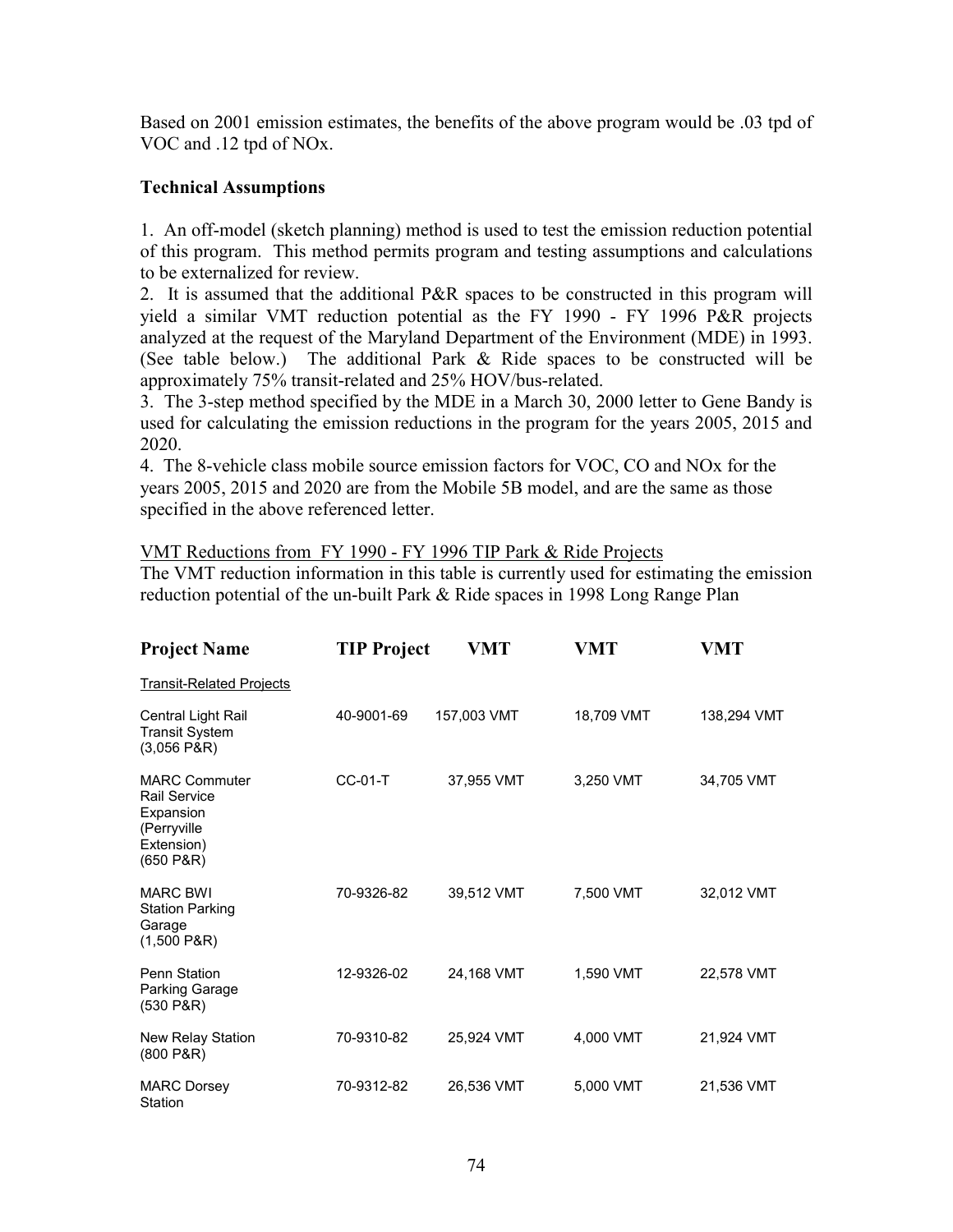| $(1,000$ P&R)                                                                                   |            |            |           |            |
|-------------------------------------------------------------------------------------------------|------------|------------|-----------|------------|
| <b>Odenton Station</b><br>Parking Expansion<br>- West<br>(800 P&R)                              | 70-9328-82 | 16,950 VMT | 4,000 VMT | 12,950 VMT |
| Savage Station<br>Parking Expansion<br>(550 P&R)                                                | 70-9314-82 | 12,182 VMT | 2,750 VMT | 9,432 VMT  |
| <b>West Baltimore</b><br><b>Station Parking</b><br>Expansion<br>(125 P&R)                       | 70-9322-82 | 5,025 VMT  | 375 VMT   | 4,650 VMT  |
| Halethorpe Station<br>High-Level Platform<br>and Parking Exp.<br>(150 P&R)                      | 70-9325-82 | 4,566 VMT  | 750 VMT   | 3,816 VMT  |
| <b>HOV / Bus-Related Projects</b>                                                               |            |            |           |            |
| MTA Rolling Rd/<br>Metropolitan Blvd.<br>P&R Lot - Baltimore<br>County<br>(550 P&R)<br>HOV, Bus | <b>MTA</b> | 12,791 VMT | 4,451 VMT | 8,340 VMT  |
| MD100/Long Gate<br>Pkwy - P&R Lot -<br><b>Howard County</b><br>(301 P&R)<br>HOV, Bus            | <b>SHA</b> | 9,006 VMT  | 2,872 VMT | 6,134 VMT  |
| <b>US 29/MD 100</b><br>P&R Lot - Howard<br>County<br>(230 P&R)<br>HOV, Bus                      | 66-9404-02 | 6,881 VMT  | 2,194 VMT | 4,687 VMT  |
| <b>MTA Rosedale</b><br>P&R Lot -<br><b>Baltimore County</b><br>(217 P&R)<br>HOV, Bus            | MTA        | 6,702 VMT  | 2,171 VMT | 4,531 VMT  |
| Severna Park<br>P&R Lot - Anne<br><b>Arundel County</b><br>(150 P&R)<br>HOV, Bus                | MTA        | 5,748 VMT  | 2,413 VMT | 3,335 VMT  |
| MD 32/Broken-<br>land Pkwy<br>P&R Lot - Howard<br>County<br>(100 P&R)<br>HOV, Bus               | 66-9404-02 | 2,992 VMT  | 954 VMT   | 2,038 VMT  |
| US 1/Gunpowder                                                                                  | <b>SHA</b> | 2,485 VMT  | 628 VMT   | 1,857 VMT  |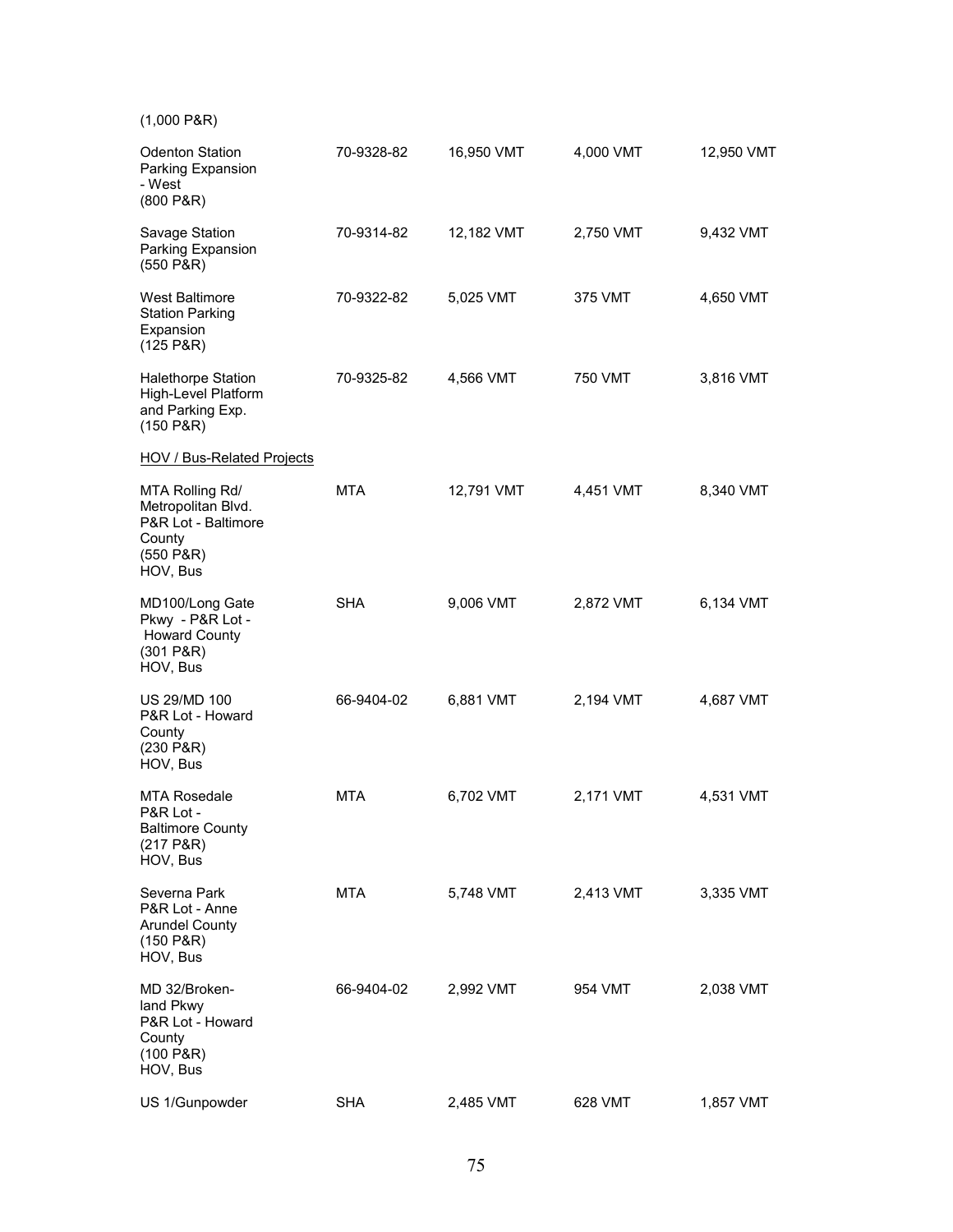| <b>Falls Park</b><br>P&R Lot -<br><b>Baltimore County</b><br>(45 P&R)<br>HOV, Bus      |            |            |           |           |
|----------------------------------------------------------------------------------------|------------|------------|-----------|-----------|
| MD 4/MD 258<br>P&R Lot -<br>Anne Arundel<br>County<br>(70 P & R)<br>HOV, Bus           | 61-9310-02 | 2,594 VMT  | 1,160 VMT | 1,434 VMT |
| I-97/Benfield Rd.<br>P&R Lot - Anne<br><b>Arundel County</b><br>(82 P & R)<br>HOV, Bus | MTA        | 2,073 VMT  | 903 VMT   | 1,170 VMT |
| MD 4/MD 408<br>P&R Lot -<br>Anne Arundel<br>County<br>(60 P & R)<br>HOV, Bus           | <b>SHA</b> | 1,441 VMT  | 941 VMT   | 500 VMT   |
| <b>US 29/MD 216</b><br>P&R Lot - Howard<br>County<br>(460 P&R)<br>HOV                  | 66-9404-02 | 13,763 VMT | 7,395 VMT | 6,368 VMT |
| <b>US 50/MD 8</b><br>P&R Lot - Queen<br>Anne's County<br>(270 P&R)<br>HOV              | <b>SHA</b> | 13,673 VMT | 6,827 VMT | 6,846 VMT |
| I-95/MD 543<br>P&R Lot -<br><b>Harford County</b><br>(50 P&R)<br>HOV                   | 9311-02    | 3,754 VMT  | 1,807 VMT | 1,947 VMT |
| Rt. 97/MD 26 P&R<br>Lot Expansion -<br><b>Carroll County</b><br>(52 P&R)<br>HOV        | <b>SHA</b> | 2,047 VMT  | 1,055 VMT | 992 VMT   |
| MD 97/MD 26 P&R<br>Lot Expansion -<br><b>Carroll County</b><br>(20 P&R)<br>HOV         | 64-9306-02 | 788 VMT    | 406 VMT   | 382 VMT   |
| MD 97/MD 850H<br>P&R Lot - Carroll<br>County<br>(18 P & R)<br>HOV                      | <b>SHA</b> | 709 VMT    | 365 VMT   | 344 VMT   |
|                                                                                        |            |            |           |           |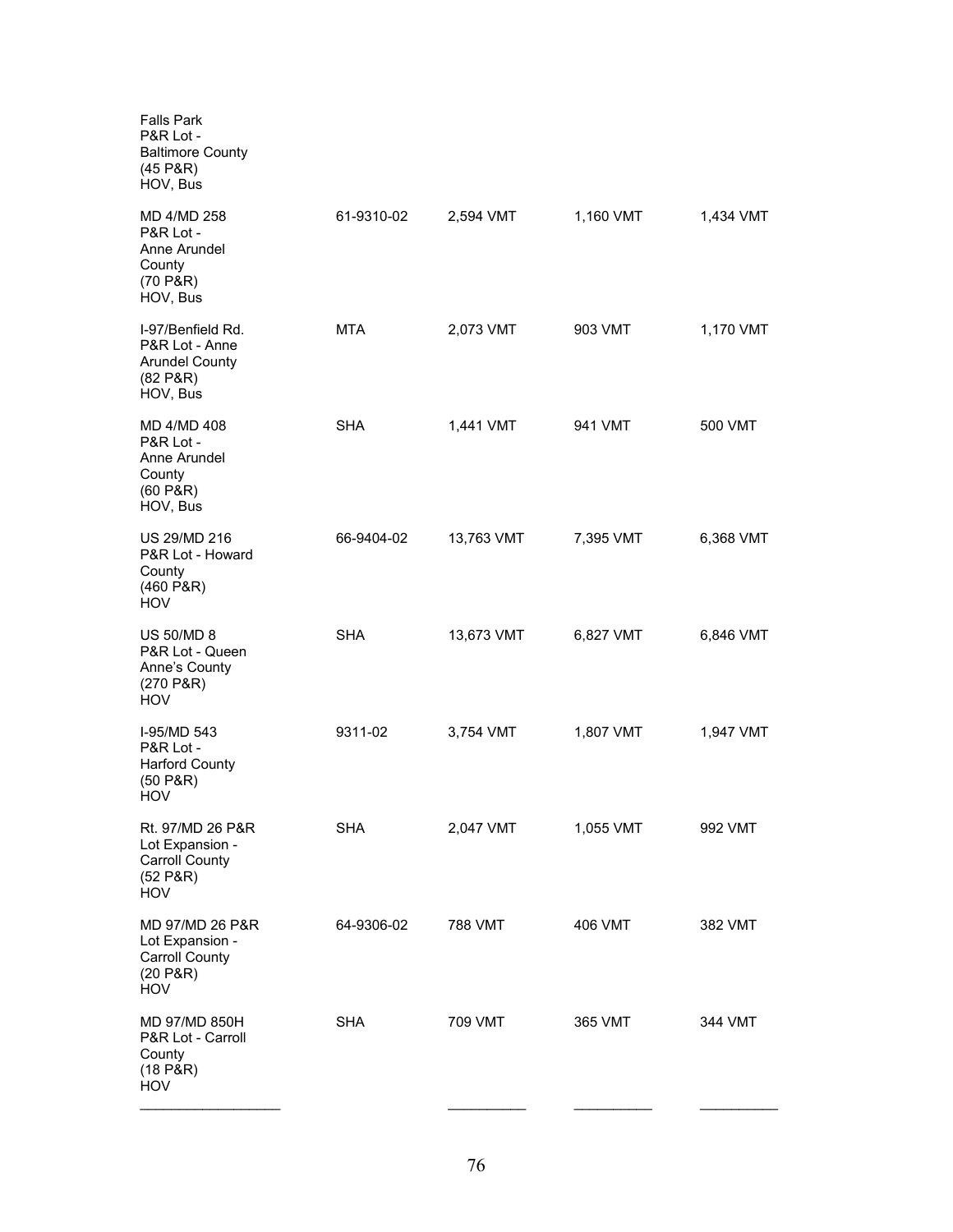11,836 P&R Spaces 437,286 VMT 84,466 VMT 352,802 VMT

#### 2005 PARK & RIDE PROGRAM EMISSION REDUCTION

| 12,700           | Number of P&R spaces in 1994 Long Range Plan. Net additional P&R<br>spaces to be built under the 1998 Long Range Plan by $2020 = 4,800$                                             |
|------------------|-------------------------------------------------------------------------------------------------------------------------------------------------------------------------------------|
| 8,053            | Spaces to be deleted to meet federal emission reduction rule $= 8,053$                                                                                                              |
| 359              | Number of P&R spaces in TIP                                                                                                                                                         |
| 834              | Number of P&R spaces to be built by SHA by 2005                                                                                                                                     |
| 3,454            | Number of P&R spaces constructed by $2005 = 3,454$ spaces                                                                                                                           |
| 11,836           | Number of P&R spaces in FY 1990 - FY 1996 TIP                                                                                                                                       |
| 352,802          | VMT reduction from FY 1990 - FY 1996 TIP                                                                                                                                            |
| 80%              | 2005 P&R space utilization                                                                                                                                                          |
|                  | VMT Reduction in 2005 = 0.8 space utilization factor $\int (3,454 \text{ spaces})$<br>11,836 spaces) x 352,802 VMT ] = 0.8 [0.2918 x 352,802] = 0.8 [102,948]<br>$= 82,358$ VMT/day |
| 82,358<br>82,358 | VMT reduced x 0.363 g/mi = 29,896 VOC gr/day = 0.03 tons/day<br>VMT reduced x 1.323 gr/mi = $108,960$ NOx gr/day = 0.12 tons/day                                                    |

#### **Year 2005 - Emission Reduction**

2005 VOC Reduction  $= 0.03$  tons/day 2005 NOx Reduction =  $0.12$  tons/day

#### **RACM Determination:**

Estimated emissions reductions are not sufficient to advance the attainment date.

## **I. ITS and Traffic Flow Improvements**

## **I.1 Advanced Transportation Management System (Large Scale)**

#### **Definition:**

This program would provide integrated intersection controls, freeway ramp metering and advisory signs, real time information on traffic conditions and quick response incident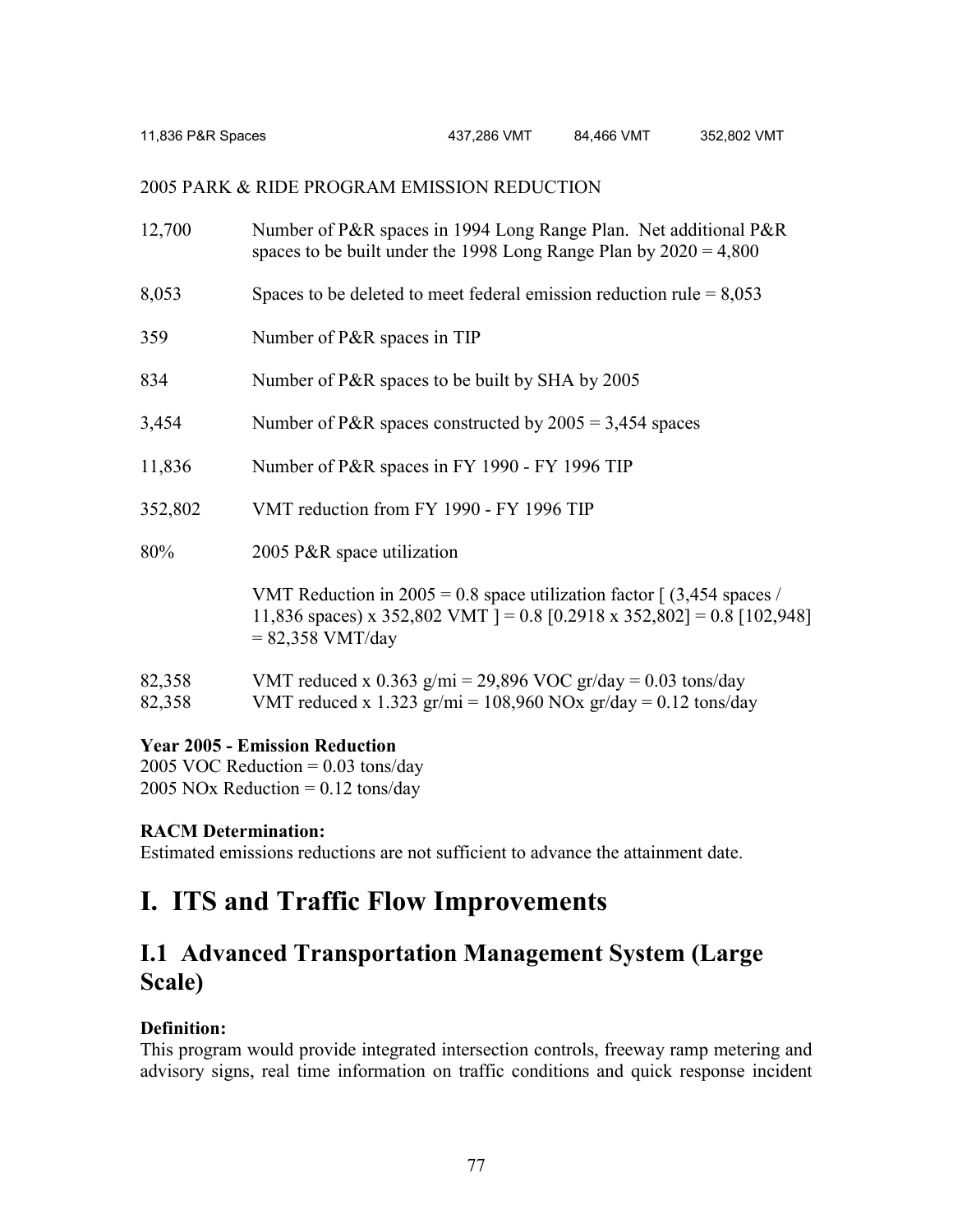management to obtain more efficient use of the transportation system. This program addresses large scale arterial infrastructure.

#### **Issues:**

- This program is expensive in nature and would require a large commitment of state funds in excess of 8 million dollars for implementation. (Assuming 4 TMS installations are completed in excess of 2 million dollars each). This project is too expensive to implement on a regional basis by 2005.
- Decreasing congestion would lead to faster average speeds and these speeds would increase NOx emissions on a regional basis. The reduction in congestion would lead to lower emissions from idling.
- The small credits associated with this project would not advance attainment.

#### **Estimate of Emissions Benefits:**

1994 estimates show .082 tpd of VOC and an increase in NOx of .16 tpd for 2005 from this program. The approximate costs of this program could be in excess of 8 million dollars. Calculations were not updated in 2001 because the strategy is not cost effective.

#### **RACM Determination:**

Estimated emissions reductions are not sufficient to advance the attainment date. Implementation issues (as listed above) hinder the ability to implement this strategy in time to advance attainment.

## **I.2 Flashing Yellow in the Predominant Direction**

#### **Definition:**

Implement a flashing yellow light system in predominant travel direction and a flashing red light in the minor flow direction at all low-volume intersections where safety and geometry permits.

#### **Issues:**

- Safety concerns from the local parties have prevented implementation of this program in the past.
- The potential congestion emission benefits would likely be small and would not advance attainment.

#### **Estimate of Emissions Benefits:**

This measure was rejected based on the considerations listed above. Therefore, emission benefits were not calculated.

#### **RACM Determination:**

Implementation issues (as listed above) hinder the ability to implement this strategy in time to advance attainment.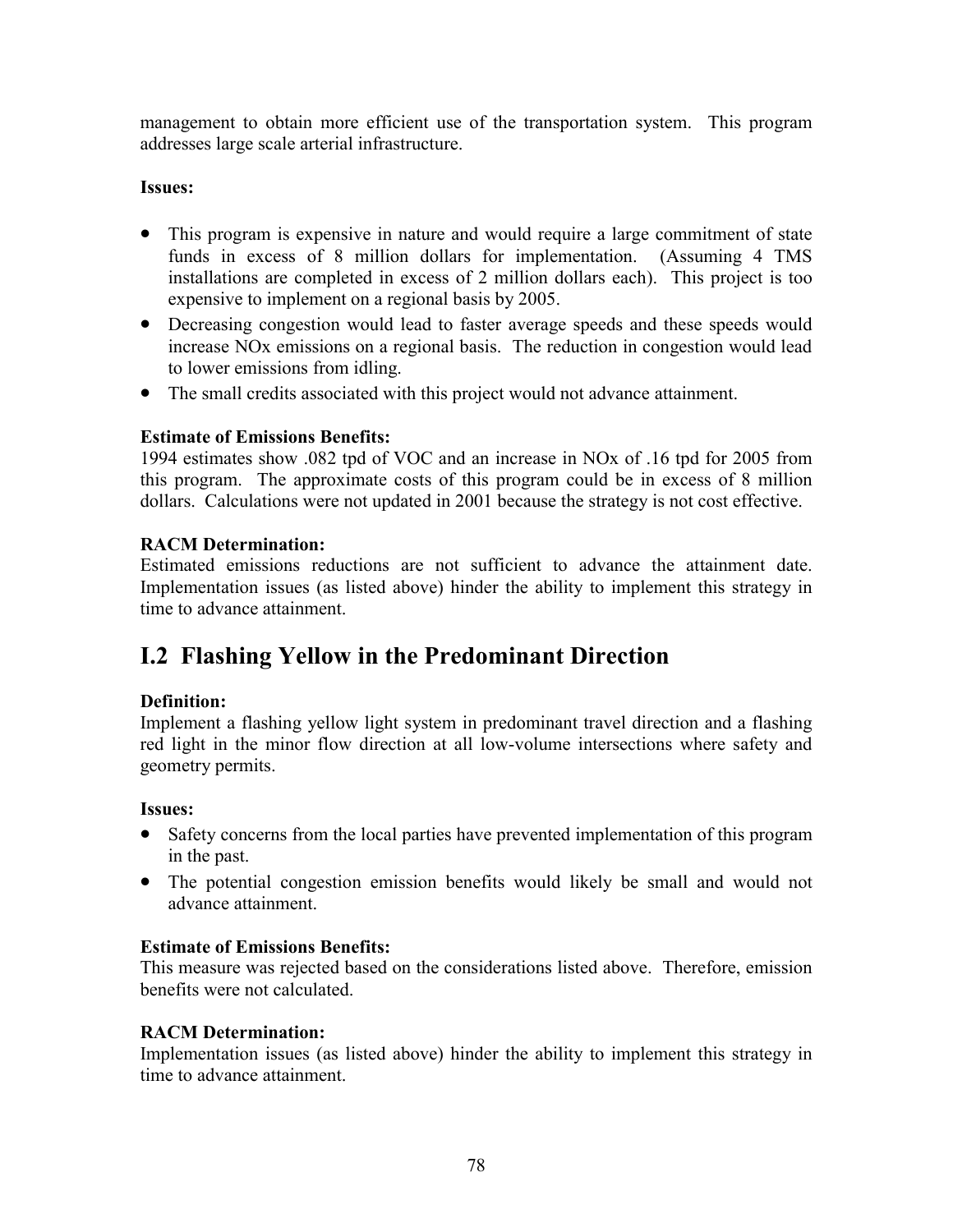## **I.3 Right Turn on Red in Central City**

#### **Definition:**

Allow right turns on red signals in the central city during peak hours for the predominant traffic direction to allow for an ease in potential congestion caused by the signal system.

#### **Issues:**

- Safety concerns from the local parties have prevented implementation of this program in the past.
- The potential congestion emission benefits would likely be small and would not advance attainment.

#### **Estimation of Emission Benefits:**

This measure was rejected based on the considerations listed above. Therefore, emission benefits were not calculated.

#### **RACM Determination:**

Implementation issues (as listed above) hinder the ability to implement this strategy in time to advance attainment.

## **I.4 Improved Traveler Information Services**

#### **Definition:**

Improvements on ITS measures that provide traffic information to public.

#### **Issues:**

- While this service will likely result in some travelers changing their travel time, route, or mode, overall system VMT and vehicle trips per day will likely not decrease.
- There are associated emission reductions from congestion management.

#### **Estimate of Emissions Benefits:**

According to an analysis completed by MDOT the expected emissions benefits from a program such as this would be 0.001 tpd of VOC and 0.009 tpd of NOx

#### **RACM Determination:**

Estimated emissions reductions are not sufficient to advance the attainment date.

## **I.5 Increased Adherence to 55 MPH Speed Limit**

#### **Definition:**

Increase the adherence to the 55 mph speed limit to reduce the average traffic speed which in turn would lower NO<sub>x</sub> emissions. Program components include: increased points, fines and prosecutions, increased insurance rates.

#### **Issues:**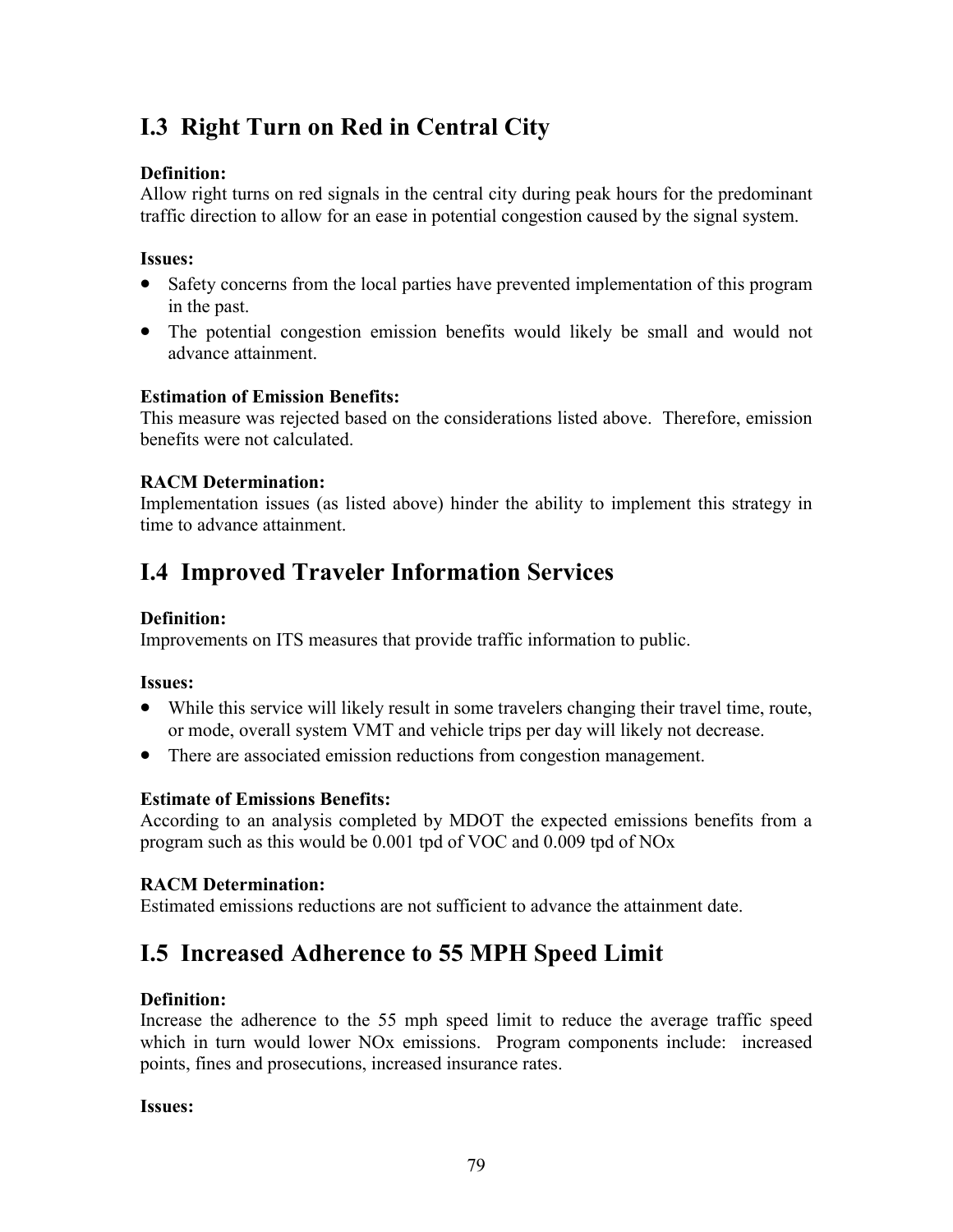- Low political feasibility.
- Local support is needed to implement this policy successfully statewide. The effort required local funding. These funds would need to be procured prior to 2005 which could be very difficult.
- The 1994 credit estimates for this program for 2005 were less than .5 tons of either NOx or VOC. These small emission credits are not sufficient to advance attainment.
- Impacts to MVA, MD State Police, Court System.

#### **Estimation of Emissions Benefits:**

1994 estimates show .336 tpd of VOC and a decrease in NOx of .473 tpd for 2005 from this program. The approximate costs of this program could be in excess of 5 million dollars. Calculations were not updated in 2001 because this strategy was rejected for the reasons listed above.

#### **RACM Determination:**

Estimated emissions reductions are not sufficient to advance the attainment date. Implementation issues (as listed above) hinder the ability to implement this strategy in time to advance attainment.

## **I.6 CHART (ITS)**

#### **Definition:**

MDOT has developed and implemented a program though the State Highway Administration to reduce the congestion caused by traffic accidents and on-road breakdowns.

#### **Issues:**

- The program is currently funded and implemented and has been very successful in reducing congestion times due to incidents on main arteries.
- The program does not reduce traffic flow and focuses only on congestion due to nonrecurring incidents.

#### **Estimate of Emissions Benefits:**

An update of the analysis of the benefits of the CHART program is currently underway. Previous preliminary analyses by the University of Maryland show emissions benefits less than 0.1 tons/day benefit. However, the updated analysis could not be completed in time for review in this RACM analysis. It is the professional opinion of the RACM workgroup that the expected credits from this program would not be large enough to advance attainment.

#### **RACM Determination:**

Expected emissions reductions are not sufficient to advance the attainment date.

### **I.7 Electronic Toll Collection**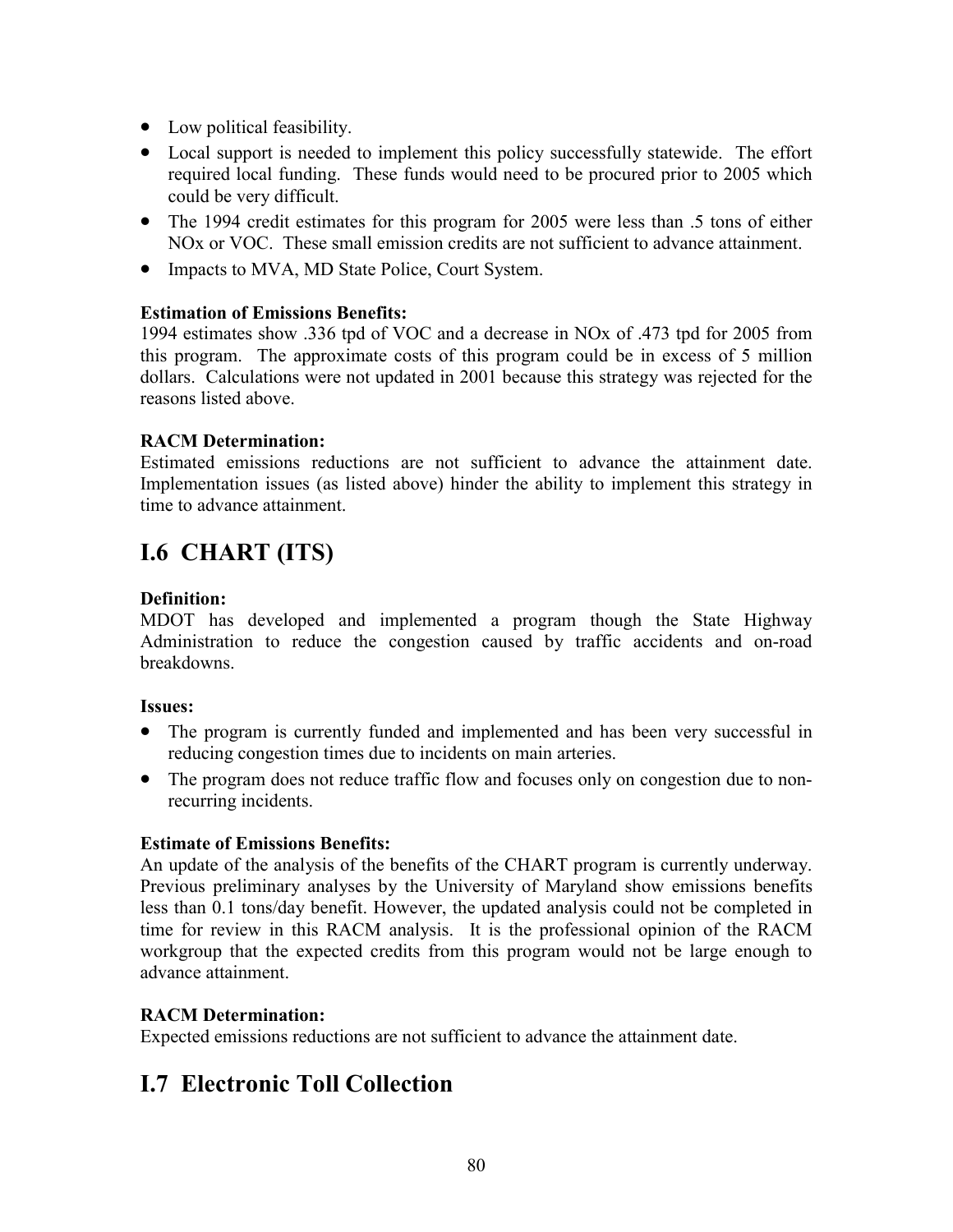#### **Definition:**

Develop and implement an electronic toll collection program that would reduce congestion from toll plazas.

#### **Issues:**

- Congestion reductions reduce idling time but not VMT.
- Percent of vehicles using tolls versus region-wide vehicle use minimal benefit

#### **Estimate of Emissions Benefits:**

#### **Calculations:**

The Maryland Transportation Authority has programmed the installation of electronic toll collection equipment at 5 locations in the Baltimore region. The system will be used by daily commuters. Key Bridge, Fort McHenry Tunnel, and Baltimore Harbor Tunnel are operational and are part of the analysis.

- Bay Bridge and Hatem Bridge will be in operation by 2005.
- Growth projected to increase by  $+3.5\%$  annually

| Locations     |       |       |       |       | Delay during   |
|---------------|-------|-------|-------|-------|----------------|
|               | 1996  | 1999  | 2002  | 2005  | peak (minutes) |
| I-695 Key     |       |       |       |       |                |
| <b>Bridge</b> | 11700 | 12972 | 14382 | 15946 | 3.5            |
| I-95 Fort     |       |       |       |       |                |
| McHenry       |       |       |       |       |                |
| Tunnel        | 27100 | 30046 | 33313 | 36935 | 3.5            |
| $I-895$       |       |       |       |       |                |
| Baltimore     |       |       |       |       |                |
| Harbor Tunnel | 23400 | 25944 | 28765 | 31892 | 3.5            |
| US 50/301 Bay |       |       |       |       |                |
| <b>Bridge</b> | 8000  | 8870  | 9834  | 10903 |                |
| US 40 Hatem   |       |       |       |       |                |
| <b>Bridge</b> | 11500 | 12750 | 14136 | 15673 |                |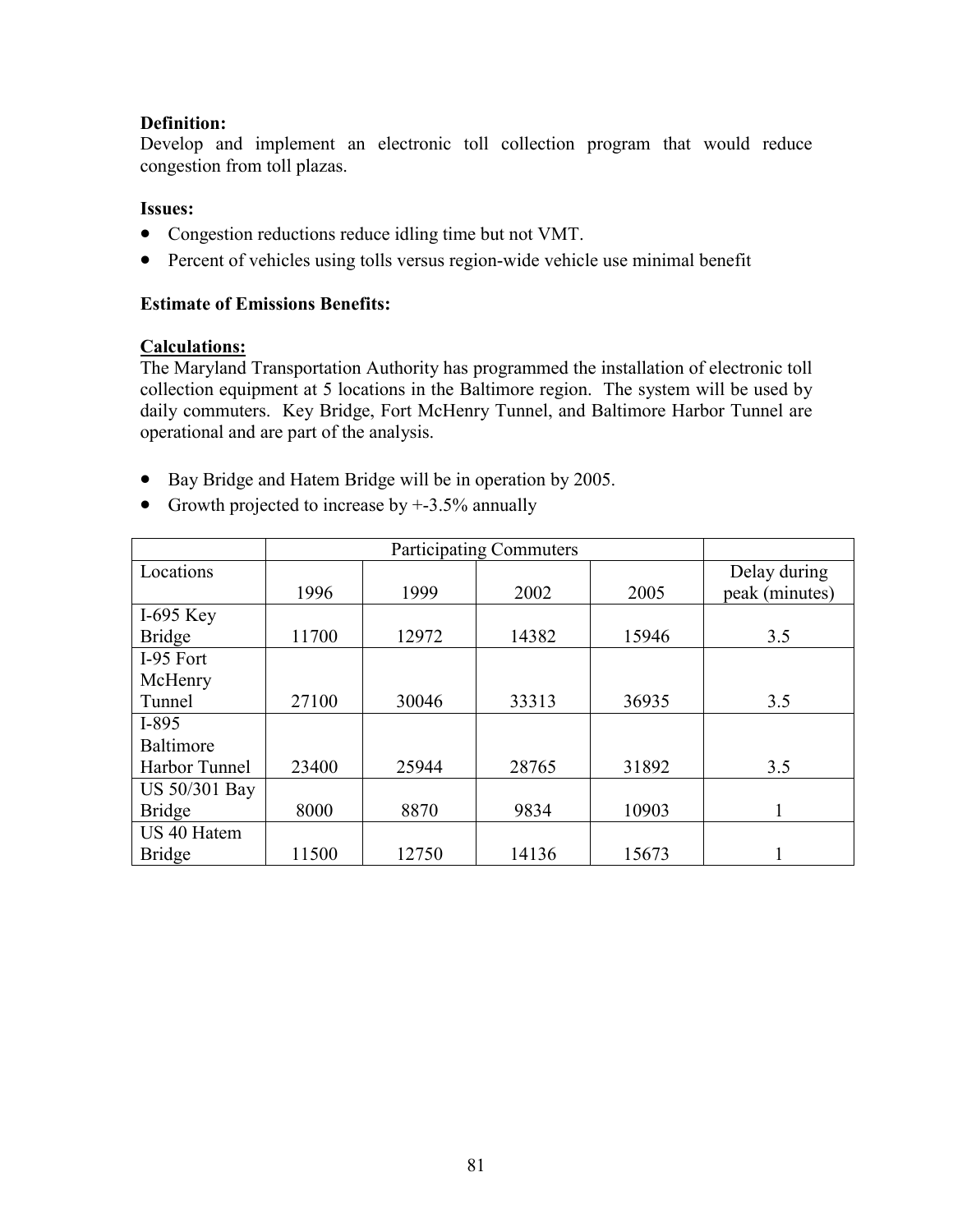| Idle emission factors |       |      |  |  |  |
|-----------------------|-------|------|--|--|--|
| gm/hour               |       |      |  |  |  |
|                       | VOC   | NOx  |  |  |  |
| 1999                  | 18.32 | 7.21 |  |  |  |
| 2002                  | 12.29 | 6.15 |  |  |  |
| 2005                  | 10.42 | 5.49 |  |  |  |
| 2015                  | 8.76  | 4.2  |  |  |  |
| 2020                  | 8.71  | 4.09 |  |  |  |

#### I-695 Key Bridge

| 1999 | 12972 | Participating daily commuters X |     | minutes of delay $=$ | 45402 | vehicle minutes of delay |
|------|-------|---------------------------------|-----|----------------------|-------|--------------------------|
| 2002 | 14382 | Participating daily commuters X | 3.5 | minutes of delay $=$ | 50338 | vehicle minutes of delay |
| 2005 | 15946 | Participating daily commuters X |     | minutes of delay $=$ | 55811 | vehicle minutes of delay |

| 1999 |                                                          |       |                        |       |          |
|------|----------------------------------------------------------|-------|------------------------|-------|----------|
|      | 757 Total vehicle hours of delay X 18.32 VOC GM/Hour=    | 13863 | VOC GM/Day             | 0.015 | Tons/Day |
|      | 757 Total vehicle hours of delay $X$ 7.21 NOx GM/Hour=   | 5456  | NO <sub>x</sub> GM/Day | 0.006 | Tons/Day |
| 2002 |                                                          |       |                        |       |          |
|      | 839 Total vehicle hours of delay X 12.29 VOC GM/Hour=    | 10311 | VOC GM/Day             | 0.011 | Tons/Day |
|      | 839 Total vehicle hours of delay X 6.15 NOx GM/Hour=     | 5160  | NO <sub>x</sub> GM/Day | 0.006 | Tons/Day |
| 2005 |                                                          |       |                        |       |          |
|      | 930 Total vehicle hours of delay X 10.42 VOC GM/Hour=    | 9692  | VOC GM/Day             | 0.011 | Tons/Day |
|      | 930 Total vehicle hours of delay $X = 5.49$ NOx GM/Hour= | 5107  | NO <sub>x</sub> GM/Day | 0.006 | Tons/Day |
|      |                                                          |       |                        |       |          |

| I-95 Fort McHenry Tunnel |       |                                 |     |                      |        |                          |
|--------------------------|-------|---------------------------------|-----|----------------------|--------|--------------------------|
| 1999                     | 30046 | Participating daily commuters X | 3.5 | minutes of delay $=$ | 105162 | vehicle minutes of delay |
| 2002                     | 33313 | Participating daily commuters X | 3.5 | minutes of delay $=$ | 116595 | vehicle minutes of delay |
| 2005                     | 36935 | Participating daily commuters X | 3.5 | minutes of delay $=$ | 129271 | vehicle minutes of delay |

| 1999 |                                                           |       |                        |       |          |
|------|-----------------------------------------------------------|-------|------------------------|-------|----------|
|      | 1753 Total vehicle hours of delay X 18.32 VOC GM/Hour=    | 32109 | VOC GM/Day             | 0.035 | Tons/Day |
|      | 1753 Total vehicle hours of delay $X$ 7.21 NOx GM/Hour=   | 12637 | NO <sub>x</sub> GM/Day | 0.014 | Tons/Day |
| 2002 |                                                           |       |                        |       |          |
|      | 1943 Total vehicle hours of delay X 12.29 VOC GM/Hour=    | 23883 | VOC GM/Day             | 0.026 | Tons/Day |
|      | 1943 Total vehicle hours of delay $X = 6.15$ NOx GM/Hour= | 11951 | NO <sub>x</sub> GM/Day | 0.013 | Tons/Day |
| 2005 |                                                           |       |                        |       |          |
|      | 2155 Total vehicle hours of delay X 10.42 VOC GM/Hour=    | 22450 | VOC GM/Day             | 0.025 | Tons/Day |
|      | 2155 Total vehicle hours of delay $X = 5.49$ NOx GM/Hour= | 11828 | NO <sub>x</sub> GM/Day | 0.013 | Tons/Day |

| I-895 Baltimore Harbor Tunnel |       |                                 |     |                      |        |                          |
|-------------------------------|-------|---------------------------------|-----|----------------------|--------|--------------------------|
| 1999                          | 25944 | Participating daily commuters X | 3.5 | minutes of delay $=$ | 90804  | vehicle minutes of delay |
| 2002                          | 28765 | Participating daily commuters X | 3.5 | minutes of delay $=$ | 100676 | vehicle minutes of delay |
| 2005                          | 31892 | Participating daily commuters X | 3.5 | minutes of delay $=$ | 111621 | vehicle minutes of delay |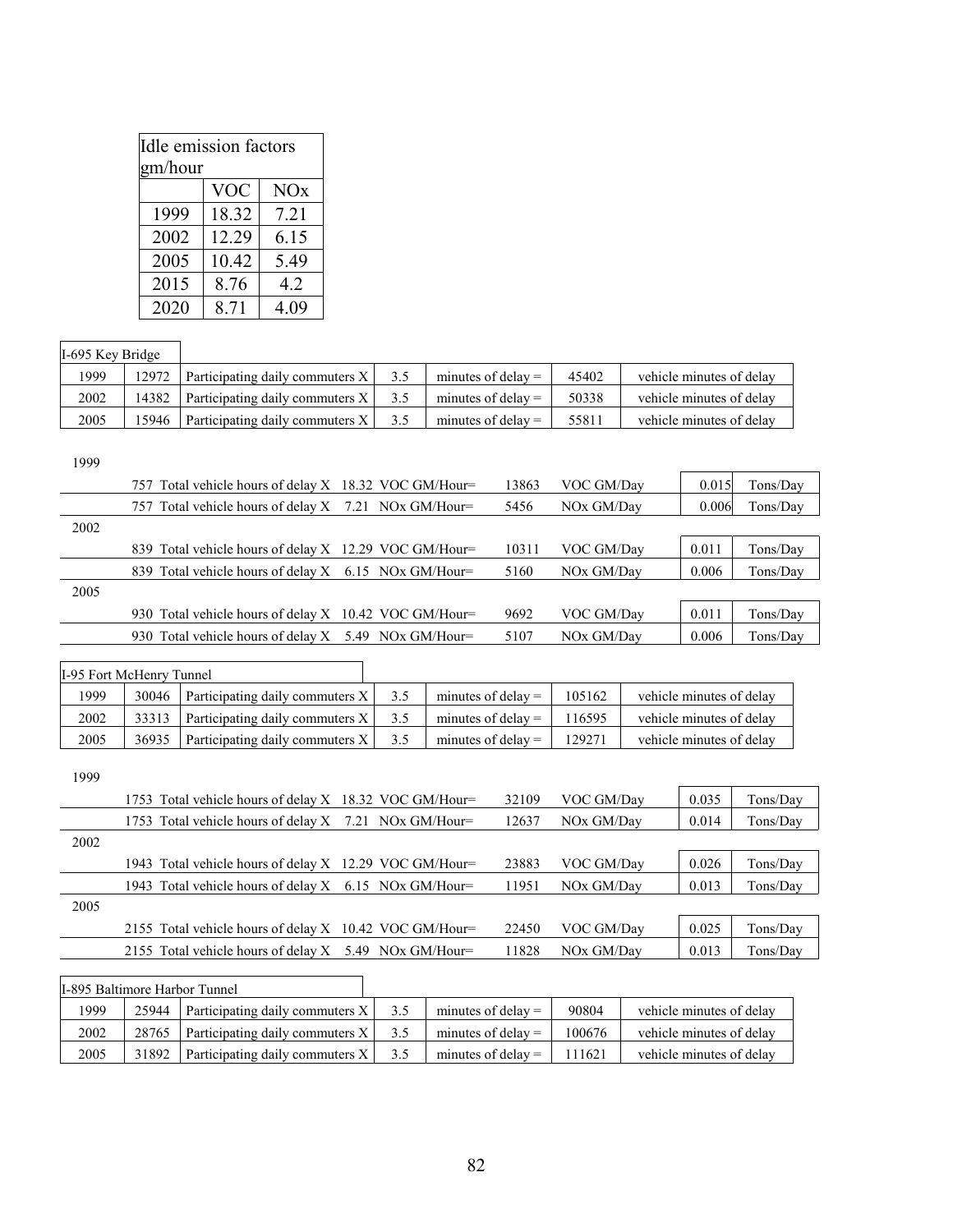1999

|      | 1513 Total vehicle hours of delay X 18.32 VOC GM/Hour= | 27725 | VOC GM/Day | 0.031 | Tons/Day |
|------|--------------------------------------------------------|-------|------------|-------|----------|
|      | 1513 Total vehicle hours of delay X 7.21 NOx GM/Hour=  | 10912 | NOx GM/Day | 0.012 | Tons/Day |
| 2002 |                                                        |       |            |       |          |
|      | 1678 Total vehicle hours of delay X 12.29 VOC GM/Hour= | 20622 | VOC GM/Day | 0.023 | Tons/Day |
|      | 1678 Total vehicle hours of delay X 6.15 NOx GM/Hour=  | 10319 | NOx GM/Day | 0.011 | Tons/Day |
| 2005 |                                                        |       |            |       |          |
|      | 1860 Total vehicle hours of delay X 10.42 VOC GM/Hour= | 19385 | VOC GM/Day | 0.021 | Tons/Day |
|      | 1860 Total vehicle hours of delay X 5.49 NOx GM/Hour=  | 10213 | NOx GM/Day | 0.011 | Tons/Day |
|      |                                                        |       |            |       |          |

| $US 50/301$ Bay Bridge |       |                                 |                      |       |                          |
|------------------------|-------|---------------------------------|----------------------|-------|--------------------------|
| 1999                   |       | Participating daily commuters X | minutes of delay $=$ |       | vehicle minutes of delay |
| 2002                   |       | Participating daily commuters X | minutes of delay $=$ |       | vehicle minutes of delay |
| 2005                   | 10903 | Participating daily commuters X | minutes of delay $=$ | 10903 | vehicle minutes of delay |

| 1999 |          |                                         |                |              |                        |       |          |
|------|----------|-----------------------------------------|----------------|--------------|------------------------|-------|----------|
|      | 0        | Total vehicle hours of delay $X$ 18.32  | VOC GM/Hour=   | $\mathbf{0}$ | VOC GM/Day             | 0.000 | Tons/Day |
|      | $\theta$ | Total vehicle hours of delay $X$ 7.21   | $NOx$ GM/Hour= | $\mathbf{0}$ | NOx GM/Day             | 0.000 | Tons/Day |
| 2002 |          |                                         |                |              |                        |       |          |
|      | 0        | Total vehicle hours of delay $X$ 12.29  | VOC GM/Hour=   | $\mathbf{0}$ | VOC GM/Dav             | 0.000 | Tons/Day |
|      | $\Omega$ | Total vehicle hours of delay $X = 6.15$ | $NOx$ GM/Hour= | $\Omega$     | NO <sub>x</sub> GM/Day | 0.000 | Tons/Day |
| 2005 |          |                                         |                |              |                        |       |          |
|      | 182      | Total vehicle hours of delay $X$ 10.42  | VOC GM/Hour=   | 1894         | VOC GM/Day             | 0.002 | Tons/Day |
|      | 182      | Total vehicle hours of delay $X$ 5.49   | $NOx$ GM/Hour= | 998          | NOx GM/Dav             | 0.001 | Tons/Day |

| US 40 Hatem Bridge |                |       |                                         |      |                      |                |                        |            |                          |          |
|--------------------|----------------|-------|-----------------------------------------|------|----------------------|----------------|------------------------|------------|--------------------------|----------|
| 1999               |                |       | Participating daily commuters X         |      | minutes of delay $=$ |                | $\theta$               |            | vehicle minutes of delay |          |
| 2002               |                |       | Participating daily commuters X         |      | minutes of delay $=$ |                | $\theta$               |            | vehicle minutes of delay |          |
| 2005               |                | 15673 | Participating daily commuters X         |      | minutes of delay $=$ |                | 15673                  |            | vehicle minutes of delay |          |
| 1999               |                |       |                                         |      |                      |                |                        |            |                          |          |
|                    | $\overline{0}$ |       | Total vehicle hours of delay X 18.32    |      | VOC GM/Hour=         | $\overline{0}$ |                        | VOC GM/Dav | 0.000                    | Tons/Day |
|                    | $\theta$       |       | Total vehicle hours of delay $X$ 7.21   |      | $NOx$ GM/Hour=       | $\overline{0}$ | NO <sub>x</sub> GM/Dav |            | 0.000                    | Tons/Day |
| 2002               |                |       |                                         |      |                      |                |                        |            |                          |          |
|                    | $\overline{0}$ |       | Total vehicle hours of delay $X$ 12.29  |      | VOC GM/Hour=         | $\overline{0}$ |                        | VOC GM/Day | 0.000                    | Tons/Day |
|                    | $\theta$       |       | Total vehicle hours of delay $X = 6.15$ |      | $NOx$ GM/Hour=       | $\overline{0}$ | NOx GM/Day             |            | 0.000                    | Tons/Day |
| 2005               |                |       |                                         |      |                      |                |                        |            |                          |          |
|                    | 261            |       | Total vehicle hours of delay $X$ 10.42  |      | VOC GM/Hour=         | 2722           | VOC GM/Dav             |            | 0.003                    | Tons/Day |
|                    | 261            |       | Total vehicle hours of delay X          | 5.49 | $NOx$ GM/Hour=       | 1434           | NO <sub>x</sub> GM/Dav |            | 0.002                    | Tons/Day |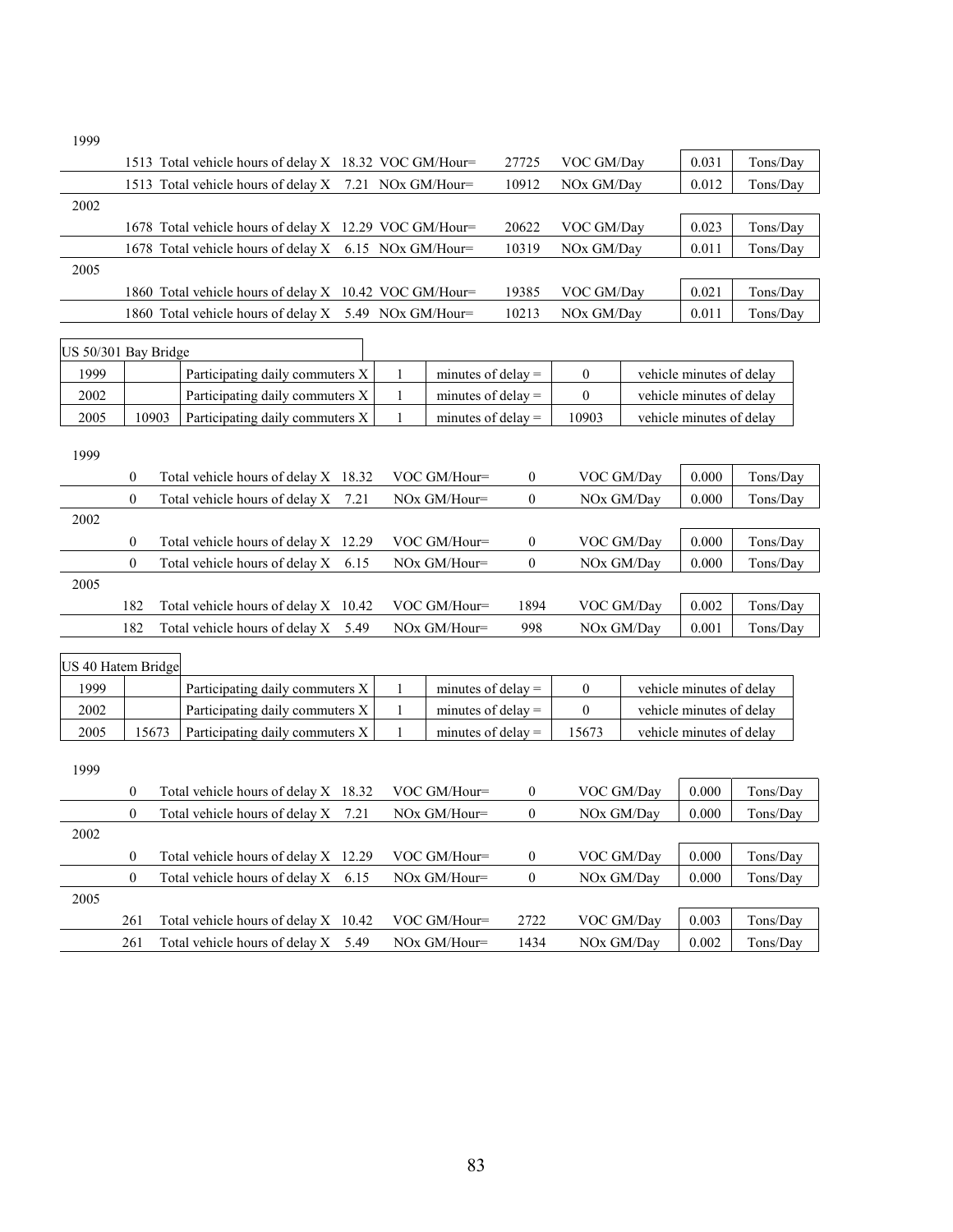| ------ |      |                                |       |                |       |            |       |          |
|--------|------|--------------------------------|-------|----------------|-------|------------|-------|----------|
| 1999   |      |                                |       |                |       |            |       |          |
|        | 4023 | Total vehicle hours of delay X | 18.32 | VOC GM/Hour=   | 73698 | VOC GM/Day | 0.081 | Tons/Day |
|        | 4023 | Total vehicle hours of delay X | 7.21  | $NOX$ GM/Hour= | 29004 | NOx GM/Day | 0.032 | Tons/Day |
| 2002   |      |                                |       |                |       |            |       |          |
|        | 4460 | Total vehicle hours of delay X | 12.29 | VOC GM/Hour=   | 54815 | VOC GM/Day | 0.060 | Tons/Day |
|        | 4460 | Total vehicle hours of delay X | 6.15  | $NOX$ GM/Hour= | 27430 | NOx GM/Day | 0.030 | Tons/Day |
| 2005   |      |                                |       |                |       |            |       |          |
|        | 5388 | Total vehicle hours of delay X | 10.42 | VOC GM/Hour=   | 56143 | VOC M/Day  | 0.062 | Tons/Day |
|        | 5388 | Total vehicle hours of delay X | 5.49  | $NQx$ GM/Hour= | 29580 | NOx GM/Day | 0.033 | Tons/Day |

#### **RACM Determination:**

Estimated emissions reductions are not sufficient to advance the attainment date.

## **I.8 Signal Systemization**

#### **Definition:**

TOTALS

Promote smoother transportation flow throughout the region by linking signals in a manner that promoted the free flow of traffic.

#### **Issues:**

- Currently the program has been applied to 80 intersections located in 10 corridors in the area.
- The program has saved over 0.5 million gallons of gasoline per year.

#### **Estimate of Emissions Benefits:**

Estimated emissions benefits are 0.089 VOC and –0.005 NOx.

Calculations:

Implementation will change average travel speed from 32mph to 35mph.

|         | Travel model VMT estimates |          |          |  |  |  |  |
|---------|----------------------------|----------|----------|--|--|--|--|
|         | 1996                       | 2002     | 2005     |  |  |  |  |
|         | 62835500                   | 68253300 | 71042400 |  |  |  |  |
| Average |                            |          |          |  |  |  |  |
| Annual  |                            | 0.01388  | 0.01344  |  |  |  |  |

|                 |        | 1999       | 2002       |            | 2005       |           |
|-----------------|--------|------------|------------|------------|------------|-----------|
|                 | VOC    | <b>NOx</b> | <b>VOC</b> | <b>NOx</b> | <b>VOC</b> | NOx       |
| 32 MPH 10.68938 |        | 1.6924     | 0.49758    | 1.4368     | 0.4496     | 1.2948    |
| 35 MPH 0.62998  |        | 1.699      | 0.45498    | 1.441      | 0.4118     | 1.299     |
|                 | 0.0594 | $-0.0066$  | 0.0426     | $-0.0042$  | 0.0378     | $-0.0042$ |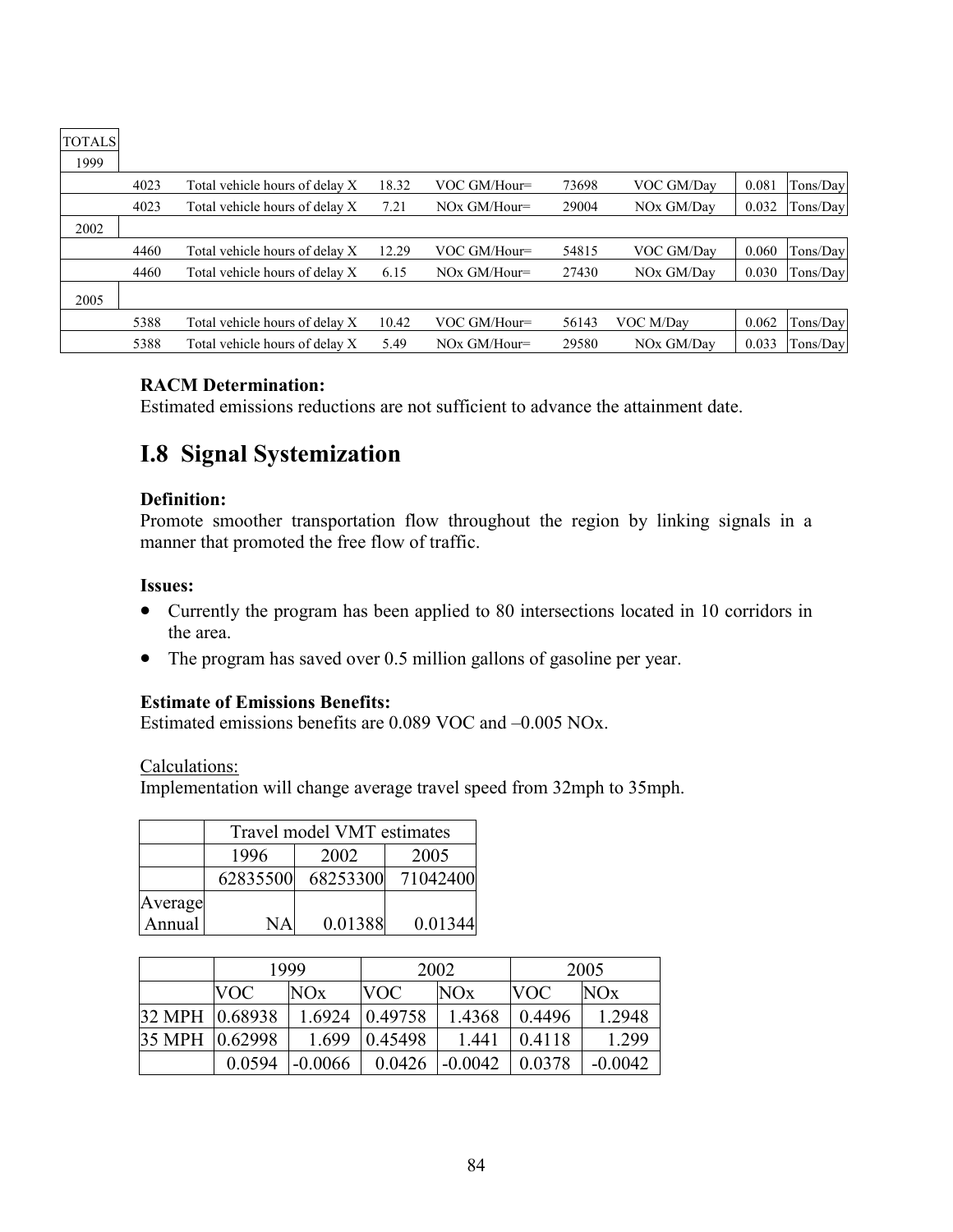|            |                                       |                | 2005            | 2005           | 2005                  |
|------------|---------------------------------------|----------------|-----------------|----------------|-----------------------|
|            |                                       | Project        |                 |                |                       |
| Source     | <b>Project Name</b>                   | Length         | Total           | <b>VOC</b>     | <b>NO<sub>x</sub></b> |
| $97 - 01$  |                                       | in Miles       | <b>Vehicles</b> | <b>Benefit</b> | <b>Benefit</b>        |
| <b>TIP</b> | MD 450, MD 2 to MD 178                | 0.7            | 36151           | 0.001          | 0                     |
| <b>TIP</b> | US 1, Taylor Avenue to Fowler Ave.    | 0.6            | 43104           | 0.001          | 0                     |
| <b>TIP</b> | US 1 Alt, Levering Ave. to Selma      | 0.9            | 25410           | 0.001          | 0                     |
| <b>TIP</b> | US 40 Middle River Rd to Days Cove    | 4.3            | 47118           | 0.008          | $-0.001$              |
| <b>TIP</b> | MD 122, Rolling Rd to I-70 Ramps      | 2.8            | 31078           | 0.004          | 0                     |
| <b>TIP</b> | MD 144, Paradise Ave to Rolling Rd    | 2.2            | 19418           | 0.002          | O                     |
| <b>TIP</b> | MD 150, Stemmers Run Rd to Carroll    | 3.3            | 36717           | 0.005          | $-0.001$              |
| <b>TIP</b> | MD, Southern Ave to MD 587            | 5.9            | 37395           | 0.009          | $-0.001$              |
| <b>TIP</b> | MD 151 Wise Ave to Balt. Street       | 4.6            | 20221           | 0.004          | O                     |
| <b>TIP</b> | MD 166, Bloomsburg Ave. to MD 372     | 0.8            | 16705           | 0.001          | 0                     |
| <b>TIP</b> | MD 30, Northwoods Tr. To MD 482       | 1.3            | 17044           | 0.001          | 0                     |
| <b>TIP</b> | MD 140, MD 97 to Sullivan Rd.         | $\overline{2}$ | 45462           | 0.004          | 0                     |
| <b>TIP</b> | US 1 BUS, Atwood to Tollgate Rd       | 0.5            | 27191           | 0.001          | 0                     |
| <b>TIP</b> | MD 22, Beards Hill Rd to MD 132       | 1.9            | 15899           | 0.001          | 0                     |
| <b>TIP</b> | MD 152, US 40 to I-95 Ramps           | 0.8            | 19984           | 0.001          | 0                     |
| <b>TIP</b> | MD 175, MD 108 to Pocomoke Ave.       | 1.5            | 51499           | 0.003          | 0                     |
| <b>TIP</b> | MD 24, MD 924 to US 1 Bus             | 4.9            | 35789           | 0.007          | $-0.001$              |
| 98-02      | MD 175, Rivera Drive to Edwin Raynor  | 1.3            | 24393           | 0.001          | 0                     |
| <b>TIP</b> | MD 175, Higgens Rd to MD 173          | 5.02           | 32844           | 0.007          | $-0.001$              |
| <b>TIP</b> | MD 450, King George to USNA Gate 8    | 1.1            | 12182           | 0.001          | 0                     |
| <b>TIP</b> | MD 452, I 695 to Loch Raven           | 2.56           | 43811           | 0.005          | $-0.001$              |
| <b>TIP</b> | MD 26, Johnsonville Rd to Nonroe Ave. | $\overline{2}$ | 37254           | 0.003          | 0                     |
| <b>TIP</b> | US 40, Old Post Road to Ostego Str.   | 2.77           | 27417           | 0.003          | O                     |
| TIP        | US 40, MD 755 to MD 24                | 3.5            | 68063           | 0.01           | $-0.001$              |
| 00-04      | MD 178, MD 450 to Bestgate Rd         | 0.34           | 19673           | 0              | 0                     |
| <b>TIP</b> | MD 2, MD 450 to MD 665                | 0.86           | 28831           | 0.001          | 0                     |
| TIP        | MD 24, Tollgate Rd to MF 755          | 1              | 20916           | 0.001          | Ü                     |
| TIP        | MD 122, I-695 to Rolling Road         | 0.5            | 32222           | 0.001          |                       |
| <b>TIP</b> | US 1, Amberton Dr. to Business Pkwy   |                | 21482           | 0.001          |                       |
| TIP        | MD 30, York Street to MD 27           | 0.25           | 21142           | 0              | 0                     |
|            |                                       |                |                 | <b>VOC</b>     | <b>NOx</b>            |
|            |                                       | <b>TOTALS</b>  | 916415          | 0.0089         | $-0.005$              |

#### **RACM Determination:**

This measure does not produce sufficient emissions reductions to advance the attainment date.

## **I.9 Smart Card**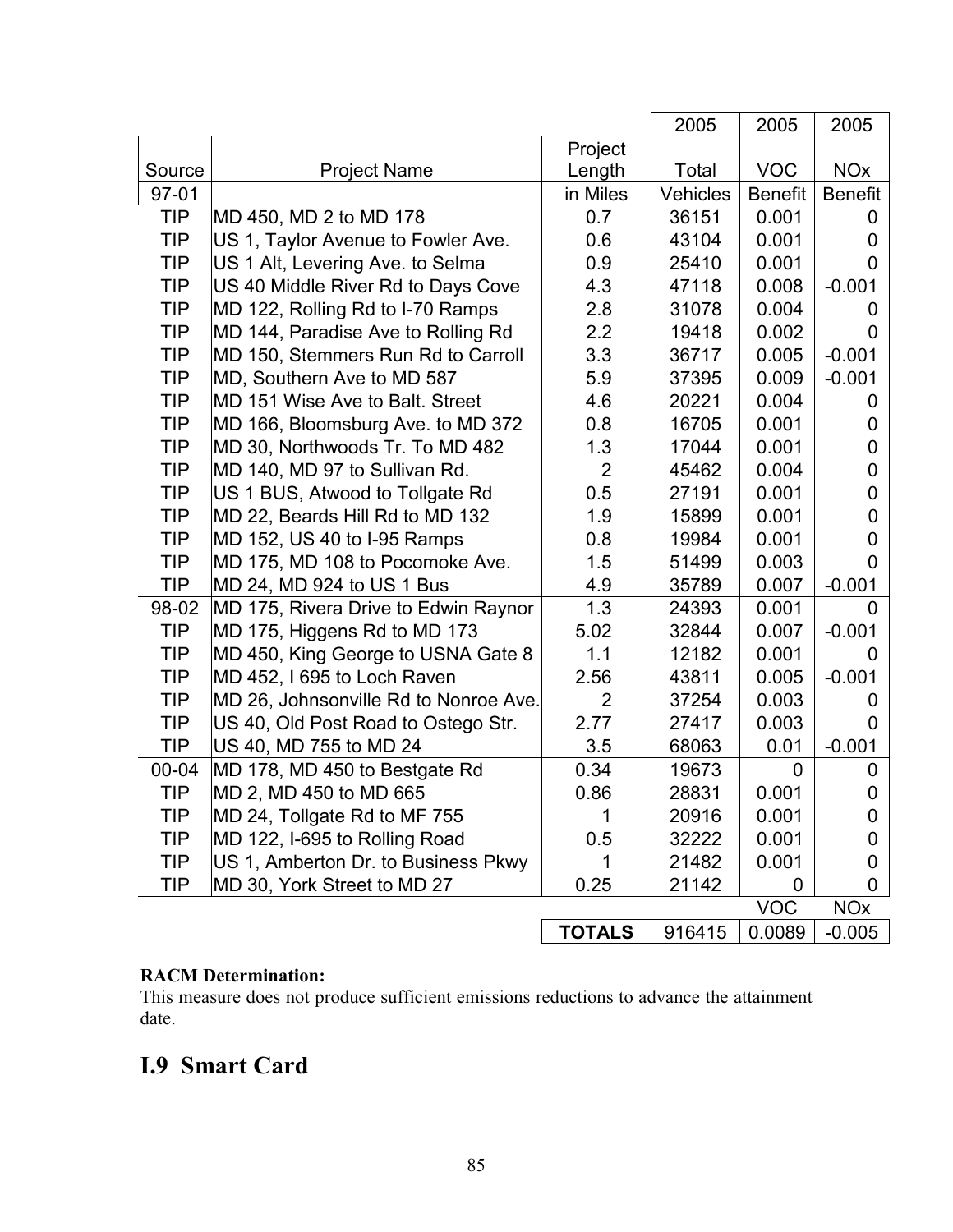#### **Definition:**

Allows an electronic fare to be used on most transit systems in Maryland including Washington area transit. The various carriers are integrated into one service and fees can be subtracted from one card that is electronically linked to the various transit services.

#### **Issues:**

- The State is currently investing over \$20 million to link all the Maryland based transit systems for this program.
- It is expected that this service will be in operation in 2002.

#### **Estimate of Emissions Benefits:**

An analysis of the benefits of this program is currently underway. However, this analysis could not be completed in time for review in this RACM analysis. It is the professional opinion of the RACM workgroup that the expected credits from this program would not be large enough to advance attainment.

#### **RACM Determination:**

Estimated emissions reductions are not sufficient to advance the attainment date.

## **J. Market Based/ Economic Incentive**

## **J.1 Graduated Tax on Vehicle Mileage**

#### **Description**

Impose a tax on each passenger motor vehicle based on its annual mileage. The tax rate could be a linear increase or an exponential increase.

#### **Issues**

- Low political feasibility
- Would require state enabling legislation that is likely to be politically controversial
- Without complex regulations that define vehicle types, ages, and gas consumption characteristics, this strategy could be inequitably applied.
- Implementation would be complex and expensive
- Could be inequitable to low-income workers who may have to travel longer distance by auto to low-wage jobs.
- For higher-income drivers, this tax may be ineffective in reducing vehicle mileage.
- Revenue may go into general revenue fund and be unavailable for encouraging alternative commute use.

#### **Estimate of Emissions Benefits:**

1994 emissions estimates indicate a benefit of 0.317 tons/day of VOC.

#### **RACM Determination:**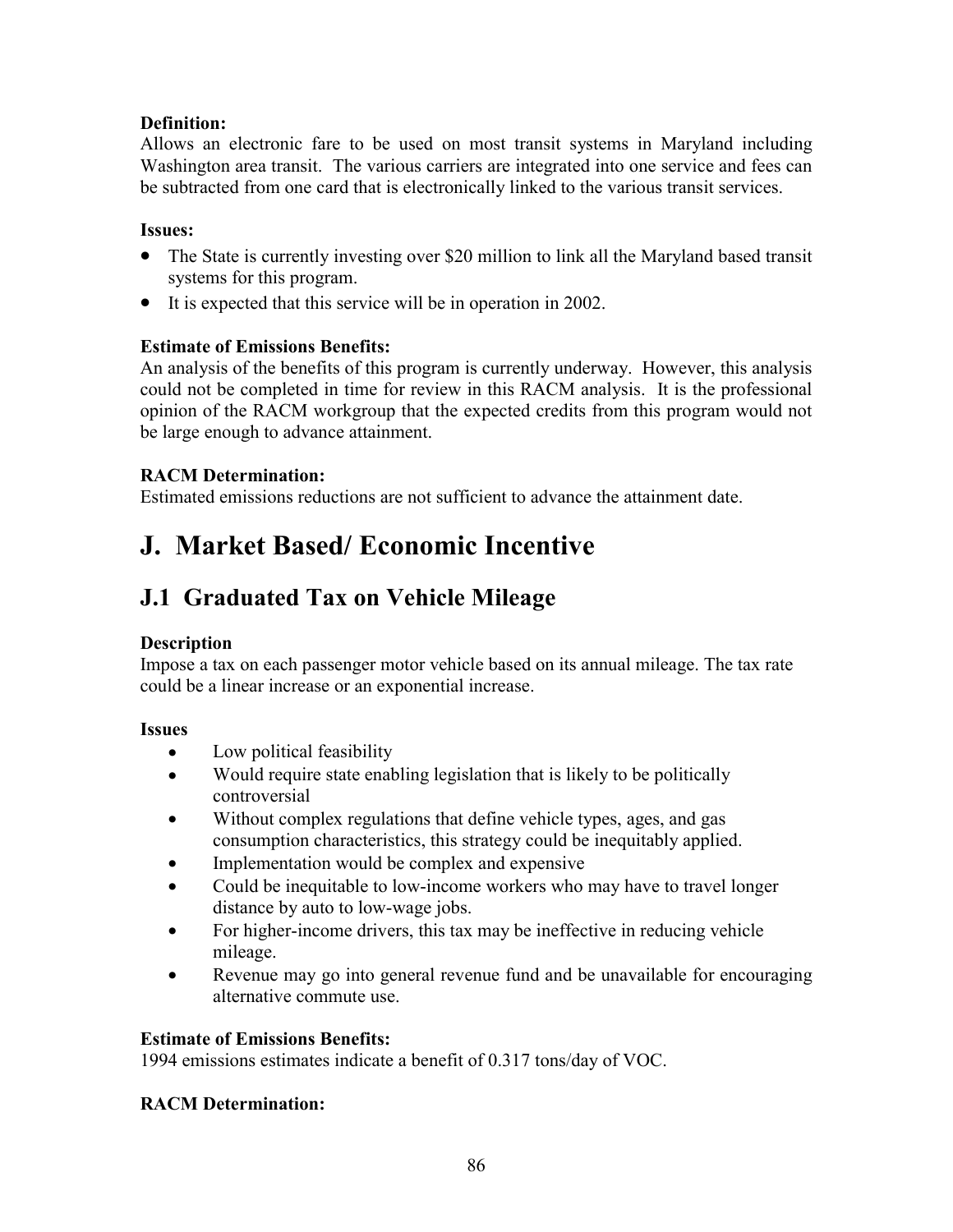Estimated emissions reductions are not sufficient to advance the attainment date. Implementation issues (as listed above) hinder the ability to implement this strategy in time to advance attainment.

## **J.2 Pollution Fee for Gasoline Powered Vehicles**

#### **Description**:

Institute an annual fee of \$500 per vehicle on every gasoline-powered vehicle in the region. Natural gas and electric vehicles would be exempt from this fee.

#### **Issues:**

- Requires legislation; difficult to implement in timeframe for credits to advance attainment (i.e., legislative process, garnering support)
- Low political feasibility
- Measure would generate additional review, but is likely to be ineffective in reducing vehicle use.

#### **Estimate of Emissions Benefits:**

Estimates of emissions benefits were not calculated for this strategy based on its inability to be implemented for reasons listed above.

#### **RACM Determination:**

Implementation issues (as listed above) hinder the ability to implement this strategy in time to advance attainment.

## **J.3 Increased Gas Tax**

#### **Description:**

Increase state/regional/local gasoline tax by \$0.25 per gallon per year, resulting in \$0.75 increase throughout the region by 2005. To minimize impact on commerce, trucking services and transit operators would receive a rebate on the tax. Proceeds from the tax would be used to fund transit capital and operating costs.

#### **Issues:**

- Low political feasibility
- May be only partially or marginally effective in reducing VT and VMT because local drivers could easily travel to adjacent jurisdictions to purchase lower priced gasoline.
- Would require state-enabling legislation.
- May put Baltimore region at economic disadvantage relative to other nearby regions.

#### **Estimate of Emissions Benefits:**

This measure was rejected based on the considerations listed above. Therefore, emission benefits were not calculated.

#### **RACM Determination:**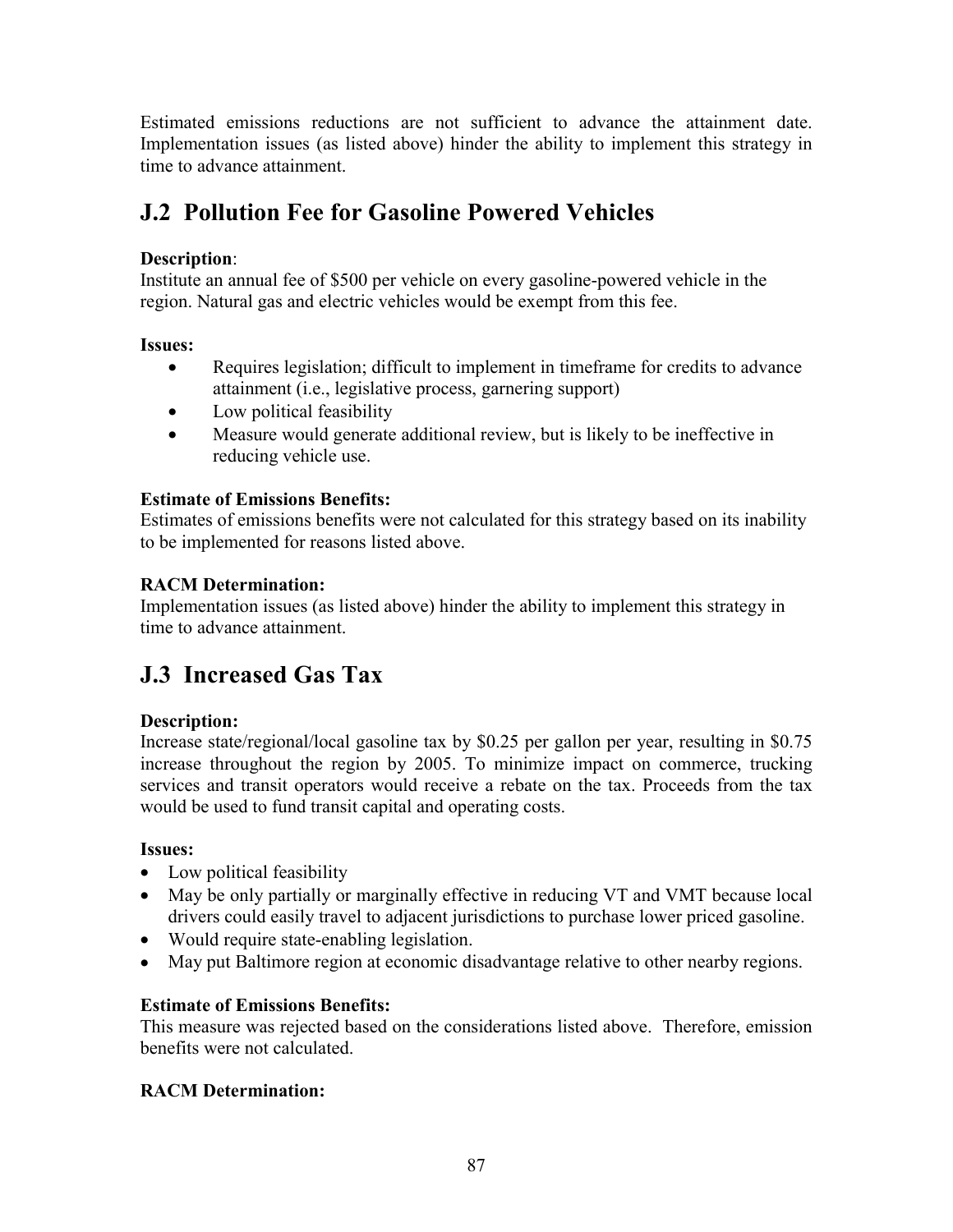Implementation issues (as listed above) hinder the ability to implement this strategy in time to advance attainment.

## **J.4 Market Based Parking Charges at Federal Facilities**

#### **Description:**

Require all federal work sites in the region to charge the equivalent of commercial parking rates. All federal employees who drive to work would be required to pay the new commercial parking rate.

#### **Issues:**

- Regional and state actions cannot require the federal government to implement such a program.
- Citizen opposition to the measure.
- Federal employment in the Baltimore region is dispersed in numerous installations, thereby potentially limiting the effectiveness of this measure since employees can park at neighboring sites.
- Program would require federal cooperation between agencies and would require substantial time for coordination, and may be infeasible for some federal agencies.

#### **Estimate of Emissions Benefits:**

This measure was rejected based on the considerations listed above. Therefore, emission benefits were not calculated.

#### **RACM Determination:**

Implementation issues (as listed above) hinder the ability to implement this strategy in time to advance attainment.

## **J.5 Graduated Additional Vehicle Registration Fee**

#### **Description:**

Implementation of a program that encourages the active registration of one vehicle per person in the region by making it more expensive to register the second vehicle.

#### **Issues:**

- Low political feasibility.
- The fees would not act as a deterrent to most middle income or upper income citizens, creating an environmental justice issue.

#### **Estimate of Emissions Benefits:**

This measure was rejected based on the considerations listed above. Therefore, emission benefits were not calculated.

#### **RACM Determination:**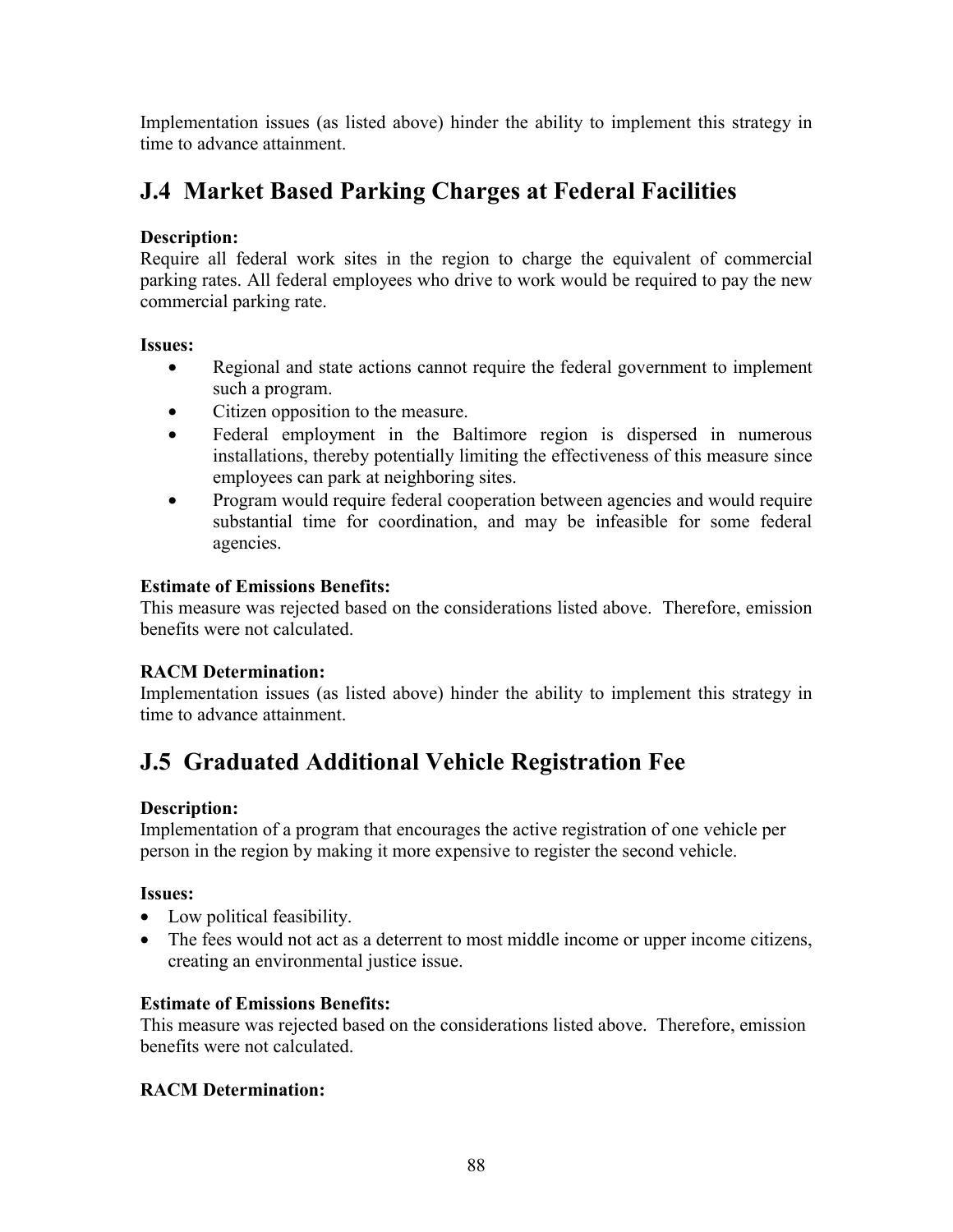Implementation issues (as listed above) hinder the ability to implement this strategy in time to advance attainment.

## **K. Outreach/ Education**

## **K.1 MTA's Try Transit Week**

#### **Definition:**

The MTA offers a yearly program that calls for an increase in transit service for the region for one week of the year. In addition to public outreach activities, the MTA funded one day of free transit.

#### **Issues:**

- The program is sponsored on a yearly basis and funding is variable.
- The program is a promotional program and only lasts one week of the year.

#### **Estimate of Emissions Benefits:**

Due to the nature of this event, and its one week focus, it is not possible to quantify the effects of this strategy as an isolated means to increase transit ridership. However, it is assumed that outreach activities such as this one contribute to the overall increase in transit ridership.

#### **RACM Determination:**

As an isolated strategy, this measure would not produce emissions reductions of an amount expected to advance the attainment date.

## **K.2 Clean Air Partners Program (formerly, Endzone)**

#### **Definition:**

Clean Air Partners Program is a public/private partnership working to improve air quality in the State of Maryland. The program attempts to motivate individuals to take voluntary actions that reduce emissions. Through the Ozone Action Days program actions are being taken to reduce ozone levels in the region.

#### **Issues:**

- This program is being considered for inclusion in the SIP within the framework of Maryland's "Smart Growth and Innovative Measures" SIP.
- Emission benefits from episodic measures are difficult to quantify.
- Historically, the EPA has not allowed credit from episodic control measures in the SIP.

#### **Estimate of Emissions Benefits:**

#### *Calculations are separated into 2 different sections: Non-road and Mobile*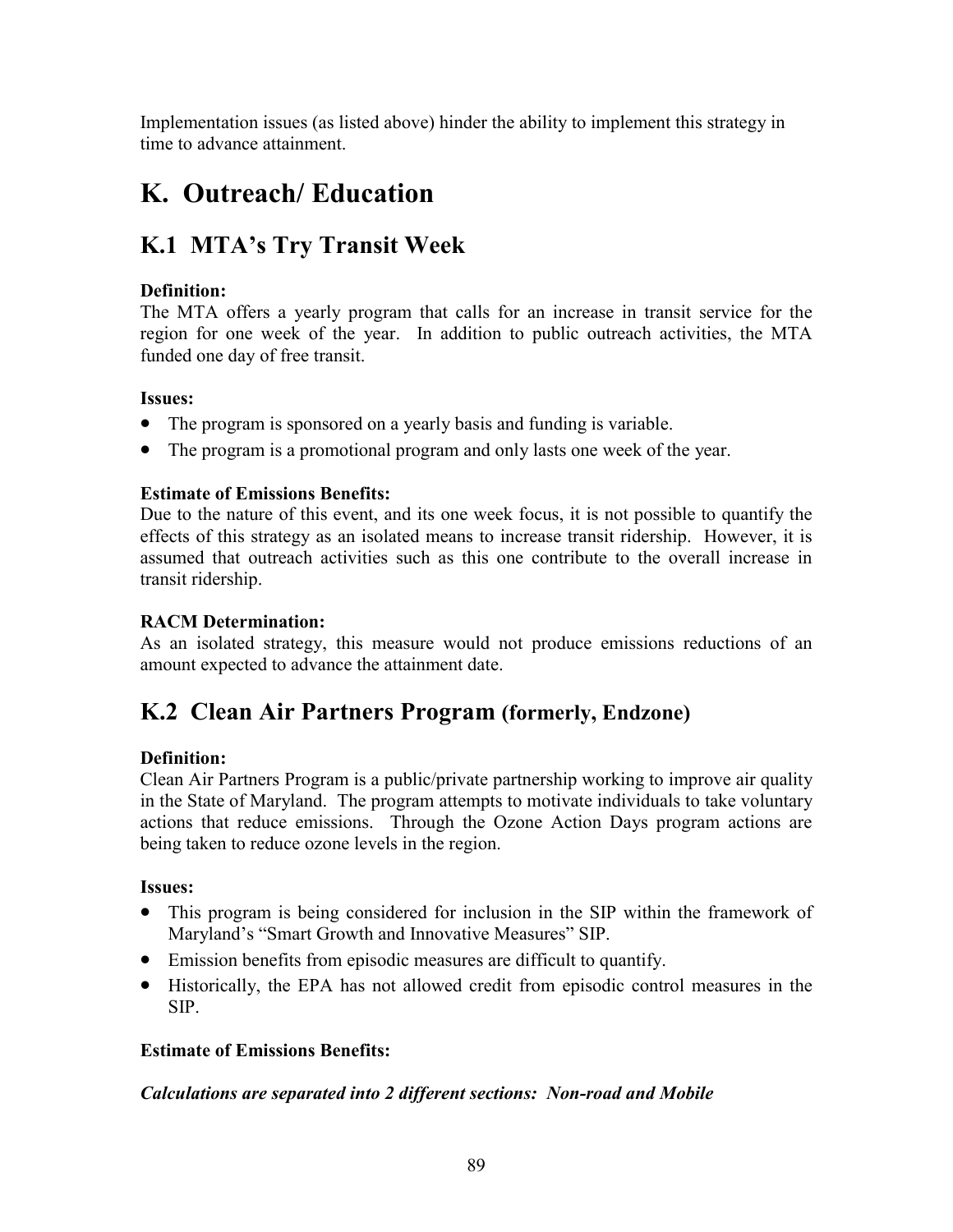#### **Non-Road Calculations:**

#### **Ozone Action Day (OAD) Area Source Emission Benefit Quantification Methodology**

The MDE reviewed the specific area source emission benefits identified in the OAD survey data collected in recent years. The limited information from the episodic survey indicated that reported current voluntary action in targeted categories is in the 20–40% range. Based on available data and the emission reduction levels associated with certain targets the following emission reduction goals were selected.

- Lawn and garden equipment Behavior change that would result in a 20% reduction in the use (individual and small and large businesses or agencies) of such equipment during severe events.
- Routine painting activities—Behavior change that would result in a 20% reduction in the use (individual and small and large businesses or agencies) of paints during severe events.
- Aerosol consumer products—Behavior change that would result in a 20% reduction in the use of these products during severe events.
- For all three of the above items, the MDE took an estimate of 5% reduction.

These targets were selected because available survey data and practical experience indicate that this level of change, or an even higher level of change, is reasonable. The targets represent a conservative estimate of potential change and generate significant, but reasonable, emission reductions/SIP credit.

#### **Methodology:**

- 1. The MDE reviewed the available area source information for potential emission benefits using the latest approved Emissions Inventory (1996) for the Baltimore Region (5 Counties and Baltimore City).
- 2. The MDE reviewed the source category information and determined which source categories would be impacted by the OAD program (Commercial/ Consumer Solvents, Lawn and Garden Equipment, and Architectural Surface Coatings).
- 3. The MDE listed the emission inventory for each source category and totaled the emissions, then calculated what percentage of each source category would be impacted by the OAD program. This number is listed in the quantification sheets as "percentage effected".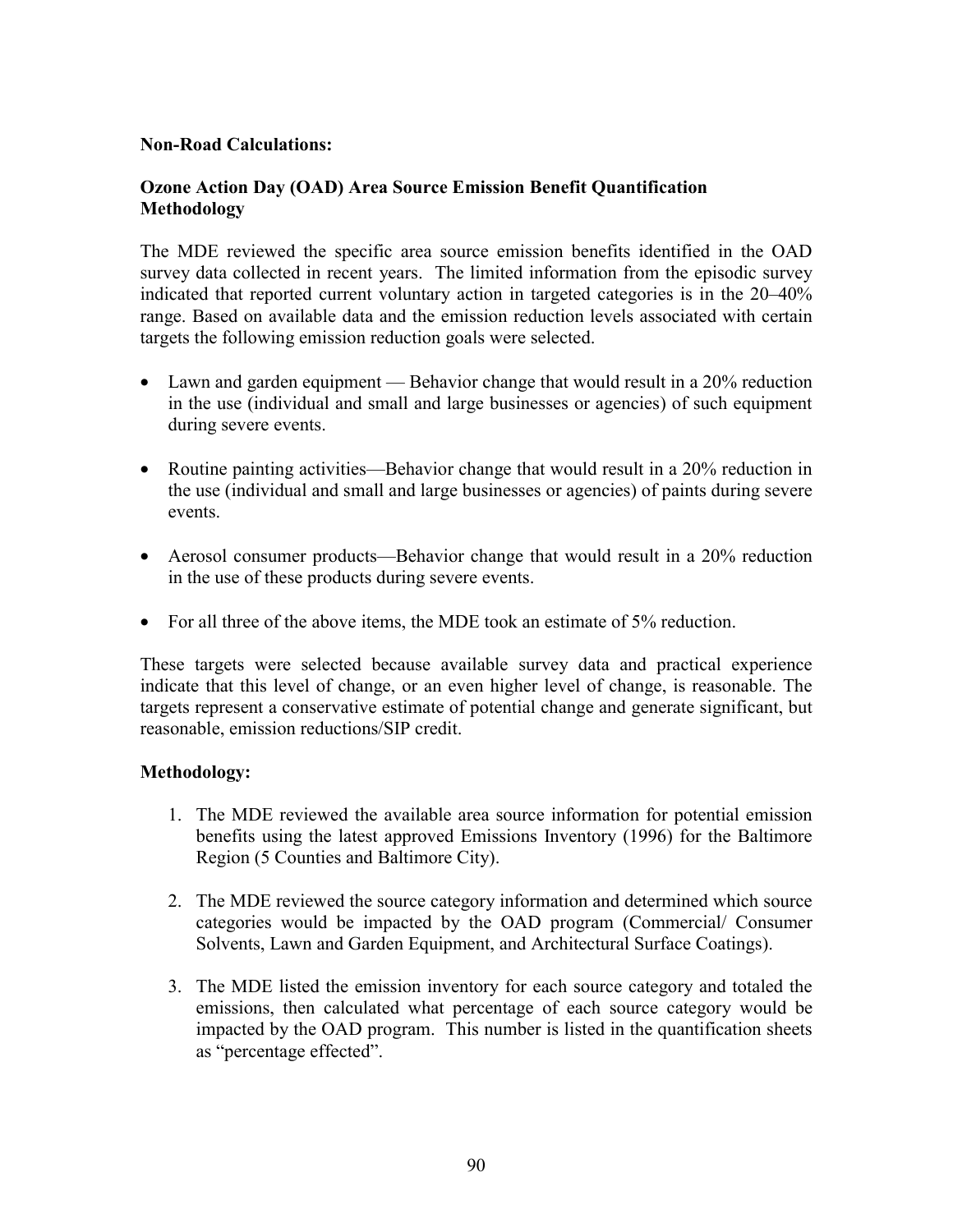- 4. To figure out the actual VOC and NOx benefits of the program the county inventories from each source category is added and then multiplied by the percentage affected by the voluntary action. This estimate is then multiplied by the voluntary reduction percentage to get an estimate of the actual emission benefits from the program. The current survey data suggests a range of 20-40% expected reduction on Ozone Action Days. The MDE is continuously updating the survey data and new surveys will be underway in the future. The estimate being used for this analysis is 5% which is conservative in nature.
- 5. These benefits from the different source categories are added to get a tons per day total. On average there are 10 Ozone Action Days per year in the Baltimore region. Therefore, the daily estimate is multiplied by 10 days for a seasonal total. This estimate can be divided by the total number of ozone season days, or divided by 365 to get a yearly overall daily total.

#### **Summary Chart**

#### **Baltimore Area**

|                                |           |          | Voluntary                         | Emission  | Overall Daily |
|--------------------------------|-----------|----------|-----------------------------------|-----------|---------------|
| <b>Source (VOC)</b>            |           |          | % Affected Area Total Reduction % | Reduction | Total         |
| Lawn and Garden                | 100       | 19.22    |                                   | 0.9611    |               |
| Architectural Surface Coatings | 60        | 19.96    |                                   | 0.5987    |               |
| Commercial/Consumer Solvents   | 32        | 26.16    |                                   | 0.4186    |               |
|                                |           |          |                                   |           | $.05$ tpd     |
|                                | Voluntary | Emission |                                   |           |               |
|                                |           |          |                                   |           | Overall Daily |
| <b>Source (NOx)</b>            |           |          | % Affected Area Total Reduction % | Reduction | Total         |
| Lawn and Garden                | 100       | 0.32     |                                   | 0.02      |               |
| Architectural Surface Coatings | 60        |          |                                   | $\Omega$  |               |
| Commercial/Consumer Solvents   | 32        |          | 5                                 | $\Omega$  |               |
|                                |           |          |                                   |           | .0005 tpd     |

#### **Emission Benefits**

|                            | VOC  | NOx    |                 |
|----------------------------|------|--------|-----------------|
| <b>Total Daily Benefit</b> | 2.0  | 0.02   | tons per day    |
| Seasonal Total             | 19.8 | 0.2    | tons per season |
| <b>Summer Daily Total</b>  | 0.13 | 0.001  | tons per day    |
| Overall Daily Total        | 0.05 | 0.0005 | tons per day    |

#### **Mobile Calculations:**

Determination of the target market of the program.

a) Obtained the total number of trips being made in the BMC region. The trips were aggregated from multiple trip tables developed by the BMC Model.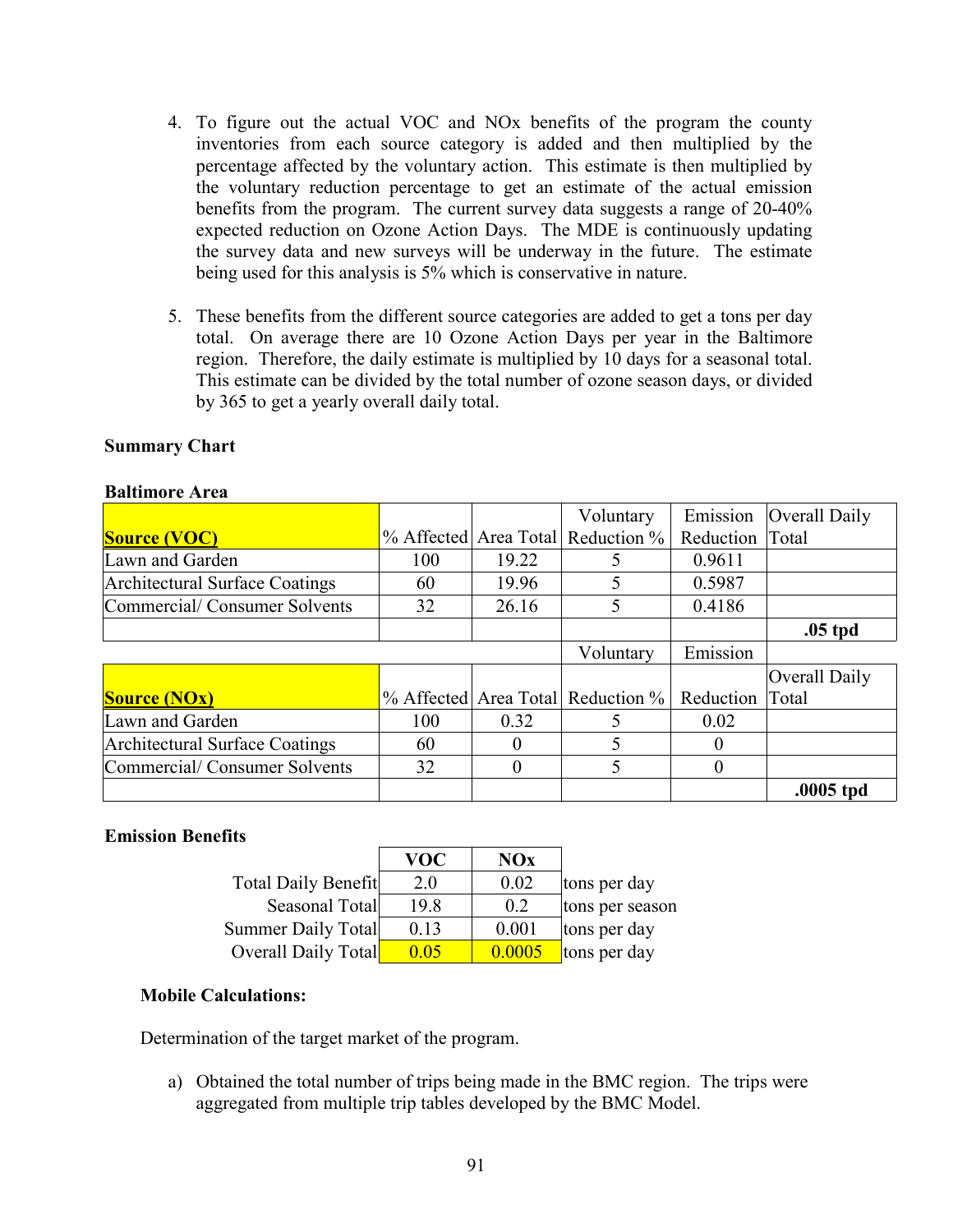- b) Trips were converted to number of persons by assuming that a person makes 4.3 trips per day. This value was obtained from the 1995 National Personal Travel Survey (Total Trips/ 4.3 Trips per Person).
- c) The person trips calculated in step 1b were reduced by 60.4%. The 60.4% represent the number of drive alone in the region. This value was gathered from the 1993 Baltimore Regional Household Travel Survey. The reduced trips were assumed to be the target market for the program.

Number of trips reduced by program.

d) This is one of the critical assumptions of the analysis. Survey conducted in Sacramento in 1995 and 1996 revealed that 1.04 trip per driver per action day could be expected. Due to lack of data, we assumed that we could reduce the same number of trips per person in the Baltimore Region.

Participation Rate.

a) A survey conducted in San Francisco of 200 commuters in an action day revealed that 19% changed their travel pattern. It was assumed that the Baltimore Region might fall in the range of 2% to 6%.

Trips and VMT Reduction and Emission Benefits

- a) Assuming participation rates that fall between 2% and 6%, the corresponding number of trips reduced due to the voluntary episodic program is 16,255 and 48,674 respectively. It is estimated that transit trips will increase by 5,000 in the lower end and 15,000 in the upper end. According to MTA's home page, it provides an average of 370,000 rides per day. This means that the new trips assigned to transit will represent 1.4% and 4.1%. These values are within previous estimates made by both MDOT and COG.
- b) For the VMT calculations it was assumed a trip length of 10.9 for all trip types in the region. This value matches favorable when we compare the national average of 9.13. The trip length was derived from the BMC Model. The range in VMT reduction from the above trip reduction is 177,180 and 530,547. This leads to a reduction in VOC of .1 to 0.3 tpd and a reduction of NOx of .32 to .96 tpd.

#### **RACM Determination:**

Estimated emissions reductions are not sufficient to advance the attainment date. As episodic measures, these measures have an element of uncertainty in their implementation and emission benefit.

## **K.3 Clean Commute Week**

**Definition:**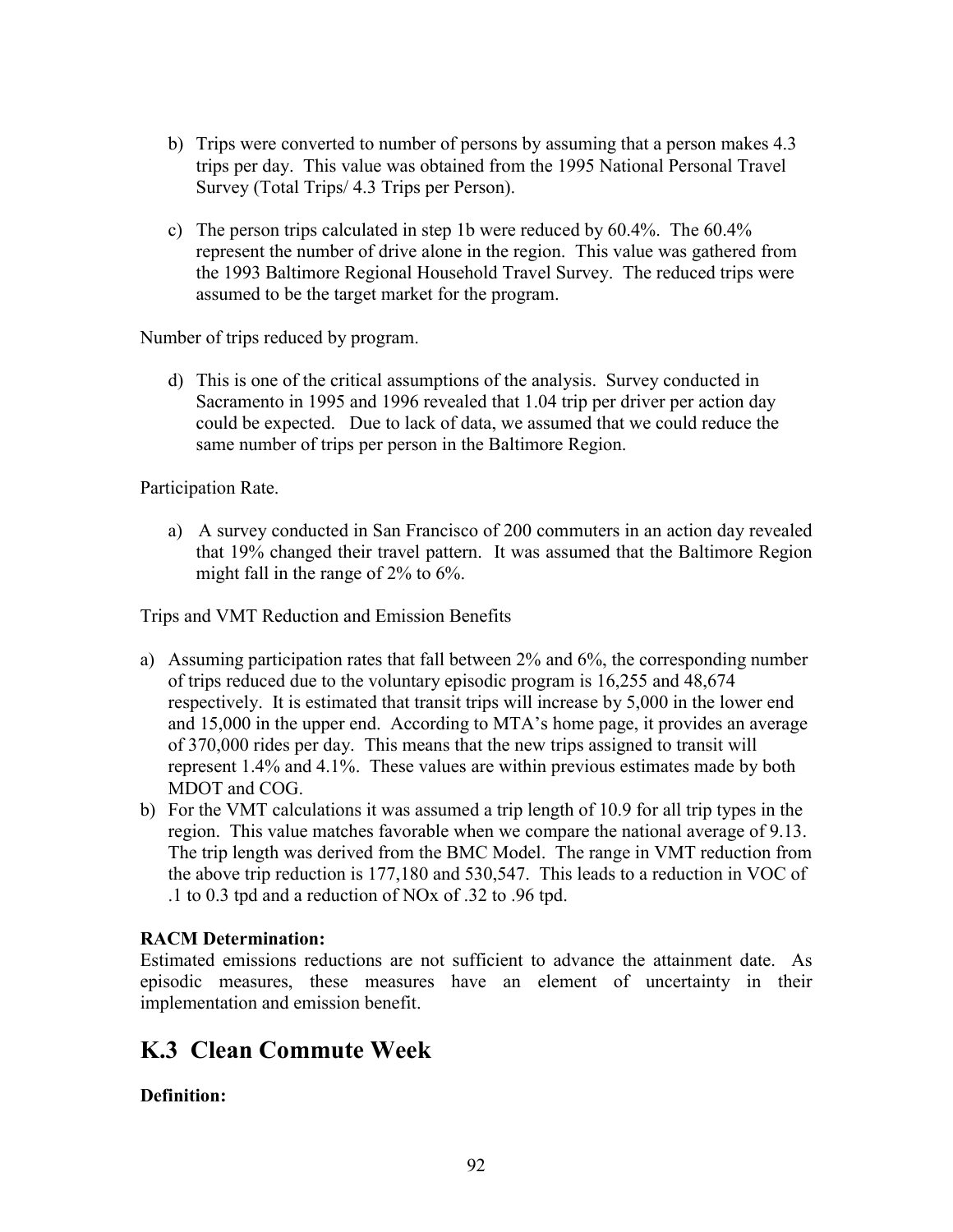A local voluntary program that promotes the use of alternative transportation modes for daily commuters during one week of the year. The BRTB (Baltimore Regional Transportation Board) has teamed with local and state agencies and private entities to promote this outreach activity. Historically, this week has been closely coordinated with other events such as Try Transit Week and Bike to Work Day in an effort to reduce the use of single occupant cars in the region.

#### **Issues:**

- The program is sponsored on a yearly basis and funding is variable.
- This program is a promotional effort and only lasts one week of the year.

#### **Estimate of Emissions Benefits:**

Due to the nature of this event, and its one week focus, it is not possible to quantify the effects of this strategy as an isolated means to increase transit ridership, bicycling, carpooling or teleworking. However, it is assumed that outreach activities such as this one contribute to the overall increase in the use of alternative modes of transportation.

#### **RACM Determination:**

As an isolated strategy, this measure does not produce emissions reductions sufficient to advance the attainment date.

## **L. Parking Restrictions**

## **L.1 Build Park and Ride Lots Near Selected Major Highways**

#### **Definition:**

This program would construct new Park and Ride lots in the vicinity of selected intersections of major commuter highways in the region and in each HOV corridor identified in the 2020 Long Range Transportation Plan for the region. The particular example being reviewed for this region involves the construction of 6 freeway approach lots in the region.

#### **Issues:**

• The level of utilization of the projected lots in the 2005 timeframe does not yield significant emission reductions.

#### **Estimate of Emissions Benefits:**

According to a recently completed estimate for the 6 lots in the Baltimore region (using the same methodology used in the 1994 BMC report), the expected VOC benefit is .009 tpd and the NOx benefit is .0328 tpd.

Assumption for 2005 Park & Ride Expansion RACM

1. Construction or expansion of 6 park and ride facilities on the 6 freeway approaches into the Baltimore region by 2005.

2. Facilities will be served by rideshare and/or peak period bus service.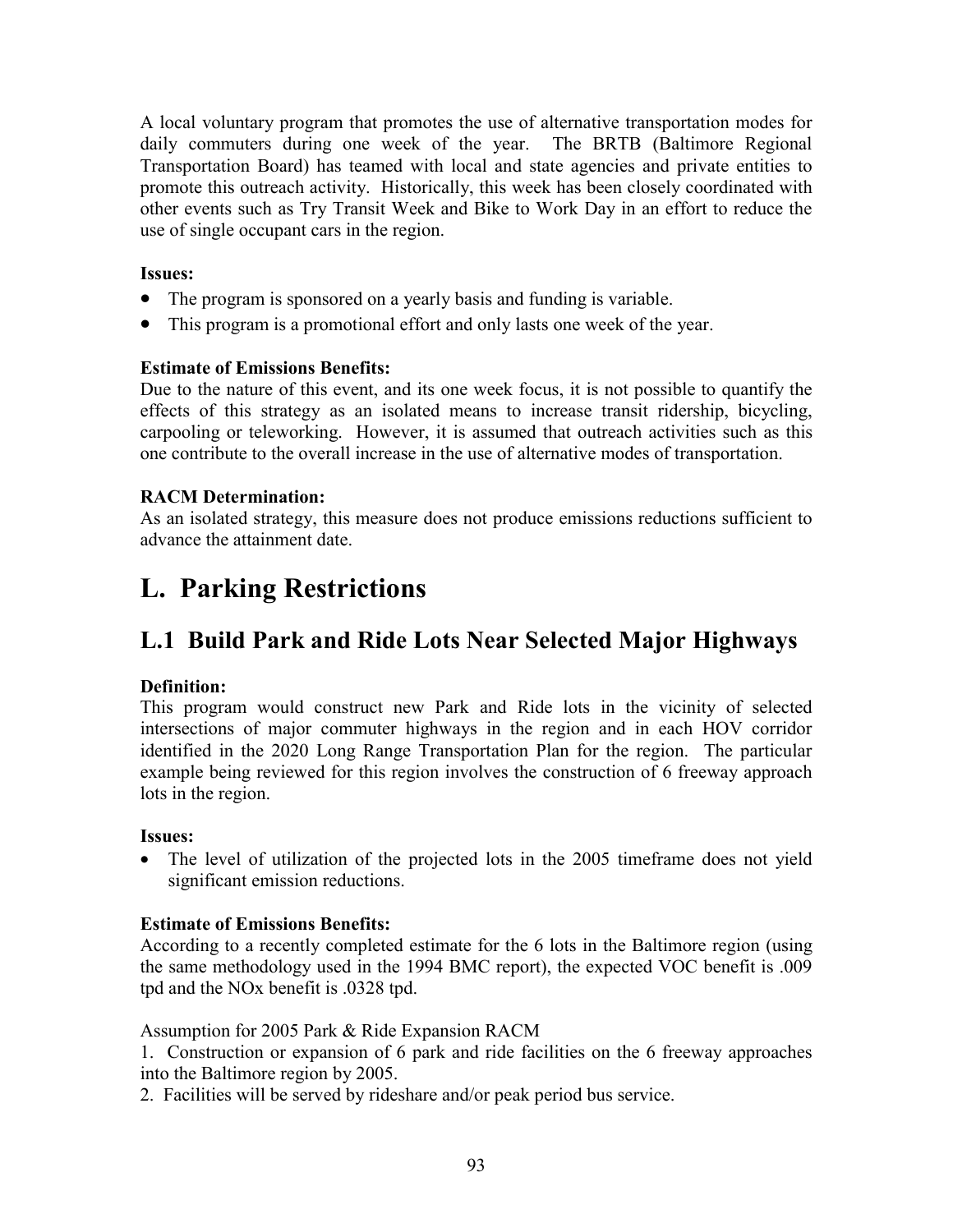3. Average park and ride added per facility  $= 167$  spaces, rounded to 200 spaces per facility. Total spaces added = 6 x 200 = 1,200 spaces. (Source: 1994 BMC Park and Ride analysis, and 2000 BMC park and ride inventory.)

4. VMT reduction per space provided = 19.00 miles/space. (Source: 1994 BMC Park and Ride analysis)

Year 2005 Emission Reduction Analysis VMT reduced =  $1,200$  spaces x 19.00 VMT/space =  $22,800$  VMT 2005 VOC Reduction = 22,500 VMT x 0.363 VOC g/mi = 8,168 VOC g/day = 0.0090 tons/day 2005 NOx Reduction = 22,500 VMT x 1.323  $g/m = 29,768$  NOx  $g/day = 0.328$  tons/day

#### **RACM Determination:**

Estimated emissions reductions are not sufficient to advance the attainment date. Implementation issues (as listed above) hinder the ability to implement this strategy in time to advance attainment.

## **L.2 Employee Parking Space Tax Outside of CBD**

#### **Definition:**

Charge a parking space tax for all spaces outside of the CBD. It is assumed that this tax will be charged to employers who could pass the tax along to the employees. The revenues would be used to support transit operations.

#### **Issues:**

- Local citizen opposition as well as local government opposition would result in delay in implementation.
- Only work trips would be impacted and work trips account for only a part of the total daily vehicle trips.
- Business community members might relocate over increased fees.

#### **Estimate of Emissions Benefits:**

This measure was rejected based on the considerations listed above. Therefore, emission benefits were not calculated.

#### **RACM Determination:**

Implementation issues (as listed above) hinder the ability to implement this strategy in time to advance attainment.

## **L.3 Restriction on New Parking Construction**

#### **Definition:**

Restrict parking construction at new employee centers. Reduction as drastic as allowing only 1 spot per 5 employees at locations within  $\frac{1}{4}$  mile of transit stop.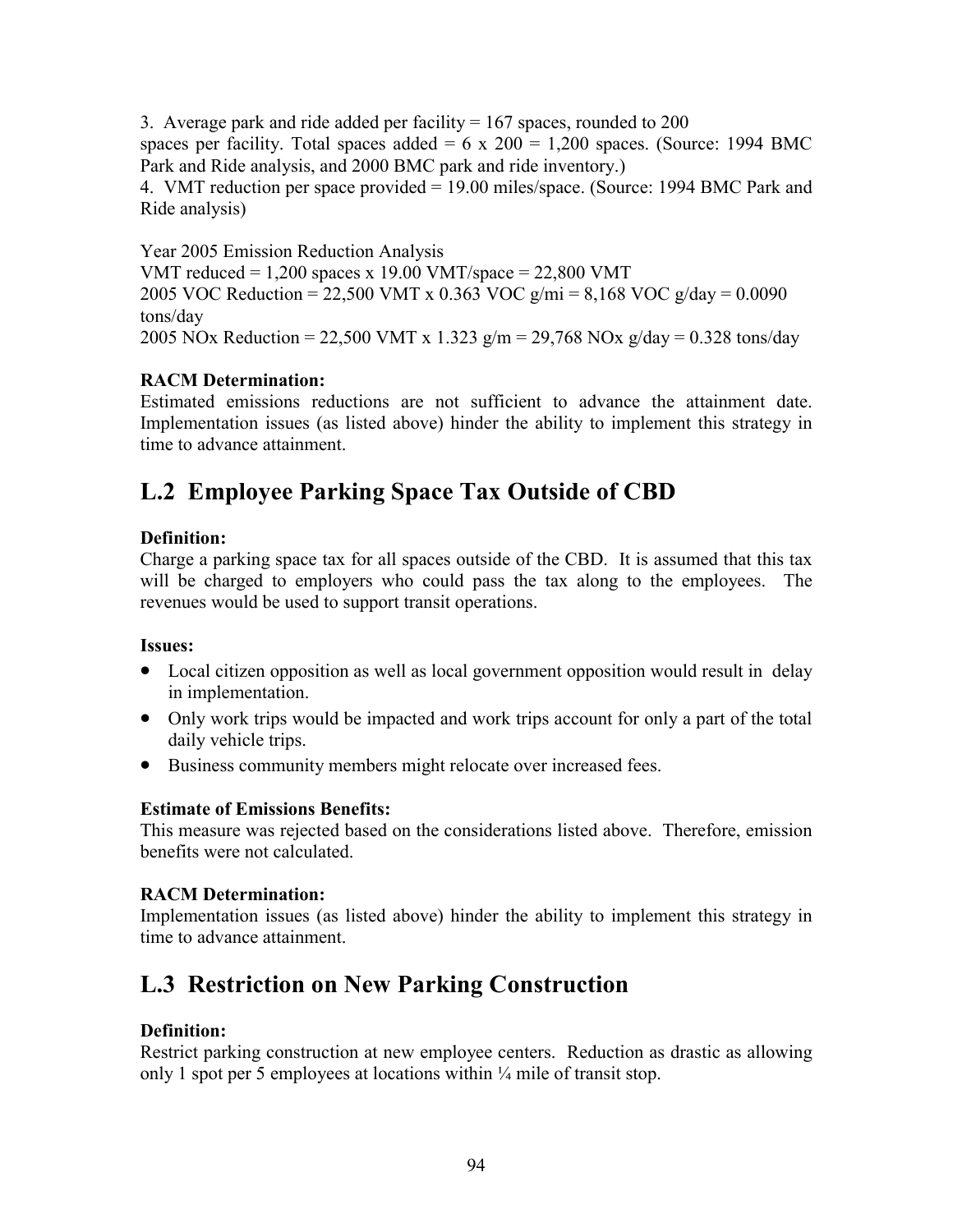#### **Issues:**

- Current parking zoning regulations call for 16 spots for every 1,000 feet of retail/restaurant space.
- Large scale county changes will require the following: County Enactment, Legislative Backing, Public Process, Potential Planning Analysis – could all take several years prior to first regulation being passed.
- Individual changes in regulations for particular locations could go through the zoning and planning process within one year.
- Trade associations would pose strong opposition to the measure. Business groups have strong political favor and might stop some forms of legislative backing.
- Banks require that new loans have adequate parking. This is part of their due diligence process and is a risk management process. Banks simply find that having large parking facilities allows building uses to grow and stay profitable with the public. This allows their lenders to make income and pay the loan off. It is difficult to sway the policies of these financial institutions.

#### **Estimate of Emissions Benefits:**

This measure was rejected based on the considerations listed above. Therefore, emission benefits were not calculated.

#### **RACM Determination:**

Implementation issues (as listed above) hinder the ability to implement this strategy in time to advance attainment.

## **L.4 Control of Student Parking at High Schools**

#### **Definition:**

This program would restrict high school students from parking at school when the school system provides bus service.

#### **Issues:**

- This program would have very little impact since most schools are closed during the peak ozone season.
- Would require a neighborhood permit parking system since spillover parking on local streets is likely – would need changes in local codes and enhanced enforcement.
- Impacts students who need transportation for work purposes or after school activities.
- Strong citizen opposition to this restriction.

#### **Estimate of Emissions Benefits:**

1994 estimates show a VOC benefit of 0.129 tpd and a decrease in NOx of .168 tpd for 2005 from this program. The approximate costs of this program could be in excess of 225,000 dollars (or approximately \$1,744,186 million per ton of VOC). Calculations were not updated in 2001 because the benefit does not represent a summer day estimate and the summer estimate would be significantly lower.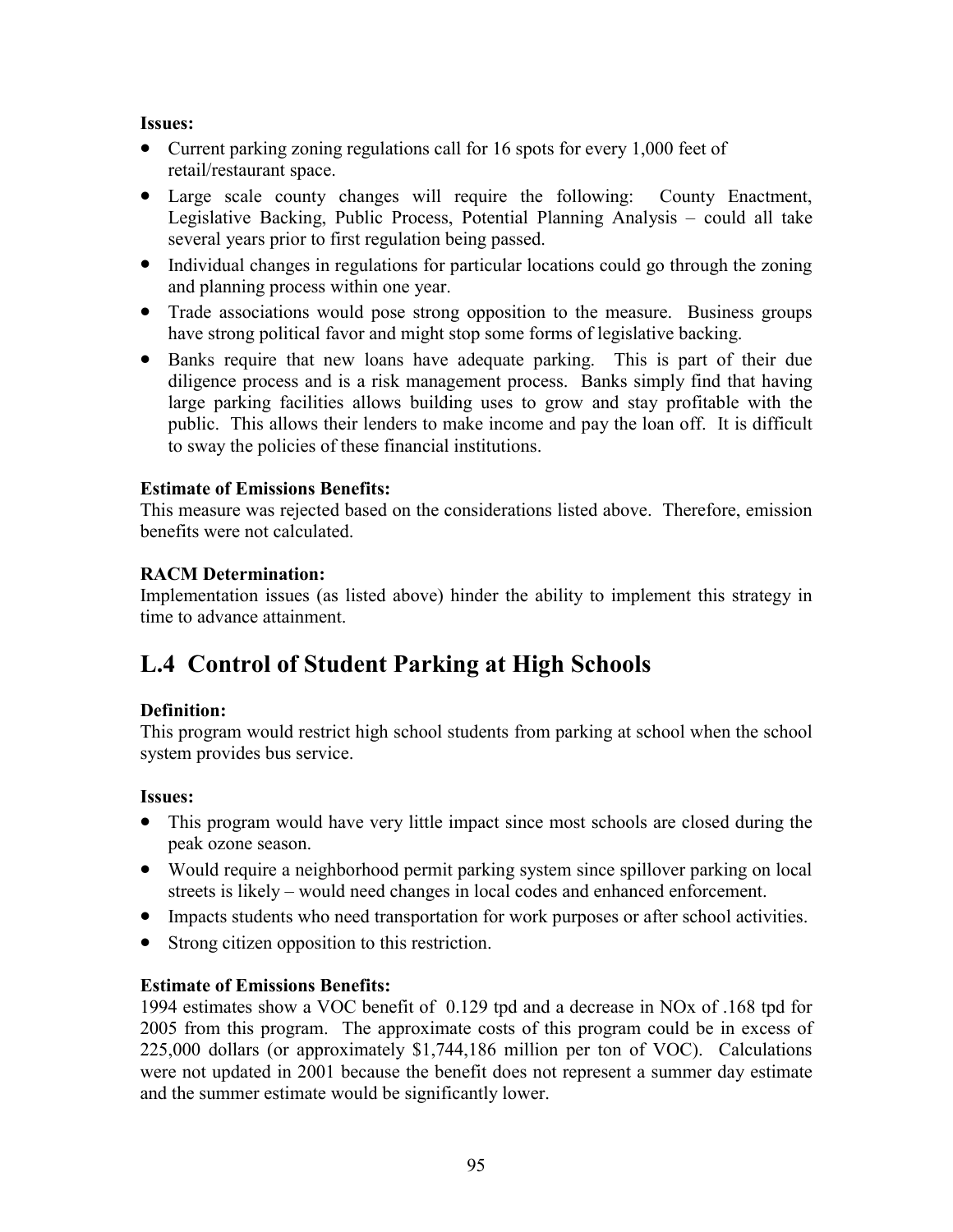#### **RACM Determination:**

Estimated emissions reductions are not sufficient to advance the attainment date. Implementation issues (as listed above) hinder the ability to implement this strategy in time to advance attainment.

## **M. Other Measures**

## **M.1 Highway Ramp Metering**

#### **Definition:**

Ramp metering is not a new freeway management technique. Various forms of ramp control were implemented during the late 1950's and through the 1960's in Chicago, Detroit and Los Angeles. By the early 1990's, ramp metering systems existed in twenty metropolitan areas within the United States, in addition to numerous cities around the world. In addition to on-ramp metering, freeway-to-freeway connector ramp meters have been successful in several areas including Minneapolis, San Antonio, and San Diego. The most restrictive ramp metering is ramp closure.

Principal causes of freeway congestion are: (1) incidents/accidents; (2) queues from exiting vehicles spillover onto the mainline; (3) a bottleneck exists; (4) entering demand exceeds exiting demand; and (5) mainline flow is disrupted by platooned entering demand. By regulating ramp access to the mainline, on-ramp metering aims to eliminate, or at least reduce operational problems resulting from (3), (4), and (5). The predominant goal of most, if not all ramp metering applications is to prevent, alleviate, or reduce congestion in some fashion subject to practical constraints which govern the feasibility of ramp metering implementation (e.g. ramp geometrics). A properly implemented system improves operation without causing excessive or burdensome diversion of traffic to the surface street network.

#### **Issues:**

In practice metering shortens the duration of congestion and improves overall traffic conditions. There is evidence that metering increases throughput, as many metered highways sustain peak volumes well in excess of 2,100 vph (flows up to 2450 vph have been achieved). By eliminating the stop-and-go behavior associated with congestion, metering can also result in up to 50% increases in speed and up to a 30% reduction in accidents. While diversion is an important metering concern, empirical results suggest no more than 5-10% of vehicles will be diverted.

While travel time savings is often cited as the primary benefit of metering, as described in the table below, numerous other potential benefits exist. Benefits are phrased as "potential" because results will vary with regional traffic and geometric conditions, and with the size and efficiency of the metering system.

#### **Potential Benefits of Ramp Metering**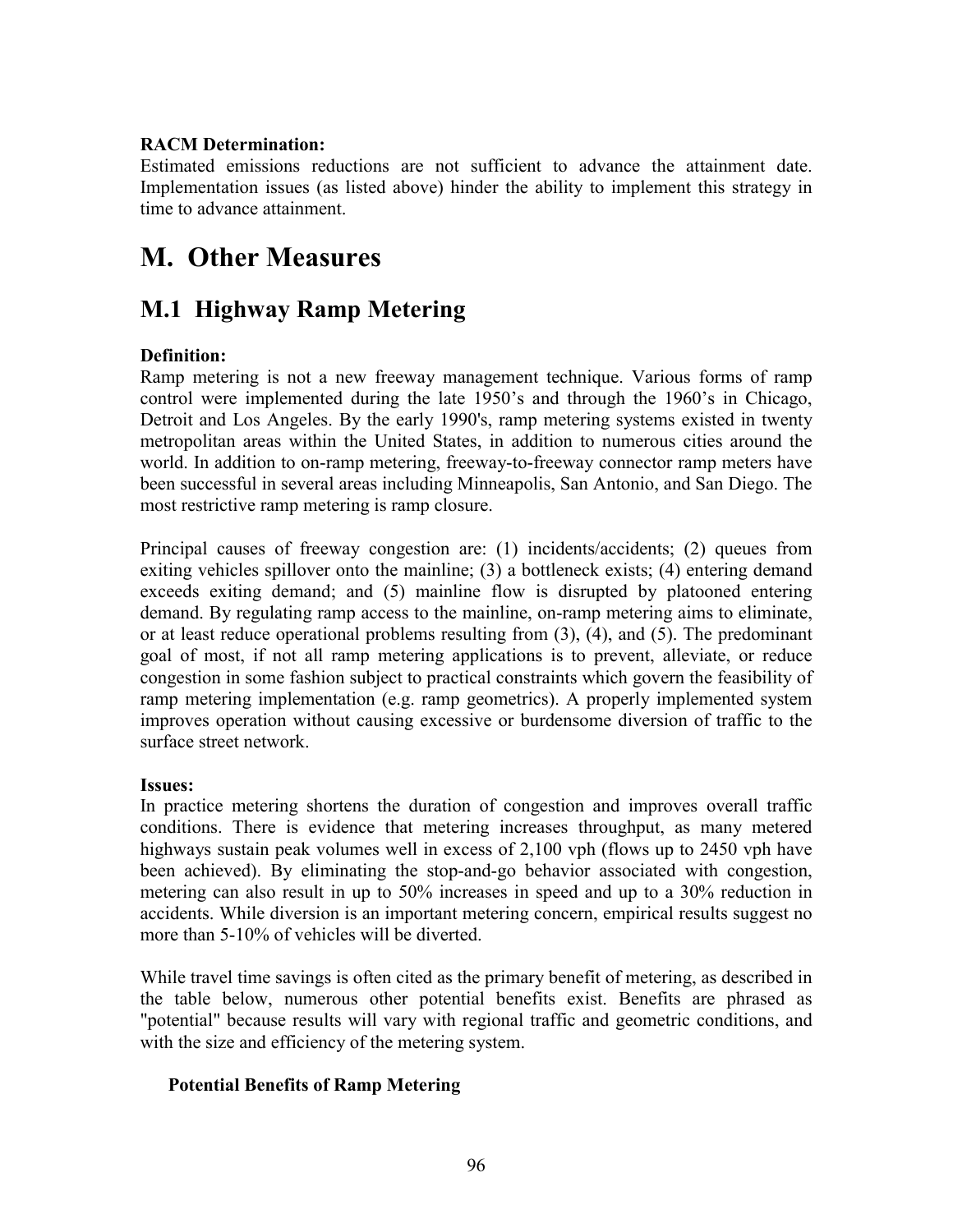| <b>Benefit</b>                      | <b>Description</b>                                                                                                                                                                                                                                                                                                                                                                                                                                                                                                                                                                                                                                                                                 |  |
|-------------------------------------|----------------------------------------------------------------------------------------------------------------------------------------------------------------------------------------------------------------------------------------------------------------------------------------------------------------------------------------------------------------------------------------------------------------------------------------------------------------------------------------------------------------------------------------------------------------------------------------------------------------------------------------------------------------------------------------------------|--|
| <b>Efficient Use</b><br>of Capacity | If there is excess capacity on surface streets, it may be worthwhile to divert<br>traffic from congested freeways to surface streets, and discourage trip paths<br>with high societal costs. A driver with a simple inexpensive alternative to a<br>congested freeway should be encouraged to take it. If insufficient capacity<br>exists, metering can have adverse effects.<br>Ramp metering can also result in temporal diversion, where drivers shift ramp<br>arrival time. Empirical results show these shifts can results in up to 15%<br>reductions in premetering volumes. Flow peaks are thus spread out over a<br>longer period resulting in better freeway capacity utilization.        |  |
| Improved<br>Safety                  | Reduced turbulence in merge zones can lead to reduced sideswipe and rear-<br>end type accidents which are associated with unmetered areas. Such turbulence<br>is generated by platoons of entering vehicles which disrupt mainline flow.<br>Similarly, if metering prevents a bottleneck, one can also expect safer<br>conditions through the reduced variance in speed distributions.                                                                                                                                                                                                                                                                                                             |  |
| Public<br>Education                 | Although benefits can be demonstrated empirically, the benefits may not be<br>recognized by individual motorists. The most successful metering projects<br>involved a proactive public relations campaign. Many failures to date seem to<br>be attributed to public rejection arising from a "business as usual" attitude by<br>the implementing agency.<br>The effectiveness of the metering system is also dependent on compliance by<br>drivers. The public should be informed that ramp meters are traffic control<br>devices which must be obeyed. Experience has shown that advance notice to<br>the public results in lower violation rates, and that police enforcement is also<br>needed. |  |
| Reduced<br>Vehicle<br>Emissions     | Smoother traffic flow resulting in less speed variation on a metered freeway<br>can lead to substantial reduction in emissions and fuel savings.                                                                                                                                                                                                                                                                                                                                                                                                                                                                                                                                                   |  |
| <b>Travel Time</b><br>Savings       | If properly implemented metering can significantly increase peak speeds and<br>reduce travel times. While ramp delays increase, system wide delay reductions<br>can be large and positive.                                                                                                                                                                                                                                                                                                                                                                                                                                                                                                         |  |

## **Potential Costs of Ramp Metering**

| <b>Potential Cost</b> | <b>Description</b>                                                                                                                                                                                                                                                                                                                                                                                                                                                                                         |  |
|-----------------------|------------------------------------------------------------------------------------------------------------------------------------------------------------------------------------------------------------------------------------------------------------------------------------------------------------------------------------------------------------------------------------------------------------------------------------------------------------------------------------------------------------|--|
| Diversion             | Diversion involves the diversion of trips from the freeway to alternate<br>surface network routes. Factors which influence diversion include O-D<br>patterns, trip length, ramp delays, and the quality of alternate routes.<br>Conceptually, freeways were not designed for short trips, so diversion may<br>be desirable if surface streets are under utilized. Even if alternate routes do<br>not exist, experiences in Virginia, Chicago, and Denver indicate that<br>metering can still be effective. |  |
| Equity                | Because ramp metering favors through traffic, metering benefits longer trips<br>at the expense of "local" motorists. Trips may be diverted to local surface<br>streets, and residents close to the CBD may be deprived of access given to<br>suburban dwellers. In Milwaukee, where equity proved to be a delicate<br>subject, metering rates were adjusted so that delay to the average motorist<br>was the same on close-in ramps and on outlying ramps.                                                 |  |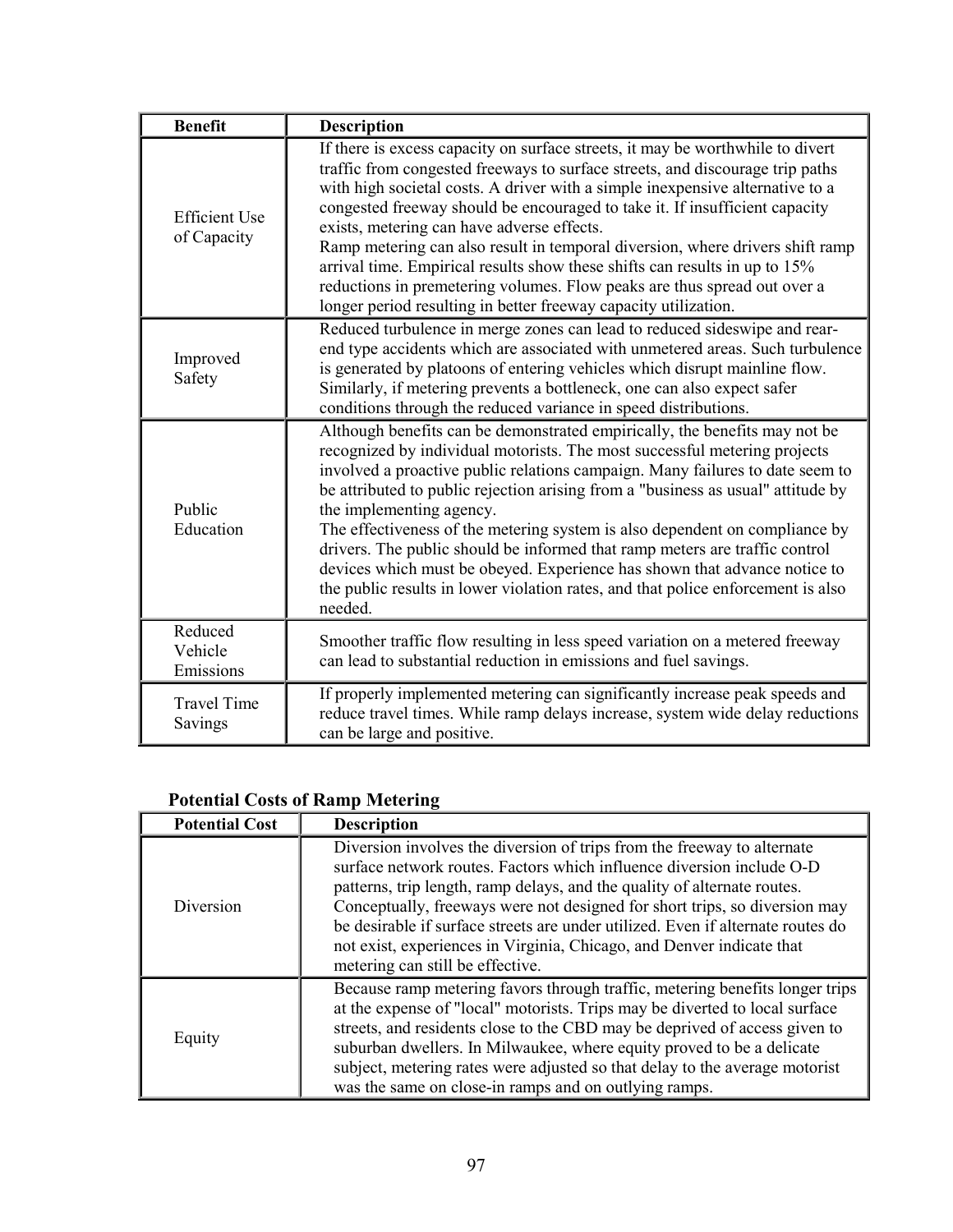| Installation and<br>Maintenance<br>Costs | Depending on existing ramp configuration and the size of the system, capital<br>and maintenance costs can be sizable. Ramp metering systems typically have<br>high costs associated with the communication medium connecting the ramps<br>to the control center.                                                                                                          |  |
|------------------------------------------|---------------------------------------------------------------------------------------------------------------------------------------------------------------------------------------------------------------------------------------------------------------------------------------------------------------------------------------------------------------------------|--|
| On-Ramp<br>Emissions                     | Local emissions near the ramp may increase from stop-and-go conditions<br>and vehicle queuing on the ramp.                                                                                                                                                                                                                                                                |  |
| Promotes Longer<br><b>Trips</b>          | There is evidence that metering results in longer trips replacing shorter trips,<br>as those trips taking up critical bottleneck capacity are also likely to use the<br>long uncongested upstream or downstream freeway sections. Such catering<br>to longer trips can have negative feedback effects, encouraging rather than<br>discouraging commutes from further out. |  |
| Ramp Delay and<br>Spill Back             | Queues which back up onto adjacent arterial streets can adversely affect the<br>surface network. Those vehicles which use the ramp are delayed as they pass<br>through the meter.                                                                                                                                                                                         |  |
| Public<br>Opposition                     | In addition to physical requirements of the ramp, the feasibility of<br>implementing ramp metering control is dependent on public acceptance of<br>ramp metering. The issue of public acceptance is critical, as the public is<br>bound to be critical of a new installation.                                                                                             |  |
| Transfer of Land<br>Values               | Users who have been accustomed to ready freeway access may be rerouted<br>in favor of new users, which can cause land values to change.                                                                                                                                                                                                                                   |  |

Above charts were copied from FHWA website.

#### **Estimate of Emissions Benefits:**

Potential benefits were not calculated because pilot programs of ramp metering in the region resulted in congestion on adjacent arterial streets.

#### **RACM Determination:**

Pilot programs did not show this strategy provided overall air quality benefits.

## **M.2 Trip Reduction Ordinances**

#### **Definition:**

Enact requirements in an effort to reduce trips to the CBD. No drive days, alternate drive days, closure of roads are all examples of such activities.

#### **Issues:**

- Local citizen opposition and local government opposition would delay implementation of such an action.
- These types of measures would require local regulations and changes in legislation.
- Measures of this variety are draconian and would not be implemented by the attainment date.

#### **Estimate of Emissions Benefits:**

This measure was rejected based on the considerations listed above. Therefore, emission benefits were not calculated.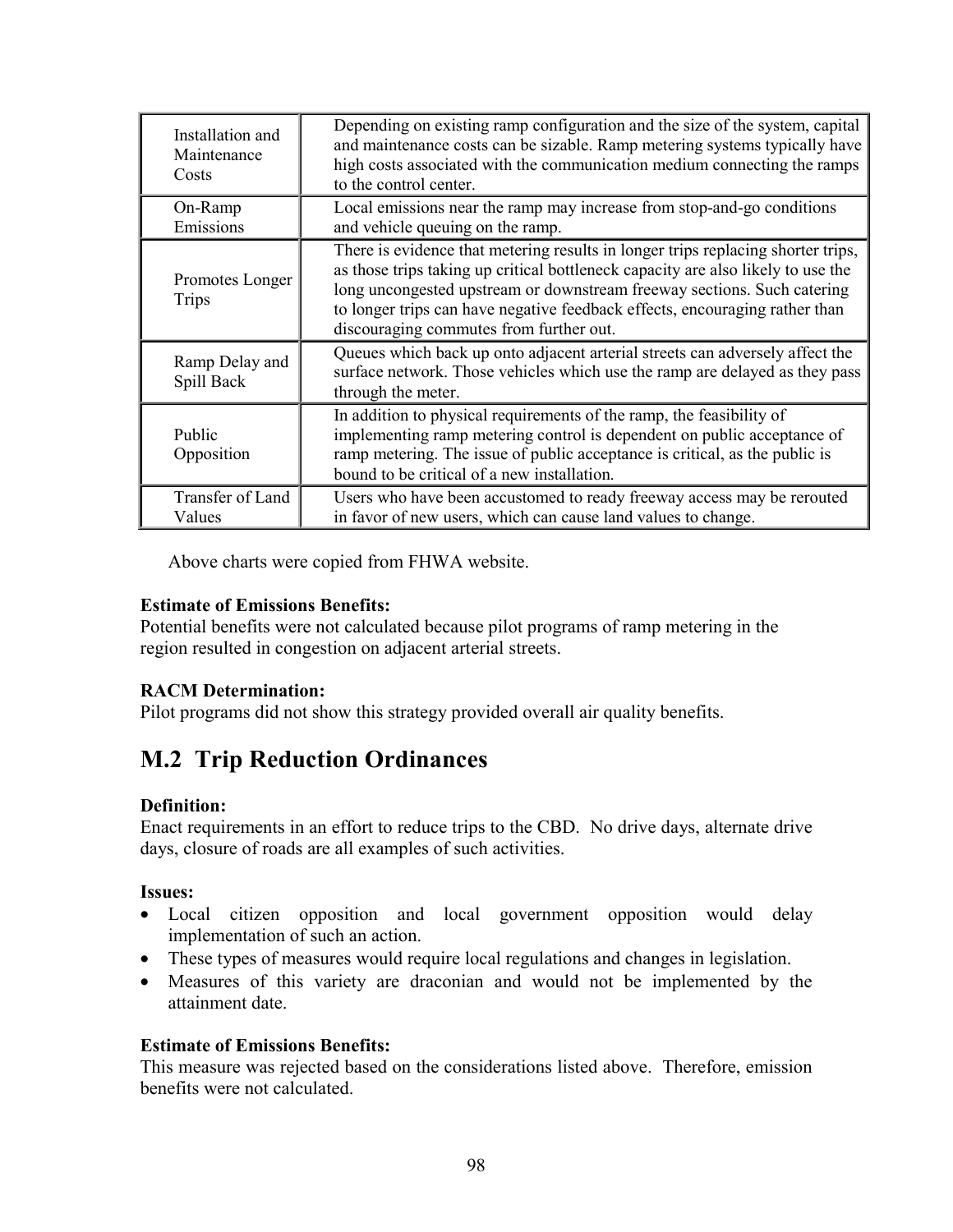#### **RACM Determination:**

Implementation issues (as listed above) hinder the ability to implement this strategy in time to advance attainment.

## **M.3 Value Pricing**

#### **Definition:**

Variable pricing is an emerging concept that involves a system of fees or tolls, which vary according to the level of congestion. Variable pricing of congested facilities can include new/existing toll-free roads, new/existing toll facilities, or new/existing high occupancy vehicle (HOV) facilities. Higher tolls are charged when congestion is heaviest and delay is at its worst. Adding additional capacity to highways is frequently driven by peak period congestion. This measure seeks to spread out travel demand to better utilize existing highway capacity and decrease demand for additional capacity to serve rush hour. The use of limited road capacity is maximized by encouraging some peak period users to shift to off-peak periods, HOV modes, transit, or less congested routes. In addition, it could include optional fees paid by drivers of lower-occupancy vehicles to gain access to dedicated road facilities (high occupancy toll or HOT Lanes) providing a superior level of service (LOS) and offering time savings compared to the parallel free facilities.

#### **Issues:**

- MDOT/FHWA is currently funding a study of the potential for adopting a value pricing system in Maryland. The results of this study have not yet been released. However, after Phase I of the study, MDOT has decided that this program is likely to ease congestion in the area and may be a feasible tool for the region.
- The current MDOT study has found that one of the larger issues with this type of program involves public acceptance.

#### **Estimate of Emissions Benefits:**

Due to the issues identified above, an estimate on emissions benefits was not calculated. Below is a summary of the current schedule for the continued study of this idea and the study budget:

#### Schedule

The schedule completes the Phase I and Phase II work in twenty four (24) months after the Notice-To-Proceed (NTP) was issued. NTP was dependent on receipt of requested funds. Major schedule items and critical milestones for their completion are summarized below. Please note that this cooperative agreement between FHWA and MDOT has been in order to achieve follow up items and public interaction.

| March/April 2001 | Stakeholder Group Meeting #7  |
|------------------|-------------------------------|
| March/April 2001 | Steering Committee Meeting #8 |
| Late Spring 2001 | Workshops                     |
| Summer 2001      | <b>Final Report Issued</b>    |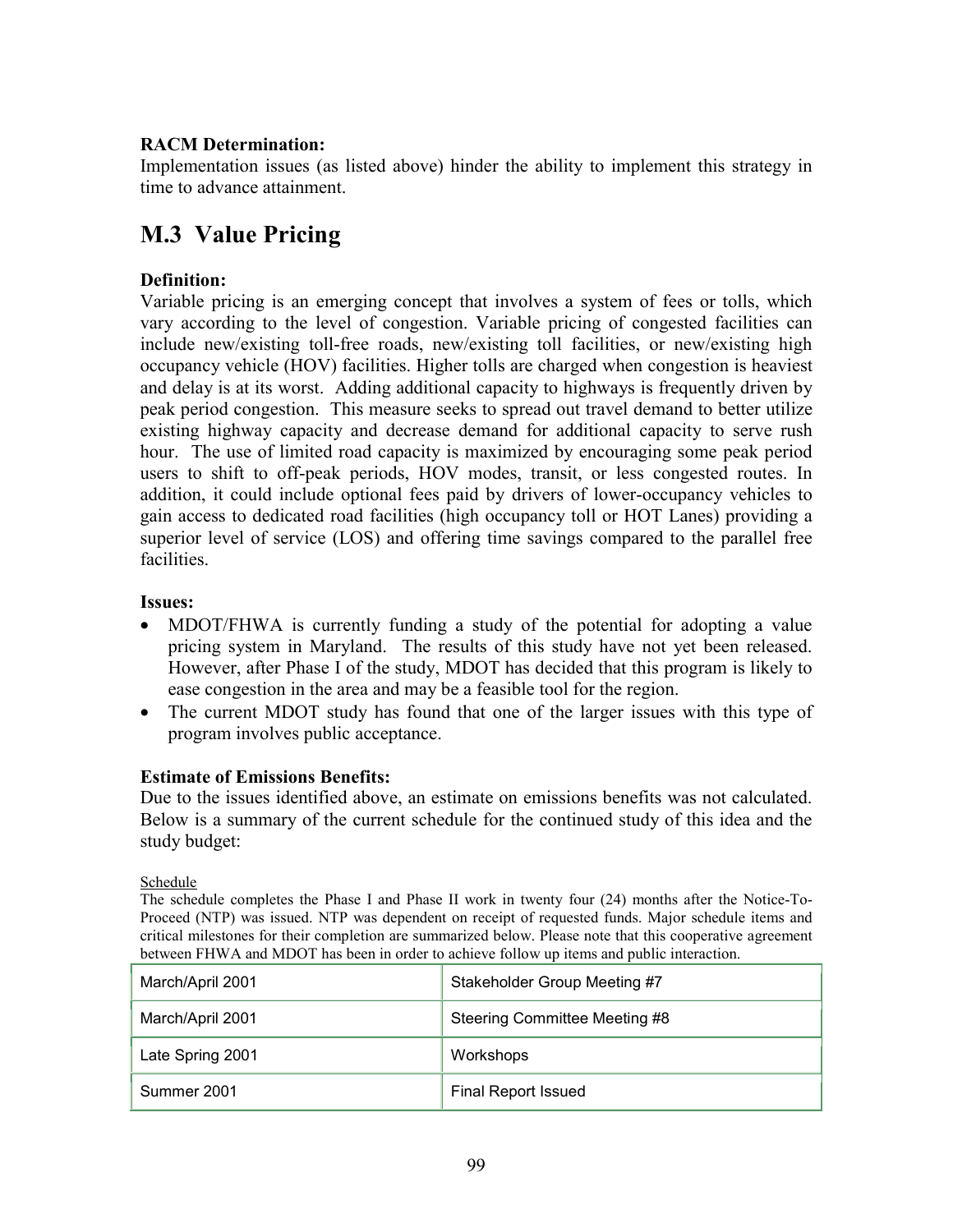The proposed budget for this variable pricing study is : \$859,420

#### **RACM Determination:**

Implementation issues (as listed above) hinder the ability to implement this strategy in time to advance attainment.

## **M.4 Control of Extended Idling (Truck and Buses)**

#### **Definition:**

This program would establish regulations with regards to idling trucks and buses. It would require a timing device to be installed which would automatically stop truck and bus engines after a delay of five minutes of idling time.

#### **Issues:**

- The control would enforce an already existing state law for idling time.
- The expense for the required equipment would be high.
- This program would not produce any changes in VMT or vehicle trips for the region.
- Based on the estimated identified below, this type of program would not advance the attainment date.
- Industry opposition would be very high.

#### **Estimate of Emissions Benefits:**

1994 estimates show a VOC benefit of 0.2 tpd and a decrease in NOx of .53 tpd for 2005 from this program. The approximate costs of this program could be in excess of 5 million dollars (or over 10 million per ton of NOx). Calculations were not updated in 2001 because the measure is not cost-effective and does not reduce VMT.

#### **RACM Determination:**

Estimated emissions reductions are not sufficient to advance the attainment date. Implementation issues (as listed above) hinder the ability to implement this strategy in time to advance attainment.

## **M.5 Extreme Cold Start Vehicle Emission Reductions**

#### **Definition:**

Programs to reduce motor vehicles emissions, consistent with Title II, which are caused by extreme cold start conditions.

#### **Issues:**

- This program/ potential measure does not apply to the Maryland region due to a temperate climate with a relatively mild winter season.
- The only month where the average daily temperature is around the freezing mark is January, unlike other regions where average daily high temperatures are below freezing for up to four or more months.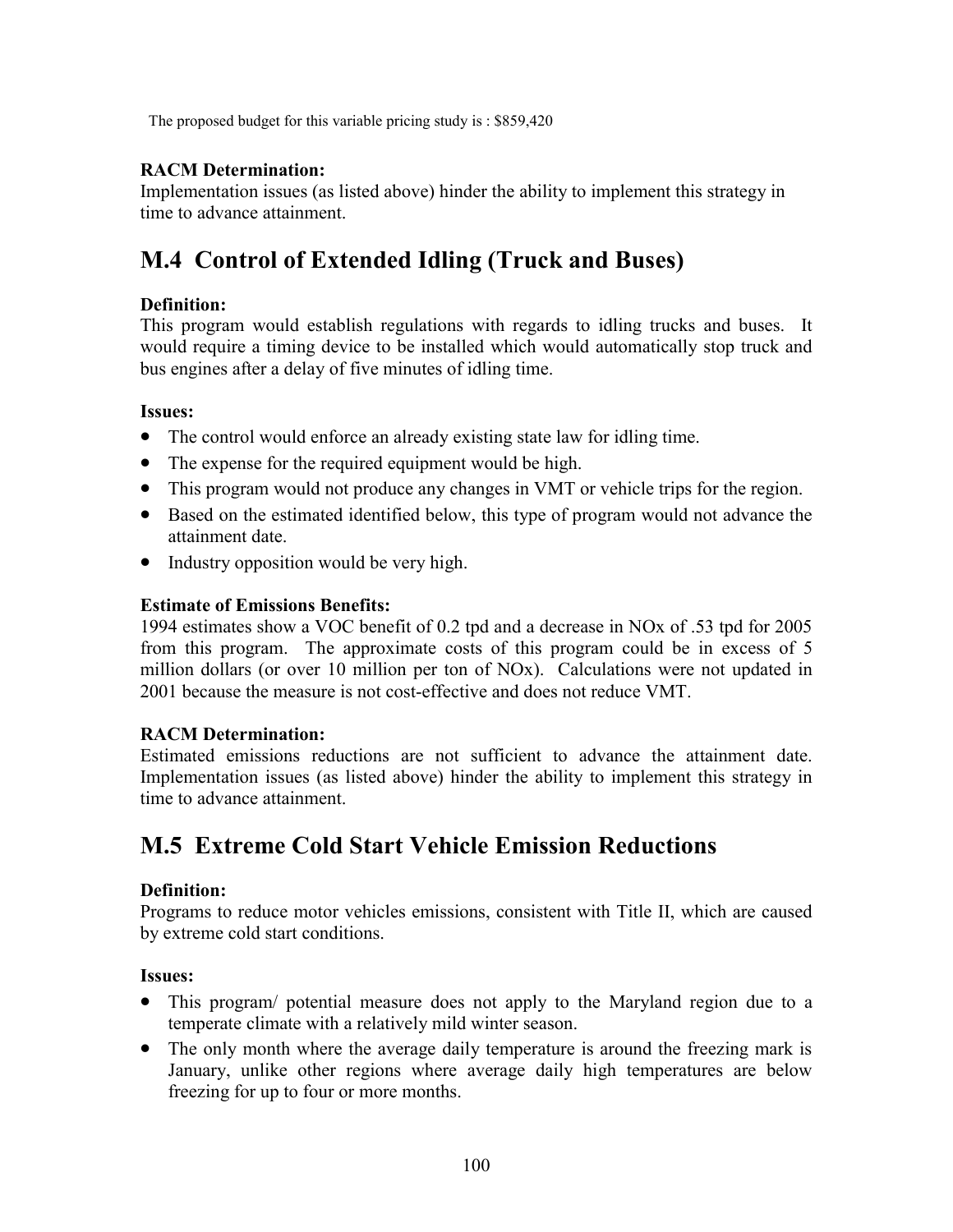#### **Estimate of Emissions Benefits:**

This measure was rejected based on the considerations listed above. Therefore, emission benefits were not calculated.

#### **RACM Determination:**

Implementation issues (as listed above) hinder the ability to implement this strategy in time to advance attainment.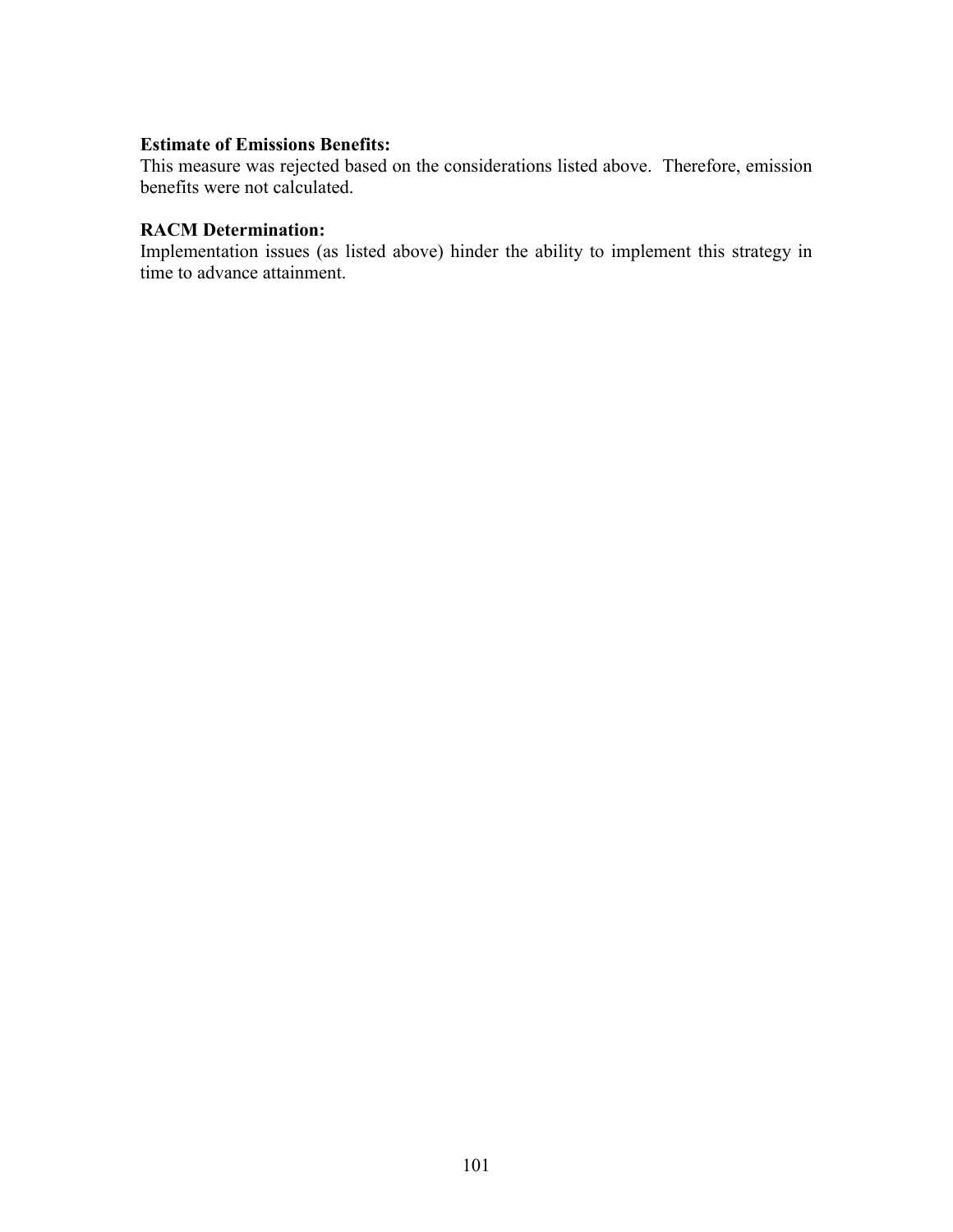## **4.0 RACM For Other Sources**

For a number of years, the MDE studied control measures for all air pollution sources in an effort to attain the federal ozone standard. In particular, the MDE has worked with other states in the region and within the guidelines of the CAA in an effort to ensure that all reasonable measures were considered. Historically, the MDE has worked closely with industries to develop RACT (Reasonably Available Control Technology) assessments in an effort to reduce emissions from stationary sources. MDE has consistently and repeatedly reviewed periodic emission inventories to identify significant source categories and potential control measures. MDE also reviews current air quality control literature SIP's from other nonattainment areas, and applicable websites for advances in control technologies. MDE evaluates new controls for applicability to Maryland sources.

Currently, the MDE is working with the Ozone Transport Commission (OTC) to develop control strategies for stationary and area source controls for the SIP to meet the emission reduction shortfall identified for the attainment plan by EPA and to provide additional reductions for clean air progress. These two processes represent a strong effort from Maryland in reviewing all potential control measures for inclusion in the SIP for attainment. Therefore, MDE believes that through these processes, potential RACM for stationary sources have been reviewed. Below is a brief history of the two processes being utilized by Maryland.

#### **OTC Measures:**

#### **The Need for Additional Reductions**

In October 1998, the Ozone Transport Commission (OTC) adopted a Declaration of Principles that establishes a framework to further address the ground-level ozone problem in the Ozone Transport Region (OTR). The framework includes initiatives such as regional reductions in emissions of nitrogen oxides (NOx), considering multi-pollutant reduction benefits when adopting ozone strategies, and emphasizing regional strategies to attain the ozone standard in the OTR.

In December 1999, the U.S. Environmental Protection Agency (EPA) proposed approval of the attainment plans for ten nonattainment areas. EPA identified emission reduction shortfalls in attainment plans in several of these areas. EPA indicated it would grant states additional time to implement new measures if those states pursued a regional approach to develop control stratagies. Within this context, the OTC agreed to begin addressing the emission shortfalls by developing model rules for its member states. These model rules would provide a consistent framework for air pollution regulation throughout the OTR.

#### **Candidate Control Measures**

The OTC developed a list of candidate control measures to be investigated. The candidate control measures were divided into two groups: first, those that would be investigated by February of 2001 as short term measures for early adoption (Table 1 Measures), and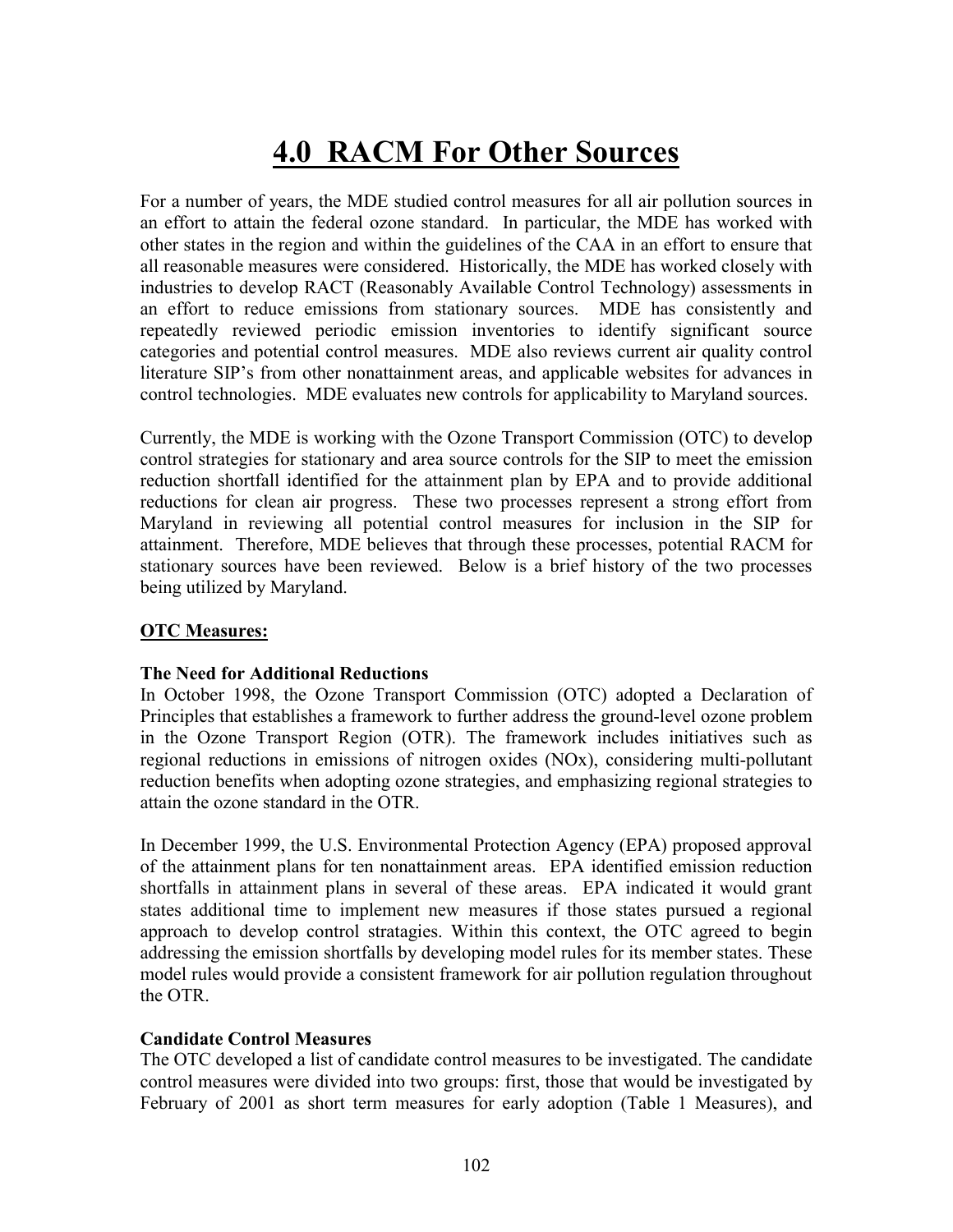second, those of a more complex nature, that would be investigated at a later date, i.e., by February 2002 (Table 2 Measures). These measures would help to attain and maintain the one-hour ozone standard, as well as make progress toward attaining the eight-hour ozone standard.

*The measured listed below are identified as either "Table 1" or "Table 2" measures.* 

Table 1 measures are designed to limit emissions from:

- 1. Architectural and industrial maintenance coatings;
- 2. Consumer products (including portable fuel containers);
- 3. Mobile equipment repair and refinishing operations;
- 4. Solvent cleaning operations;
- 5. Fuels for on-road vehicles and off-road equipment (diesel and/or gasoline); and,

6. Fuel combustion sources, including cement kilns, gas turbines, stationary internal combustion engines, and industrial boilers.

Table 2 measures may be traditional control measures or innovative control approaches to reduce emissions of multiple pollutants. Measures under consideration include:

- 1. System benefit charges for electricity generation;
- 2. Environmental performance standards for electricity generation;
- 3. State actions to encourage energy conservation;
- 4. Renewable energy programs;
- 5. Energy efficiency programs;
- 6. Airport and aviation emission reduction programs;
- 7. Off-road engine and vehicle initiatives; and,
- 8. Other programs to be identified by June 2001.

#### **State-led Workgroups**

The Table 1 Measures were researched by groups of OTC member states (workgroups) convened by designated lead state representatives. As the workgroups gathered information, they sought input from the regulated community and other stakeholders in developing draft model rules. For each of the Table 1 measures, a draft model rule, or a framework for a draft model rule, was then developed. Once the workgroups completed draft model rules, the OTC Committees convened to review them and take oral and written comments from stakeholders.

In March 2001, the OTC will focus on the Table 2 measures, and state-led workgroups will follow a similar process to develop Table 2 draft model rules.

#### **Application to RACM**

During the process described above, the OTC states used a long list of potential measures to ensure that the shortfall would be properly addressed. This long list was shortened (Tables 1 and 2 discussed above) based on: credits, cost, politics, and stakeholder review. This process parallels the RACM process in reviewing cost and credits estimates for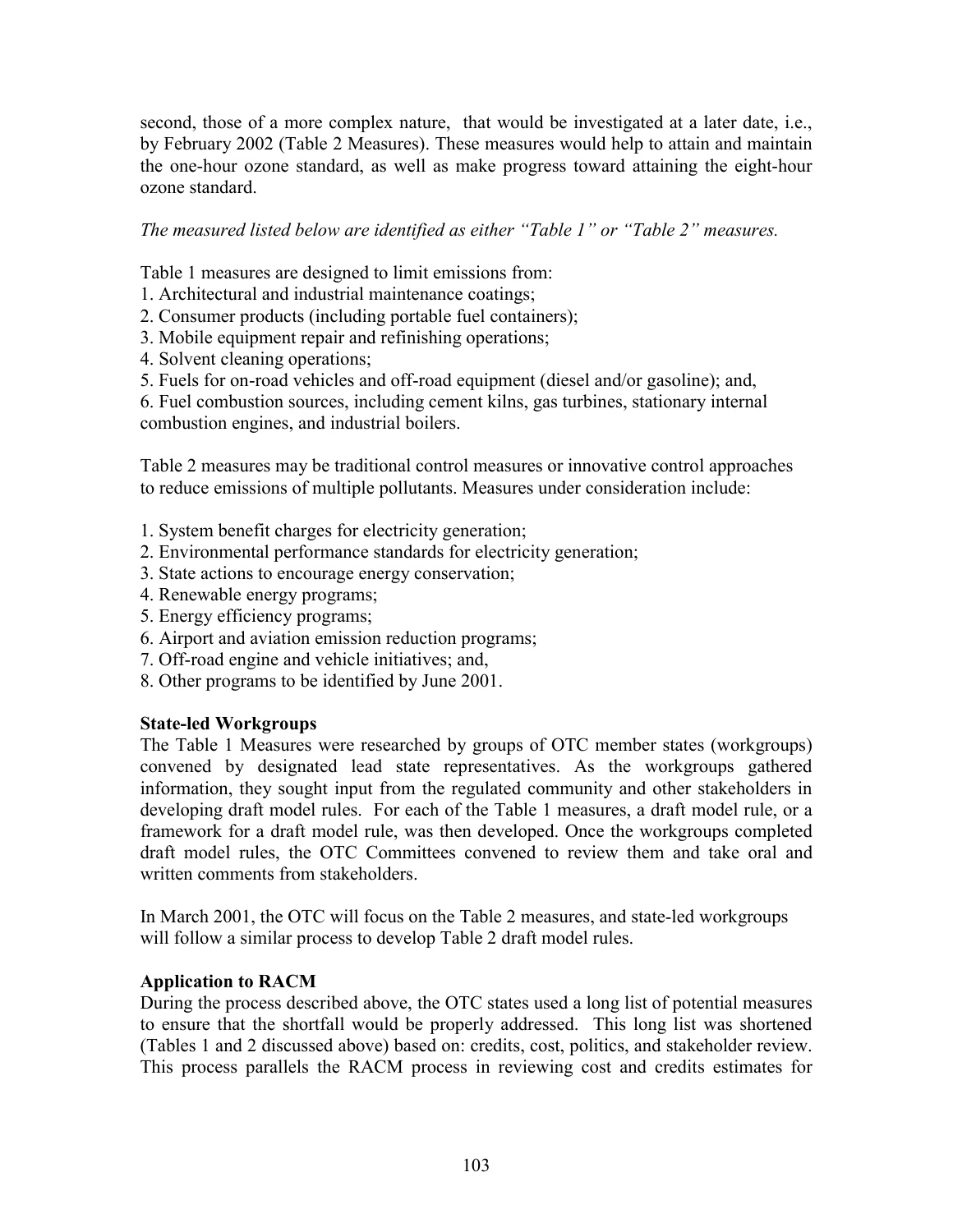attainment. Based on these criteria, the most reasonable programs are being implemented in a short timeframe.

The following is a summary of the process and exemplifies its connection to RACM issues:

- 1. A wide list of potential measures was reviewed.
- 2. The measures were deemed reasonable based on economics and credit potential
- 3. Speed of implementation and political status were closely reviewed when determining the most effective measures.

#### **RACT Process:**

In addition to the above, Maryland has been involved in the RACT process for stationary sources. This process, calling for regulations to implement Reasonably Available Control Technologies for stationary sources that produce 25 tons per day or more of NOx and/ or VOC's, has been utilized in Maryland since the early 1990's. Within this process, which involves stakeholders and state experts on source controls, reasonable control technologies are reviewed and decided upon and regulations are developed to ensure that RACT agreements are enforced. Cost effectiveness and technical circumstances are two of the most critical decision factors in the RACT process.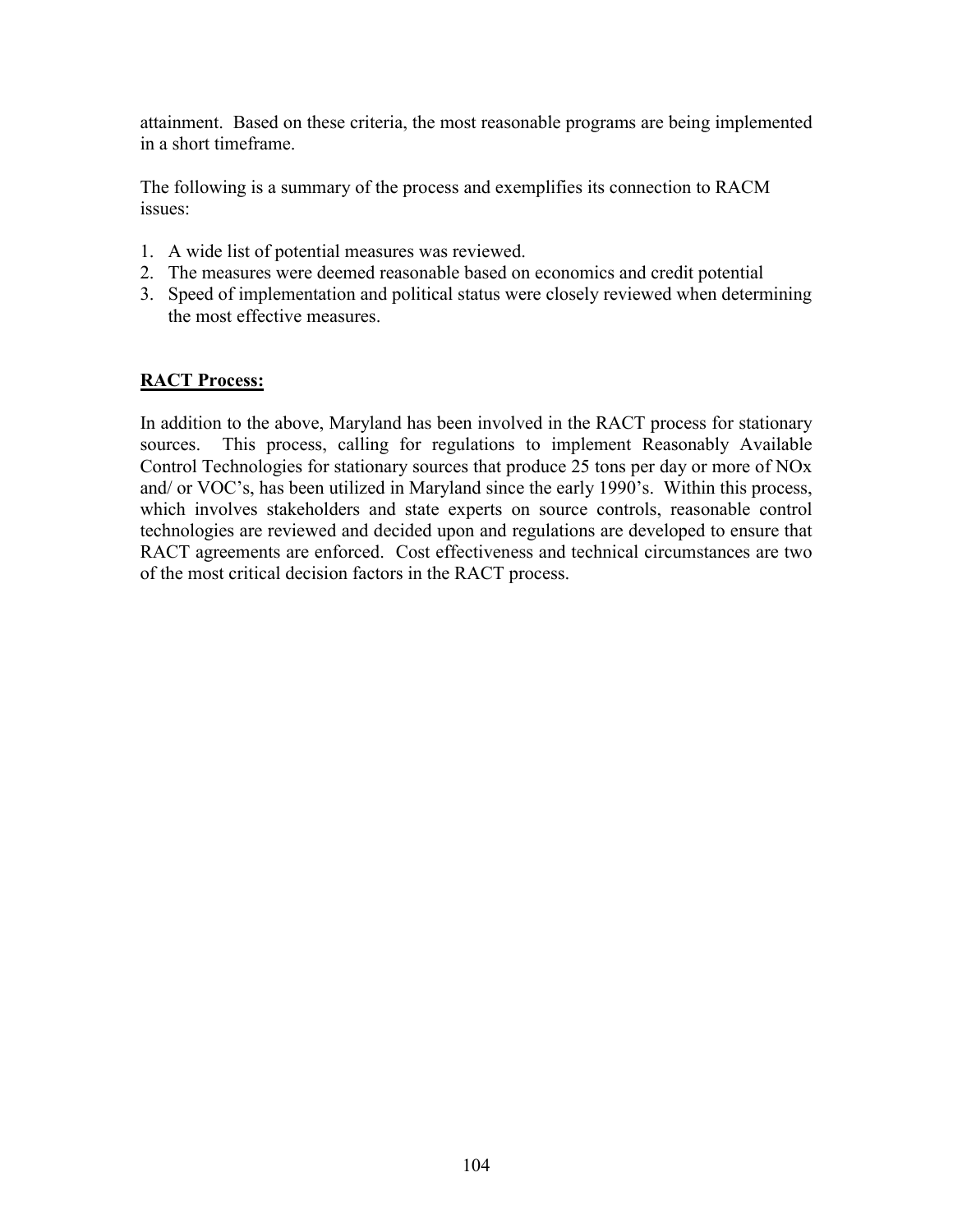# **Appendix A**

## **EPA Documents**

# **1. RACM Guidance 2. CAA Section 108(f) Measures**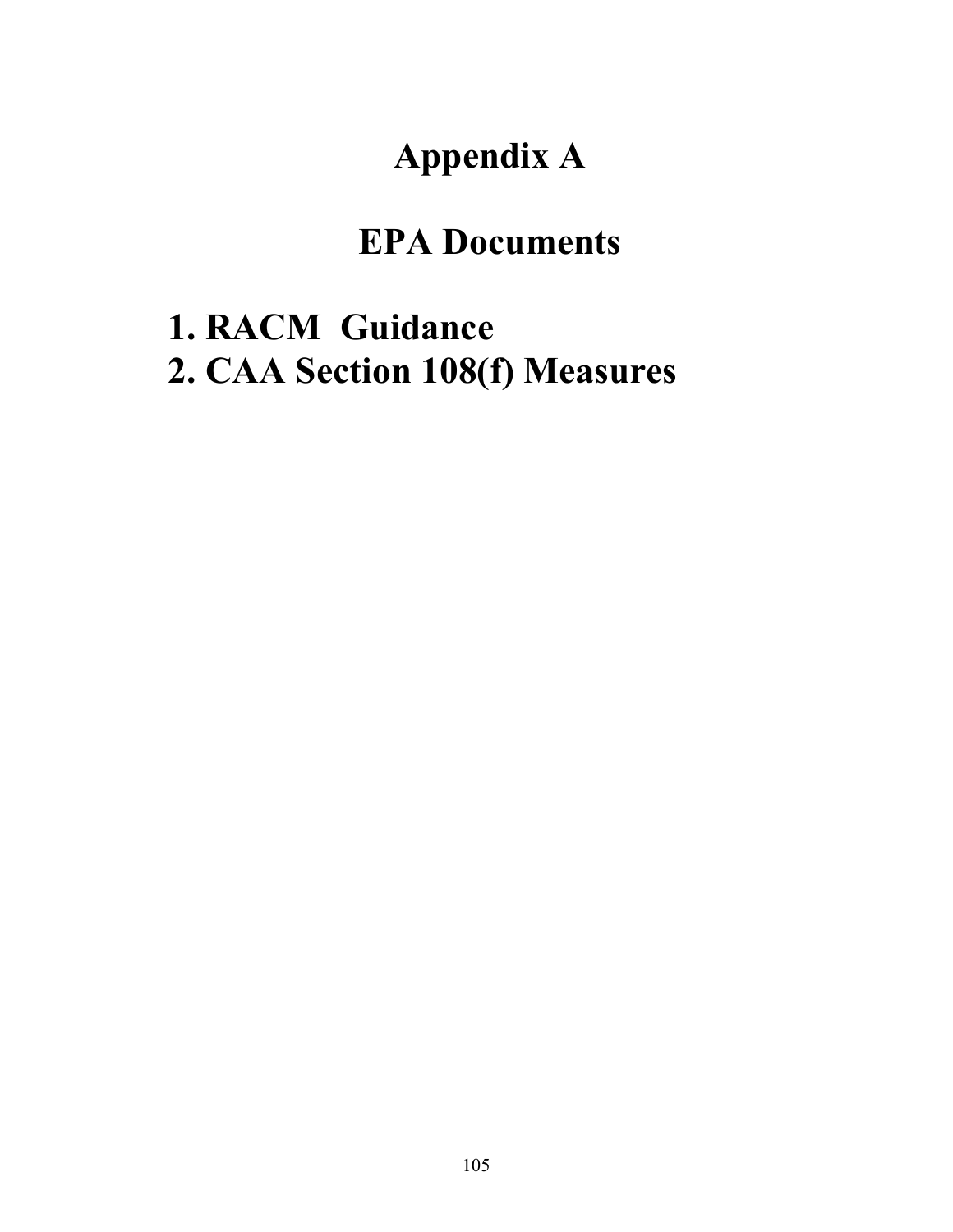#### **CAA Section 108(f)**

CAA Section 108(f) measures:

- Programs for improved public transit;
- Restriction of certain roads or lanes to, or construction of such roads or lanes for use by, passenger buses or high occupancy vehicles;
- Employer-based transportation management plans, including incentives;
- Trip-reduction ordinances;
- **Traffic flow improvement programs that achieve emission reductions;**
- Fringe and transportation corridor parking facilities serving multiple occupancy vehicle programs or transit service;
- **Programs to limit or restrict vehicle use in downtown areas or other areas of** emission concentration particularly during periods of peak use;
- **Programs for the provision of all forms of high-occupancy, shared-ride services;**
- **Programs to limit portions of road surfaces or certain sections of the metropolitan** area to the use of non-motorized vehicles or pedestrian use, both as to time and place;
- Programs for secure bicycle storage facilities and other facilities, including bicycle lanes, for the convenience and protection of bicyclists in both public and private areas;
- Programs to control extended idling of vehicles;
- **Programs to reduce motor vehicles emissions, consistent with Title II, which are** caused by extreme cold start conditions;
- **Employer-sponsored programs to permit flexible work schedules;**
- **Programs and ordinances to facilitate non-automobile travel, provision and** utilization of mass transit, and to generally reduce the need for single-occupant vehicle travel, as part of transportation planning and development efforts of the locality, including programs, and ordinances applicable to new shopping centers, special events, and other centers of vehicle activity;
- **Program for new construction and major reconstruction of paths, tracks, or areas** solely for use by pedestrian or other non-motorized means of transportation when economically feasible and in the public interest. For purposes of this clause, the Administrator shall also consult with the Secretary of the Interior;
- And programs to encourage the voluntary removal from use and from the marketplace pre-1980 model year light duty vehicles and pre-1980 light duty trucks.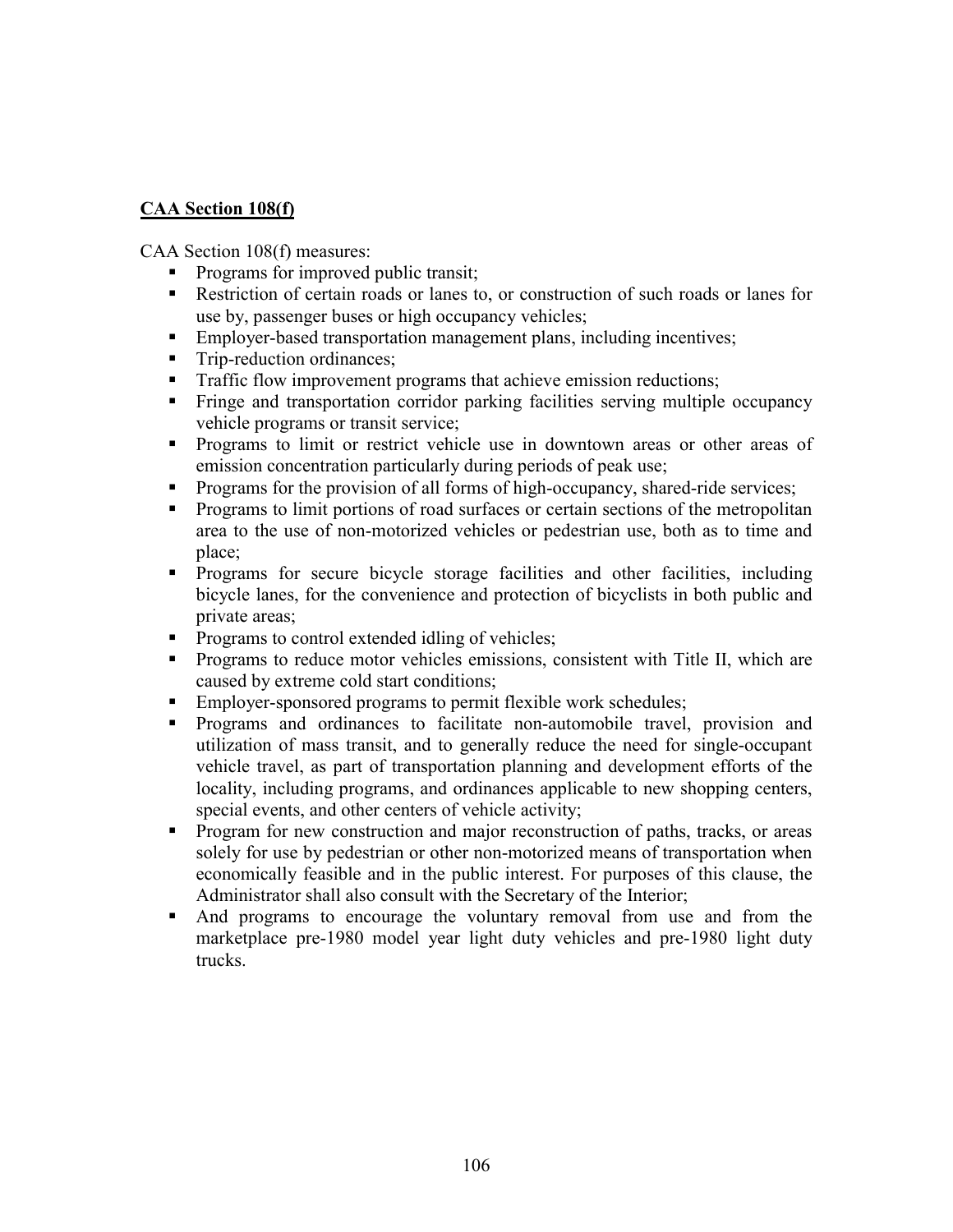# **Appendix B**

## Summary of Analytical Evaluation

#### Calculations:

Calculations were preformed by staff of the Maryland Departments of the Environment and Transportation and the Metropolitan Planning Organization for the Baltimore region. Calculations were preformed in accordance with standard practice, as used in Conformity Determinations, State Implementation Plans, and for federal Congestion Mitigation and Air Quality (CMAQ) analyses.

#### Methodologies:

Methodologies for emissions reductions estimates were garnered from various sources, including federal guidance, organizational sources (such as the Transportation Research Board), and academic studies. Where applicable, standard methodologies used for the above listed air quality processes were used. Where a control measure presented a new emission reduction strategy for the region or state, new source methodologies were used.

#### Professional Judgment:

Where applicable, professional judgment assisted with the evaluation of these control measures, particularly to assess factors such as political feasibility and timeframe for implementation. Aspects of professional judgment included initial assessment by staff of Maryland's air quality and transportation agencies, and the regional transportation body for the Baltimore region. Professional judgment also included review and assessment by transportation and environmental professionals in the field of air quality and transportation, many with 15+ years of experience in the assessment of emissions reductions, travel demand modeling, and the development and implementation of emission reduction strategies and regulations. Additional assistance was provided by consultants, specialized professions (such as Information Technology Systems (ITS), and staff from modal administrations familiar with CMAQ assessments and implementation by mode. Federal agency review was included in the process to the extent possible.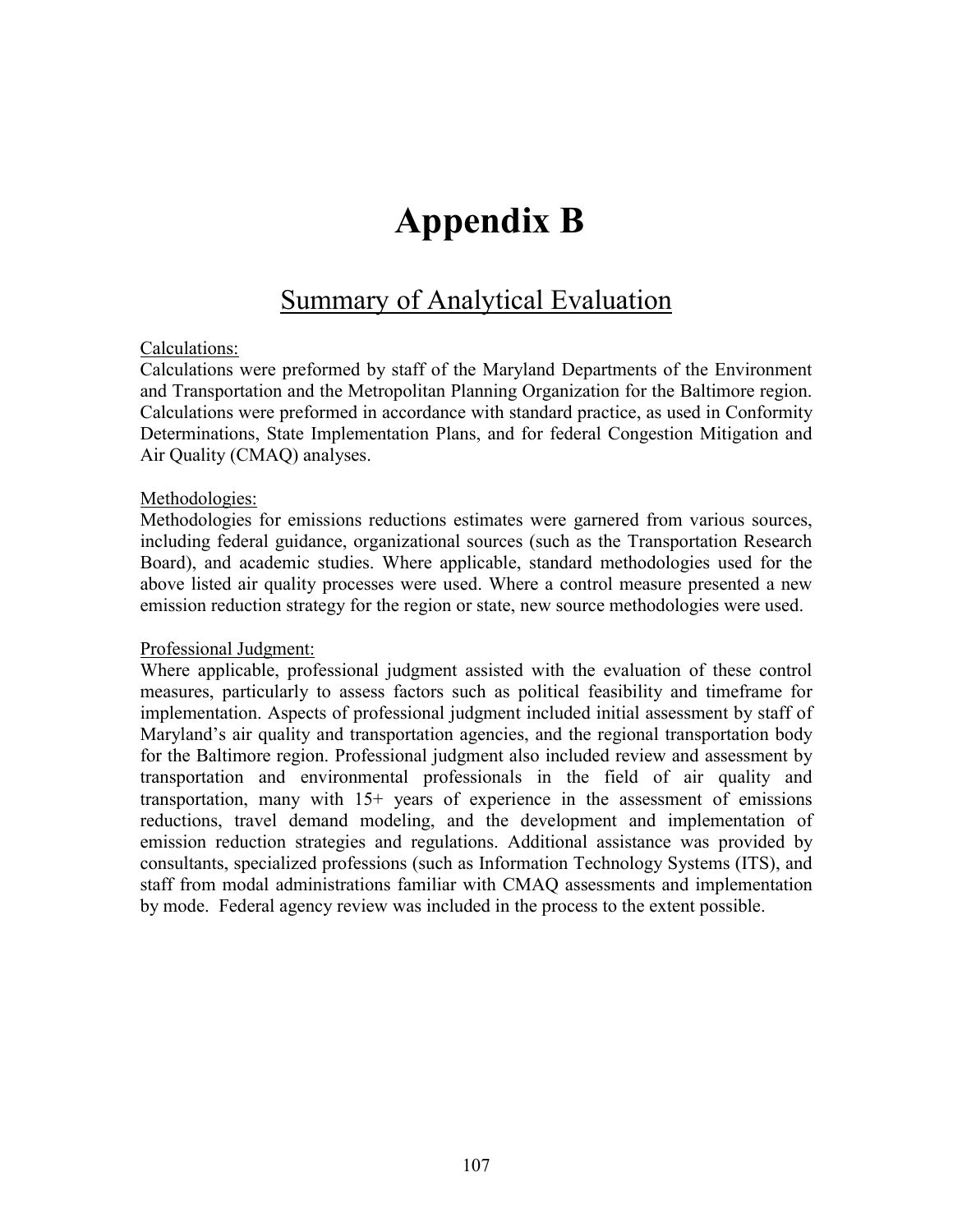#### **Description of Fields in RACM Analysis Table**

**#** Number of strategy, for ease in discussion only (not rank or priority)

#### **Source**

Source of strategy, i.e., comment letter, Section 1108(f) measure, 1994 TCM Technical Review Committee, Emissions Mitigation Strategies Subcommittee (2000 – current), listed in summary document of Emissions Reduction measures in the Baltimore region (September 2000), currently active strategy in the region (conformity)

**VOC/NOx** Emissions reduction estimates for year 2005 in tons/day.

*Estimates that were not updated from the 1994 calculations were not added to the chart, but can be found in the text of the document.*

*Grey shaded boxes indicate that air quality credits for this activity have been used in conformity. Dark outline boxes indicate that the activity is currently active in the region, but air quality credits have not been taken for conformity or in the SIP.* 

#### **Relevant Factors**

Factors about the strategy that may affect its RACM or SIP inclusion eligibility

#### **RACM?**

Whether the strategy is considered RACM

#### **Reason**

Reason(s) strategy may or may not be considered RACM (May be same as relevant factors)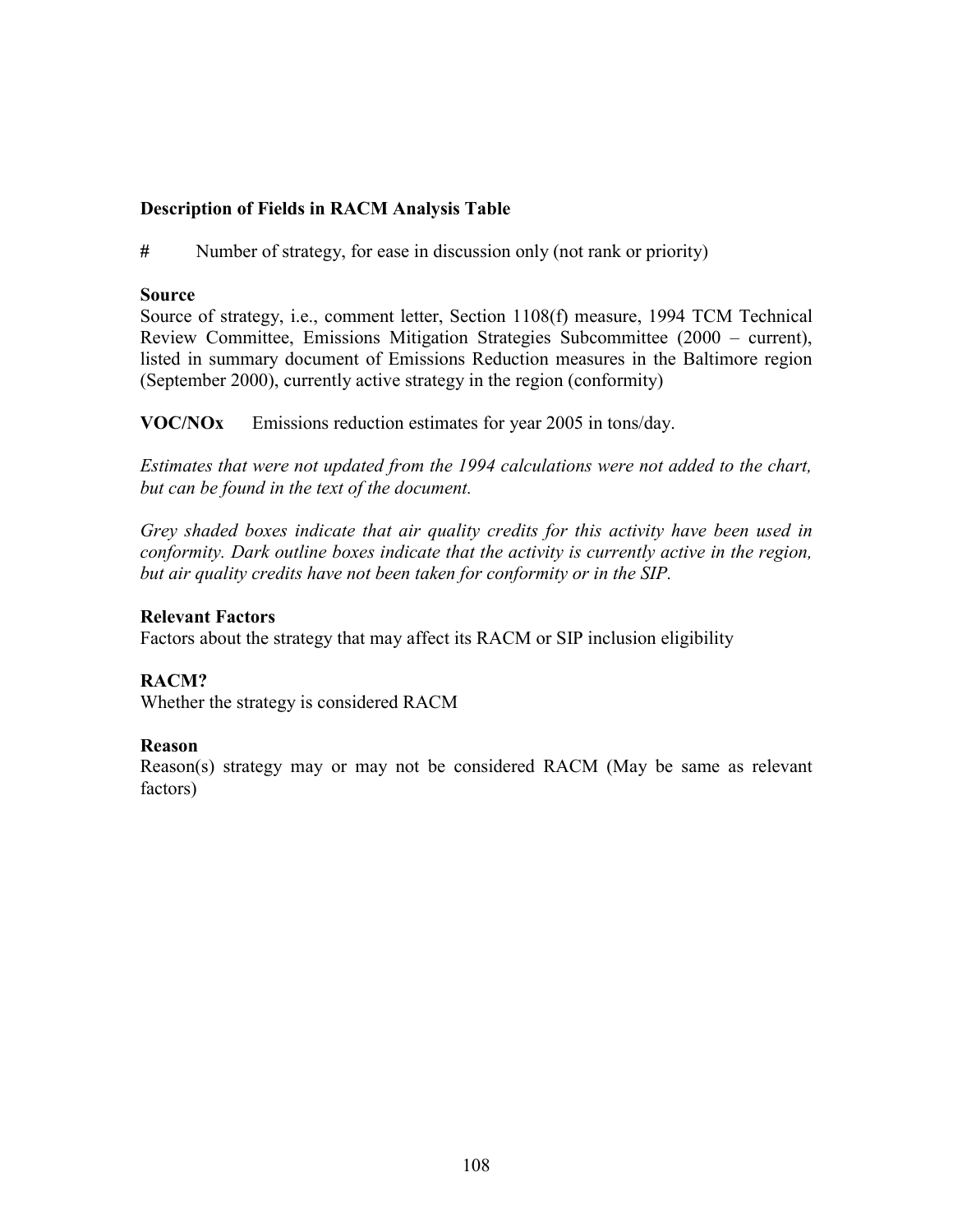## **Summary Table: Strategies Evaluated for RACM Determination ( Please see main text for more information)**

*Grey shaded boxes indicate that credit for strategy is used in transportation conformity analyses; heavy borders on emissions boxes indicate that strategy is in place in the region but no credit is taken. Please see main text for most accurate information (this chart for summary purposes only)* 

| # | <b>Strategy</b>                                                                                                                   | <b>Process or Status</b>                                                                                                | <b>VOC</b><br>(tpd) | NOx<br>(tpd)                           | <b>Relevant Factors</b>                                                                                                                                                  | RACM? | Reason                                                                                                    |
|---|-----------------------------------------------------------------------------------------------------------------------------------|-------------------------------------------------------------------------------------------------------------------------|---------------------|----------------------------------------|--------------------------------------------------------------------------------------------------------------------------------------------------------------------------|-------|-----------------------------------------------------------------------------------------------------------|
|   | Accelerated phase-out of<br>diesel buses; replace with<br>cleaner fuels such as natural<br>$\text{gas} - \text{MTA}$ buses to CNG | BRP letter 2/22/00; ED letter<br>3/28/00; MOP letter 6/28/00                                                            | .18                 | .447                                   | MDOT is funding effort to replace<br>MTA buses. Expensive turn in less<br>than 5 years, takes $12+$ years to replace<br>fleet at normal replacement rate.                | No    | High cost. Timing of replacement.<br>Implementation issues (reliability,<br>maintenance, safety)          |
|   | Downtown CNG Shuttle<br>Fleet                                                                                                     | <b>Emissions Mitigation Strategies</b><br>Subcommittee (2000-current)<br>Review Phase Three                             | .01                 | .005                                   | NA                                                                                                                                                                       | No    | Implementation issues (additional<br>cost, maintenance, infrastructure<br>requirements); small fleet size |
| 3 | <b>Tourist Attractions</b>                                                                                                        | Downtown Electric Buses for Emissions Mitigation Strategies<br>Subcommittee (2000-current)<br><b>Review Phase Three</b> | 0.006               | 0.02                                   | Emissions estimates based on MDE<br>assumptions*one bus, 40,000 miles per<br>year, 300 days per year, low credits.<br>transfer of pollution from mobile to<br>stationary | No    | Does not advance attainment date;<br>cost                                                                 |
| 4 | <b>MTA Bike Racks on Buses</b>                                                                                                    | <b>Emissions Mitigation Strategies</b><br>Subcommittee (2000-current)<br>Phase Three                                    | Ped<br>Package      | See Bike See Bike NA<br>Ped<br>Package |                                                                                                                                                                          | No    | Implementation issues (bus<br>washes); trial phase determine<br>usage/ability to implement                |
| 5 |                                                                                                                                   | Cash for Clunkers (pre-1975) 1994 TCM Technical Review<br>Committee Review Phase Three                                  | 1.185               | 0.705                                  | <b>Transient</b> benefits                                                                                                                                                | No    | <b>Transient benefits</b>                                                                                 |
| 6 | roadside pull over testing of<br>diesels                                                                                          | I/M for diesel vehicles and/or ED letter 3/28/00; MOP letter<br>6/28/00                                                 | --                  | $- -$                                  | Technical and cost limitations.<br>Questionable benefits for NOx/VOC,<br>primarily for PM; pull over testing for<br>heavy duty diesels in place                          | No    | Technical and cost limitations                                                                            |
|   | CARB diesel fuel                                                                                                                  | ED letter 3/28/00; MOP letter<br>6/28/00                                                                                | --                  |                                        | Difficult to isolate Maryland in<br>regional market; new diesel rules                                                                                                    | No    | Difficult to isolate Maryland in<br>regional market; benefits do not<br>exceed new diesel rules           |
| 8 | Bus engine upgrade                                                                                                                |                                                                                                                         | 0.000               | 0.000                                  | Low benefits, questionable benefits for<br>NOx/VOC, primarily for PM                                                                                                     | No    | Does not advance attainment date                                                                          |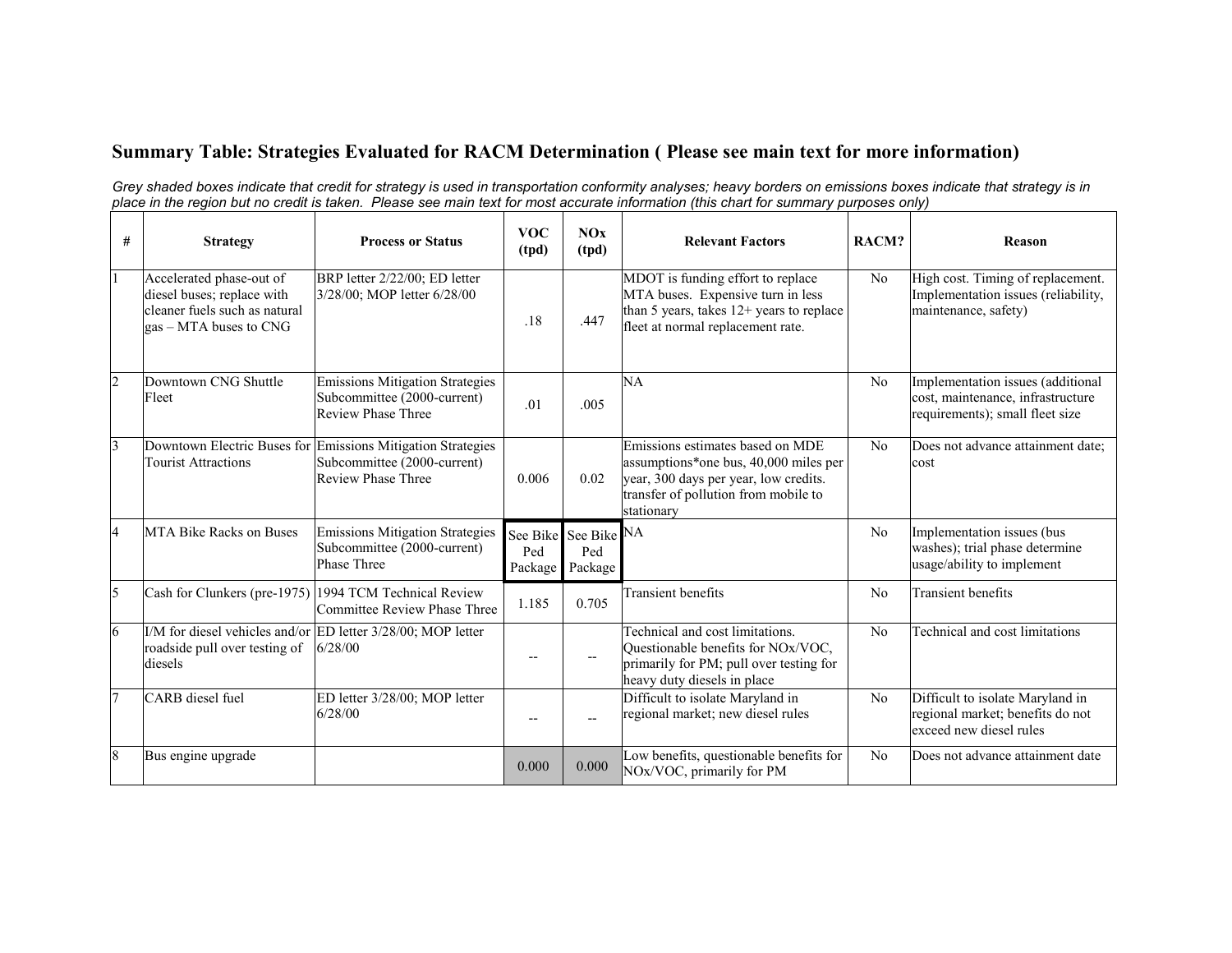| #  | <b>Strategy</b>                                                                       | <b>Process or Status</b>                                                                                                                                                                                                                                     | <b>VOC</b><br>(tpd)      | NOx<br>(tpd)   | <b>Relevant Factors</b>                                                                                                                                                | RACM? | Reason                                                                  |
|----|---------------------------------------------------------------------------------------|--------------------------------------------------------------------------------------------------------------------------------------------------------------------------------------------------------------------------------------------------------------|--------------------------|----------------|------------------------------------------------------------------------------------------------------------------------------------------------------------------------|-------|-------------------------------------------------------------------------|
| 9  | codes for parking to insure<br>paid transit and cash-in-lieu<br>of parking incentives | Revise local zoning and other BRP letter 5/11/00; 1994 TCM<br><b>Technical Review Committee</b><br><b>TCM Technical Review</b><br>Committee Review Phase Three:<br><b>Emissions Mitigation Strategies</b><br>Subcommittee (2000-current)<br>Review Phase III | $\overline{\phantom{a}}$ |                | Requires local zoning changes. Not in<br>timeframe for attainment.                                                                                                     | No    | Cannot be implemented in<br>timeframe to advance the<br>attainment date |
| 10 | Tax credit incentives for<br>employers and employees,<br>subsidies of transit fares   | ED letter 3/28/00; 1994 TCM<br><b>Technical Review Committee</b><br><b>TCM Technical Review</b><br>Committee Review Phase Three:<br><b>Emissions Mitigation Strategies</b><br>Subcommittee (2000-current)<br><b>Review Phase III</b>                         | 0.011                    | 0.034          | 1994 TCM Technical Review<br>Committee Cost = \$26,896,900 2001<br>analysis used private sector (CA);<br>difficult know # rented spaces, new<br>practice; union issues | No    | Does not advance attainment date                                        |
| 11 | Mandatory Employer Cash-                                                              | 1994 TCM Technical Review<br>Out Subsidy for Transit/HOV Committee Review Phase Two                                                                                                                                                                          | $\overline{a}$           |                | Requires legislation; political<br>infeasibility.                                                                                                                      | No    | Cannot be implemented in<br>timeframe to advance attainment<br>date     |
| 12 | Flexible Work Week/Four<br>Day Work Week                                              | 1994 TCM Technical Review<br>Committee Review Phase Three                                                                                                                                                                                                    | $\overline{a}$           | $\overline{a}$ | Uncertainty in decrease in trips.<br>Already substantially implemented<br>where applicable.                                                                            | No    | Does not advance attainment date:<br>Cost                               |
| 13 | Financial Incentives for<br><b>Telework Programs</b>                                  | 1994 TCM Technical Review<br>Committee Review Phase Three                                                                                                                                                                                                    | $\overline{\phantom{a}}$ | $- -$          | High cost.                                                                                                                                                             | No    | Does not advance attainment date;<br>Cost                               |
| 14 | The BWI Business<br>Partnership- van shuttle<br>service                               |                                                                                                                                                                                                                                                              | 0.001                    | 0.004          | 'NА                                                                                                                                                                    | No    | Does not advance attainment date<br>Low emission benefits               |
| 15 | Home-based telecommuting                                                              |                                                                                                                                                                                                                                                              | 0.490                    | 1.270          | Implementation year after 2005                                                                                                                                         | No    | Does not advance attainment                                             |
| 16 | TransitPlus program                                                                   |                                                                                                                                                                                                                                                              | --                       | $- -$          | Captured in baseline, no change in<br>enforceability                                                                                                                   | No    | Captured in baseline, no change in<br>enforceability                    |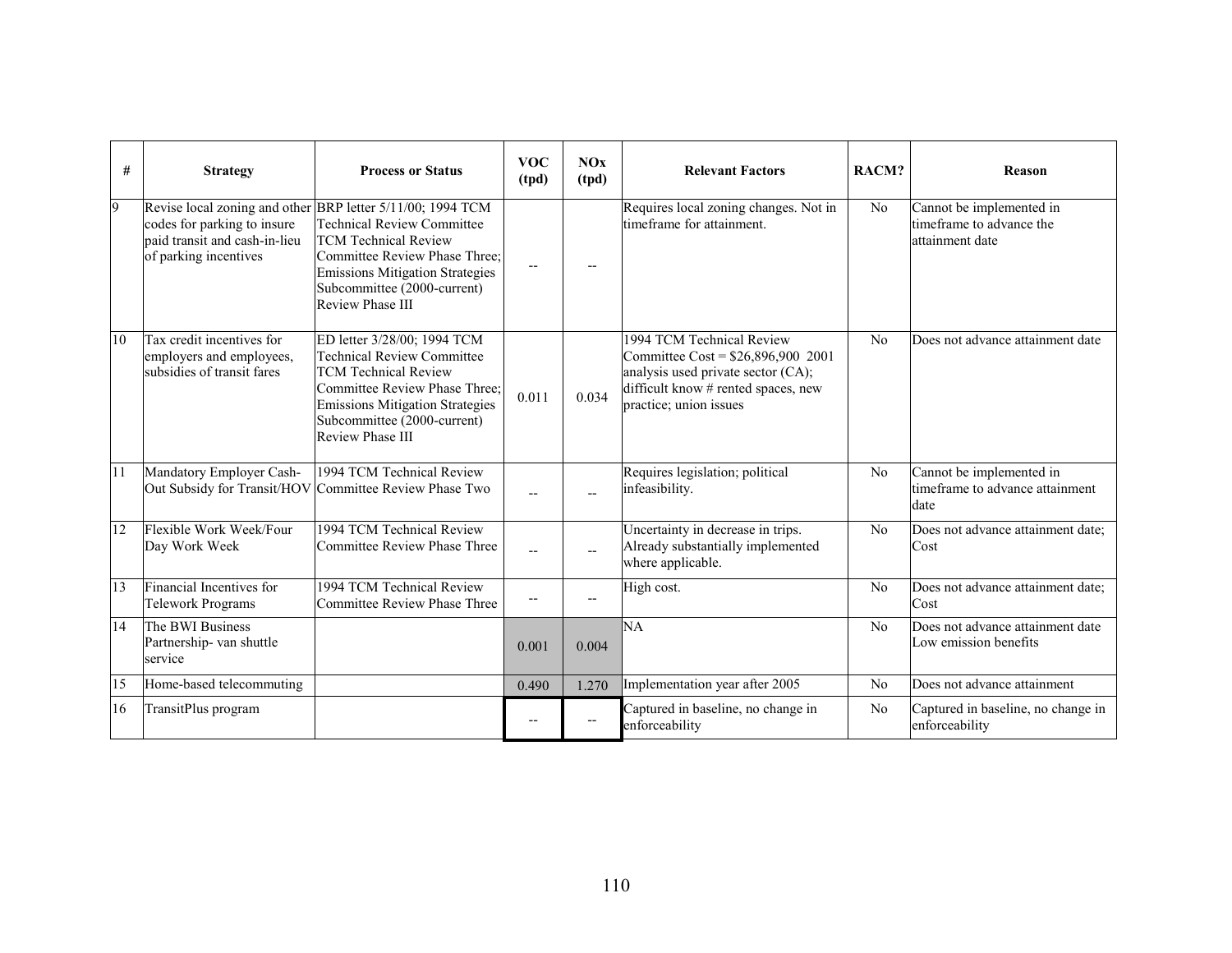| #               | <b>Strategy</b>                                                              | <b>Process or Status</b>                                                                                                     | <b>VOC</b><br>(tpd)      | NOx<br>(tpd)             | <b>Relevant Factors</b>                                                                          | RACM? | <b>Reason</b>                                                                         |
|-----------------|------------------------------------------------------------------------------|------------------------------------------------------------------------------------------------------------------------------|--------------------------|--------------------------|--------------------------------------------------------------------------------------------------|-------|---------------------------------------------------------------------------------------|
| 17              | Congestion Pricing on Low<br>Occupancy Vehicles                              | 1994 TCM Technical Review<br>Committee Review Phase Two;<br>1994 TCM Technical Review<br><b>Committee Review Phase Three</b> | $\overline{\phantom{a}}$ | --                       | Requires legislation. Questionable<br>political feasibility. Questionable<br>equity impacts.     | No    | Does not advance attainment date<br>Implementation issues                             |
| 18              | Build (Implement) HOV<br>Network in the Freeway<br>System                    | 1994 TCM Technical Review<br>Committee Review Phase Two                                                                      | $\overline{a}$           |                          | Political infeasibility for early<br>implementation. Corridor study<br>underway.                 | No    | Cannot be implemented in<br>timeframe to advance attainment                           |
| 19              | Vanpool Improvement<br>Program                                               | 1994 TCM Technical Review<br><b>Committee Review Phase Three</b>                                                             | $\overline{a}$           | $\overline{\phantom{a}}$ | Some aspects requires legislation;<br>administratively burdensome.                               | No    | Does not advance attainment date<br>Implementation issues                             |
| 20              | <b>Integrated Ridesharing</b><br>Measures                                    | 1994 TCM Technical Review<br><b>Committee Review Phase Three</b>                                                             | $-$                      |                          | Supports rideshare efforts; not possible<br>to isolate additional benefits                       | No    | Does not advance attainment date<br>Implementation issues                             |
| $\overline{21}$ | Regional Vanpool Insurance<br>Program                                        | 1994 TCM Technical Review<br>Committee Review Phase Two                                                                      | $\overline{a}$           | $\overline{a}$           | Requires legislation                                                                             | No    | Does not advance attainment date<br>Implementation issues                             |
| 22              | Free Parking for Carpools<br>and Vanpools                                    | 1994 TCM Technical Review<br><b>Committee Review Phase Two</b>                                                               | $-$                      | $\overline{a}$           | High-impact cost in CBD; low impact<br>emissions for non-CBD (due to lack of<br>parking charges) | No    | Does not advance attainment date<br>Implementation issues                             |
| 23              | Advanced Transportation<br>Management System                                 | 1994 TCM Technical Review<br><b>Committee Review Phase Three</b>                                                             | $\overline{a}$           | $-$                      | Unreliable for credit                                                                            | No    | Does not advance attainment date<br>Implementation issues                             |
| $\overline{24}$ | Flashing Yellow in the<br><b>Predominant Direction</b><br>(midnight to 5 AM) | 1994 TCM Technical Review<br>Committee Review Phase Two                                                                      | $\overline{a}$           |                          | Safety concerns.                                                                                 | No    | Does not advance attainment date<br>Implementation issues                             |
| $\overline{25}$ | Right Turn on Red in Central<br>City                                         | 1994 TCM Technical Review<br><b>Committee Review Phase Two</b>                                                               | $-$                      | $- -$                    | In baseline                                                                                      | No    | Does not advance attainment date<br>Implementation issues                             |
| 26              | Improved traveler<br>information services                                    | ED letter 3/28/00; MOP letter<br>6/28/00                                                                                     | 0.001                    | 0.009                    | NA                                                                                               | No    | Does not advance attainment<br>Low emissions benefits                                 |
| $\overline{27}$ | Increased Adherence to 55<br>MPH Speed Limit                                 | 1994 TCM Technical Review<br><b>Committee Review Phase Three</b>                                                             | $\overline{\phantom{a}}$ | $\overline{\phantom{a}}$ | Difficulty in implementing in SIP<br>timeframe; cost; coordination                               | No    | Does not advance attainment date<br>Implementation issues                             |
| 28              | Signal systemization                                                         |                                                                                                                              | 0.089                    | $-0.015$                 | NA                                                                                               | No    | Low emissions benefits                                                                |
| 29              | Modified land development<br>patterns                                        | <b>BRP</b> letter 2/22/00                                                                                                    | $-$                      |                          | Assumes implementation as<br>mandatory restrictions)                                             | No    | Implementation issues; cannot be<br>implemented in timeframe to<br>advance attainment |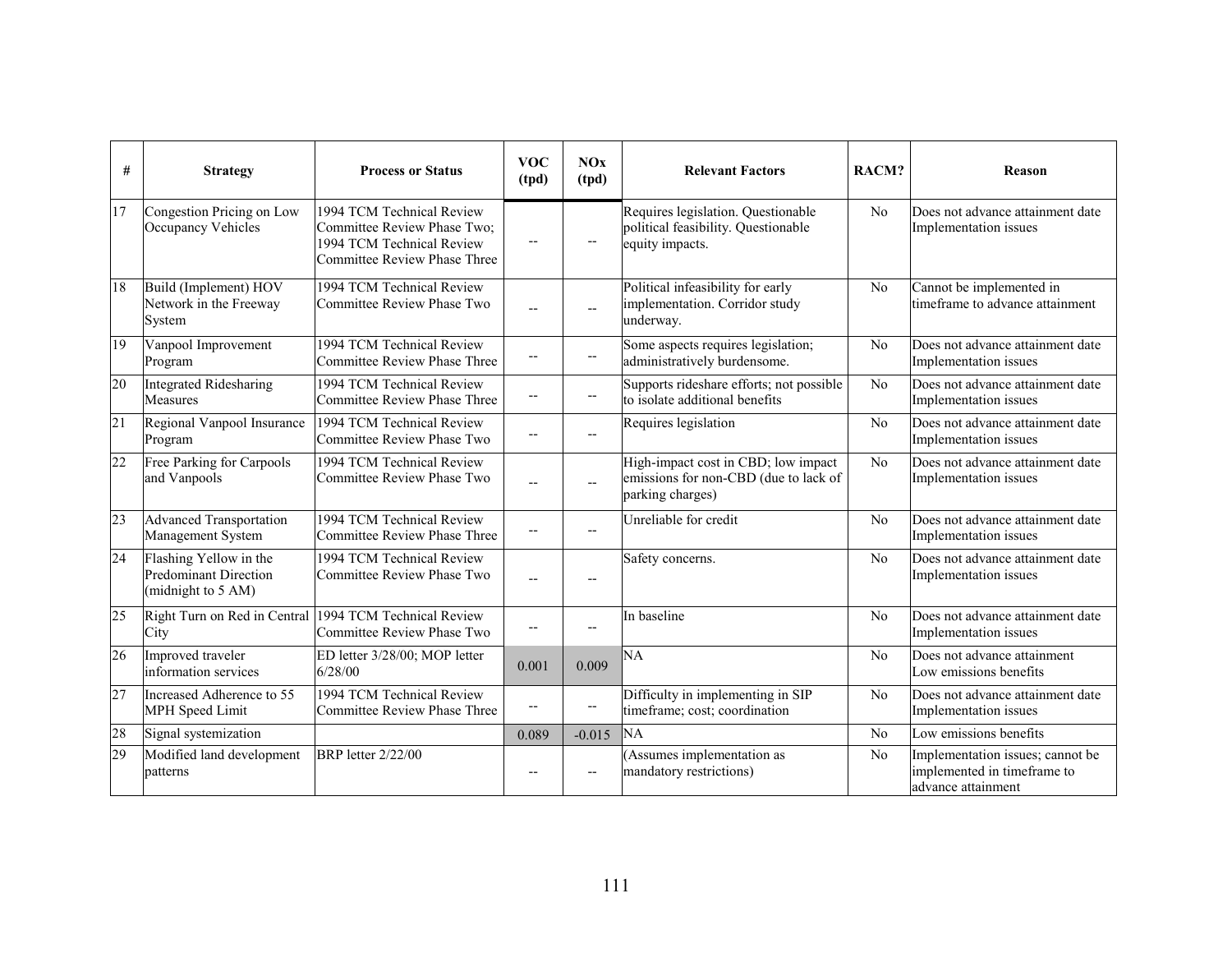| #               | <b>Strategy</b>                                                     | <b>Process or Status</b>                                                                           | <b>VOC</b><br>(tpd)      | NOx<br>(tpd)             | <b>Relevant Factors</b>                                                                                                                    | RACM? | Reason                                                     |
|-----------------|---------------------------------------------------------------------|----------------------------------------------------------------------------------------------------|--------------------------|--------------------------|--------------------------------------------------------------------------------------------------------------------------------------------|-------|------------------------------------------------------------|
| 30              | Convenience Commercial<br>Centers in Residential Areas              | 1994 TCM Technical Review<br>Committee Review Phase Two                                            | 0.00048                  | 0.001                    | Local reasons, requires zoning changes,<br>lengthy public process                                                                          | No    | Does not advance attainment date<br>Implementation issues  |
| $\overline{31}$ | Graduated Tax on Vehicle<br>Mileage                                 | 1994 TCM Technical Review<br>Committee Review Phase Two                                            | $\overline{a}$           | $- -$                    | Requires legislation; political<br>infeasibility                                                                                           | No    | Does not advance attainment date<br>Implementation issues  |
| 32              | Pollution Fee for Gasoline<br>Powered Motor Vehicles                | 1994 TCM Technical Review<br>Committee Review Phase Two                                            | --                       | $\overline{\phantom{a}}$ | Requires legislation; political<br>infeasibility                                                                                           | No    | Does not advance attainment date<br>Implementation issues  |
| $\overline{33}$ | Increase Gasoline Taxes by<br>\$0.75 per Gallon                     | 1994 TCM Technical Review<br>Committee Review Phase Two                                            | --                       | $\overline{\phantom{a}}$ | Requires legislation; political<br>infeasibility                                                                                           | No    | Does not advance attainment date<br>Implementation issues  |
| 34              | Market-based Parking                                                | 1994 TCM Technical Review<br>Charges for Federal Facilities Committee Review Phase Two             | --                       | $\overline{\phantom{a}}$ | Requires federal action                                                                                                                    | No    | Does not advance attainment date<br>Implementation issues  |
| 35              | <b>Graduated Additional</b><br>Vehicle Registration Fee             | 1994 TCM Technical Review<br>Committee Review Phase Two                                            | $-$                      | $\overline{\phantom{a}}$ | Requires legislation; political<br>infeasibility                                                                                           | No    | Does not advance attainment date<br>Implementation issues  |
| 36              | Highway Ramp Metering                                               | 1994 TCM Technical Review<br>Committee Review Phase Two                                            | $\overline{a}$           | $\overline{\phantom{a}}$ | Low/no emissions benefits; merely<br>relocates congestion; public opposition;<br>requires substantial public education;<br>equity concerns | No    | Does not advance attainment date<br>Implementation issues  |
| 37              | MTA annually implements<br>Try Transit Week (or "Great<br>Ride In") | <b>Emissions Mitigation Strategies</b><br>Subcommittee (2000-current)<br><b>Review Phase Three</b> | $\overline{\phantom{0}}$ | $\overline{a}$           | Scope, enforceability, and scale limit<br>SIP inclusion                                                                                    | No    | Does not advance attainment date<br>Low emissions benefits |
| 38              | Clean Commute Week                                                  |                                                                                                    | $-$                      | $\qquad \qquad -$        | Scope, enforceability, and scale limit<br><b>SIP</b> inclusion                                                                             | No    | Does not advance attainment date<br>Low emissions benefit  |
| 39              | <b>Outside Baltimore CBD</b>                                        | Employee Parking Space Tax 1994 TCM Technical Review<br>Committee Review Phase Two                 | $\overline{\phantom{a}}$ | $\overline{\phantom{a}}$ | Local reasons, equity impacts,<br>Disincentive for economic<br>development.                                                                | No    | Does not advance attainment date<br>Implementation issues  |
| 40              | in Baltimore CBD                                                    | Employee Parking Space Tax 1994 TCM Technical Review<br>Committee Review Phase Two                 | $-$                      | $\overline{a}$           | Local reasons, equity impacts,<br>Disincentive for economic<br>development.                                                                | No    | Does not advance attainment date<br>Implementation issues  |
| 41              | <b>Restrict New Parking</b><br>Construction                         | 1994 TCM Technical Review<br>Committee Review Phase Two                                            | $-$                      |                          | Local issues, zoning timeframes,<br>backing, bank requirements, changes in<br>banking structure                                            | No    | Does not advance attainment date<br>Implementation issues  |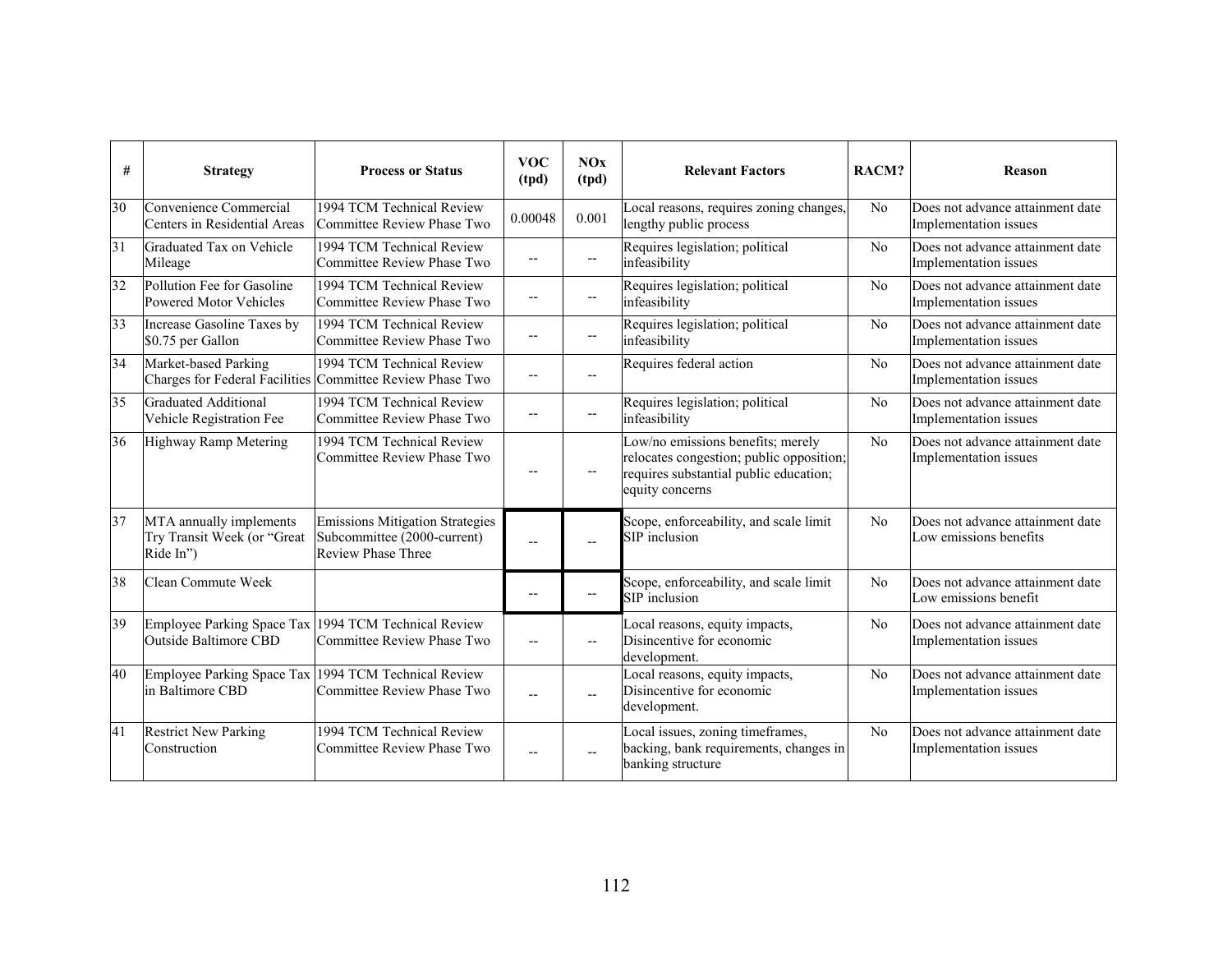| #  | <b>Strategy</b>                                                                      | <b>Process or Status</b>                                                                                                   | <b>VOC</b><br>(tpd)      | NOx<br>(tpd)             | <b>Relevant Factors</b>                                                                                                                                                                      | RACM? | <b>Reason</b>                                                                        |
|----|--------------------------------------------------------------------------------------|----------------------------------------------------------------------------------------------------------------------------|--------------------------|--------------------------|----------------------------------------------------------------------------------------------------------------------------------------------------------------------------------------------|-------|--------------------------------------------------------------------------------------|
| 42 | Control Student Parking at<br><b>High Schools</b>                                    | 1994 TCM Technical Review<br>Committee Review Phase Two                                                                    | $-$                      | $\overline{\phantom{a}}$ | Non-ozone season; political<br>infeasibility.                                                                                                                                                | No    | Does not advance attainment date<br>Implementation issues                            |
| 43 | Expansion of transit service                                                         | BRP letter 2/22/00; ED letter<br>3/28/00; MOP letter 6/28/00;<br>1994 TCM Technical Review<br>Committee Review Phase Three | $\overline{\phantom{a}}$ | $- -$                    | Farebox recovery requirement makes<br>exact prediction of service unreliable.<br>Requires legislation to change.<br>Extensive expansion proposed as part<br>of Governor's Transit Initiative | No    | Does not advance attainment date<br>Implementation issues                            |
| 44 | Free Rail Fares between 10<br>AM and 3 PM Weekdays                                   | 1994 TCM Technical Review<br>Committee Review Phase Two                                                                    | $-$                      |                          | High cost.                                                                                                                                                                                   | No    | Does not advance attainment date<br>Implementation issues                            |
| 45 | Reduced or zero transit fares                                                        | BRP letter 2/22/00; 1994 TCM<br><b>Technical Review Committee</b><br><b>Review Phase Three</b>                             | $\overline{a}$           | $-1$                     | Farebox recovery requirement; requires<br>legislation to change.                                                                                                                             | No    | Cannot be implemented in<br>timeframe to advance attainment<br>Implementation issues |
| 46 | Free Transit Passes to<br><b>Students</b>                                            | 1994 TCM Technical Review<br>Committee Review Phase Two                                                                    | --                       | $\overline{\phantom{a}}$ | Farebox recovery requirement.<br>Discounted pass program in place                                                                                                                            | No    | Does not advance attainment date<br>Implementation issues                            |
| 47 | Half Price Fare on Feeder<br>Bus Service to Metro and<br>other Rail Transit Stations | 1994 TCM Technical Review<br>Committee Review Phase Two                                                                    | $\overline{a}$           | $\overline{a}$           | Farebox recovery requirement.                                                                                                                                                                | No    | Does not advance attainment date<br>Implementation issues                            |
| 48 | Single Price Public Transit<br>Services                                              | 1994 TCM Technical Review<br>Committee Review Phase Two                                                                    | $-$                      | $- -$                    | Farebox recovery requirement.                                                                                                                                                                | No    | Does not advance attainment date<br>Implementation issues                            |
| 49 | Transit priority treatment                                                           | ED letter 3/28/00; MOP letter<br>6/28/00; 1994 TCM Technical<br>Review Committee Review<br>Phase Three                     | $-$                      | $\overline{a}$           | Timing. Cost. Permanence.<br>Questionable change in ridership                                                                                                                                | No    | Does not advance attainment date<br>Implementation issues                            |
| 50 | <b>Extensive Suburban</b><br>Coverage                                                | Transit Transfer Centers with 1994 TCM Technical Review<br>Committee Review Phase Three                                    | $\overline{a}$           | $\overline{a}$           | Cost. Timing. Private sector<br>involvement. No build out in time for<br>attainment.                                                                                                         | No    | Does not advance attainment date<br>Implementation issues                            |
| 51 | Shorter Distances from Bus<br><b>Stops to Buildings</b>                              | 1994 TCM Technical Review<br>Committee Review Phase Two                                                                    | 0.060                    | 0.135                    | Owner costs, route changes, potential<br>bus delays, long planning process, local<br>issues, urban valley effect.                                                                            | No    | Does not advance attainment date<br>Implementation issues                            |
| 52 | Access to Jobs program                                                               |                                                                                                                            | $\overline{a}$           |                          | Difficult to quantify; annual funding<br>variability, questionable SOV<br>conversion                                                                                                         | No    | Does not advance attainment date<br>Low emissions benefits                           |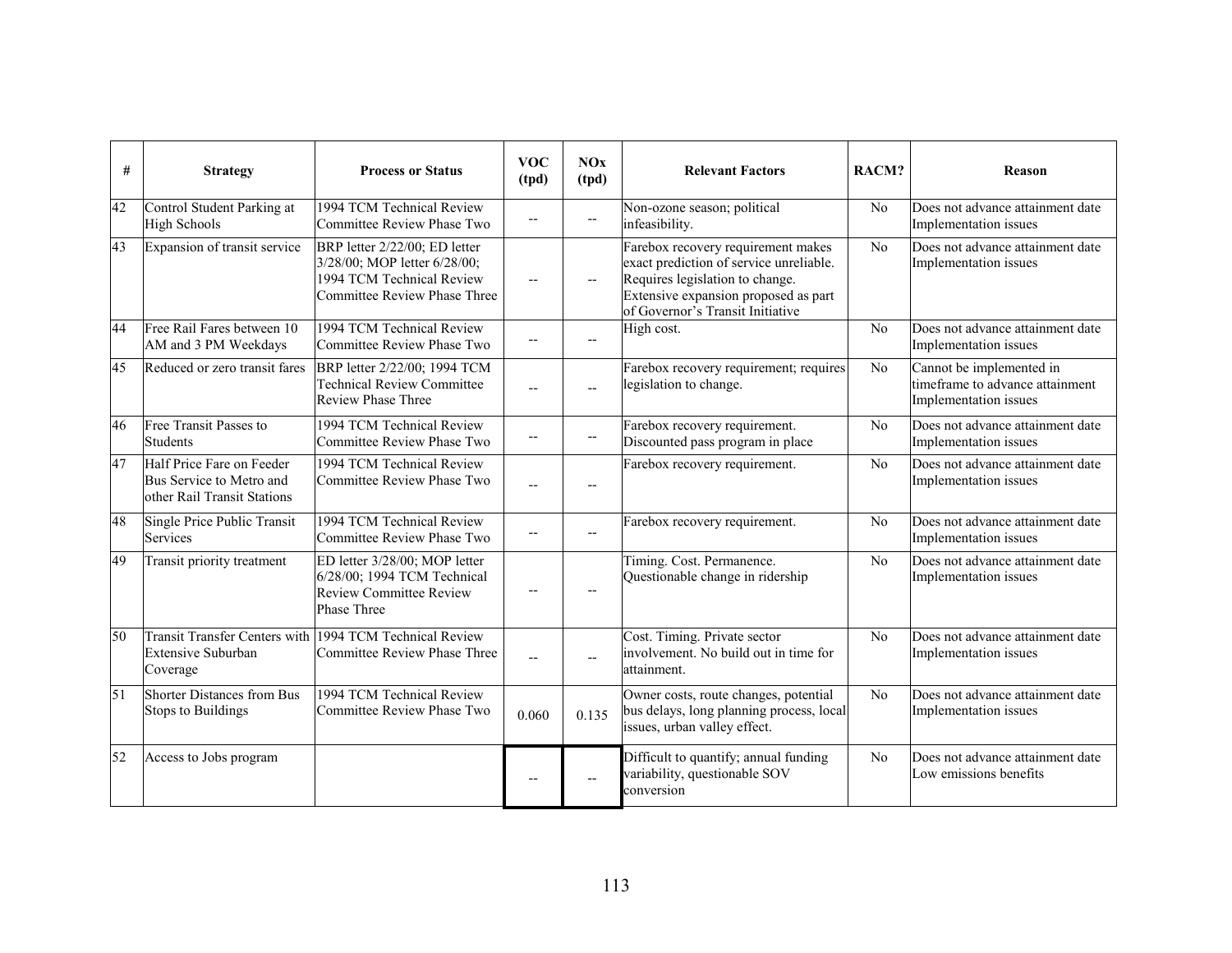| #  | <b>Strategy</b>                                                      | <b>Process or Status</b>                                                                                                  | <b>VOC</b><br>(tpd)      | NOx<br>(tpd)   | <b>Relevant Factors</b>                                                                                     | RACM?          | <b>Reason</b>                                                                                                             |
|----|----------------------------------------------------------------------|---------------------------------------------------------------------------------------------------------------------------|--------------------------|----------------|-------------------------------------------------------------------------------------------------------------|----------------|---------------------------------------------------------------------------------------------------------------------------|
| 53 | Bus replacement - Local bus<br>systems-Howard County                 |                                                                                                                           | 0.000                    | 0.012          | See below                                                                                                   | No             | Does not advance attainment date<br>Low emissions benefits                                                                |
| 54 | Bus replacement - Local bus<br>systems-Harford                       |                                                                                                                           | 0.000                    | 0.003          | See below                                                                                                   | N <sub>0</sub> | Does not advance attainment date<br>Low emissions benefits                                                                |
| 55 | Bus replacement - Local bus<br>systems-Annapolis                     |                                                                                                                           | 0.000                    | 0.003          | Emissions estimates approximate based<br>on other local bus replacement<br>schedules (variable).            | N <sub>0</sub> | Does not advance attainment date<br>Low emissions benefits                                                                |
| 56 | MTA email computer service<br>(service alerts & customer<br>service) |                                                                                                                           | --                       | --             | Acts as transit support service                                                                             | N <sub>0</sub> | Does not advance attainment date                                                                                          |
| 57 | Cromwell Light Rail<br>Maintenance and Layover<br>Facility           |                                                                                                                           | 0.012                    | 0.020          | NA                                                                                                          | No             | Does not advance attainment<br>Low emissions benefits                                                                     |
| 58 | Downtown Transit Store                                               |                                                                                                                           | 0.003                    | 0.008          | NA                                                                                                          | No             | Low emissions benefits                                                                                                    |
| 59 | Trip-reduction ordinances                                            | BRP letter 2/22/00; Emissions<br><b>Mitigation Strategies</b><br>Subcommittee (2000-current)<br><b>Review Phase Three</b> |                          |                | Preference for voluntary vs. mandatory<br>due to political infeasibility.                                   | No             | Does not advance attainment date<br>Implementation issues - ability to<br>implement in timeframe to advance<br>attainment |
| 60 | Value pricing                                                        | ED letter 3/28/00; MOP letter<br>6/28/00                                                                                  | $\overline{\phantom{a}}$ | $\overline{a}$ | Political infeasibility; delays in<br>legislation; questionable equity<br>impacts; questionable AQ benefits | No             | Cannot be implemented in<br>timeframe to advance attainment<br>Implementation issues                                      |
| 61 | Control of Extended Idling                                           | 1994 TCM Technical Review<br><b>Committee Review Phase Three</b>                                                          | $-$                      |                | Requires legislation.                                                                                       | N <sub>0</sub> | Cannot be implemented in<br>timeframe to advance attainment<br>Implementation issues                                      |
| 62 | Light Rail double tracking &<br>additional vehicles                  |                                                                                                                           |                          |                | Emissions benefits captured in travel<br>demand model network (baseline)                                    | No             | Does not advance attainment date                                                                                          |
| 63 | <b>MTA On-Line Transit Pass</b><br>Store                             |                                                                                                                           | --                       | --             | Unquantifiable- support service, assists<br>with general transit ridership                                  | No             | Does not advance attainment date                                                                                          |
| 64 | ATM machines installed at<br>three Metro stations                    |                                                                                                                           | $-$                      |                | Supporting program                                                                                          | No             | Does not advance attainment date                                                                                          |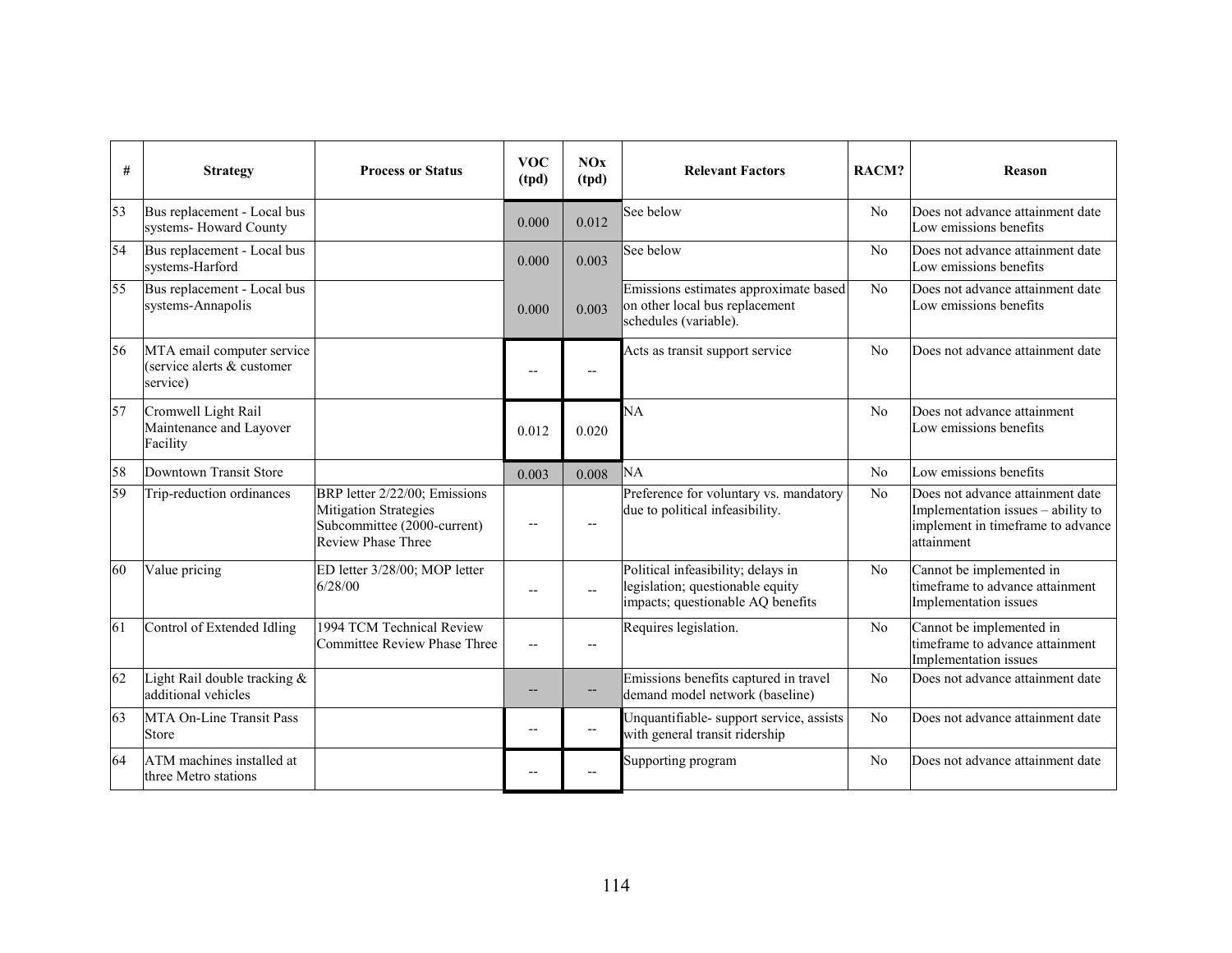| #  | <b>Strategy</b>                                                                                       | <b>Process or Status</b>                                                                                                                                                                        | <b>VOC</b><br>(tpd)      | NOx<br>(tpd) | <b>Relevant Factors</b>                                                                                                         | RACM?          | <b>Reason</b>                                                           |
|----|-------------------------------------------------------------------------------------------------------|-------------------------------------------------------------------------------------------------------------------------------------------------------------------------------------------------|--------------------------|--------------|---------------------------------------------------------------------------------------------------------------------------------|----------------|-------------------------------------------------------------------------|
| 65 | Regional Telework Centers                                                                             | 1994 TCM Technical Review<br>Committee Review Phase Three                                                                                                                                       | 0.015                    | 0.046        | No demonstrated market demand for<br>telecenters; high cost; home-based<br>telework more predominant in the<br>Baltimore region | No             | Does not advance attainment<br>Low emissions benefits                   |
| 66 | Guaranteed Ride Home<br>program                                                                       | <b>Emissions Mitigation Strategies</b><br>Subcommittee (2000-current)<br><b>Review Phase Three</b>                                                                                              | 0.007                    | 0.018        | Isolated program not as effective as<br>comprehensive program                                                                   | No             | Does not advance attainment<br>Low emissions benefits                   |
| 67 | Encourage Use of<br>Alternatively Fueled<br>Vehicles; ATV Program                                     | 1994 TCM Technical Review<br>Committee Review Phase Three;<br><b>Emissions Mitigation Strategies</b><br>Subcommittee (2000-current)<br>Review Phase III                                         | 0.025                    | 0.085        | Range (0.01-0.25 (2005) VOC; 0.034-<br>0.085(2005)                                                                              | No             | Does not advance attainment date<br>Low emissions benefits              |
| 68 | Bus replacement - MTA<br>Fleet                                                                        |                                                                                                                                                                                                 | 0.080                    | 0.920        | NA                                                                                                                              | No             | Low emissions benefits; does not<br>advance attainment                  |
| 69 | Commuter Choice (also,<br>Employer-based<br>transportation management<br>plans, including incentives) | BRP letter 2/22/00; MOP letter<br>6/28/00; Emissions Mitigation<br>Strategies Subcommittee (2000-<br>current) Review Phase Three<br>(1994 TCM Technical Review<br>Committee Review Phase Three) | $\overline{\phantom{a}}$ | $-$          | Currently under analysis by MDOT.                                                                                               | No             | Will not advance attainment date                                        |
| 70 | 5 elements of jurisdiction-<br>level Commuter Choice<br>program                                       | BRP letter 5/11/00; Emissions<br><b>Mitigation Strategies</b><br>Subcommittee (2000-current)<br><b>Review Phase Three</b>                                                                       | .015                     | .048         | Local decisions.                                                                                                                | N <sub>0</sub> | Cannot be implemented in<br>timeframe to advance the<br>attainment date |
| 71 | Baltimore Region Rideshare<br>program                                                                 |                                                                                                                                                                                                 | 0.000                    | 0.006        | NA                                                                                                                              | No             | Does not advance attainment date<br>Low emissions benefit               |
|    | Park-n-Ride Lots                                                                                      |                                                                                                                                                                                                 | 0.012                    | 0.048        | NA                                                                                                                              | No             | Does not advance attainment date<br>Low emissions benefit               |
| 72 | Electronic Toll Collection                                                                            |                                                                                                                                                                                                 | 0.052                    | 0.033        | NA                                                                                                                              | No             | Does not advance attainment date<br>Low emissions benefit               |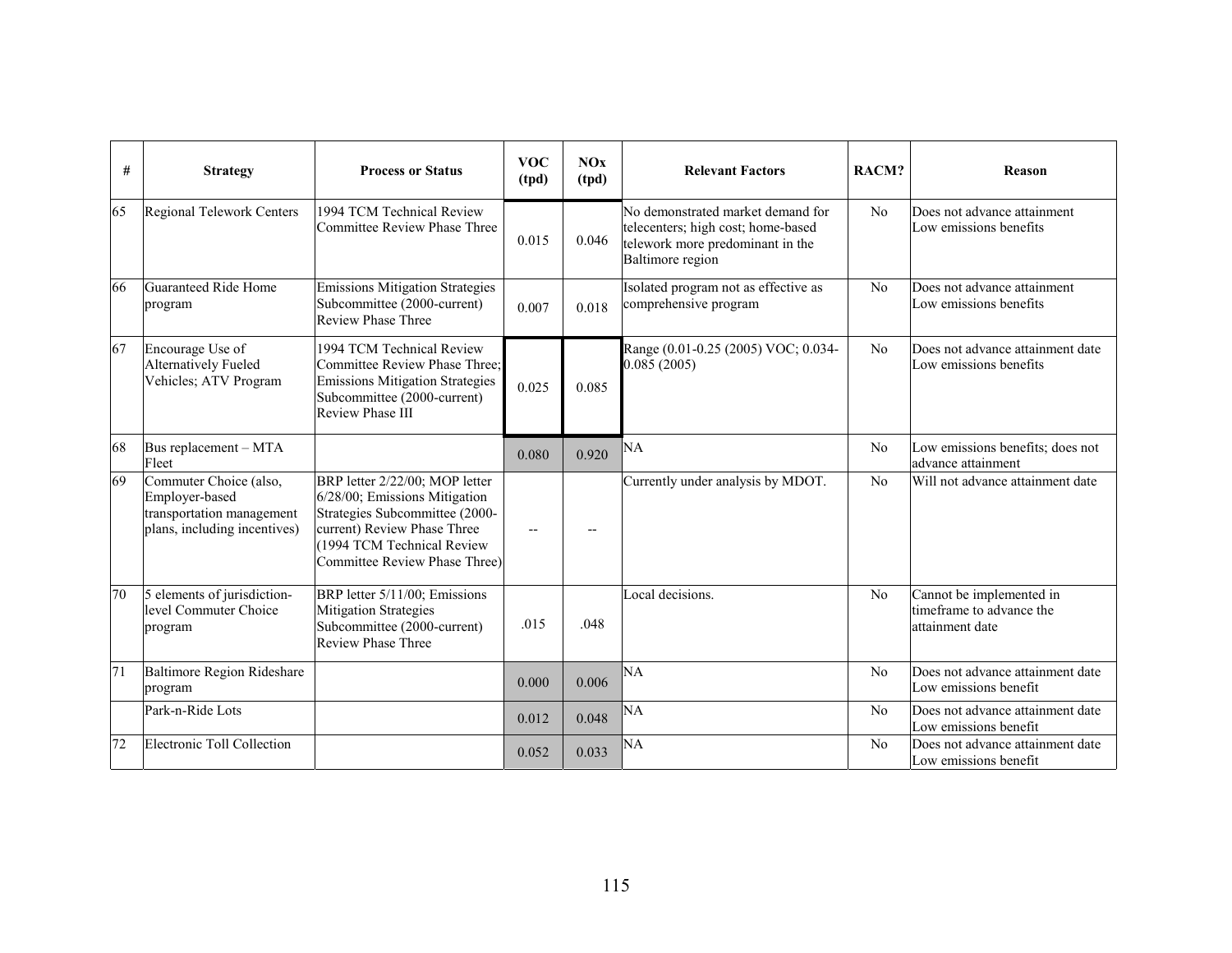| #  | <b>Strategy</b>                                                        | <b>Process or Status</b>                                                                                                                                                                                                        | <b>VOC</b><br>(tpd)      | NOx<br>(tpd)                        | <b>Relevant Factors</b>  | RACM? | Reason                                                           |
|----|------------------------------------------------------------------------|---------------------------------------------------------------------------------------------------------------------------------------------------------------------------------------------------------------------------------|--------------------------|-------------------------------------|--------------------------|-------|------------------------------------------------------------------|
| 73 | (Clean Air Partners) Mobile<br>Emissions                               | <b>ENDZONE Partners Program Emissions Mitigation Strategies</b><br>Subcommittee (2000-current)<br>Review Phase Three                                                                                                            | 0.3                      | 0.96                                | <b>Voluntary Program</b> | No    | Does not advance attainment date<br>Low emissions benefit        |
| 74 | (Clean Air Partners) Non<br>Road Emissions                             | <b>ENDZONE Partners Program Emissions Mitigation Strategies</b><br>Subcommittee (2000-current)<br><b>Review Phase Three</b>                                                                                                     | .05                      | 0.005                               | <b>Voluntary Program</b> | No    | Does not advance attainment date<br>Low emissions benefit        |
| 75 | The College 33 Pass program                                            |                                                                                                                                                                                                                                 | 0.014                    | 0.032                               | NA                       | No    | Does not advance attainment date<br>Low emissions benefit        |
| 76 | MARC improvements-50<br>new bi-level passenger cars                    |                                                                                                                                                                                                                                 | 0.014                    | 0.052                               | NA                       | No    | Does not advance attainment date<br>Low emissions benefit        |
| 77 | Bus terminal at Penn Station                                           |                                                                                                                                                                                                                                 | 0.068                    | 0.022                               | NA                       | No    | Does not advance attainment date<br>Low emissions benefit        |
| 78 | Telework Partnership with<br><b>Employers Program</b>                  |                                                                                                                                                                                                                                 | 0.100                    | 0.490                               | Commitment only to 2002  | No    | Does not advance attainment date<br><b>Implementation Issues</b> |
| 79 | Accelerated bike/ped access<br>to transit and facility<br>improvements | ED letter 3/28/00; 1994 TCM<br><b>Technical Review Committee</b><br>Review Phase Three; Emissions<br><b>Mitigation Strategies</b><br>Subcommittee (2000-current)<br><b>Review Phase III</b>                                     | $\overline{\phantom{a}}$ |                                     | See Bike/Ped Summary     | No    | Does not advance attainment date                                 |
| 80 | Provide Bicycle Racks and                                              | 1994 TCM Technical Review<br>Lockers at all Transit Stations Committee Review Phase Three                                                                                                                                       | $-$                      |                                     | See Bike/Ped Summary     | No    | Does not advance attainment date                                 |
| 81 | Expanded bike/ped facilities;<br>accelerated improvements              | BRP letter 2/22/00; ED letter<br>3/28/00; MOP letter 6/28/00;<br>1994 TCM Technical Review<br>Committee Review Phase Three:<br><b>Emissions Mitigation Strategies</b><br>Subcommittee (2000-current)<br><b>Review Phase III</b> | Ped<br>Package           | See Bike See Bike<br>Ped<br>Package | See Bike/Ped Summary     | No    | Does not advance attainment date                                 |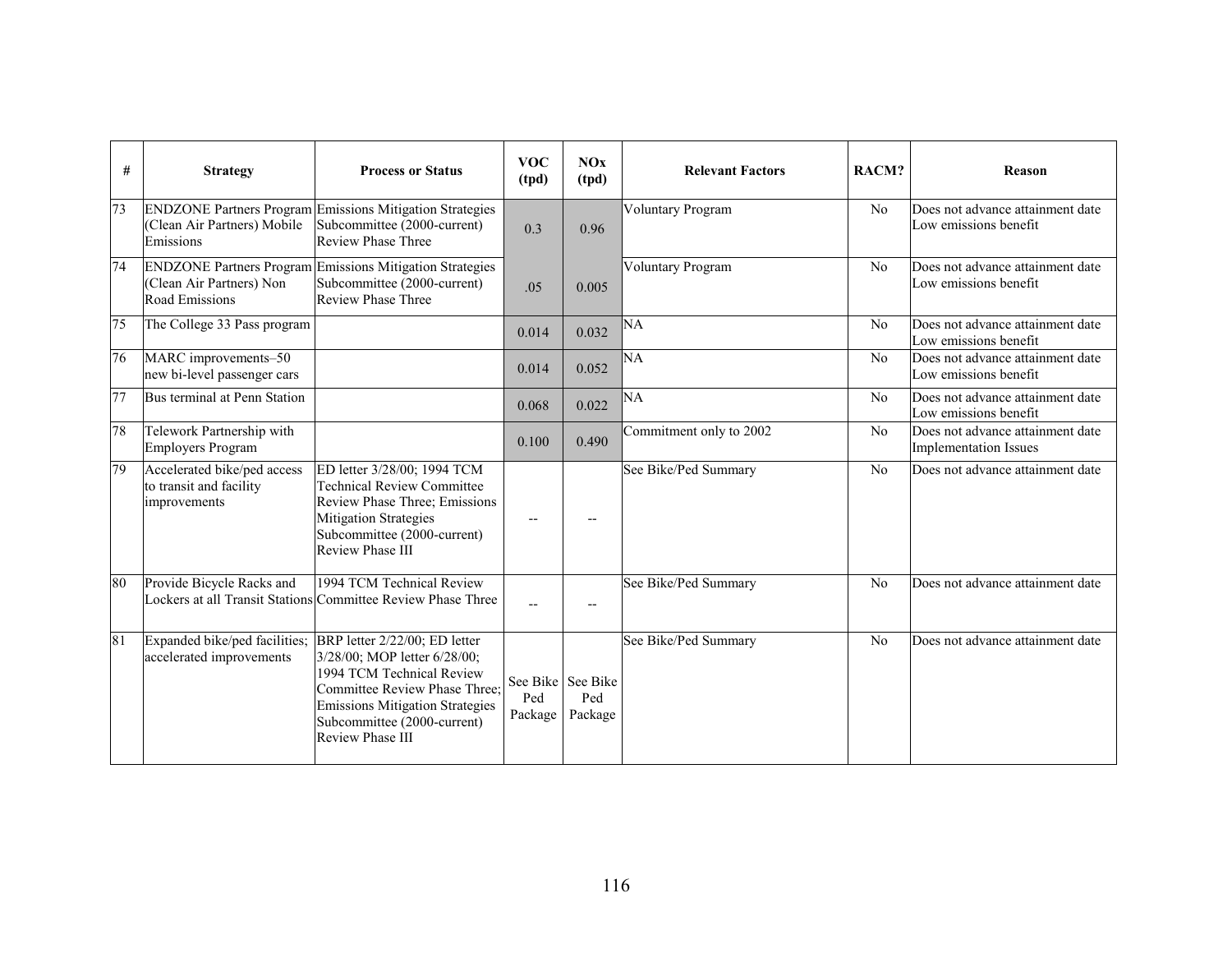| #  | <b>Strategy</b>                                         | <b>Process or Status</b>                                                                                                 | <b>VOC</b><br>(tpd)        | NOx<br>(tpd)                        | <b>Relevant Factors</b>                                                                                                                     | RACM?          | <b>Reason</b>                                                                                     |
|----|---------------------------------------------------------|--------------------------------------------------------------------------------------------------------------------------|----------------------------|-------------------------------------|---------------------------------------------------------------------------------------------------------------------------------------------|----------------|---------------------------------------------------------------------------------------------------|
| 82 | Bike-to-work Day                                        |                                                                                                                          | Ped<br>Package             | See Bike See Bike<br>Ped<br>Package | Scope, enforceability, and scale limit<br>SIP inclusion [See Bike/Ped Summary]                                                              | No             | Scope, enforceability, and scale<br>limit SIP inclusion                                           |
| 83 | Retrofit Sidewalk Program                               | <b>Emissions Mitigation Strategies</b><br>Subcommittee (2000-current)<br><b>Review Phase Three</b>                       | Ped<br>Package             | See Bike See Bike<br>Ped<br>Package | See Bike/Ped Summary                                                                                                                        | No             | Does not advance attainment date                                                                  |
| 84 | Retrofit Bicycle Program                                | <b>Emissions Mitigation Strategies</b><br>Subcommittee (2000-current)<br><b>Phase Three</b>                              | See Bike<br>Ped<br>Package | See Bike<br>Ped<br>Package          | See Bike/Ped Summary                                                                                                                        | No             | Does not advance attainment date                                                                  |
| 85 | & Shelters                                              | Annapolis Transit Bike Racks Emissions Mitigation Strategies<br>Subcommittee (2000-current)<br><b>Review Phase Three</b> | See Bike<br>Ped<br>Package | See Bike<br>Ped<br>Package          | See Bike/Ped Summary                                                                                                                        | No             | Does not advance attainment date                                                                  |
| 86 | Local Bike/Ped Programs                                 | <b>Emissions Mitigation Strategies</b><br>Subcommittee (2000-current)<br><b>Review Phase Three</b>                       | Ped<br>Package             | See Bike See Bike<br>Ped<br>Package | See Bike/Ped Summary                                                                                                                        | No             | Does not advance attainment date                                                                  |
| 87 | Employer-provided Bicycles                              | 1994 TCM Technical Review<br>Committee Review Phase Two                                                                  | See Bike<br>Ped<br>Package | See Bike<br>Ped<br>Package          | See Bike/Ped Summary                                                                                                                        | No             | Does not advance attainment date                                                                  |
|    | Summary of Bike/Ped<br>Strategies                       |                                                                                                                          | 0.969                      | 0.111                               | Includes advancement of all planned<br>bike/ped projects (2025) by 2005;<br>Implementation and funding at the<br>local level is prohibitive | No             | Does not advance attainment date<br>Implementation issues                                         |
| 88 | Land use: infill<br>redevelopment, TOD                  | ED letter 3/28/00; MOP letter<br>6/28/00                                                                                 | $\overline{a}$             | $-$                                 | Difficult to quantify projects; annual<br>variability;                                                                                      | No             | Cannot be implemented in<br>timeframe to advance attainment<br>Implementation issues              |
| 89 | Incentives for Mixed Uses at<br><b>Transit Stations</b> | 1994 TCM Technical Review<br>Committee Review Phase Two                                                                  | $\overline{a}$             | $\overline{a}$                      | Difficult to quantify projects; annual<br>variability                                                                                       | No             | Does not advance attainment date;<br>may not be implemented in<br>timeframe to advance attainment |
| 90 | Live Near your Work                                     | <b>Emissions Mitigation Strategies</b><br>Subcommittee (2000-current)<br><b>Review Phase Three</b>                       | $\overline{a}$             |                                     | NA                                                                                                                                          | N <sub>0</sub> | Does not advance attainment date<br>Low emissions benefit                                         |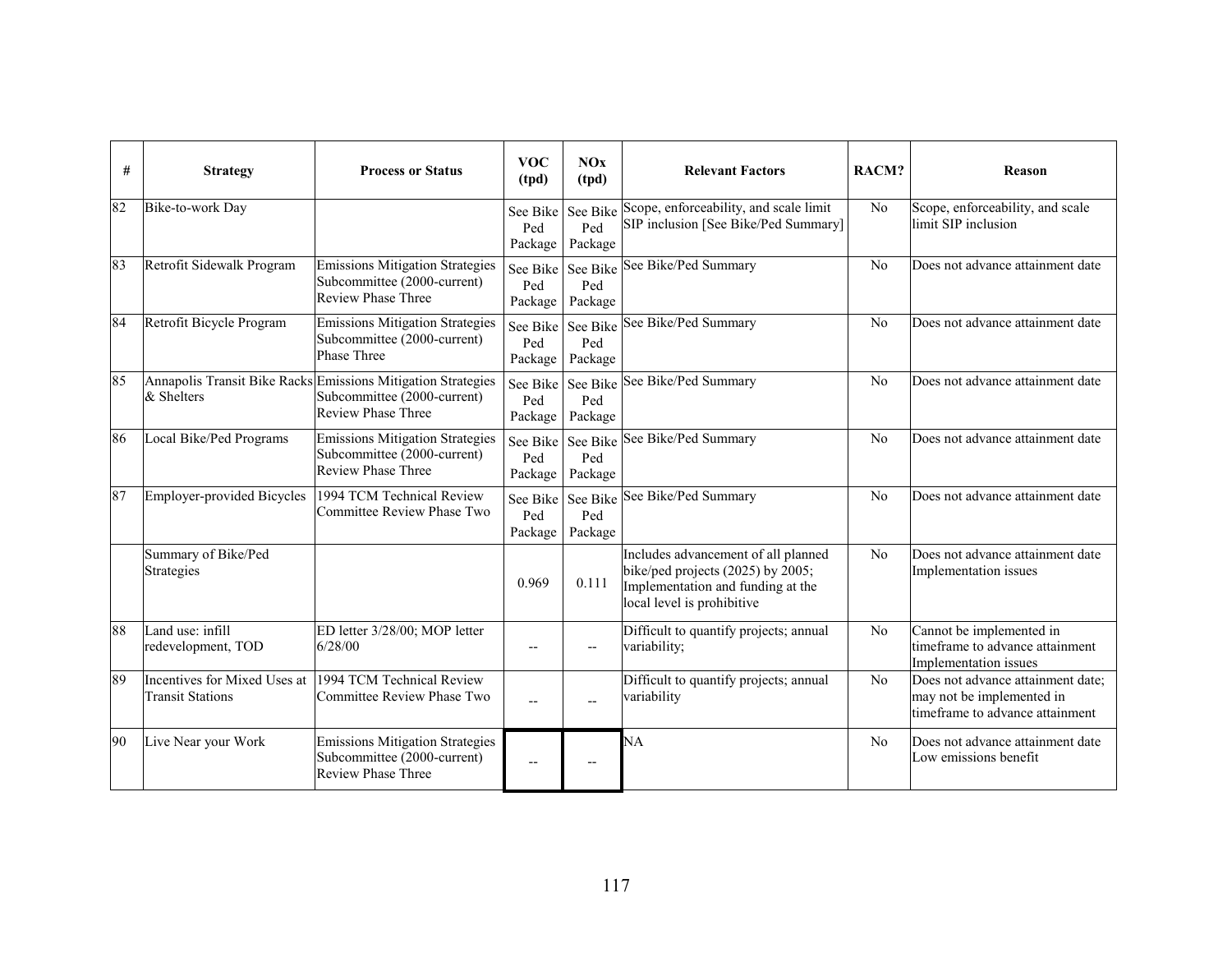| #   | <b>Strategy</b>                                                                    | <b>Process or Status</b>                                                                                   | <b>VOC</b><br>(tpd) | NOx<br>(tpd)   | <b>Relevant Factors</b>                                          | RACM? | <b>Reason</b>                                             |
|-----|------------------------------------------------------------------------------------|------------------------------------------------------------------------------------------------------------|---------------------|----------------|------------------------------------------------------------------|-------|-----------------------------------------------------------|
| 91  | Neighborhood Conservation<br>Program                                               | Emissions Mitigation Strategies<br>Subcommittee (2000-current)<br><b>Phase Three</b>                       | $\overline{a}$      | $-$            | Not possible to quantify projects;<br>annual variability         | No    | Does not advance attainment date<br>Low emissions benefit |
| 92  | <b>Smart Growth Transit</b><br>Programs                                            | <b>Emissions Mitigation Strategies</b><br>Subcommittee (2000-current)<br>Review Phase Three                | $-$                 | $-$            | Not possible to quantify projects;<br>annual variability         | No    | Does not advance attainment date<br>Low emissions benefit |
| 93  | Initiative                                                                         | Transit Station Smart Growth Emissions Mitigation Strategies<br>Subcommittee (2000-current)<br>Phase Three | $\overline{a}$      |                | Not possible to quantify projects;<br>annual variability         | No    | Does not advance attainment date<br>Low emissions benefit |
| 94  | Infill Development: Digital<br>Harbor                                              | <b>Emissions Mitigation Strategies</b><br>Subcommittee (2000-current)<br><b>Review Phase Three</b>         | see<br>below        | see<br>below   | NA                                                               | No    | Does not advance attainment date                          |
| 95  | Infill Development: Parole                                                         | <b>Emissions Mitigation Strategies</b><br>Subcommittee (2000-current)<br><b>Phase Three</b>                | see<br>below        | see<br>below   | NA                                                               | No    | Does not advance attainment date                          |
| 96  | Infill Development: Owings                                                         | <b>Emissions Mitigation Strategies</b><br>Subcommittee (2000-current)<br>Review Phase Three                | 0.000               | 0.000          | Low/no emissions benefits in 2005<br>timeframe.                  | No    | Does not advance attainment date<br>Low emissions benefit |
| 97  | Upgrade new fleet of Metro<br>subway cars                                          |                                                                                                            | 0.005               | 0.020          | NA                                                               |       | Low emissions benefit                                     |
| 98  | CHART (ITS)                                                                        |                                                                                                            | $-$                 | $\overline{a}$ | Awaiting analysis                                                |       | Low emissions benefit                                     |
| 99  | Mills Corporation Activities                                                       |                                                                                                            | 0.010               | 0.040          | Commitment only to 2002; awaiting if<br>will be extended to 2005 |       | Does not advance attainment date<br>Low emissions benefit |
| 100 | Clean Air & Transportation<br>(\$1 M MDOT funding -<br>\$250,000 Baltimore region) | <b>Emissions Mitigation Strategies</b><br>Subcommittee (2000-current)<br><b>Review Phase Three</b>         | $-$                 | $- -$          | Included in Commuter Choice<br>quantification                    |       | Does not advance attainment date                          |
| 101 | <b>Smart Card</b>                                                                  |                                                                                                            | $-$                 | $-$            | Awaiting analysis                                                |       | Low emissions benefits                                    |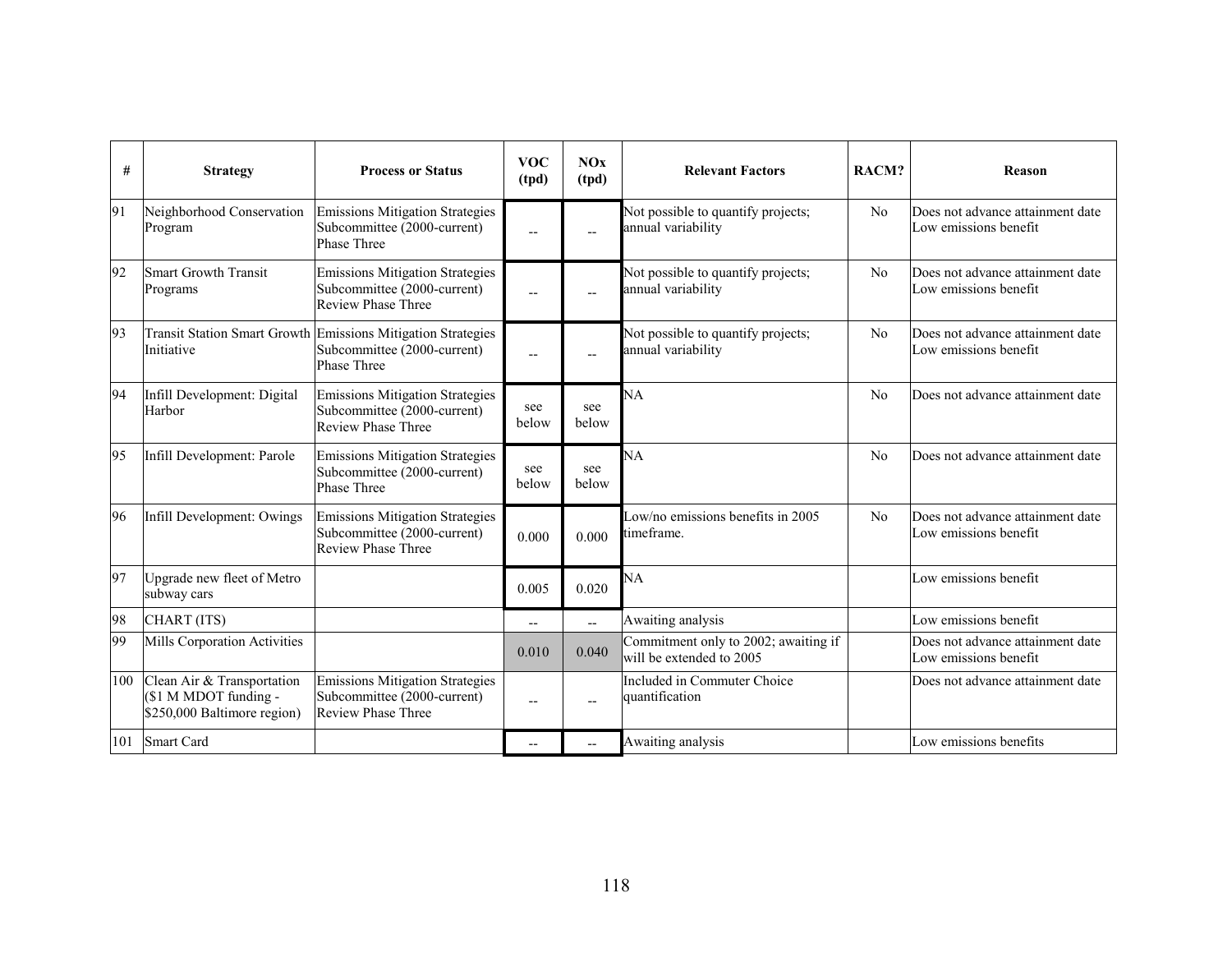| #   | <b>Strategy</b>                                                                                   | <b>Process or Status</b>                                  | <b>VOC</b><br>(tpd) | NOx<br>(tpd) | <b>Relevant Factors</b>                                                                                                                                  | RACM?          | <b>Reason</b>                                              |
|-----|---------------------------------------------------------------------------------------------------|-----------------------------------------------------------|---------------------|--------------|----------------------------------------------------------------------------------------------------------------------------------------------------------|----------------|------------------------------------------------------------|
| 102 | Build P&R Lots Near<br>Selected Major Highway<br>Intersections and Along HOV<br>Facilities        | 1994 TCM Technical Review<br>Committee Review Phase Three | 0.009               | 0.328        | Assumes 6 lots on freeway approaches.<br>Level of utilization of projected lots<br>does not yield significant emissions<br>reductions in 2005 timeframe. | No             | Does not advance attainment date<br>Low emissions benefits |
| 103 | Increase Frequency of<br>Commuter Rail                                                            | 1994 TCM Technical Review<br>Committee Review Phase Three | 0.012               | 0.050        | Assumes 10% increase in frequency;<br>Operators state that frequency is<br>already at maximum capacity.                                                  | N <sub>0</sub> | Does not advance attainment date<br>Low emissions benefit  |
| 104 | Discounted pre-paid transit<br>fare instruments, reduced<br>transit fares, and fare free<br>zones | ED letter 3/28/00; MOP letter<br>6/28/00                  | --                  |              | NA                                                                                                                                                       | N <sub>0</sub> | Does not advance attainment date<br>Implementation issues  |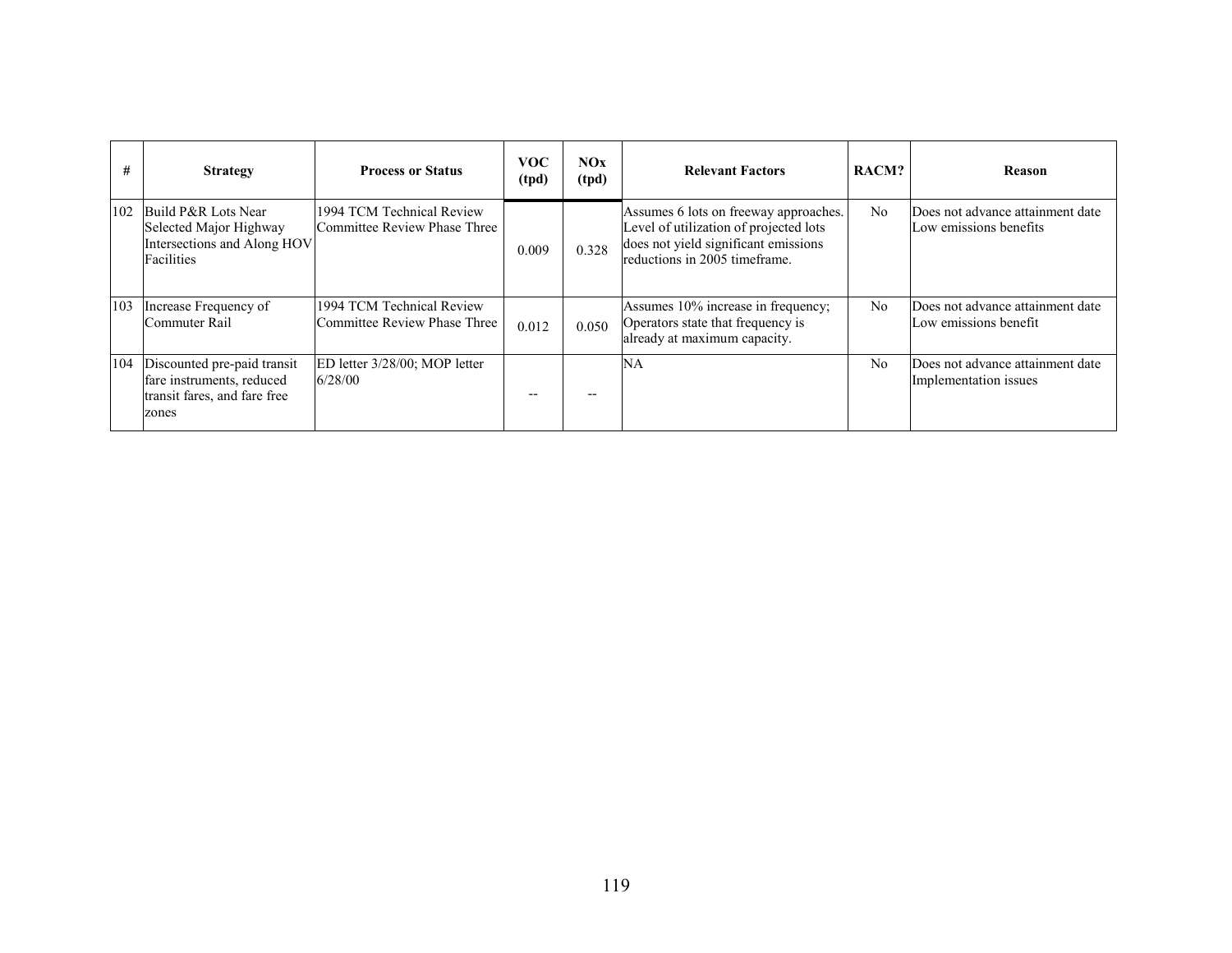## **Appendix C**

## **1994 BMC TCM Report**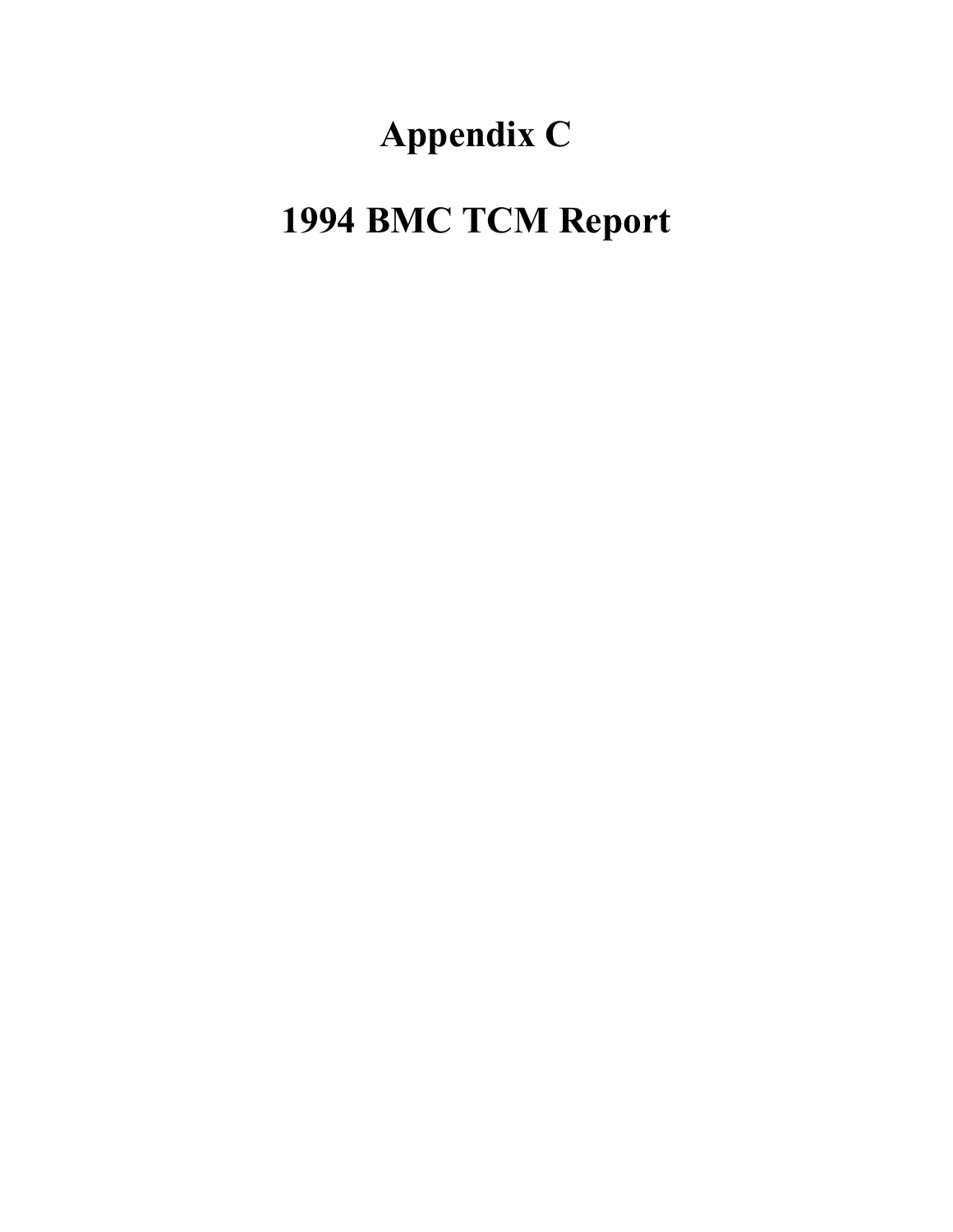## **Appendix D**

Planning Process Issues (composite from conversations with Anne Arundel County, Baltimore County, and Baltimore City Planning and Zoning Departments) for large scale planning revisions